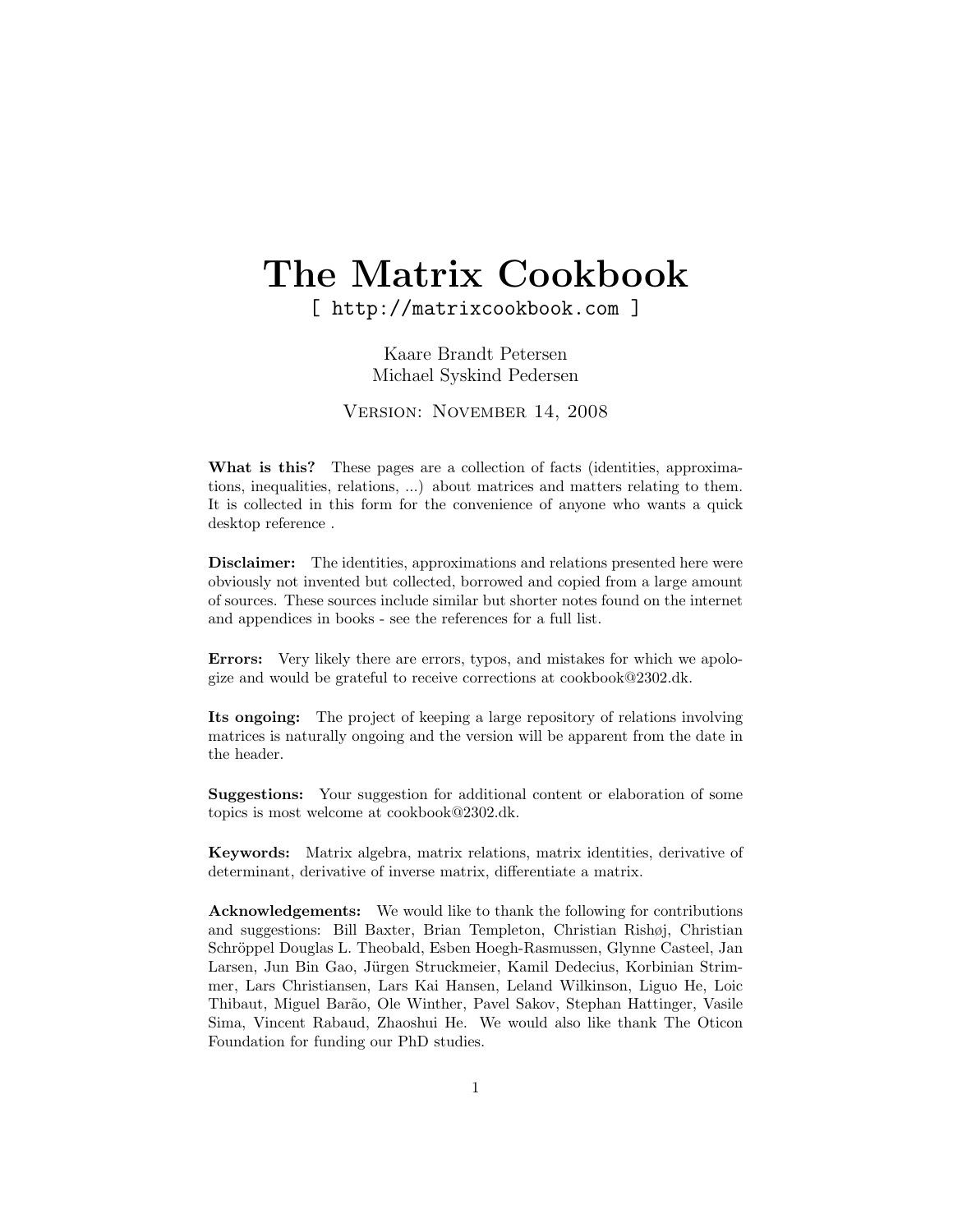# Contents

| 1        | <b>Basics</b><br>5 |                                                                                                  |  |  |  |  |
|----------|--------------------|--------------------------------------------------------------------------------------------------|--|--|--|--|
|          | 1.1                | $\overline{5}$<br>Trace and Determinants $\dots \dots \dots \dots \dots \dots \dots \dots \dots$ |  |  |  |  |
|          | 1.2                | $\overline{5}$                                                                                   |  |  |  |  |
| $\bf{2}$ |                    | $\overline{7}$<br><b>Derivatives</b>                                                             |  |  |  |  |
|          | 2.1                | $\overline{7}$                                                                                   |  |  |  |  |
|          | 2.2                | 8<br>Derivatives of an Inverse $\ldots \ldots \ldots \ldots \ldots \ldots \ldots \ldots$         |  |  |  |  |
|          | 2.3                | 9                                                                                                |  |  |  |  |
|          | 2.4                | Derivatives of Matrices, Vectors and Scalar Forms<br>9                                           |  |  |  |  |
|          | 2.5                | 11                                                                                               |  |  |  |  |
|          | 2.6                | 13                                                                                               |  |  |  |  |
|          | 2.7                | Derivatives of matrix norms $\ldots \ldots \ldots \ldots \ldots \ldots \ldots$<br>13             |  |  |  |  |
|          | 2.8                | Derivatives of Structured Matrices<br>14                                                         |  |  |  |  |
| 3        |                    | <b>Inverses</b><br>16                                                                            |  |  |  |  |
|          | 3.1                | 16                                                                                               |  |  |  |  |
|          | 3.2                | 17                                                                                               |  |  |  |  |
|          | 3.3                | 19<br>Implication on Inverses                                                                    |  |  |  |  |
|          | 3.4                | 19                                                                                               |  |  |  |  |
|          | 3.5                | 20                                                                                               |  |  |  |  |
|          | 3.6                | 20                                                                                               |  |  |  |  |
| 4        |                    | <b>Complex Matrices</b><br>23                                                                    |  |  |  |  |
|          | 4.1                | 23                                                                                               |  |  |  |  |
|          | 4.2                | Higher order and non-linear derivatives<br>26                                                    |  |  |  |  |
|          | 4.3                | 26                                                                                               |  |  |  |  |
| 5        |                    | <b>Solutions and Decompositions</b><br>27                                                        |  |  |  |  |
|          | 5.1                | 27                                                                                               |  |  |  |  |
|          | 5.2                | 29                                                                                               |  |  |  |  |
|          | 5.3                | 30                                                                                               |  |  |  |  |
|          | 5.4                | 32                                                                                               |  |  |  |  |
|          | 5.5                | 32                                                                                               |  |  |  |  |
|          | 5.6                | 32<br>LDM decomposition $\ldots \ldots \ldots \ldots \ldots \ldots \ldots \ldots$                |  |  |  |  |
|          | 5.7                | 32                                                                                               |  |  |  |  |
| 6        |                    | <b>Statistics and Probability</b><br>33                                                          |  |  |  |  |
|          | 6.1                | 33                                                                                               |  |  |  |  |
|          | 6.2                | Expectation of Linear Combinations<br>34                                                         |  |  |  |  |
|          | 6.3                | 35                                                                                               |  |  |  |  |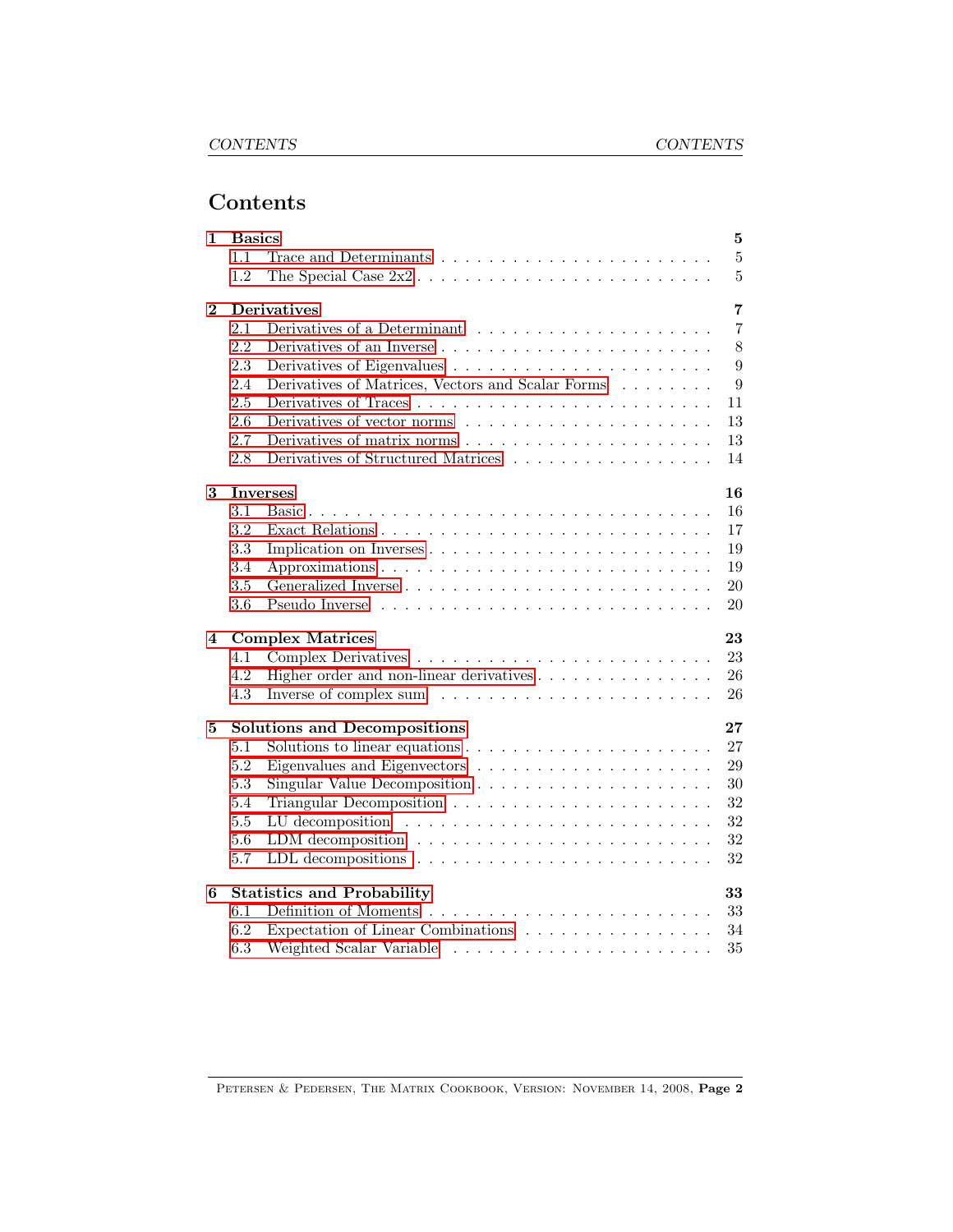| 7 | <b>Multivariate Distributions</b>                                                 | 36 |
|---|-----------------------------------------------------------------------------------|----|
|   | 7.1                                                                               | 36 |
|   | 7.2                                                                               | 36 |
|   | 7.3                                                                               | 36 |
|   | 7.4                                                                               | 36 |
|   | 7.5                                                                               | 36 |
|   | 7.6                                                                               | 36 |
|   | 7.7                                                                               | 36 |
|   | 7.8                                                                               | 37 |
|   | 7.9                                                                               | 38 |
| 8 | Gaussians                                                                         | 39 |
|   | 8.1                                                                               | 39 |
|   | 8.2                                                                               | 41 |
|   | 8.3                                                                               | 43 |
|   | 8.4                                                                               | 44 |
| 9 | <b>Special Matrices</b>                                                           | 45 |
|   | 9.1<br>Block matrices                                                             | 45 |
|   | Discrete Fourier Transform Matrix, The<br>9.2                                     | 46 |
|   | 9.3<br>Hermitian Matrices and skew-Hermitian                                      | 47 |
|   | 9.4                                                                               | 48 |
|   | 9.5                                                                               | 48 |
|   | Positive Definite and Semi-definite Matrices<br>9.6                               | 50 |
|   | 9.7<br>Singleentry Matrix, The $\ldots \ldots \ldots \ldots \ldots \ldots \ldots$ | 51 |
|   | Symmetric, Skew-symmetric/Antisymmetric<br>9.8                                    | 53 |
|   | 9.9                                                                               | 54 |
|   | 9.10                                                                              | 55 |
|   |                                                                                   | 56 |
|   |                                                                                   | 57 |
|   | 10 Functions and Operators                                                        | 58 |
|   |                                                                                   | 58 |
|   |                                                                                   | 59 |
|   |                                                                                   | 61 |
|   | 10.4 Matrix Norms                                                                 | 61 |
|   |                                                                                   | 62 |
|   | 10.6 Integral Involving Dirac Delta Functions                                     | 62 |
|   |                                                                                   | 63 |
|   | A One-dimensional Results                                                         | 64 |
|   | A.1                                                                               | 64 |
|   | One Dimensional Mixture of Gaussians<br>A.2                                       | 65 |
| В | <b>Proofs and Details</b>                                                         | 67 |
|   |                                                                                   | 67 |
|   |                                                                                   |    |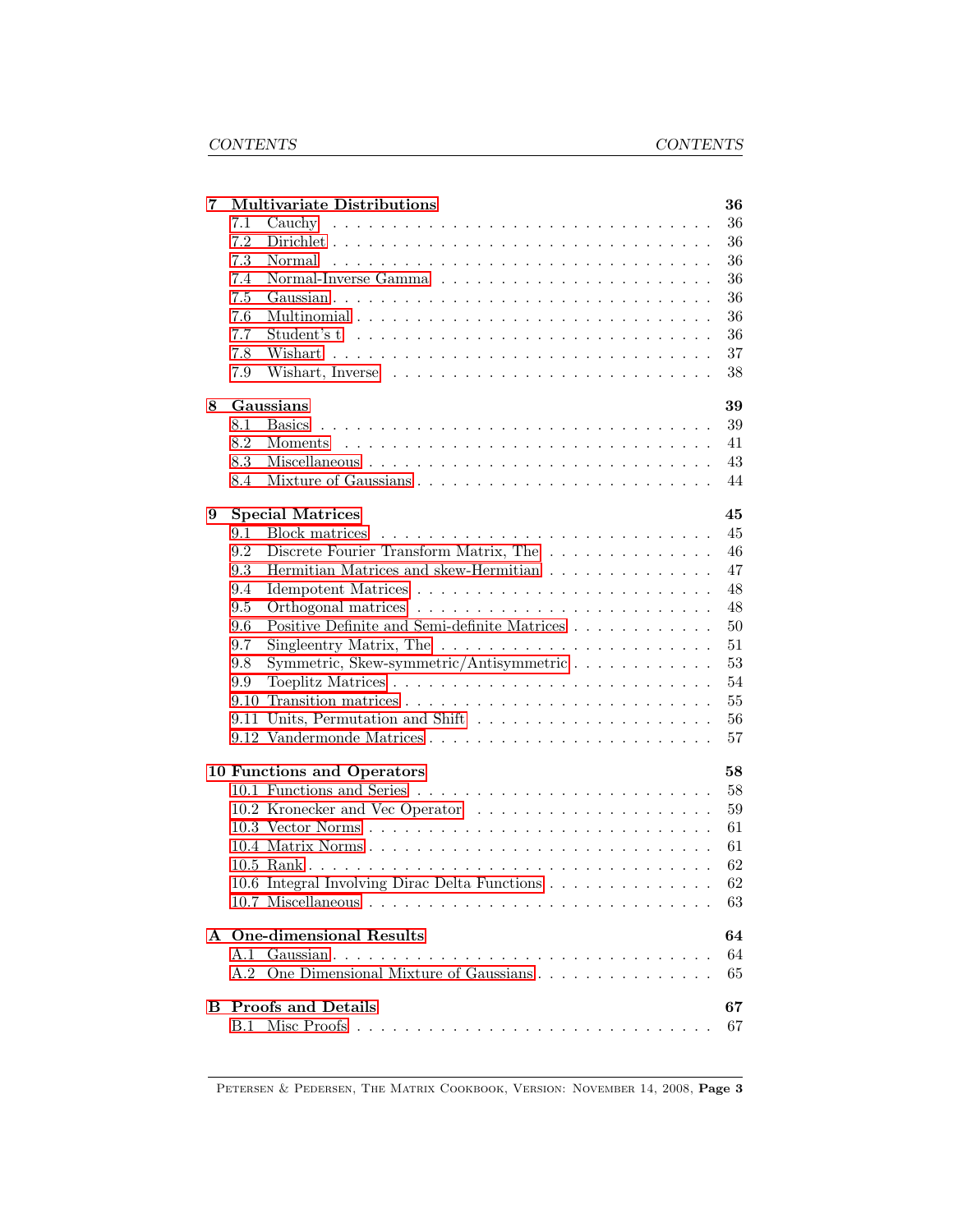# Notation and Nomenclature

| ${\bf A}$                     | Matrix                                                                                                        |
|-------------------------------|---------------------------------------------------------------------------------------------------------------|
| ${\bf A}_{ij}$                | Matrix indexed for some purpose                                                                               |
| ${\bf A}_i$                   | Matrix indexed for some purpose                                                                               |
| ${\bf A}^{ij}$                | Matrix indexed for some purpose                                                                               |
| $\mathbf{A}^n$                | Matrix indexed for some purpose or                                                                            |
|                               | The n.th power of a square matrix                                                                             |
| ${\rm A}^{-1}$                | The inverse matrix of the matrix $A$                                                                          |
| ${\bf A}^+$                   | The pseudo inverse matrix of the matrix $\bf{A}$ (see Sec. 3.6)                                               |
| ${\bf A}^{1/2}$               | The square root of a matrix (if unique), not elementwise                                                      |
| $(A)_{ij}$                    | The $(i, j)$ th entry of the matrix <b>A</b>                                                                  |
| $A_{ij}$                      | The $(i, j)$ th entry of the matrix <b>A</b>                                                                  |
| $[\mathbf{A}]_{ij}$           | The <i>ij</i> -submatrix, i.e. $\bf{A}$ with i.th row and j.th column deleted                                 |
| a                             | Vector                                                                                                        |
| $a_i$                         | Vector indexed for some purpose                                                                               |
| $a_i$                         | The i.th element of the vector a                                                                              |
| $\boldsymbol{a}$              | Scalar                                                                                                        |
|                               |                                                                                                               |
| $\Re z$                       | Real part of a scalar                                                                                         |
| $\Re$ z                       | Real part of a vector                                                                                         |
| $\Re\mathbf{Z}$               | Real part of a matrix                                                                                         |
| $\Im z$                       | Imaginary part of a scalar                                                                                    |
| $\Im \mathbf{z}$              | Imaginary part of a vector                                                                                    |
| $\Im Z$                       | Imaginary part of a matrix                                                                                    |
|                               |                                                                                                               |
| $det(\mathbf{A})$             | Determinant of $A$                                                                                            |
| $\text{Tr}(\mathbf{A})$       | Trace of the matrix $A$                                                                                       |
| $diag(\mathbf{A})$            | Diagonal matrix of the matrix <b>A</b> , i.e. $(\text{diag}(\mathbf{A}))_{ij} = \delta_{ij} A_{ij}$           |
| $eig(\mathbf{A})$             | Eigenvalues of the matrix $\bf{A}$                                                                            |
| $vec(\mathbf{A})$             | The vector-version of the matrix $\bf{A}$ (see Sec. 10.2.2)                                                   |
| sup                           | Supremum of a set                                                                                             |
| A  <br>${\bf A}^T$            | Matrix norm (subscript if any denotes what norm)                                                              |
| ${\bf A}^{-T}$                | Transposed matrix                                                                                             |
| ${\bf A}^*$                   | The inverse of the transposed and vice versa, $\mathbf{A}^{-T} = (\mathbf{A}^{-1})^T = (\mathbf{A}^T)^{-1}$ . |
| ${\bf A}^H$                   | Complex conjugated matrix                                                                                     |
|                               | Transposed and complex conjugated matrix (Hermitian)                                                          |
| $\mathbf{A} \circ \mathbf{B}$ | Hadamard (elementwise) product                                                                                |
| ${\bf A} \otimes {\bf B}$     | Kronecker product                                                                                             |
|                               |                                                                                                               |
| $\bf{0}$                      | The null matrix. Zero in all entries.                                                                         |
| $\mathbf I$                   | The identity matrix                                                                                           |
| $\mathbf{J}^{ij}$             | The single-entry matrix, 1 at $(i, j)$ and zero elsewhere                                                     |
| $\Sigma$                      | A positive definite matrix                                                                                    |
| $\Lambda$                     | A diagonal matrix                                                                                             |
|                               |                                                                                                               |

PETERSEN & PEDERSEN, THE MATRIX COOKBOOK, VERSION: NOVEMBER 14, 2008, Page 4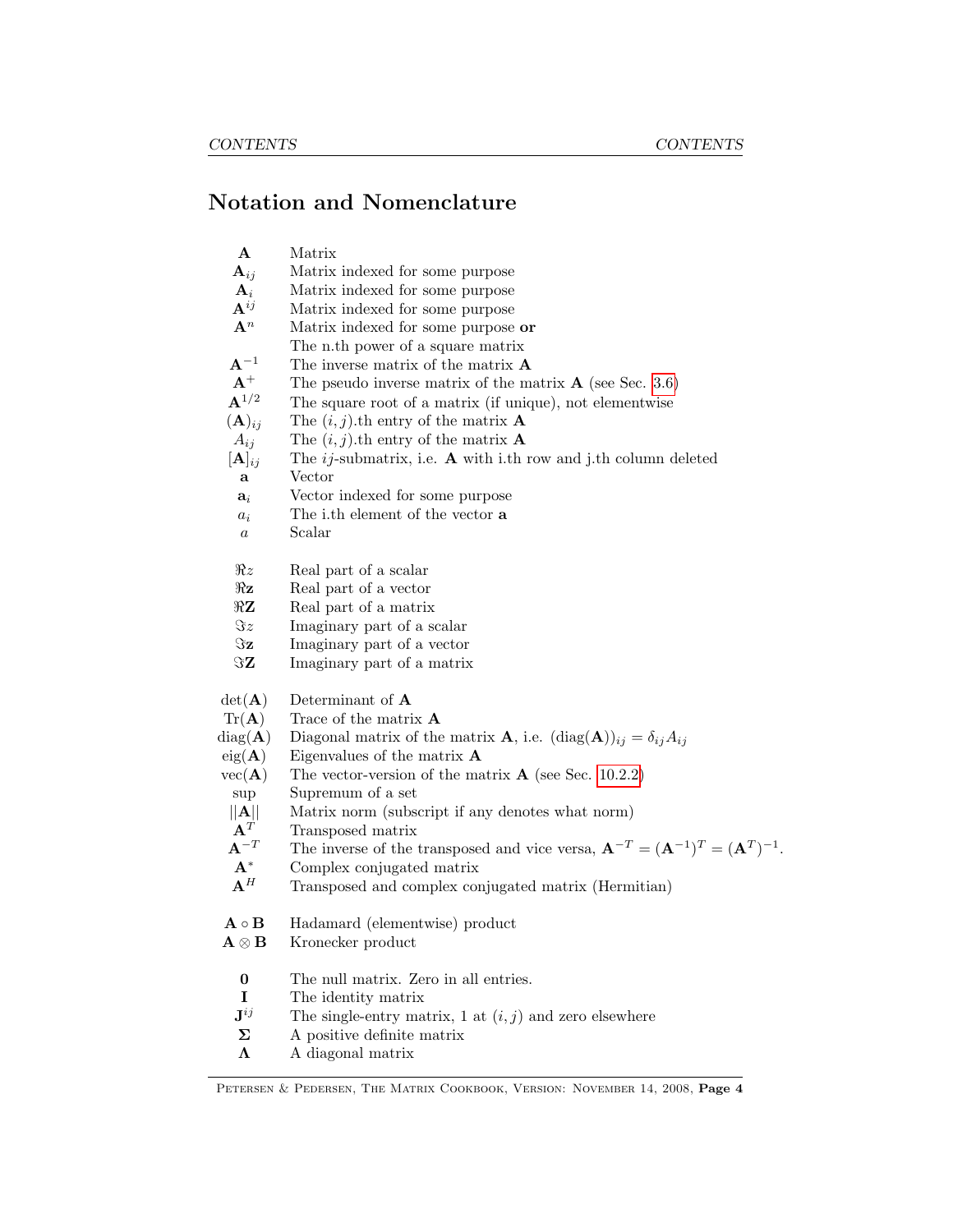# <span id="page-4-0"></span>1 Basics

$$
(\mathbf{A}\mathbf{B})^{-1} = \mathbf{B}^{-1}\mathbf{A}^{-1} \tag{1}
$$

$$
(\mathbf{ABC}...)^{-1} = ... \mathbf{C}^{-1} \mathbf{B}^{-1} \mathbf{A}^{-1}
$$
 (2)

$$
(\mathbf{A}^T)^{-1} = (\mathbf{A}^{-1})^T
$$
 (3)

$$
(\mathbf{A} + \mathbf{B})^T = \mathbf{A}^T + \mathbf{B}^T
$$
  

$$
(\mathbf{A} \mathbf{D})^T = \mathbf{D}^T \mathbf{A}^T
$$
 (4)

$$
(\mathbf{AB})^T = \mathbf{B}^T \mathbf{A}^T
$$
  
\n
$$
(\mathbf{ABC}...)^T = ... \mathbf{C}^T \mathbf{B}^T \mathbf{A}^T
$$
\n(5)

$$
\mathbf{ABC}...)^{T} = ... \mathbf{C}^{T} \mathbf{B}^{T} \mathbf{A}^{T}
$$
(6)  

$$
(\mathbf{A}^{H})^{-1} = (\mathbf{A}^{-1})^{H}
$$
(7)

$$
(\mathbf{A}^{H})^{-1} = (\mathbf{A}^{-1})^{H}
$$
  
\n
$$
(\mathbf{A} + \mathbf{B})^{H} = \mathbf{A}^{H} + \mathbf{B}^{H}
$$
\n(7)

$$
(\mathbf{A}\mathbf{B})^H = \mathbf{B}^H \mathbf{A}^H \tag{9}
$$

$$
(\mathbf{ABC}...)^H = ... \mathbf{C}^H \mathbf{B}^H \mathbf{A}^H
$$
 (10)

### <span id="page-4-1"></span>1.1 Trace and Determinants

$$
\text{Tr}(\mathbf{A}) = \sum_{i} A_{ii} \tag{11}
$$

$$
\operatorname{Tr}(\mathbf{A}) = \sum_{i} \lambda_{i}, \qquad \lambda_{i} = \operatorname{eig}(\mathbf{A}) \tag{12}
$$
\n
$$
\operatorname{Tr}(\mathbf{A}) = \operatorname{Tr}(\mathbf{A}^{T}) \tag{13}
$$

$$
\operatorname{Tr}(\mathbf{A}) = \operatorname{Tr}(\mathbf{A}^{T})
$$
\n
$$
\operatorname{Tr}(\mathbf{A}\mathbf{B}) = \operatorname{Tr}(\mathbf{B}\mathbf{A})
$$
\n(14)

$$
Tr(\mathbf{A} + \mathbf{B}) = Tr(\mathbf{A}) + Tr(\mathbf{B})
$$
\n(15)

$$
\text{Tr}(\mathbf{ABC}) = \text{Tr}(\mathbf{BCA}) = \text{Tr}(\mathbf{CAB}) \tag{16}
$$

$$
\det(\mathbf{A}) = \prod_{i} \lambda_i \qquad \lambda_i = \text{eig}(\mathbf{A}) \tag{17}
$$

$$
\det(c\mathbf{A}) = c^n \det(\mathbf{A}), \quad \text{if } \mathbf{A} \in \mathbb{R}^{n \times n} \tag{18}
$$

$$
\det(\mathbf{A}^T) = \det(\mathbf{A}) \tag{19}
$$

$$
\det(\mathbf{AB}) = \det(\mathbf{A}) \det(\mathbf{B}) \tag{20}
$$

$$
\det(\mathbf{A}^{-1}) = 1/\det(\mathbf{A}) \tag{21}
$$

$$
\det(\mathbf{A}^n) = \det(\mathbf{A})^n \tag{22}
$$

$$
\det(\mathbf{I} + \mathbf{u}\mathbf{v}^T) = 1 + \mathbf{u}^T \mathbf{v}
$$
 (23)

$$
\det(\mathbf{I} + \varepsilon \mathbf{A}) \quad \cong \quad 1 + \varepsilon \text{Tr}(\mathbf{A}), \qquad \varepsilon \text{ small} \tag{24}
$$

### <span id="page-4-2"></span>1.2 The Special Case 2x2

Consider the matrix A

$$
\mathbf{A} = \left[ \begin{array}{cc} A_{11} & A_{12} \\ A_{21} & A_{22} \end{array} \right]
$$

Determinant and trace

$$
\det(\mathbf{A}) = A_{11}A_{22} - A_{12}A_{21} \tag{25}
$$

$$
\operatorname{Tr}(\mathbf{A}) = A_{11} + A_{22} \tag{26}
$$

PETERSEN & PEDERSEN, THE MATRIX COOKBOOK, VERSION: NOVEMBER 14, 2008, Page 5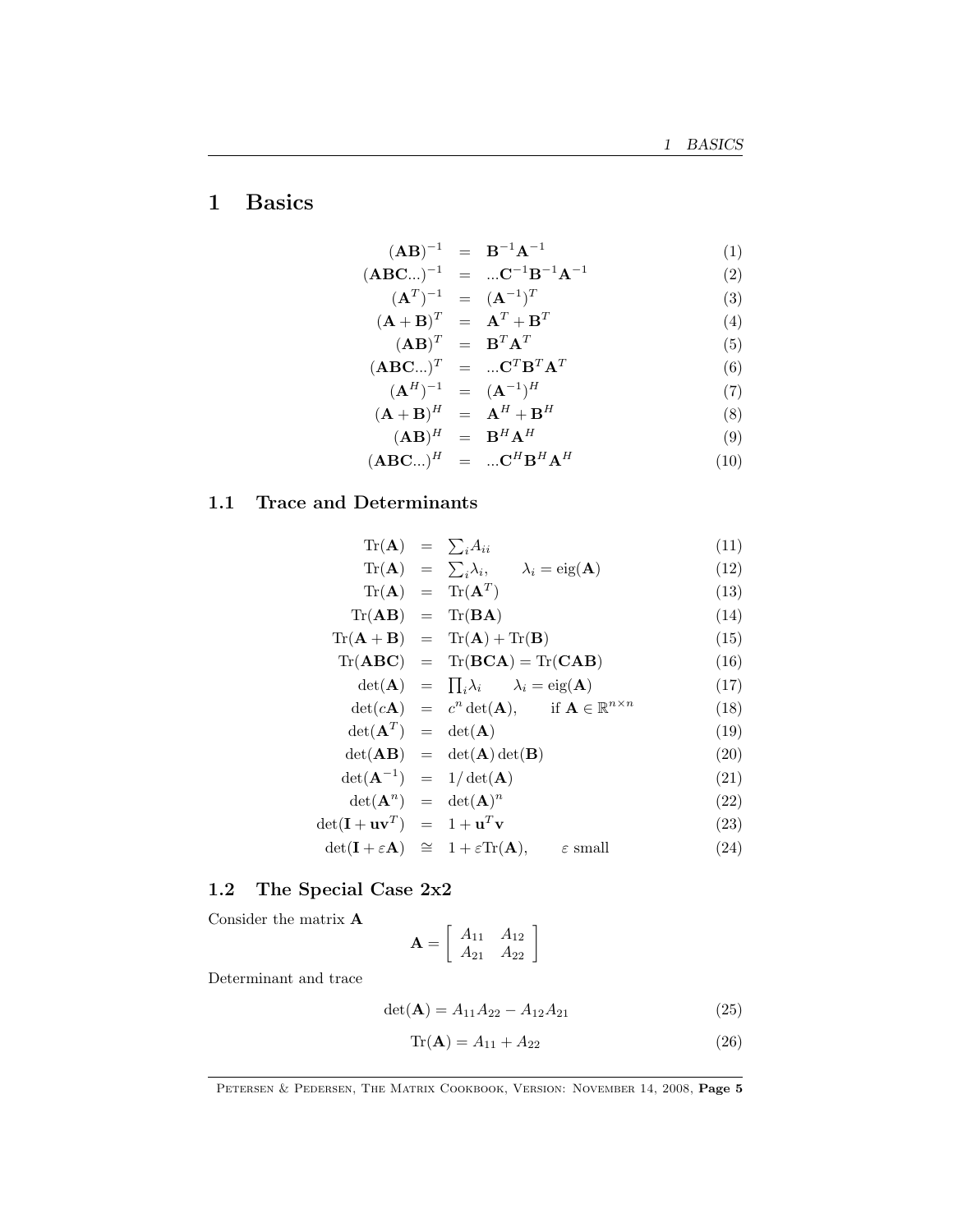Eigenvalues

$$
\lambda^2 - \lambda \cdot \text{Tr}(\mathbf{A}) + \det(\mathbf{A}) = 0
$$

$$
\lambda_1 = \frac{\text{Tr}(\mathbf{A}) + \sqrt{\text{Tr}(\mathbf{A})^2 - 4\det(\mathbf{A})}}{2} \qquad \lambda_2 = \frac{\text{Tr}(\mathbf{A}) - \sqrt{\text{Tr}(\mathbf{A})^2 - 4\det(\mathbf{A})}}{2}
$$

$$
\lambda_1 + \lambda_2 = \text{Tr}(\mathbf{A}) \qquad \lambda_1 \lambda_2 = \det(\mathbf{A})
$$

Eigenvectors

$$
\mathbf{v}_1 \propto \left[ \begin{array}{c} A_{12} \\ \lambda_1 - A_{11} \end{array} \right] \qquad \mathbf{v}_2 \propto \left[ \begin{array}{c} A_{12} \\ \lambda_2 - A_{11} \end{array} \right]
$$

Inverse

$$
\mathbf{A}^{-1} = \frac{1}{\det(\mathbf{A})} \left[ \begin{array}{cc} A_{22} & -A_{12} \\ -A_{21} & A_{11} \end{array} \right] \tag{27}
$$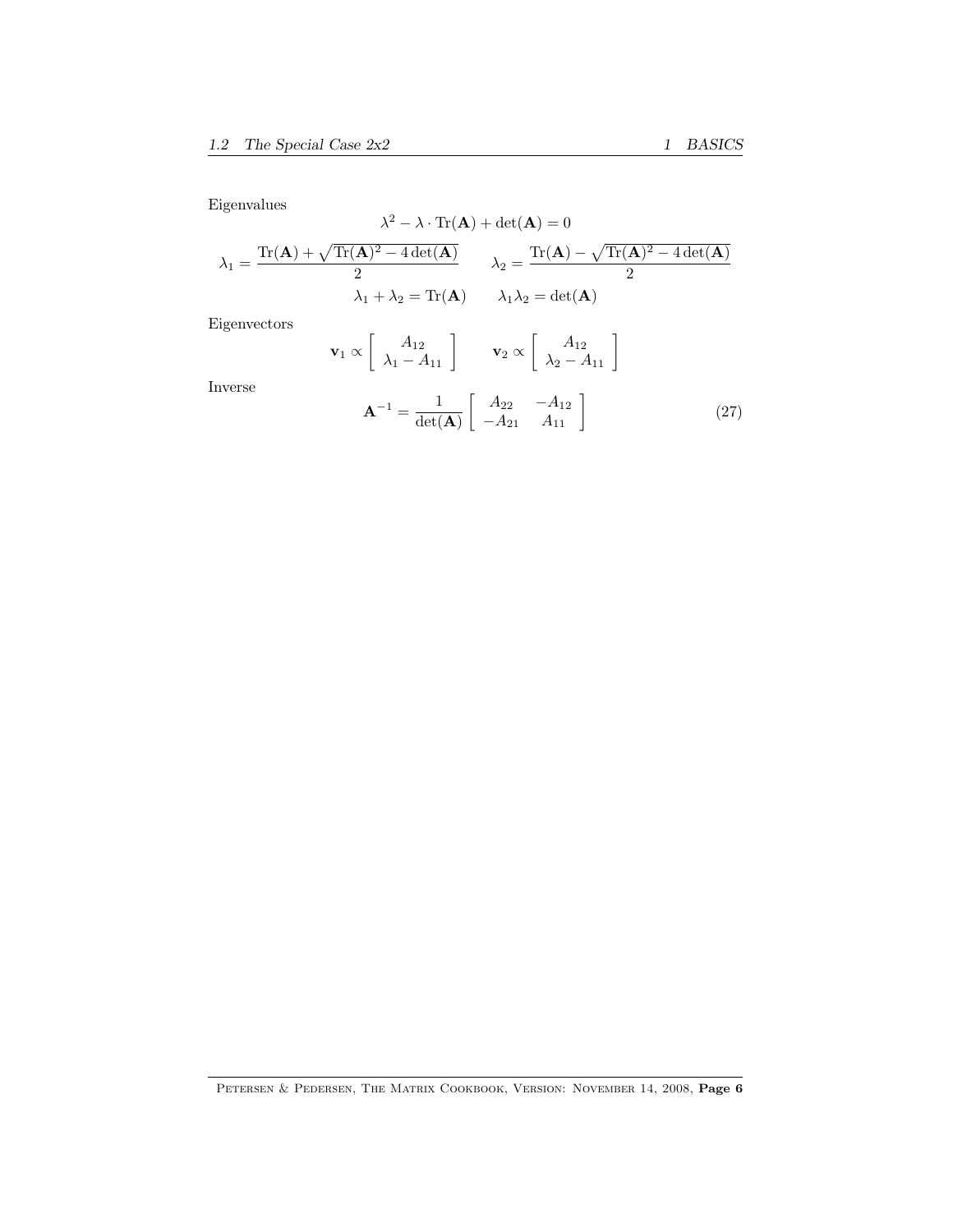# <span id="page-6-3"></span><span id="page-6-0"></span>2 Derivatives

This section is covering differentiation of a number of expressions with respect to a matrix  $X$ . Note that it is always assumed that  $X$  has no special structure, i.e. that the elements of  $X$  are independent (e.g. not symmetric, Toeplitz, positive definite). See section [2.8](#page-13-0) for differentiation of structured matrices. The basic assumptions can be written in a formula as

<span id="page-6-2"></span>
$$
\frac{\partial X_{kl}}{\partial X_{ij}} = \delta_{ik}\delta_{lj} \tag{28}
$$

that is for e.g. vector forms,

$$
\left[\frac{\partial \mathbf{x}}{\partial y}\right]_i = \frac{\partial x_i}{\partial y} \qquad \left[\frac{\partial x}{\partial \mathbf{y}}\right]_i = \frac{\partial x}{\partial y_i} \qquad \left[\frac{\partial \mathbf{x}}{\partial \mathbf{y}}\right]_{ij} = \frac{\partial x_i}{\partial y_j}
$$

The following rules are general and very useful when deriving the differential of an expression([\[19\]](#page-69-0)):

| $\partial \mathbf{A} = 0$                                               |                                                                                                                                 | $(A$ is a constant) | $\left( 29\right)$ |
|-------------------------------------------------------------------------|---------------------------------------------------------------------------------------------------------------------------------|---------------------|--------------------|
| $\partial(\alpha X) = \alpha \partial X$                                |                                                                                                                                 |                     | (30)               |
| $\partial (X + Y) = \partial X + \partial Y$                            |                                                                                                                                 |                     | (31)               |
| $\partial(\text{Tr}(\mathbf{X})) = \text{Tr}(\partial \mathbf{X})$      |                                                                                                                                 |                     | (32)               |
|                                                                         | $\partial (XY) = (\partial X)Y + X(\partial Y)$                                                                                 |                     | (33)               |
|                                                                         | $\partial (\mathbf{X} \circ \mathbf{Y}) = (\partial \mathbf{X}) \circ \mathbf{Y} + \mathbf{X} \circ (\partial \mathbf{Y})$      |                     | (34)               |
|                                                                         | $\partial(\mathbf{X} \otimes \mathbf{Y}) = (\partial \mathbf{X}) \otimes \mathbf{Y} + \mathbf{X} \otimes (\partial \mathbf{Y})$ |                     | (35)               |
|                                                                         | $\partial (X^{-1}) = -X^{-1}(\partial X)X^{-1}$                                                                                 |                     | (36)               |
|                                                                         | $\partial(\det(\mathbf{X})) = \det(\mathbf{X}) \text{Tr}(\mathbf{X}^{-1} \partial \mathbf{X})$                                  |                     | (37)               |
| $\partial(\ln(\det(X))) = \text{Tr}(\mathbf{X}^{-1}\partial\mathbf{X})$ |                                                                                                                                 |                     | (38)               |
|                                                                         | $\partial \mathbf{X}^T = (\partial \mathbf{X})^T$                                                                               |                     | (39)               |
|                                                                         | $\partial \mathbf{X}^H = (\partial \mathbf{X})^H$                                                                               |                     | (40)               |

### <span id="page-6-1"></span>2.1 Derivatives of a Determinant

### 2.1.1 General form

$$
\frac{\partial \det(\mathbf{Y})}{\partial x} = \det(\mathbf{Y}) \text{Tr} \left[ \mathbf{Y}^{-1} \frac{\partial \mathbf{Y}}{\partial x} \right]
$$
(41)  

$$
\frac{\partial \frac{\partial \det(\mathbf{Y})}{\partial x}}{\partial x} = \det(\mathbf{Y}) \left[ \text{Tr} \left[ \mathbf{Y}^{-1} \frac{\partial \frac{\partial \mathbf{Y}}{\partial x}}{\partial x} \right] + \text{Tr} \left[ \mathbf{Y}^{-1} \frac{\partial \mathbf{Y}}{\partial x} \right] \text{Tr} \left[ \mathbf{Y}^{-1} \frac{\partial \mathbf{Y}}{\partial x} \right] - \text{Tr} \left[ \left( \mathbf{Y}^{-1} \frac{\partial \mathbf{Y}}{\partial x} \right) \left( \mathbf{Y}^{-1} \frac{\partial \mathbf{Y}}{\partial x} \right) \right] \right]
$$
(42)

PETERSEN & PEDERSEN, THE MATRIX COOKBOOK, VERSION: NOVEMBER 14, 2008, Page 7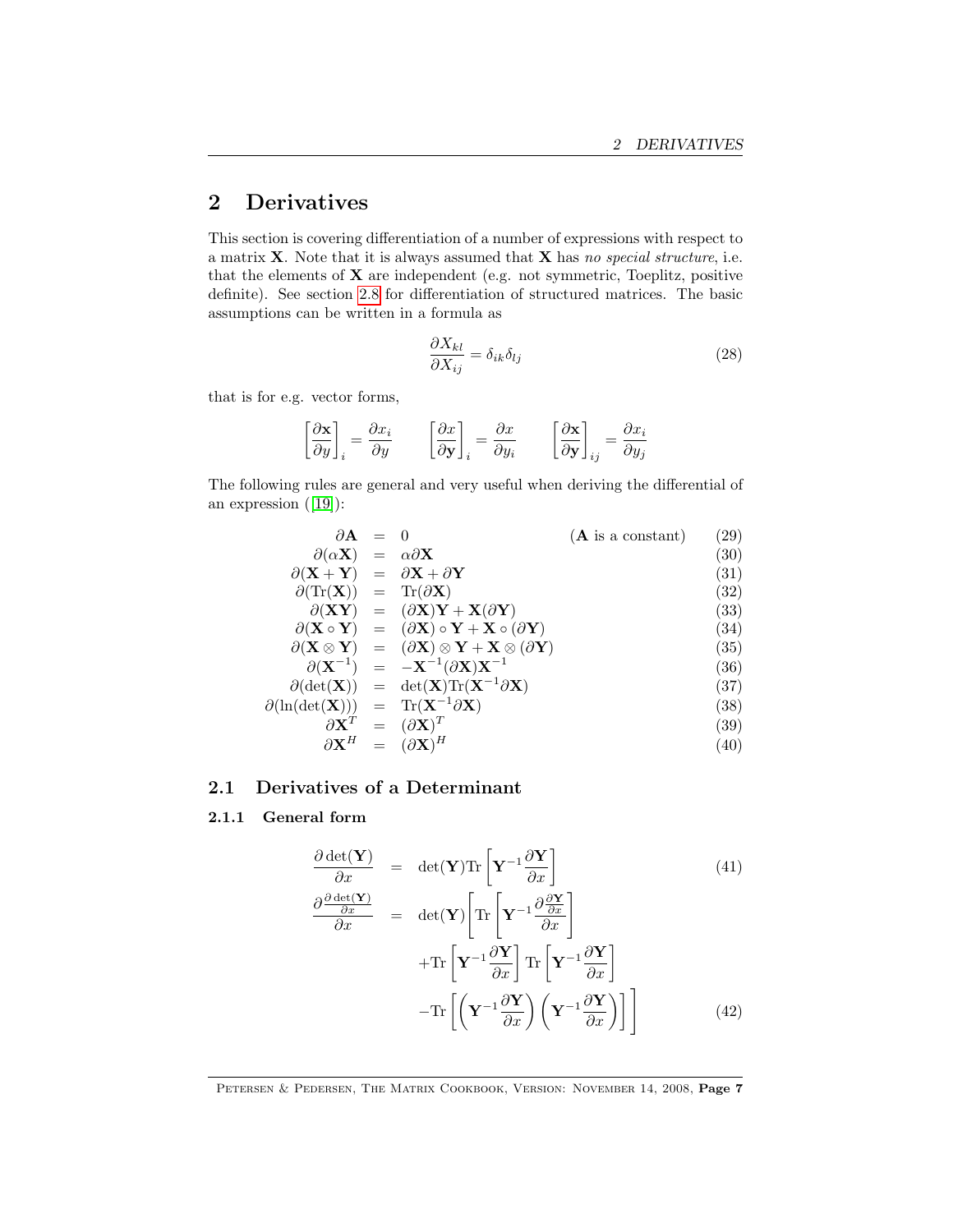#### <span id="page-7-2"></span>2.1.2 Linear forms

$$
\frac{\partial \det(\mathbf{X})}{\partial \mathbf{X}} = \det(\mathbf{X})(\mathbf{X}^{-1})^T
$$
\n(43)

$$
\sum_{k} \frac{\partial \det(X)}{\partial X_{ik}} X_{jk} = \delta_{ij} \det(X) \tag{44}
$$

$$
\frac{\partial \det(\mathbf{AXB})}{\partial \mathbf{X}} = \det(\mathbf{AXB})(\mathbf{X}^{-1})^T = \det(\mathbf{AXB})(\mathbf{X}^T)^{-1} \qquad (45)
$$

### 2.1.3 Square forms

If  $\mathbf X$  is square and invertible, then

$$
\frac{\partial \det(\mathbf{X}^T \mathbf{A} \mathbf{X})}{\partial \mathbf{X}} = 2 \det(\mathbf{X}^T \mathbf{A} \mathbf{X}) \mathbf{X}^{-T}
$$
(46)

If  $X$  is not square but  $A$  is symmetric, then

$$
\frac{\partial \det(\mathbf{X}^T \mathbf{A} \mathbf{X})}{\partial \mathbf{X}} = 2 \det(\mathbf{X}^T \mathbf{A} \mathbf{X}) \mathbf{A} \mathbf{X} (\mathbf{X}^T \mathbf{A} \mathbf{X})^{-1}
$$
(47)

If  $X$  is not square and  $A$  is not symmetric, then

<span id="page-7-1"></span>
$$
\frac{\partial \det(\mathbf{X}^T \mathbf{A} \mathbf{X})}{\partial \mathbf{X}} = \det(\mathbf{X}^T \mathbf{A} \mathbf{X}) (\mathbf{A} \mathbf{X} (\mathbf{X}^T \mathbf{A} \mathbf{X})^{-1} + \mathbf{A}^T \mathbf{X} (\mathbf{X}^T \mathbf{A}^T \mathbf{X})^{-1})
$$
(48)

### 2.1.4 Other nonlinear forms

Some special cases are (See [\[9,](#page-68-0) [7\]](#page-68-1))

$$
\frac{\partial \ln \det(\mathbf{X}^T \mathbf{X})|}{\partial \mathbf{X}} = 2(\mathbf{X}^+)^T \tag{49}
$$

$$
\frac{\partial \ln \det(\mathbf{X}^T \mathbf{X})}{\partial \mathbf{X}^+} = -2\mathbf{X}^T \tag{50}
$$

$$
\frac{\partial \ln |\det(\mathbf{X})|}{\partial \mathbf{X}} = (\mathbf{X}^{-1})^T = (\mathbf{X}^T)^{-1}
$$
(51)

$$
\frac{\partial \det(\mathbf{X}^k)}{\partial \mathbf{X}} = k \det(\mathbf{X}^k) \mathbf{X}^{-T}
$$
 (52)

### <span id="page-7-0"></span>2.2 Derivatives of an Inverse

From [\[27\]](#page-69-1) we have the basic identity

$$
\frac{\partial \mathbf{Y}^{-1}}{\partial x} = -\mathbf{Y}^{-1} \frac{\partial \mathbf{Y}}{\partial x} \mathbf{Y}^{-1}
$$
 (53)

PETERSEN & PEDERSEN, THE MATRIX COOKBOOK, VERSION: NOVEMBER 14, 2008, Page 8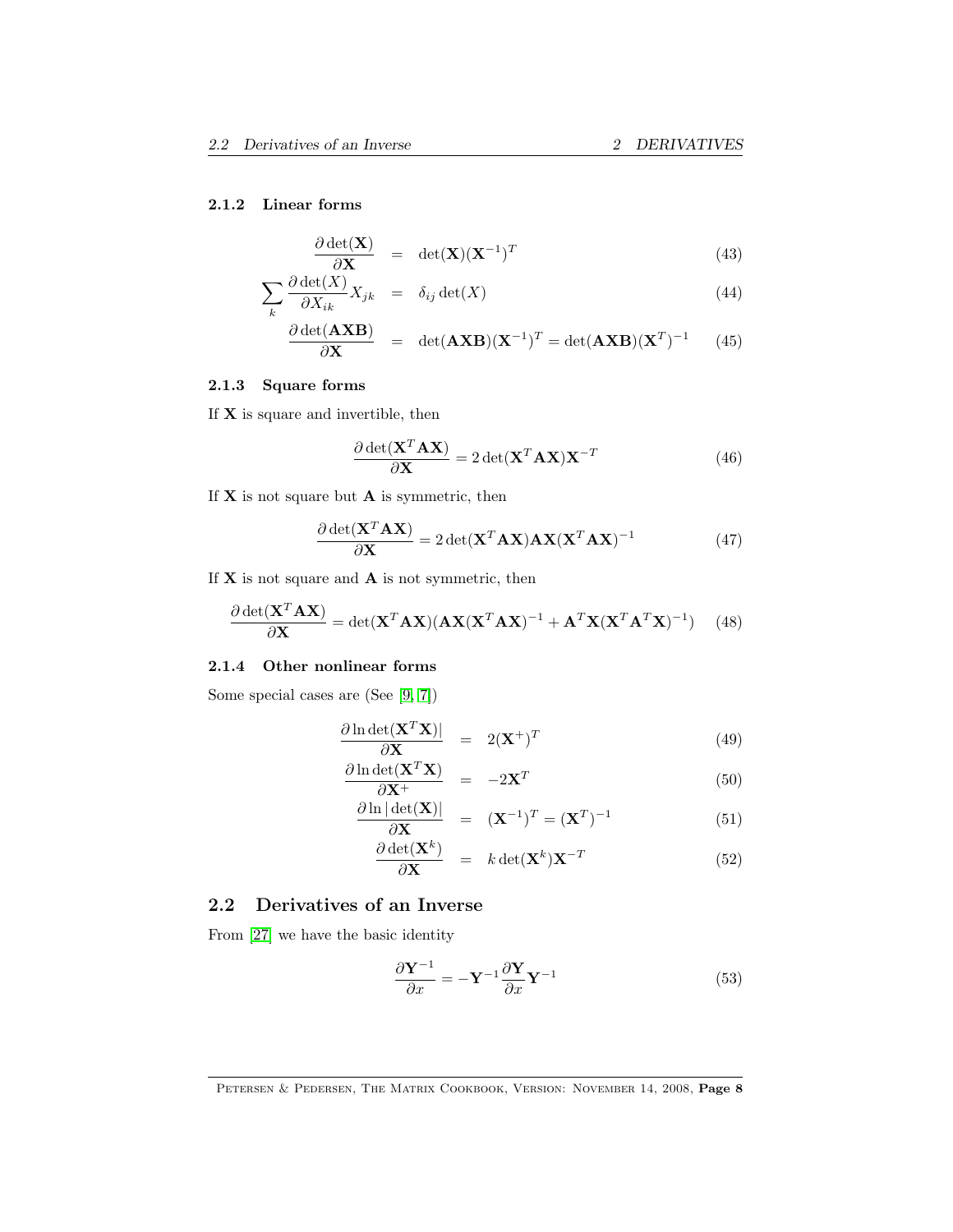from which it follows

$$
\frac{\partial (\mathbf{X}^{-1})_{kl}}{\partial X_{ij}} = -(\mathbf{X}^{-1})_{ki} (\mathbf{X}^{-1})_{jl} \tag{54}
$$

$$
\frac{\partial \mathbf{a}^T \mathbf{X}^{-1} \mathbf{b}}{\partial \mathbf{X}} = -\mathbf{X}^{-T} \mathbf{a} \mathbf{b}^T \mathbf{X}^{-T}
$$
(55)

$$
\frac{\partial \det(\mathbf{X}^{-1})}{\partial \mathbf{X}} = -\det(\mathbf{X}^{-1})(\mathbf{X}^{-1})^T
$$
\n(56)

$$
\frac{\partial \text{Tr}(\mathbf{A}\mathbf{X}^{-1}\mathbf{B})}{\partial \mathbf{X}} = -(\mathbf{X}^{-1}\mathbf{B}\mathbf{A}\mathbf{X}^{-1})^T
$$
(57)

$$
\frac{\partial \text{Tr}((\mathbf{X} + \mathbf{A})^{-1})}{\partial \mathbf{X}} = -((\mathbf{X} + \mathbf{A})^{-1}(\mathbf{X} + \mathbf{A})^{-1})^T \tag{58}
$$

From [\[32\]](#page-69-2) we have the following result: Let **A** be an  $n \times n$  invertible square matrix, **W** be the inverse of **A**, and  $J(A)$  is an  $n \times n$  -variate and differentiable function with respect to  $A$ , then the partial differentials of  $J$  with respect to  $A$ and W satisfy

$$
\frac{\partial J}{\partial \mathbf{A}} = -\mathbf{A}^{-T} \frac{\partial J}{\partial \mathbf{W}} \mathbf{A}^{-T}
$$

### <span id="page-8-0"></span>2.3 Derivatives of Eigenvalues

$$
\frac{\partial}{\partial \mathbf{X}} \sum \text{eig}(\mathbf{X}) = \frac{\partial}{\partial \mathbf{X}} \text{Tr}(\mathbf{X}) = \mathbf{I}
$$
(59)

$$
\frac{\partial}{\partial \mathbf{X}} \prod \text{eig}(\mathbf{X}) = \frac{\partial}{\partial \mathbf{X}} \text{det}(\mathbf{X}) = \text{det}(\mathbf{X}) \mathbf{X}^{-T}
$$
(60)

### <span id="page-8-1"></span>2.4 Derivatives of Matrices, Vectors and Scalar Forms

#### 2.4.1 First Order

$$
\frac{\partial \mathbf{x}^T \mathbf{a}}{\partial \mathbf{x}} = \frac{\partial \mathbf{a}^T \mathbf{x}}{\partial \mathbf{x}} = \mathbf{a} \tag{61}
$$

$$
\frac{\partial \mathbf{a}^T \mathbf{X} \mathbf{b}}{\partial \mathbf{X}} = \mathbf{a} \mathbf{b}^T
$$
 (62)

$$
\frac{\partial \mathbf{a}^T \mathbf{X}^T \mathbf{b}}{\partial \mathbf{X}} = \mathbf{b} \mathbf{a}^T
$$
 (63)

$$
\frac{\partial \mathbf{a}^T \mathbf{X} \mathbf{a}}{\partial \mathbf{X}} = \frac{\partial \mathbf{a}^T \mathbf{X}^T \mathbf{a}}{\partial \mathbf{X}} = \mathbf{a} \mathbf{a}^T
$$
 (64)

$$
\frac{\partial \mathbf{X}}{\partial X_{ij}} = \mathbf{J}^{ij} \tag{65}
$$

$$
\frac{\partial (\mathbf{X}\mathbf{A})_{ij}}{\partial X_{mn}} = \delta_{im}(\mathbf{A})_{nj} = (\mathbf{J}^{mn}\mathbf{A})_{ij}
$$
(66)

$$
\frac{\partial (\mathbf{X}^T \mathbf{A})_{ij}}{\partial X_{mn}} = \delta_{in}(\mathbf{A})_{mj} = (\mathbf{J}^{nm} \mathbf{A})_{ij}
$$
(67)

PETERSEN & PEDERSEN, THE MATRIX COOKBOOK, VERSION: NOVEMBER 14, 2008, Page 9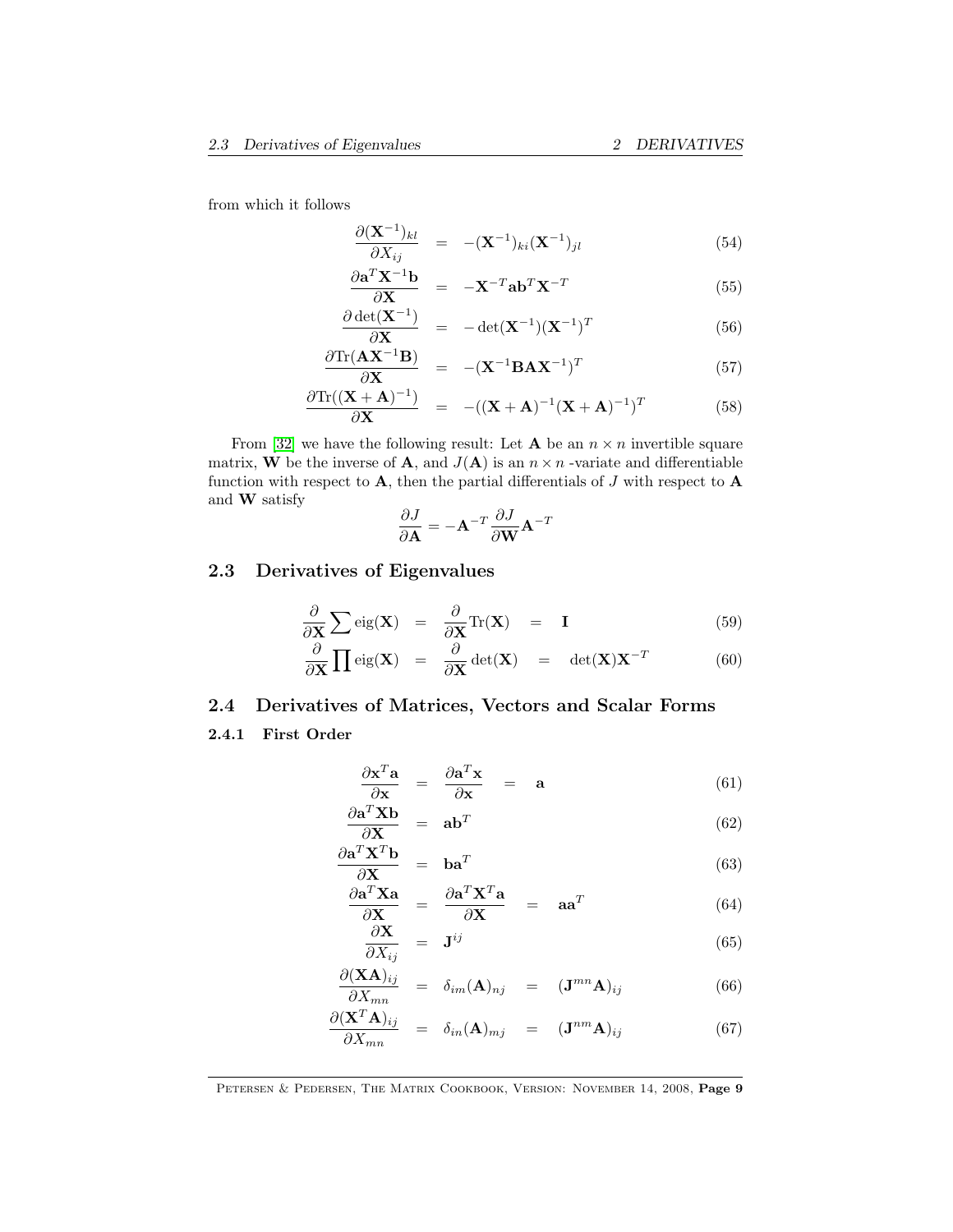#### 2.4.2 Second Order

$$
\frac{\partial}{\partial X_{ij}} \sum_{klmn} X_{kl} X_{mn} = 2 \sum_{kl} X_{kl} \tag{68}
$$

$$
\frac{\partial \mathbf{b}^T \mathbf{X}^T \mathbf{X} \mathbf{c}}{\partial \mathbf{X}} = \mathbf{X} (\mathbf{b} \mathbf{c}^T + \mathbf{c} \mathbf{b}^T) \tag{69}
$$

$$
\frac{\partial (\mathbf{Bx} + \mathbf{b})^T \mathbf{C} (\mathbf{Dx} + \mathbf{d})}{\partial \mathbf{x}} = \mathbf{B}^T \mathbf{C} (\mathbf{Dx} + \mathbf{d}) + \mathbf{D}^T \mathbf{C}^T (\mathbf{Bx} + \mathbf{b})
$$
(70)

$$
\frac{\partial (\mathbf{X}^T \mathbf{B} \mathbf{X})_{kl}}{\partial X_{ij}} = \delta_{lj} (\mathbf{X}^T \mathbf{B})_{ki} + \delta_{kj} (\mathbf{B} \mathbf{X})_{il} \tag{71}
$$

$$
\frac{\partial (\mathbf{X}^T \mathbf{B} \mathbf{X})}{\partial X_{ij}} = \mathbf{X}^T \mathbf{B} \mathbf{J}^{ij} + \mathbf{J}^{ji} \mathbf{B} \mathbf{X} \qquad (\mathbf{J}^{ij})_{kl} = \delta_{ik} \delta_{jl} \quad (72)
$$

See Sec [9.7](#page-50-0) for useful properties of the Single-entry matrix  $J^{ij}$ 

$$
\frac{\partial \mathbf{x}^T \mathbf{B} \mathbf{x}}{\partial \mathbf{x}} = (\mathbf{B} + \mathbf{B}^T) \mathbf{x}
$$
 (73)

$$
\frac{\partial \mathbf{b}^T \mathbf{X}^T \mathbf{D} \mathbf{X} \mathbf{c}}{\partial \mathbf{X}} = \mathbf{D}^T \mathbf{X} \mathbf{b} \mathbf{c}^T + \mathbf{D} \mathbf{X} \mathbf{c} \mathbf{b}^T
$$
 (74)

$$
\frac{\partial}{\partial \mathbf{X}} (\mathbf{X} \mathbf{b} + \mathbf{c})^T \mathbf{D} (\mathbf{X} \mathbf{b} + \mathbf{c}) = (\mathbf{D} + \mathbf{D}^T) (\mathbf{X} \mathbf{b} + \mathbf{c}) \mathbf{b}^T
$$
(75)

Assume  $\mathbf W$  is symmetric, then

$$
\frac{\partial}{\partial \mathbf{s}} (\mathbf{x} - \mathbf{A}\mathbf{s})^T \mathbf{W} (\mathbf{x} - \mathbf{A}\mathbf{s}) = -2\mathbf{A}^T \mathbf{W} (\mathbf{x} - \mathbf{A}\mathbf{s}) \tag{76}
$$

$$
\frac{\partial}{\partial \mathbf{x}} (\mathbf{x} - \mathbf{s})^T \mathbf{W} (\mathbf{x} - \mathbf{s}) = 2\mathbf{W} (\mathbf{x} - \mathbf{s}) \tag{77}
$$

$$
\frac{\partial}{\partial \mathbf{s}}(\mathbf{x} - \mathbf{s})^T \mathbf{W}(\mathbf{x} - \mathbf{s}) = -2\mathbf{W}(\mathbf{x} - \mathbf{s}) \tag{78}
$$

$$
\frac{\partial}{\partial \mathbf{x}} (\mathbf{x} - \mathbf{A}\mathbf{s})^T \mathbf{W} (\mathbf{x} - \mathbf{A}\mathbf{s}) = 2\mathbf{W} (\mathbf{x} - \mathbf{A}\mathbf{s}) \tag{79}
$$

$$
\frac{\partial}{\partial \mathbf{A}} (\mathbf{x} - \mathbf{A}\mathbf{s})^T \mathbf{W} (\mathbf{x} - \mathbf{A}\mathbf{s}) = -2\mathbf{W} (\mathbf{x} - \mathbf{A}\mathbf{s}) \mathbf{s}^T
$$
(80)

As a case with complex values the following holds

$$
\frac{\partial (a - \mathbf{x}^H \mathbf{b})^2}{\partial \mathbf{x}} = -2\mathbf{b}(a - \mathbf{x}^H \mathbf{b})^*
$$
(81)

This formula is also known from the LMS algorithm [\[14\]](#page-68-2)

### 2.4.3 Higher order and non-linear

$$
\frac{\partial (\mathbf{X}^n)_{kl}}{\partial X_{ij}} = \sum_{r=0}^{n-1} (\mathbf{X}^r \mathbf{J}^{ij} \mathbf{X}^{n-1-r})_{kl}
$$
(82)

PETERSEN & PEDERSEN, THE MATRIX COOKBOOK, VERSION: NOVEMBER 14, 2008, Page 10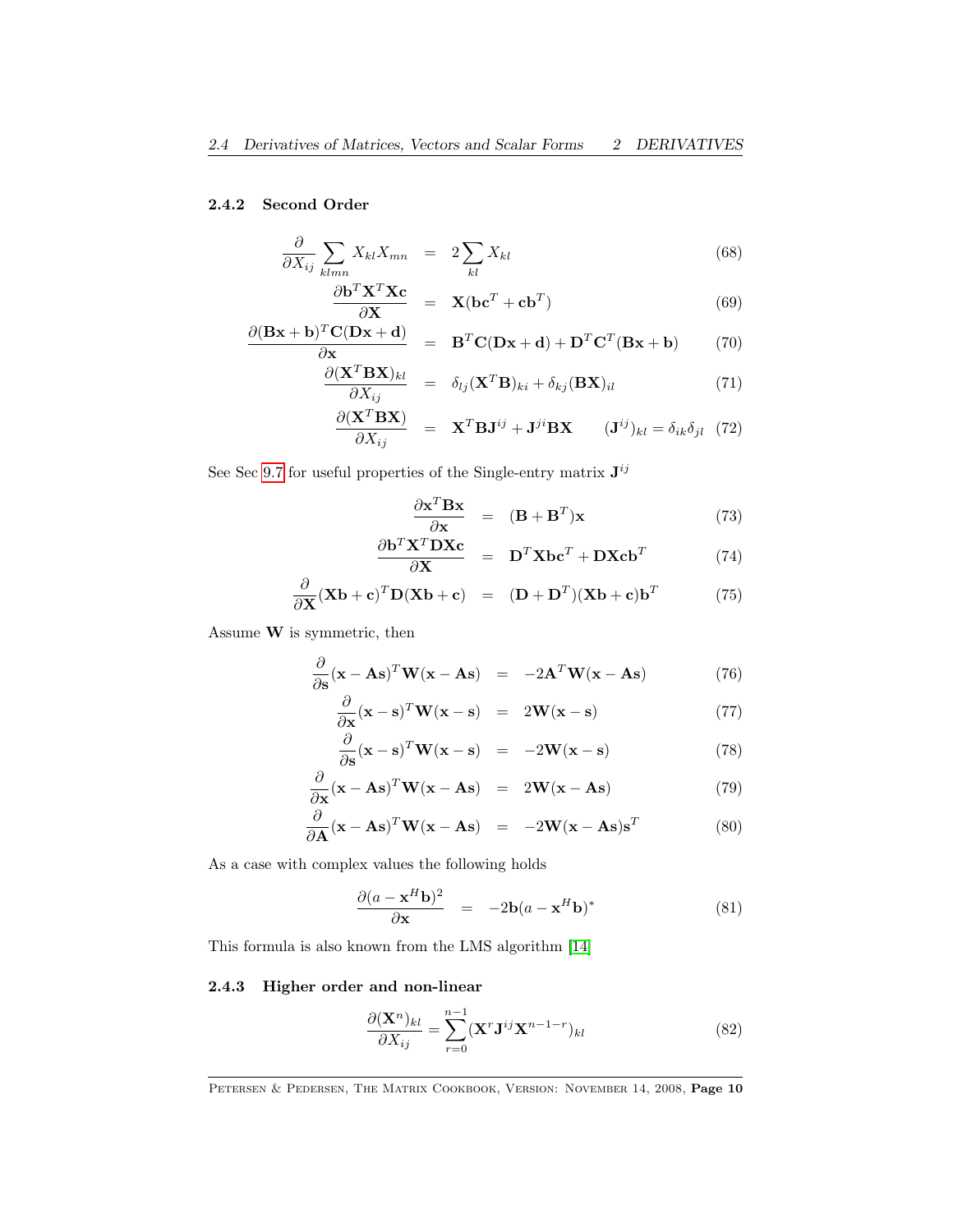<span id="page-10-2"></span>For proof of the above, see [B.1.1.](#page-66-2)

<span id="page-10-1"></span>
$$
\frac{\partial}{\partial \mathbf{X}} \mathbf{a}^T \mathbf{X}^n \mathbf{b} = \sum_{r=0}^{n-1} (\mathbf{X}^r)^T \mathbf{a} \mathbf{b}^T (\mathbf{X}^{n-1-r})^T
$$
(83)

$$
\frac{\partial}{\partial \mathbf{X}} \mathbf{a}^T (\mathbf{X}^n)^T \mathbf{X}^n \mathbf{b} = \sum_{r=0}^{n-1} \left[ \mathbf{X}^{n-1-r} \mathbf{a} \mathbf{b}^T (\mathbf{X}^n)^T \mathbf{X}^r + (\mathbf{X}^r)^T \mathbf{X}^n \mathbf{a} \mathbf{b}^T (\mathbf{X}^{n-1-r})^T \right]
$$
(84)

See [B.1.1](#page-66-2) for a proof.

Assume s and r are functions of x, i.e.  $s = s(x), r = r(x)$ , and that A is a constant, then

$$
\frac{\partial}{\partial \mathbf{x}} \mathbf{s}^T \mathbf{A} \mathbf{r} = \left[ \frac{\partial \mathbf{s}}{\partial \mathbf{x}} \right]^T \mathbf{A} \mathbf{r} + \left[ \frac{\partial \mathbf{r}}{\partial \mathbf{x}} \right]^T \mathbf{A}^T \mathbf{s}
$$
(85)

$$
\frac{\partial}{\partial \mathbf{x}} \frac{(\mathbf{A}\mathbf{x})^T (\mathbf{A}\mathbf{x})}{(\mathbf{B}\mathbf{x})^T (\mathbf{B}\mathbf{x})} = \frac{\partial}{\partial \mathbf{x}} \frac{\mathbf{x}^T \mathbf{A}^T \mathbf{A} \mathbf{x}}{\mathbf{x}^T \mathbf{B}^T \mathbf{B} \mathbf{x}}
$$
(86)

$$
= 2\frac{\mathbf{A}^T \mathbf{A} \mathbf{x}}{\mathbf{x}^T \mathbf{B} \mathbf{B} \mathbf{x}} - 2\frac{\mathbf{x}^T \mathbf{A}^T \mathbf{A} \mathbf{x} \mathbf{B}^T \mathbf{B} \mathbf{x}}{(\mathbf{x}^T \mathbf{B}^T \mathbf{B} \mathbf{x})^2}
$$
(87)

#### 2.4.4 Gradient and Hessian

Using the above we have for the gradient and the Hessian

$$
f = \mathbf{x}^T \mathbf{A} \mathbf{x} + \mathbf{b}^T \mathbf{x}
$$
 (88)

$$
\nabla_{\mathbf{x}} f = \frac{\partial f}{\partial \mathbf{x}} = (\mathbf{A} + \mathbf{A}^T) \mathbf{x} + \mathbf{b}
$$
 (89)

$$
\frac{\partial^2 f}{\partial \mathbf{x} \partial \mathbf{x}^T} = \mathbf{A} + \mathbf{A}^T
$$
 (90)

### <span id="page-10-0"></span>2.5 Derivatives of Traces

Assume  $F(X)$  to be a differentiable function of each of the elements of X. It then holds that

$$
\frac{\partial \text{Tr}(F(\mathbf{X}))}{\partial \mathbf{X}} = f(\mathbf{X})^T
$$

where  $f(\cdot)$  is the scalar derivative of  $F(\cdot)$ .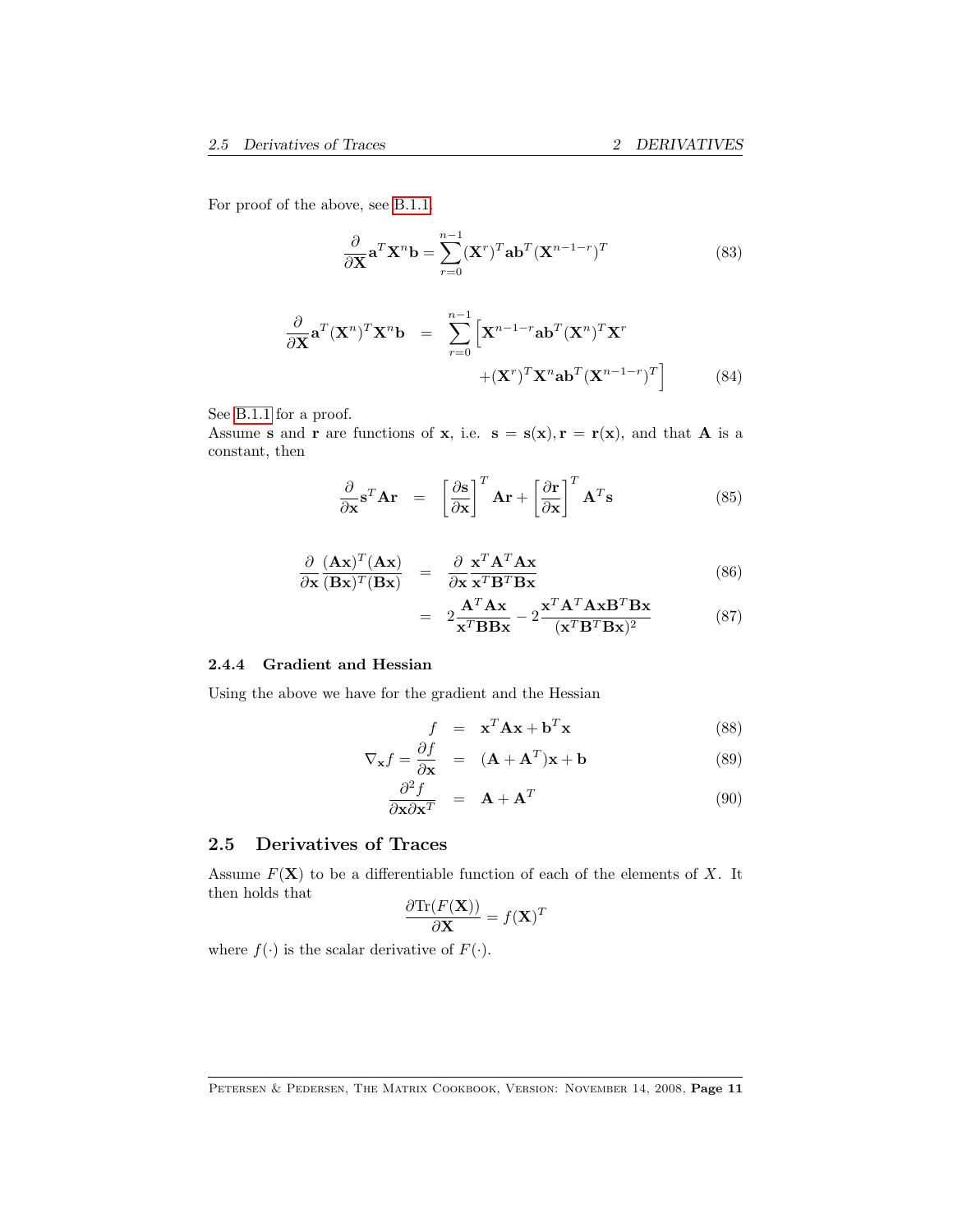### 2.5.1 First Order

$$
\frac{\partial}{\partial \mathbf{X}} \text{Tr}(\mathbf{X}) = \mathbf{I} \tag{91}
$$

<span id="page-11-1"></span>
$$
\frac{\partial}{\partial \mathbf{X}} \text{Tr}(\mathbf{X} \mathbf{A}) = \mathbf{A}^T
$$
 (92)

$$
\frac{\partial}{\partial \mathbf{X}} \text{Tr}(\mathbf{A} \mathbf{X} \mathbf{B}) = \mathbf{A}^T \mathbf{B}^T
$$
 (93)

$$
\frac{\partial}{\partial \mathbf{X}} \text{Tr}(\mathbf{A} \mathbf{X}^T \mathbf{B}) = \mathbf{B} \mathbf{A}
$$
(94)

$$
\frac{\partial}{\partial \mathbf{X}} \text{Tr}(\mathbf{X}^T \mathbf{A}) = \mathbf{A} \tag{95}
$$

$$
\frac{\partial}{\partial \mathbf{X}} \text{Tr}(\mathbf{A} \mathbf{X}^T) = \mathbf{A} \tag{96}
$$

$$
\frac{\partial}{\partial \mathbf{X}} \text{Tr}(\mathbf{A} \otimes \mathbf{X}) = \text{Tr}(\mathbf{A}) \mathbf{I}
$$
 (97)

### 2.5.2 Second Order

<span id="page-11-0"></span>
$$
\frac{\partial}{\partial \mathbf{X}} \text{Tr}(\mathbf{X}^2) = 2\mathbf{X}^T \tag{98}
$$

$$
\frac{\partial}{\partial \mathbf{X}} \text{Tr}(\mathbf{X}^2 \mathbf{B}) = (\mathbf{X}\mathbf{B} + \mathbf{B}\mathbf{X})^T \tag{99}
$$

$$
\frac{\partial}{\partial \mathbf{X}} \text{Tr}(\mathbf{X}^T \mathbf{B} \mathbf{X}) = \mathbf{B} \mathbf{X} + \mathbf{B}^T \mathbf{X}
$$
 (100)

$$
\frac{\partial}{\partial \mathbf{X}} \text{Tr}(\mathbf{X} \mathbf{B} \mathbf{X}^T) = \mathbf{X} \mathbf{B}^T + \mathbf{X} \mathbf{B}
$$
(101)

$$
\frac{\partial}{\partial \mathbf{X}} \text{Tr}(\mathbf{A} \mathbf{X} \mathbf{B} \mathbf{X}) = \mathbf{A}^T \mathbf{X}^T \mathbf{B}^T + \mathbf{B}^T \mathbf{X}^T \mathbf{A}^T \qquad (102)
$$

$$
\frac{\partial}{\partial \mathbf{X}} \text{Tr}(\mathbf{X}^T \mathbf{X}) = 2\mathbf{X}
$$
\n(103)

$$
\frac{\partial}{\partial \mathbf{X}} \text{Tr}(\mathbf{B} \mathbf{X} \mathbf{X}^T) = (\mathbf{B} + \mathbf{B}^T) \mathbf{X}
$$
 (104)

$$
\frac{\partial}{\partial \mathbf{X}} \text{Tr}(\mathbf{B}^T \mathbf{X}^T \mathbf{C} \mathbf{X} \mathbf{B}) = \mathbf{C}^T \mathbf{X} \mathbf{B} \mathbf{B}^T + \mathbf{C} \mathbf{X} \mathbf{B} \mathbf{B}^T
$$
(105)  

$$
\frac{\partial}{\partial \mathbf{X}} \text{Tr}(\mathbf{Y}^T \mathbf{D} \mathbf{Y} \mathbf{C}) = \mathbf{D} \mathbf{Y} \mathbf{C} + \mathbf{D}^T \mathbf{Y} \mathbf{C}^T
$$
(106)

$$
\frac{\partial}{\partial \mathbf{X}} \text{Tr} \left[ \mathbf{X}^T \mathbf{B} \mathbf{X} \mathbf{C} \right] = \mathbf{B} \mathbf{X} \mathbf{C} + \mathbf{B}^T \mathbf{X} \mathbf{C}^T \tag{106}
$$

$$
\frac{\partial}{\partial \mathbf{X}} \text{Tr}(\mathbf{A} \mathbf{X} \mathbf{B} \mathbf{X}^T \mathbf{C}) = \mathbf{A}^T \mathbf{C}^T \mathbf{X} \mathbf{B}^T + \mathbf{C} \mathbf{A} \mathbf{X} \mathbf{B} \qquad (107)
$$

$$
\frac{\partial}{\partial \mathbf{X}} \text{Tr} \Big[ (\mathbf{A} \mathbf{X} \mathbf{B} + \mathbf{C}) (\mathbf{A} \mathbf{X} \mathbf{C} + \mathbf{C})^T \Big] = 2 \mathbf{A}^T (\mathbf{A} \mathbf{X} \mathbf{B} + \mathbf{C}) \mathbf{B}^T \qquad (108)
$$

$$
\frac{\partial}{\partial \mathbf{X}} \text{Tr} (\mathbf{X} \otimes \mathbf{X}) = \frac{\partial}{\partial \mathbf{X}} \text{Tr} (\mathbf{X}) \text{Tr} (\mathbf{X}) = 2 \text{Tr} (\mathbf{X}) \mathbf{I} (109)
$$

See [\[7\]](#page-68-1).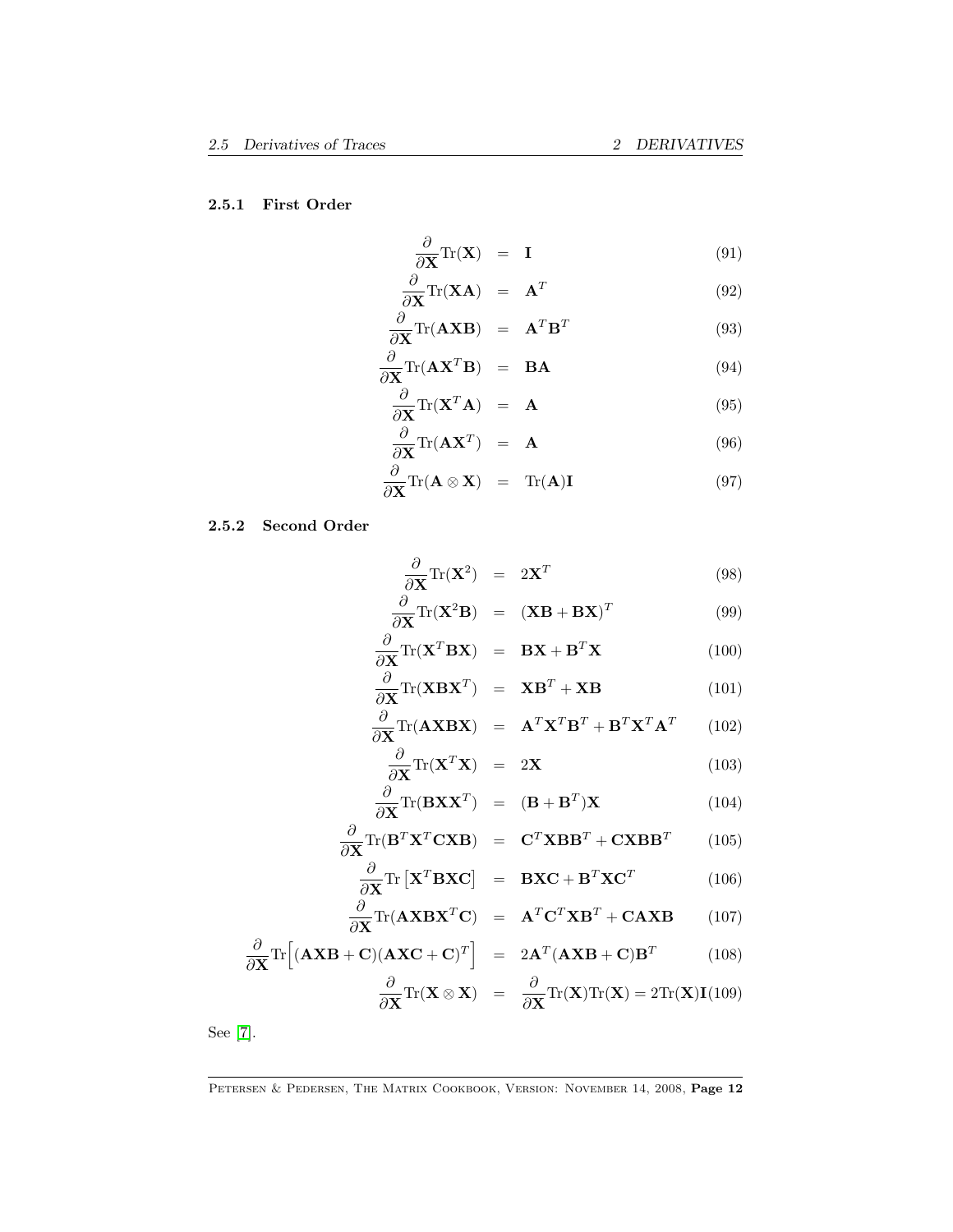### 2.5.3 Higher Order

$$
\frac{\partial}{\partial \mathbf{X}} \text{Tr}(\mathbf{X}^k) = k(\mathbf{X}^{k-1})^T \tag{110}
$$

$$
\frac{\partial}{\partial \mathbf{X}} \text{Tr}(\mathbf{A} \mathbf{X}^k) = \sum_{r=0}^{k-1} (\mathbf{X}^r \mathbf{A} \mathbf{X}^{k-r-1})^T
$$
(111)

$$
\frac{\partial}{\partial \mathbf{X}} \text{Tr} \left[ \mathbf{B}^T \mathbf{X}^T \mathbf{C} \mathbf{X} \mathbf{X}^T \mathbf{C} \mathbf{X} \mathbf{B} \right] = \mathbf{C} \mathbf{X} \mathbf{X}^T \mathbf{C} \mathbf{X} \mathbf{B}^T + \mathbf{C}^T \mathbf{X} \mathbf{B} \mathbf{B}^T \mathbf{X}^T \mathbf{C}^T \mathbf{X} + \mathbf{C} \mathbf{X} \mathbf{B} \mathbf{B}^T \mathbf{X}^T \mathbf{C}^T \mathbf{X} \mathbf{B} \mathbf{B}^T
$$
\n(112)

### 2.5.4 Other

$$
\frac{\partial}{\partial \mathbf{X}} \text{Tr}(\mathbf{A} \mathbf{X}^{-1} \mathbf{B}) = -(\mathbf{X}^{-1} \mathbf{B} \mathbf{A} \mathbf{X}^{-1})^T = -\mathbf{X}^{-T} \mathbf{A}^T \mathbf{B}^T \mathbf{X}^{-T}
$$
(113)

Assume  ${\bf B}$  and  ${\bf C}$  to be symmetric, then

$$
\frac{\partial}{\partial \mathbf{X}} \text{Tr} \left[ (\mathbf{X}^T \mathbf{C} \mathbf{X})^{-1} \mathbf{A} \right] = -(\mathbf{C} \mathbf{X} (\mathbf{X}^T \mathbf{C} \mathbf{X})^{-1}) (\mathbf{A} + \mathbf{A}^T) (\mathbf{X}^T \mathbf{C} \mathbf{X})^{-1} (114) \n\frac{\partial}{\partial \mathbf{X}} \text{Tr} \left[ (\mathbf{X}^T \mathbf{C} \mathbf{X})^{-1} (\mathbf{X}^T \mathbf{B} \mathbf{X}) \right] = -2 \mathbf{C} \mathbf{X} (\mathbf{X}^T \mathbf{C} \mathbf{X})^{-1} \mathbf{X}^T \mathbf{B} \mathbf{X} (\mathbf{X}^T \mathbf{C} \mathbf{X})^{-1} \n+2 \mathbf{B} \mathbf{X} (\mathbf{X}^T \mathbf{C} \mathbf{X})^{-1}
$$
\n(115)

$$
\frac{\partial}{\partial \mathbf{X}} \text{Tr} \left[ (\mathbf{A} + \mathbf{X}^T \mathbf{C} \mathbf{X})^{-1} (\mathbf{X}^T \mathbf{B} \mathbf{X}) \right] = -2 \mathbf{C} \mathbf{X} (\mathbf{A} + \mathbf{X}^T \mathbf{C} \mathbf{X})^{-1} \mathbf{X}^T \mathbf{B} \mathbf{X} (\mathbf{A} + \mathbf{X}^T \mathbf{C} \mathbf{X})^{-1} + 2 \mathbf{B} \mathbf{X} (\mathbf{A} + \mathbf{X}^T \mathbf{C} \mathbf{X})^{-1}
$$
(116)

See [\[7\]](#page-68-1).

$$
\frac{\partial \text{Tr}(\sin(\mathbf{X}))}{\partial \mathbf{X}} = \cos(\mathbf{X})^T \tag{117}
$$

### <span id="page-12-0"></span>2.6 Derivatives of vector norms

2.6.1 Two-norm

$$
\frac{\partial}{\partial \mathbf{x}} ||\mathbf{x} - \mathbf{a}||_2 = \frac{\mathbf{x} - \mathbf{a}}{||\mathbf{x} - \mathbf{a}||_2}
$$
(118)

$$
\frac{\partial}{\partial \mathbf{x}} \frac{\mathbf{x} - \mathbf{a}}{\|\mathbf{x} - \mathbf{a}\|_2} = \frac{\mathbf{I}}{\|\mathbf{x} - \mathbf{a}\|_2} - \frac{(\mathbf{x} - \mathbf{a})(\mathbf{x} - \mathbf{a})^T}{\|\mathbf{x} - \mathbf{a}\|_2^3}
$$
(119)

$$
\frac{\partial ||\mathbf{x}||_2^2}{\partial \mathbf{x}} = \frac{\partial ||\mathbf{x}^T \mathbf{x}||_2}{\partial \mathbf{x}} = 2\mathbf{x}
$$
 (120)

### <span id="page-12-1"></span>2.7 Derivatives of matrix norms

For more on matrix norms, see Sec. [10.4.](#page-60-1)

PETERSEN & PEDERSEN, THE MATRIX COOKBOOK, VERSION: NOVEMBER 14, 2008, Page 13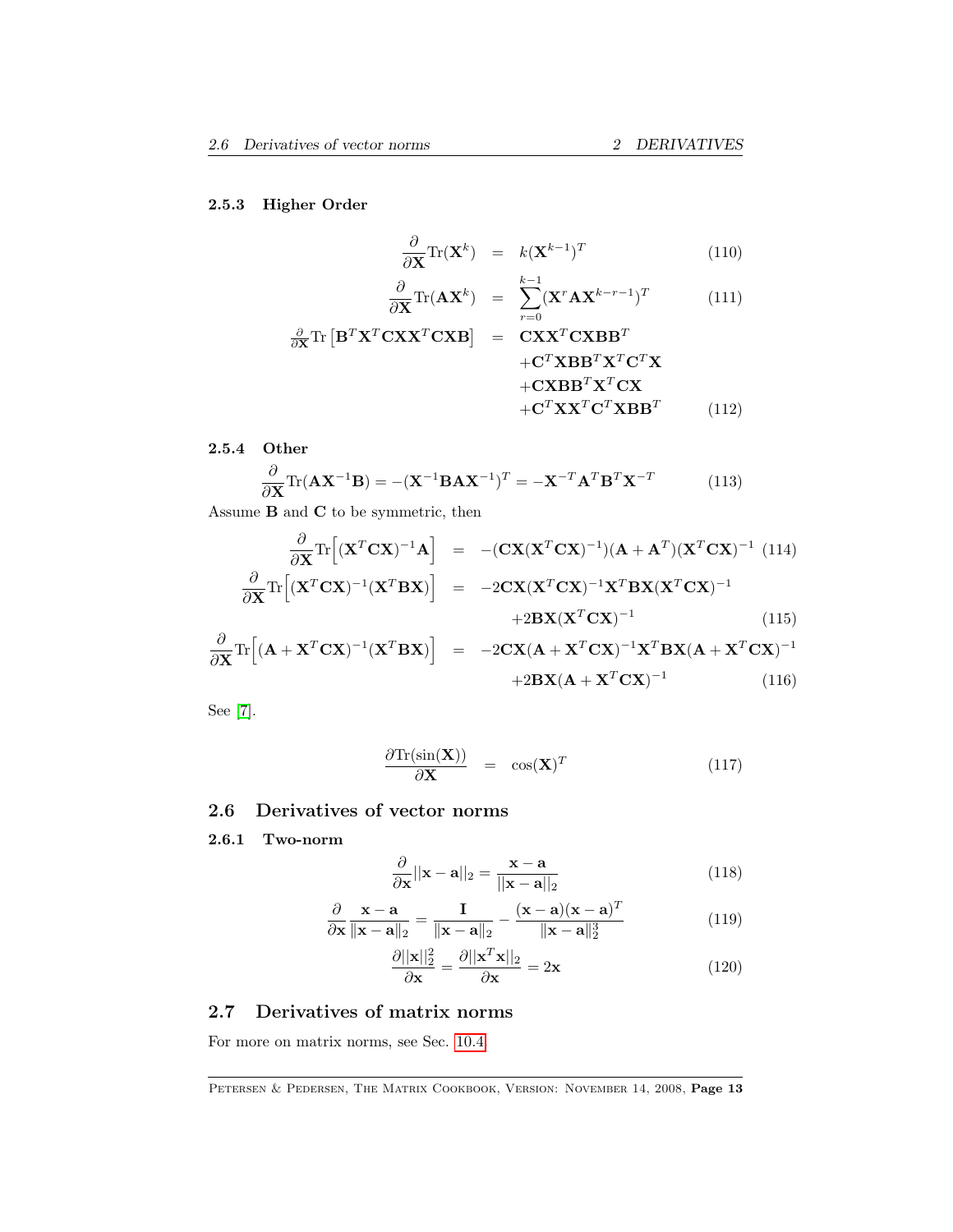#### <span id="page-13-1"></span>2.7.1 Frobenius norm

$$
\frac{\partial}{\partial \mathbf{X}} ||\mathbf{X}||_{\text{F}}^2 = \frac{\partial}{\partial \mathbf{X}} \text{Tr}(\mathbf{X} \mathbf{X}^H) = 2\mathbf{X}
$$
 (121)

See [\(227\)](#page-24-0). Note that this is also a special case of the result in equation [108.](#page-11-0)

### <span id="page-13-0"></span>2.8 Derivatives of Structured Matrices

Assume that the matrix A has some structure, i.e. symmetric, toeplitz, etc. In that case the derivatives of the previous section does not apply in general. Instead, consider the following general rule for differentiating a scalar function  $f(\mathbf{A})$ 

$$
\frac{df}{dA_{ij}} = \sum_{kl} \frac{\partial f}{\partial A_{kl}} \frac{\partial A_{kl}}{\partial A_{ij}} = \text{Tr} \left[ \left[ \frac{\partial f}{\partial \mathbf{A}} \right]^T \frac{\partial \mathbf{A}}{\partial A_{ij}} \right]
$$
(122)

The matrix differentiated with respect to itself is in this document referred to as the *structure matrix* of  $\bf{A}$  and is defined simply by

$$
\frac{\partial \mathbf{A}}{\partial A_{ij}} = \mathbf{S}^{ij} \tag{123}
$$

If **A** has no special structure we have simply  $S^{ij} = J^{ij}$ , that is, the structure matrix is simply the singleentry matrix. Many structures have a representation in singleentry matrices, see Sec. [9.7.6](#page-52-1) for more examples of structure matrices.

#### 2.8.1 The Chain Rule

Sometimes the objective is to find the derivative of a matrix which is a function of another matrix. Let  $U = f(X)$ , the goal is to find the derivative of the function  $g(U)$  with respect to  $X$ :

$$
\frac{\partial g(\mathbf{U})}{\partial \mathbf{X}} = \frac{\partial g(f(\mathbf{X}))}{\partial \mathbf{X}}
$$
(124)

Then the Chain Rule can then be written the following way:

$$
\frac{\partial g(\mathbf{U})}{\partial \mathbf{X}} = \frac{\partial g(\mathbf{U})}{\partial x_{ij}} = \sum_{k=1}^{M} \sum_{l=1}^{N} \frac{\partial g(\mathbf{U})}{\partial u_{kl}} \frac{\partial u_{kl}}{\partial x_{ij}}
$$
(125)

Using matrix notation, this can be written as:

$$
\frac{\partial g(\mathbf{U})}{\partial X_{ij}} = \text{Tr}\Big[ \left(\frac{\partial g(\mathbf{U})}{\partial \mathbf{U}}\right)^T \frac{\partial \mathbf{U}}{\partial X_{ij}} \Big].
$$
\n(126)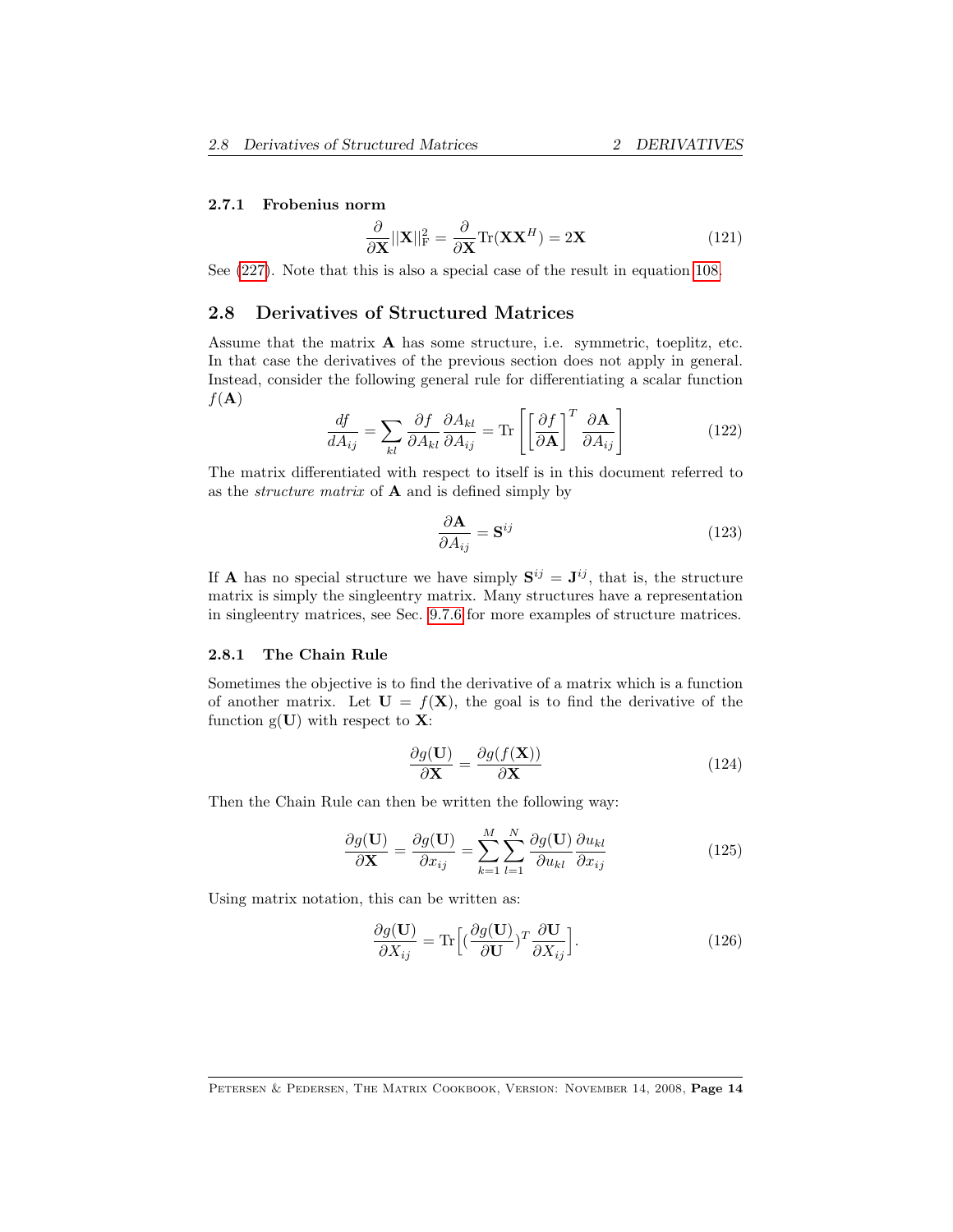#### <span id="page-14-1"></span>2.8.2 Symmetric

If **A** is symmetric, then  $S^{ij} = J^{ij} + J^{ji} - J^{ij}J^{ij}$  and therefore

$$
\frac{df}{d\mathbf{A}} = \left[\frac{\partial f}{\partial \mathbf{A}}\right] + \left[\frac{\partial f}{\partial \mathbf{A}}\right]^T - \text{diag}\left[\frac{\partial f}{\partial \mathbf{A}}\right]
$$
(127)

Thatis, e.g.,  $([5])$  $([5])$  $([5])$ :

$$
\frac{\partial \text{Tr}(\mathbf{A}\mathbf{X})}{\partial \mathbf{X}} = \mathbf{A} + \mathbf{A}^T - (\mathbf{A} \circ \mathbf{I}), \text{ see (131)} \tag{128}
$$

$$
\frac{\partial \det(\mathbf{X})}{\partial \mathbf{X}} = \det(\mathbf{X})(2\mathbf{X}^{-1} - (\mathbf{X}^{-1} \circ \mathbf{I})) \tag{129}
$$

$$
\frac{\partial \ln \det(\mathbf{X})}{\partial \mathbf{X}} = 2\mathbf{X}^{-1} - (\mathbf{X}^{-1} \circ \mathbf{I}) \tag{130}
$$

#### 2.8.3 Diagonal

If $X$  is diagonal, then  $([19])$  $([19])$  $([19])$ :

<span id="page-14-0"></span>
$$
\frac{\partial \text{Tr}(\mathbf{A}\mathbf{X})}{\partial \mathbf{X}} = \mathbf{A} \circ \mathbf{I}
$$
 (131)

#### 2.8.4 Toeplitz

Like symmetric matrices and diagonal matrices also Toeplitz matrices has a special structure which should be taken into account when the derivative with respect to a matrix with Toeplitz structure.

$$
\frac{\partial \text{Tr}(\mathbf{AT})}{\partial \textbf{T}} = \frac{\partial \text{Tr}(\mathbf{TA})}{\partial \textbf{T}} \n= \n\begin{bmatrix}\n\text{Tr}(\mathbf{A}) & \text{Tr}([\mathbf{A}^T]_{n1}) & \text{Tr}([\mathbf{A}^T]_{1n}]_{n-1,2}) & \cdots & A_{n1} \\
\text{Tr}([\mathbf{A}^T]_{1n})) & \text{Tr}(\mathbf{A}) & \ddots & \vdots \\
\text{Tr}([\mathbf{A}^T]_{1n}]_{2,n-1}) & \ddots & \ddots & \text{Tr}([\mathbf{A}^T]_{1n}]_{n-1,2}) \\
\vdots & \ddots & \ddots & \text{Tr}([\mathbf{A}^T]_{1n}]_{2,n-1}) & \text{Tr}([\mathbf{A}^T]_{1n}) & \text{Tr}(\mathbf{A}) \\
\vdots & \ddots & \ddots & \text{Tr}([\mathbf{A}^T]_{1n}) & \text{Tr}(\mathbf{A}) \\
\vdots & \ddots & \ddots & \text{Tr}([\mathbf{A}^T]_{1n}) & \text{Tr}(\mathbf{A})\n\end{bmatrix}
$$

As it can be seen, the derivative  $\alpha(A)$  also has a Toeplitz structure. Each value in the diagonal is the sum of all the diagonal valued in A, the values in the diagonals next to the main diagonal equal the sum of the diagonal next to the main diagonal in  $A<sup>T</sup>$ . This result is only valid for the unconstrained Toeplitz matrix. If the Toeplitz matrix also is symmetric, the same derivative yields

$$
\frac{\partial \text{Tr}(\mathbf{AT})}{\partial \mathbf{T}} = \frac{\partial \text{Tr}(\mathbf{TA})}{\partial \mathbf{T}} = \boldsymbol{\alpha}(\mathbf{A}) + \boldsymbol{\alpha}(\mathbf{A})^T - \boldsymbol{\alpha}(\mathbf{A}) \circ \mathbf{I}
$$
(133)

PETERSEN & PEDERSEN, THE MATRIX COOKBOOK, VERSION: NOVEMBER 14, 2008, Page 15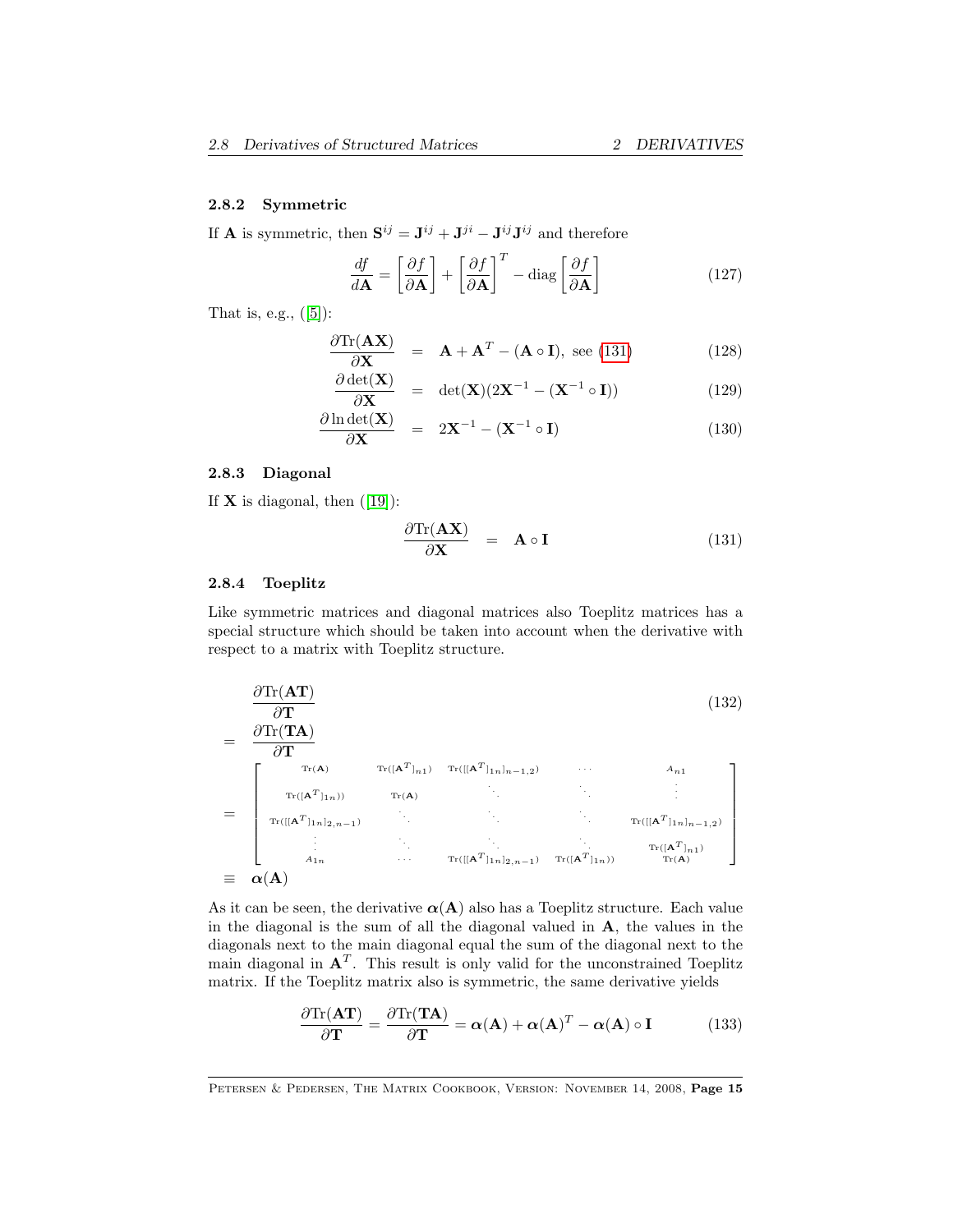### <span id="page-15-0"></span>3 Inverses

### <span id="page-15-1"></span>3.1 Basic

#### 3.1.1 Definition

The *inverse*  $\mathbf{A}^{-1}$  of a matrix  $\mathbf{A} \in \mathbb{C}^{n \times n}$  is defined such that

$$
\mathbf{A}\mathbf{A}^{-1} = \mathbf{A}^{-1}\mathbf{A} = \mathbf{I},\tag{134}
$$

where **I** is the  $n \times n$  identity matrix. If  $A^{-1}$  exists, A is said to be nonsingular. Otherwise,  $\bf{A}$  is said to be *singular* (see e.g. [\[12\]](#page-68-4)).

#### 3.1.2 Cofactors and Adjoint

The *submatrix* of a matrix **A**, denoted by  $[\mathbf{A}]_{ij}$  is a  $(n-1) \times (n-1)$  matrix obtained by deleting the *i*th row and the *j*th column of **A**. The  $(i, j)$  cofactor of a matrix is defined as

$$
\operatorname{cof}(\mathbf{A}, i, j) = (-1)^{i+j} \operatorname{det}([\mathbf{A}]_{ij}),\tag{135}
$$

The matrix of cofactors can be created from the cofactors

$$
\operatorname{cof}(\mathbf{A}) = \begin{bmatrix} \operatorname{cof}(\mathbf{A}, 1, 1) & \cdots & \operatorname{cof}(\mathbf{A}, 1, n) \\ \vdots & \operatorname{cof}(\mathbf{A}, i, j) & \vdots \\ \operatorname{cof}(\mathbf{A}, n, 1) & \cdots & \operatorname{cof}(\mathbf{A}, n, n) \end{bmatrix}
$$
(136)

The adjoint matrix is the transpose of the cofactor matrix

$$
adj(\mathbf{A}) = (cof(\mathbf{A}))^T,
$$
\n(137)

#### 3.1.3 Determinant

The *determinant* of a matrix  $\mathbf{A} \in \mathbb{C}^{n \times n}$  is defined as (see [\[12\]](#page-68-4))

$$
\det(\mathbf{A}) = \sum_{j=1}^{n} (-1)^{j+1} A_{1j} \det([\mathbf{A}]_{1j})
$$
 (138)

$$
= \sum_{j=1}^{n} A_{1j} \text{cof}(\mathbf{A}, 1, j). \tag{139}
$$

#### 3.1.4 Construction

The inverse matrix can be constructed, using the adjoint matrix, by

$$
\mathbf{A}^{-1} = \frac{1}{\det(\mathbf{A})} \cdot \text{adj}(\mathbf{A}) \tag{140}
$$

For the case of  $2 \times 2$  matrices, see section [1.2.](#page-4-2)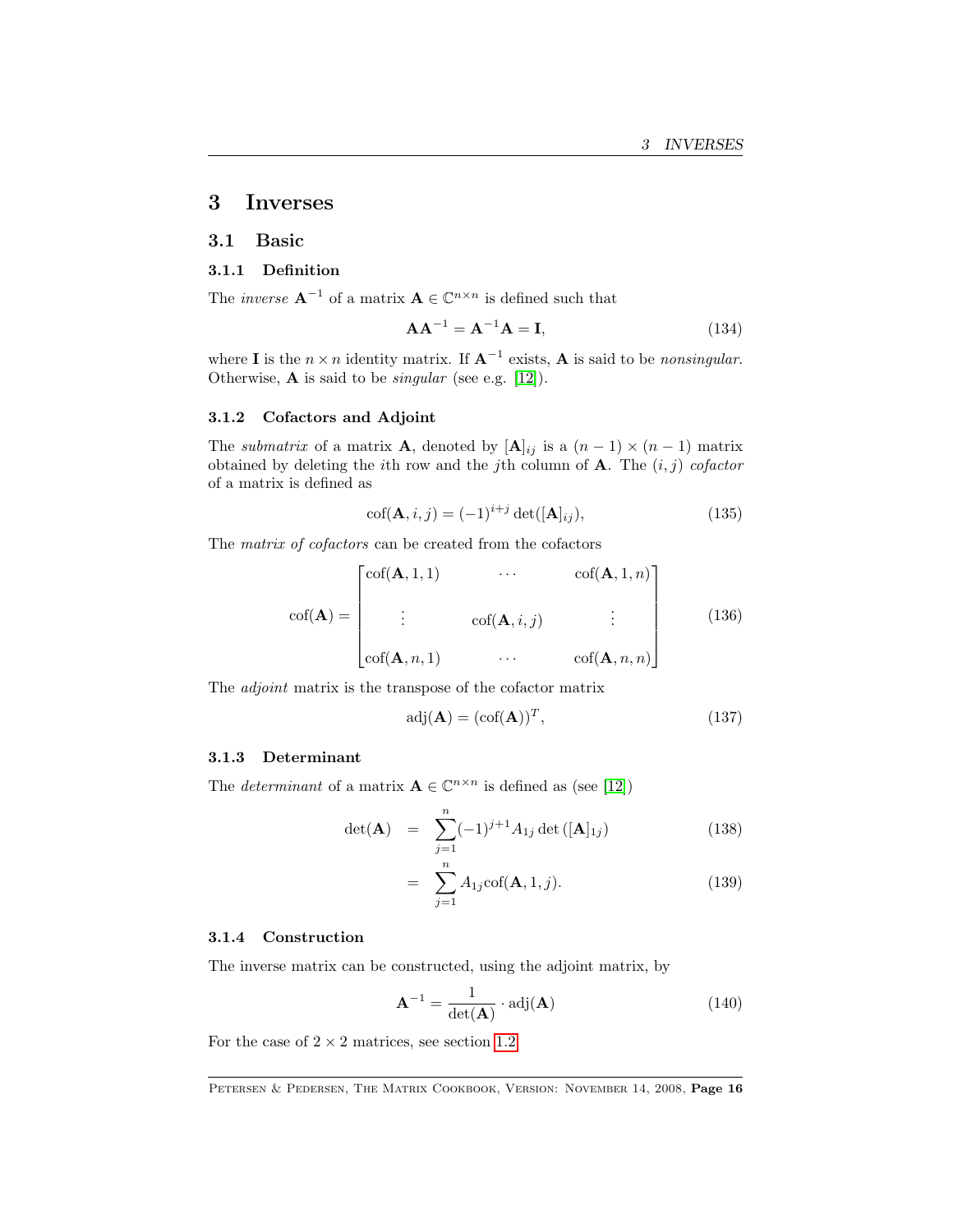#### <span id="page-16-1"></span>3.1.5 Condition number

The condition number of a matrix  $c(A)$  is the ratio between the largest and the smallest singular value of a matrix (see Section [5.3](#page-29-0) on singular values),

$$
c(\mathbf{A}) = \frac{d_+}{d_-} \tag{141}
$$

The condition number can be used to measure how singular a matrix is. If the condition number is large, it indicates that the matrix is nearly singular. The condition number can also be estimated from the matrix norms. Here

$$
c(\mathbf{A}) = \|\mathbf{A}\| \cdot \|\mathbf{A}^{-1}\|,\tag{142}
$$

where  $\|\cdot\|$  is a norm such as e.g the 1-norm, the 2-norm, the  $\infty$ -norm or the Frobenius norm (see Sec [10.4](#page-60-1) for more on matrix norms).

The 2-norm of **A** equals  $\sqrt{(\max(\text{eig}(\mathbf{A}^H\mathbf{A})))}$  [\[12,](#page-68-4) p.57]. For a symmetric matrix, this reduces to  $||A||_2 = \max(|eig(A)|)$  [\[12,](#page-68-4) p.394]. If the matrix ia symmetric and positive definite,  $||\mathbf{A}||_2 = \max(\text{eig}(\mathbf{A}))$ . The condition number based on the 2-norm thus reduces to

$$
\|\mathbf{A}\|_{2}\|\mathbf{A}^{-1}\|_{2} = \max(\text{eig}(\mathbf{A}))\max(\text{eig}(\mathbf{A}^{-1})) = \frac{\max(\text{eig}(\mathbf{A}))}{\min(\text{eig}(\mathbf{A}))}.
$$
 (143)

#### <span id="page-16-0"></span>3.2 Exact Relations

3.2.1 Basic

$$
(\mathbf{A}\mathbf{B})^{-1} = \mathbf{B}^{-1}\mathbf{A}^{-1} \tag{144}
$$

### 3.2.2 The Woodbury identity

The Woodbury identity comes in many variants. The latter of the two can be found in [\[12\]](#page-68-4)

$$
(\mathbf{A} + \mathbf{C}\mathbf{B}\mathbf{C}^T)^{-1} = \mathbf{A}^{-1} - \mathbf{A}^{-1}\mathbf{C}(\mathbf{B}^{-1} + \mathbf{C}^T\mathbf{A}^{-1}\mathbf{C})^{-1}\mathbf{C}^T\mathbf{A}^{-1}
$$
 (145)  

$$
(\mathbf{A} + \mathbf{U}\mathbf{B}\mathbf{V})^{-1} = \mathbf{A}^{-1} - \mathbf{A}^{-1}\mathbf{U}(\mathbf{B}^{-1} + \mathbf{V}\mathbf{A}^{-1}\mathbf{U})^{-1}\mathbf{V}\mathbf{A}^{-1}
$$
 (146)

If  $P, R$  are positive definite, then (see [\[30\]](#page-69-3))

$$
(\mathbf{P}^{-1} + \mathbf{B}^T \mathbf{R}^{-1} \mathbf{B})^{-1} \mathbf{B}^T \mathbf{R}^{-1} = \mathbf{P} \mathbf{B}^T (\mathbf{B} \mathbf{P} \mathbf{B}^T + \mathbf{R})^{-1}
$$
 (147)

### 3.2.3 The Kailath Variant

$$
(\mathbf{A} + \mathbf{B}\mathbf{C})^{-1} = \mathbf{A}^{-1} - \mathbf{A}^{-1}\mathbf{B}(\mathbf{I} + \mathbf{C}\mathbf{A}^{-1}\mathbf{B})^{-1}\mathbf{C}\mathbf{A}^{-1}
$$
 (148)

See [\[4,](#page-68-5) page 153].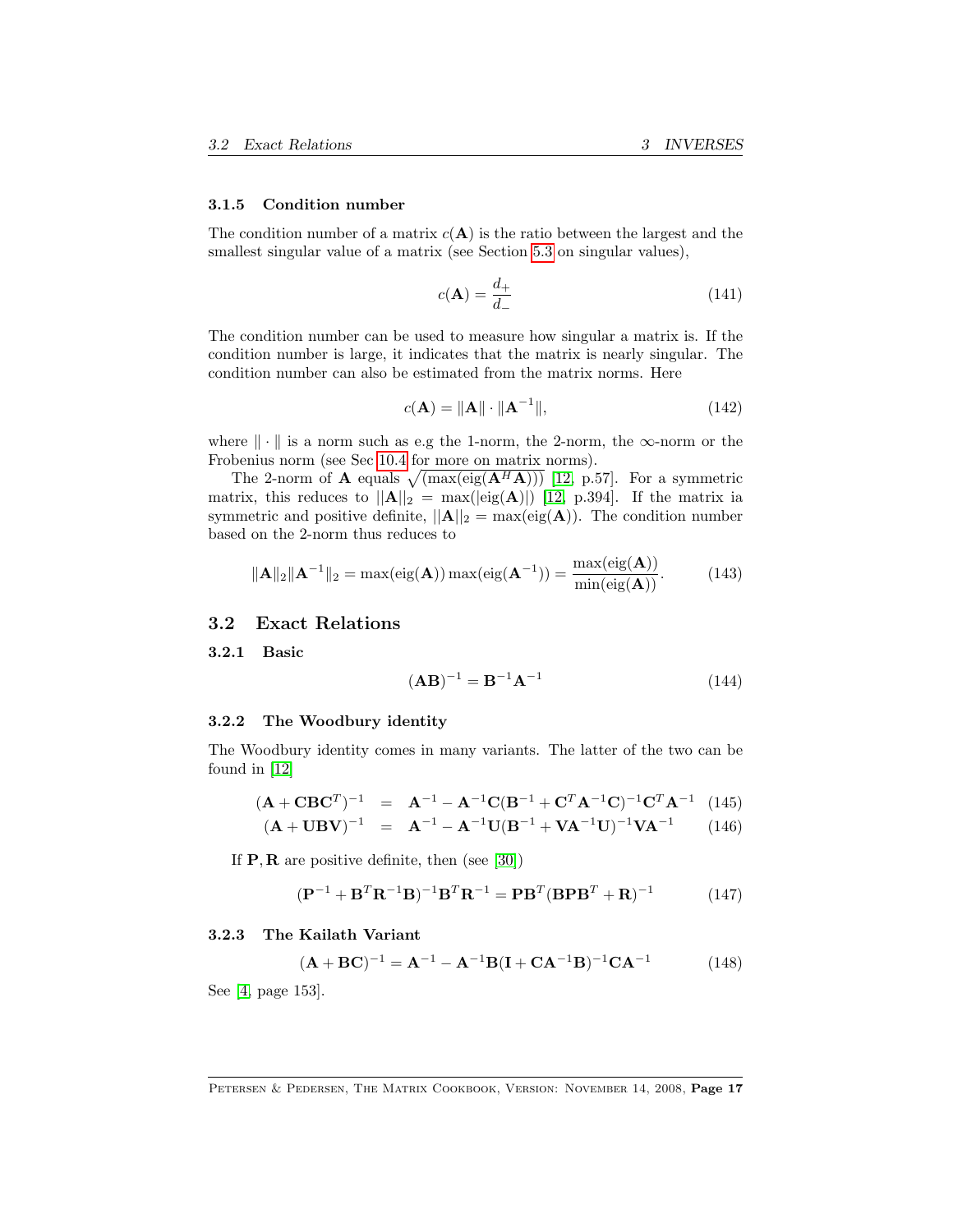#### 3.2.4 The Searle Set of Identities

The following set of identities, can be found in [\[25,](#page-69-4) page 151],

$$
(\mathbf{I} + \mathbf{A}^{-1})^{-1} = \mathbf{A}(\mathbf{A} + \mathbf{I})^{-1}
$$
 (149)

$$
(\mathbf{A} + \mathbf{B} \mathbf{B}^T)^{-1} \mathbf{B} = \mathbf{A}^{-1} \mathbf{B} (\mathbf{I} + \mathbf{B}^T \mathbf{A}^{-1} \mathbf{B})^{-1}
$$
(150)

$$
(\mathbf{A}^{-1} + \mathbf{B}^{-1})^{-1} = \mathbf{A}(\mathbf{A} + \mathbf{B})^{-1}\mathbf{B} = \mathbf{B}(\mathbf{A} + \mathbf{B})^{-1}\mathbf{A}
$$
 (151)

$$
\mathbf{A} - \mathbf{A}(\mathbf{A} + \mathbf{B})^{-1}\mathbf{A} = \mathbf{B} - \mathbf{B}(\mathbf{A} + \mathbf{B})^{-1}\mathbf{B}
$$
 (152)

$$
A^{-1} + B^{-1} = A^{-1}(A + B)B^{-1}
$$
 (153)

$$
(\mathbf{I} + \mathbf{A}\mathbf{B})^{-1} = \mathbf{I} - \mathbf{A}(\mathbf{I} + \mathbf{B}\mathbf{A})^{-1}\mathbf{B}
$$
 (154)

$$
(\mathbf{I} + \mathbf{A}\mathbf{B})^{-1}\mathbf{A} = \mathbf{A}(\mathbf{I} + \mathbf{B}\mathbf{A})^{-1}
$$
 (155)

#### 3.2.5 Rank-1 update of Moore-Penrose Inverse

The following is a rank-1 update for the Moore-Penrose pseudo-inverse of real valued matrices and proof can be found in  $[18]$ . The matrix  $G$  is defined below:

$$
(\mathbf{A} + \mathbf{c}\mathbf{d}^T)^+ = \mathbf{A}^+ + \mathbf{G}
$$
 (156)

Using the the notation

$$
\beta = 1 + \mathbf{d}^T \mathbf{A}^+ \mathbf{c} \tag{157}
$$

$$
\mathbf{v} = \mathbf{A}^+ \mathbf{c} \tag{158}
$$

$$
\mathbf{n} = (\mathbf{A}^+)^T \mathbf{d} \tag{159}
$$

$$
\mathbf{w} = (\mathbf{I} - \mathbf{A}\mathbf{A}^+) \mathbf{c} \tag{160}
$$

$$
\mathbf{m} = (\mathbf{I} - \mathbf{A}^+ \mathbf{A})^T \mathbf{d} \tag{161}
$$

the solution is given as six different cases, depending on the entities  $||\mathbf{w}||$ ,  $||\mathbf{m}||$ , and  $\beta$ . Please note, that for any (column) vector **v** it holds that  $\mathbf{v}^+$  =  $\mathbf{v}^T(\mathbf{v}^T\mathbf{v})^{-1} = \frac{\mathbf{v}^T}{\|\mathbf{v}\|^2}$ . The solution is:

Case 1 of 6: If  $||\mathbf{w}|| \neq 0$  and  $||\mathbf{m}|| \neq 0$ . Then

$$
\mathbf{G} = -\mathbf{v}\mathbf{w}^+ - (\mathbf{m}^+)^T \mathbf{n}^T + \beta (\mathbf{m}^+)^T \mathbf{w}^+ \tag{162}
$$

$$
= -\frac{1}{||\mathbf{w}||^2} \mathbf{v} \mathbf{w}^T - \frac{1}{||\mathbf{m}||^2} \mathbf{m} \mathbf{n}^T + \frac{\beta}{||\mathbf{m}||^2 ||\mathbf{w}||^2} \mathbf{m} \mathbf{w}^T
$$
(163)

Case 2 of 6: If  $||\mathbf{w}|| = 0$  and  $||\mathbf{m}|| \neq 0$  and  $\beta = 0$ . Then

$$
\mathbf{G} = -\mathbf{v}\mathbf{v}^+ \mathbf{A}^+ - (\mathbf{m}^+)^T \mathbf{n}^T
$$
 (164)

$$
= -\frac{1}{||\mathbf{v}||^2} \mathbf{v} \mathbf{v}^T \mathbf{A}^+ - \frac{1}{||\mathbf{m}||^2} \mathbf{m} \mathbf{n}^T
$$
 (165)

PETERSEN & PEDERSEN, THE MATRIX COOKBOOK, VERSION: NOVEMBER 14, 2008, Page 18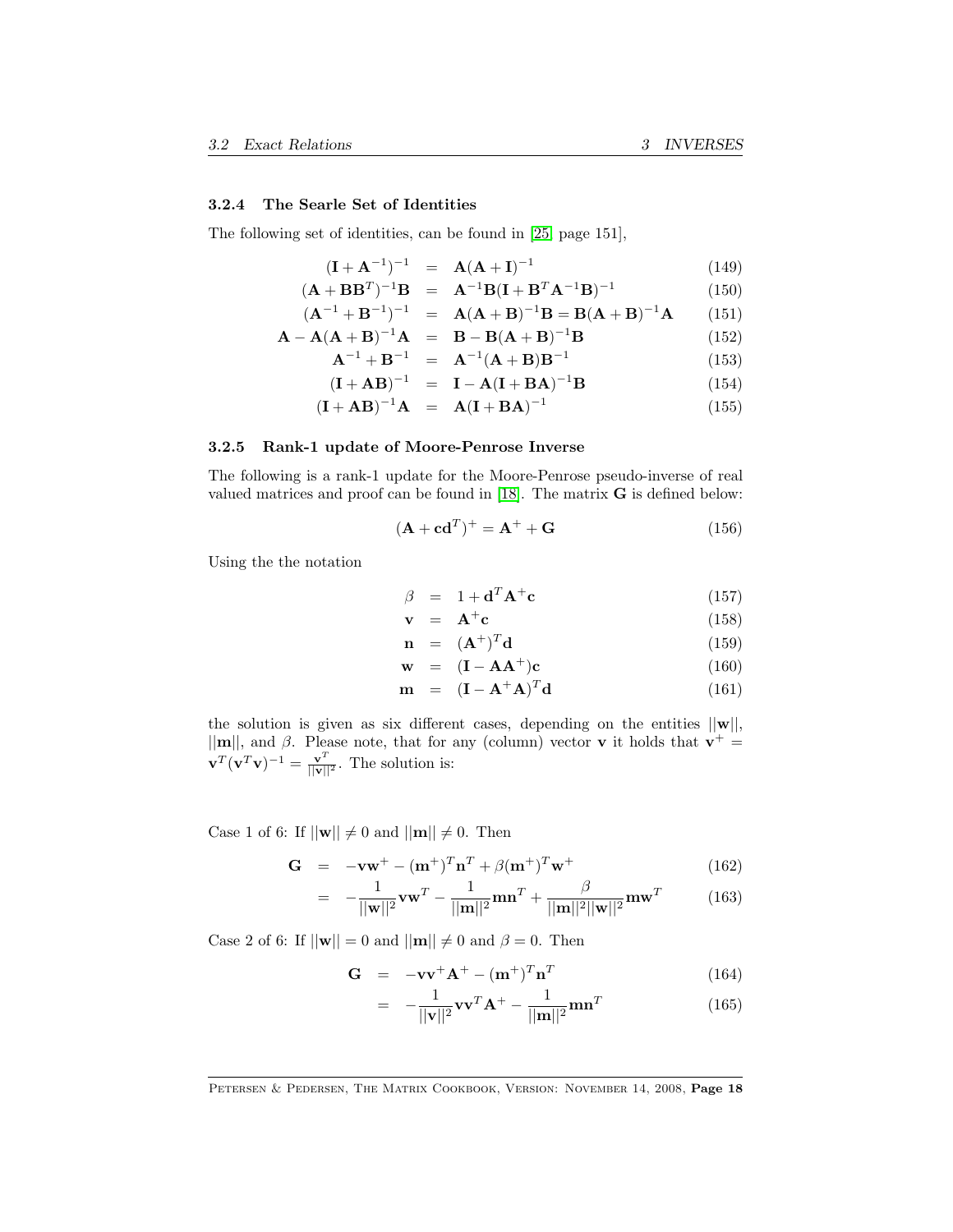Case 3 of 6: If  $||\mathbf{w}|| = 0$  and  $\beta \neq 0$ . Then

$$
\mathbf{G} = \frac{1}{\beta} \mathbf{m} \mathbf{v}^T \mathbf{A}^+ - \frac{\beta}{||\mathbf{v}||^2 ||\mathbf{m}||^2 + |\beta|^2} \left( \frac{||\mathbf{v}||^2}{\beta} \mathbf{m} + \mathbf{v} \right) \left( \frac{||\mathbf{m}||^2}{\beta} (\mathbf{A}^+)^T \mathbf{v} + \mathbf{n} \right)^T (166)
$$

Case 4 of 6: If  $||\mathbf{w}|| \neq 0$  and  $||\mathbf{m}|| = 0$  and  $\beta = 0$ . Then

$$
\mathbf{G} = -\mathbf{A}^+ \mathbf{n} \mathbf{n}^+ - \mathbf{v} \mathbf{w}^+ \tag{167}
$$

$$
= -\frac{1}{||\mathbf{n}||^2} \mathbf{A}^+ \mathbf{n} \mathbf{n}^T - \frac{1}{||\mathbf{w}||^2} \mathbf{v} \mathbf{w}^T
$$
 (168)

Case 5 of 6: If  $||\mathbf{m}|| = 0$  and  $\beta \neq 0$ . Then

$$
\mathbf{G} = \frac{1}{\beta} \mathbf{A}^+ \mathbf{n} \mathbf{w}^T - \frac{\beta}{||\mathbf{n}||^2 ||\mathbf{w}||^2 + |\beta|^2} \left( \frac{||\mathbf{w}||^2}{\beta} \mathbf{A}^+ \mathbf{n} + \mathbf{v} \right) \left( \frac{||\mathbf{n}||^2}{\beta} \mathbf{w} + \mathbf{n} \right)^T (169)
$$

Case 6 of 6: If  $||\mathbf{w}|| = 0$  and  $||\mathbf{m}|| = 0$  and  $\beta = 0$ . Then

$$
\mathbf{G} = -\mathbf{v}\mathbf{v}^+ \mathbf{A}^+ - \mathbf{A}^+ \mathbf{n} \mathbf{n}^+ + \mathbf{v}^+ \mathbf{A}^+ \mathbf{n} \mathbf{v} \mathbf{n}^+ \tag{170}
$$

$$
= -\frac{1}{||\mathbf{v}||^2} \mathbf{v} \mathbf{v}^T \mathbf{A}^+ - \frac{1}{||\mathbf{n}||^2} \mathbf{A}^+ \mathbf{n} \mathbf{n}^T + \frac{\mathbf{v}^T \mathbf{A}^+ \mathbf{n}}{||\mathbf{v}||^2 ||\mathbf{n}||^2} \mathbf{v} \mathbf{n}^T
$$
(171)

### <span id="page-18-0"></span>3.3 Implication on Inverses

If 
$$
(A + B)^{-1} = A^{-1} + B^{-1}
$$
 then  $AB^{-1}A = BA^{-1}B$  (172)  
See [25].

### 3.3.1 A PosDef identity

Assume  $\mathbf{P}, \mathbf{R}$  to be positive definite and invertible, then

$$
(\mathbf{P}^{-1} + \mathbf{B}^T \mathbf{R}^{-1} \mathbf{B})^{-1} \mathbf{B}^T \mathbf{R}^{-1} = \mathbf{P} \mathbf{B}^T (\mathbf{B} \mathbf{P} \mathbf{B}^T + \mathbf{R})^{-1}
$$
 (173)

See [\[30\]](#page-69-3).

### <span id="page-18-1"></span>3.4 Approximations

The following is a Taylor expansion if  $\mathbf{A}^n \to 0$  when  $n \to \infty$ ,

$$
(\mathbf{I} + \mathbf{A})^{-1} = \mathbf{I} - \mathbf{A} + \mathbf{A}^2 - \mathbf{A}^3 + \dots
$$
 (174)

Note the following variant can be useful

$$
(\mathbf{I} + \mathbf{A})^{-1} = \frac{1}{c} \left\{ \frac{1}{c} \mathbf{I} - \frac{1}{c} \mathbf{A} + \frac{1}{c^2} \mathbf{A}^2 - \frac{1}{c^3} \mathbf{A}^3 + \dots \right\}
$$
(175)

The following approximation is from [\[22\]](#page-69-6) and holds when A large and symmetric

$$
\mathbf{A} - \mathbf{A}(\mathbf{I} + \mathbf{A})^{-1}\mathbf{A} \cong \mathbf{I} - \mathbf{A}^{-1}
$$
 (176)

If  $\sigma^2$  is small compared to **Q** and **M** then

$$
(\mathbf{Q} + \sigma^2 \mathbf{M})^{-1} \cong \mathbf{Q}^{-1} - \sigma^2 \mathbf{Q}^{-1} \mathbf{M} \mathbf{Q}^{-1}
$$
 (177)

PETERSEN & PEDERSEN, THE MATRIX COOKBOOK, VERSION: NOVEMBER 14, 2008, Page 19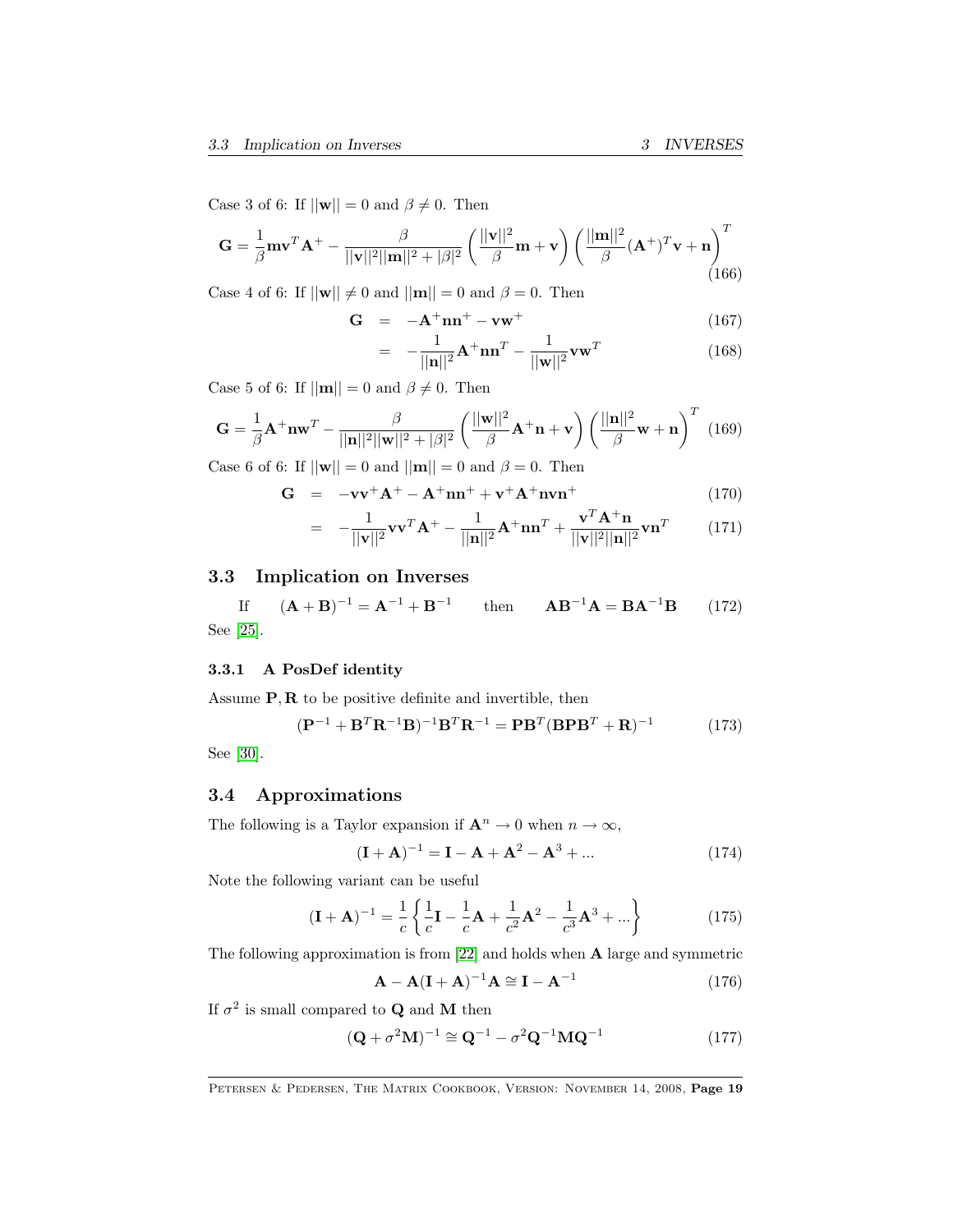#### <span id="page-19-2"></span><span id="page-19-0"></span>3.5 Generalized Inverse

#### 3.5.1 Definition

A generalized inverse matrix of the matrix  $\bf{A}$  is any matrix  $\bf{A}^-$  such that (see [\[26\]](#page-69-7))

$$
AA^{-}A = A \qquad (178)
$$

The matrix  $A^-$  is not unique.

### <span id="page-19-1"></span>3.6 Pseudo Inverse

#### 3.6.1 Definition

The pseudo inverse (or Moore-Penrose inverse) of a matrix  ${\bf A}$  is the matrix  ${\bf A}^+$ that fulfils

| $\mathbf{I}$ | $A A^+ A = A$    |
|--------------|------------------|
| Π            | $A^+AA^+ = A^+$  |
| Ħ            | $AA^+$ symmetric |
| IV           | $A^+A$ symmetric |

The matrix  $A^+$  is unique and does always exist. Note that in case of complex matrices, the symmetric condition is substituted by a condition of being Hermitian.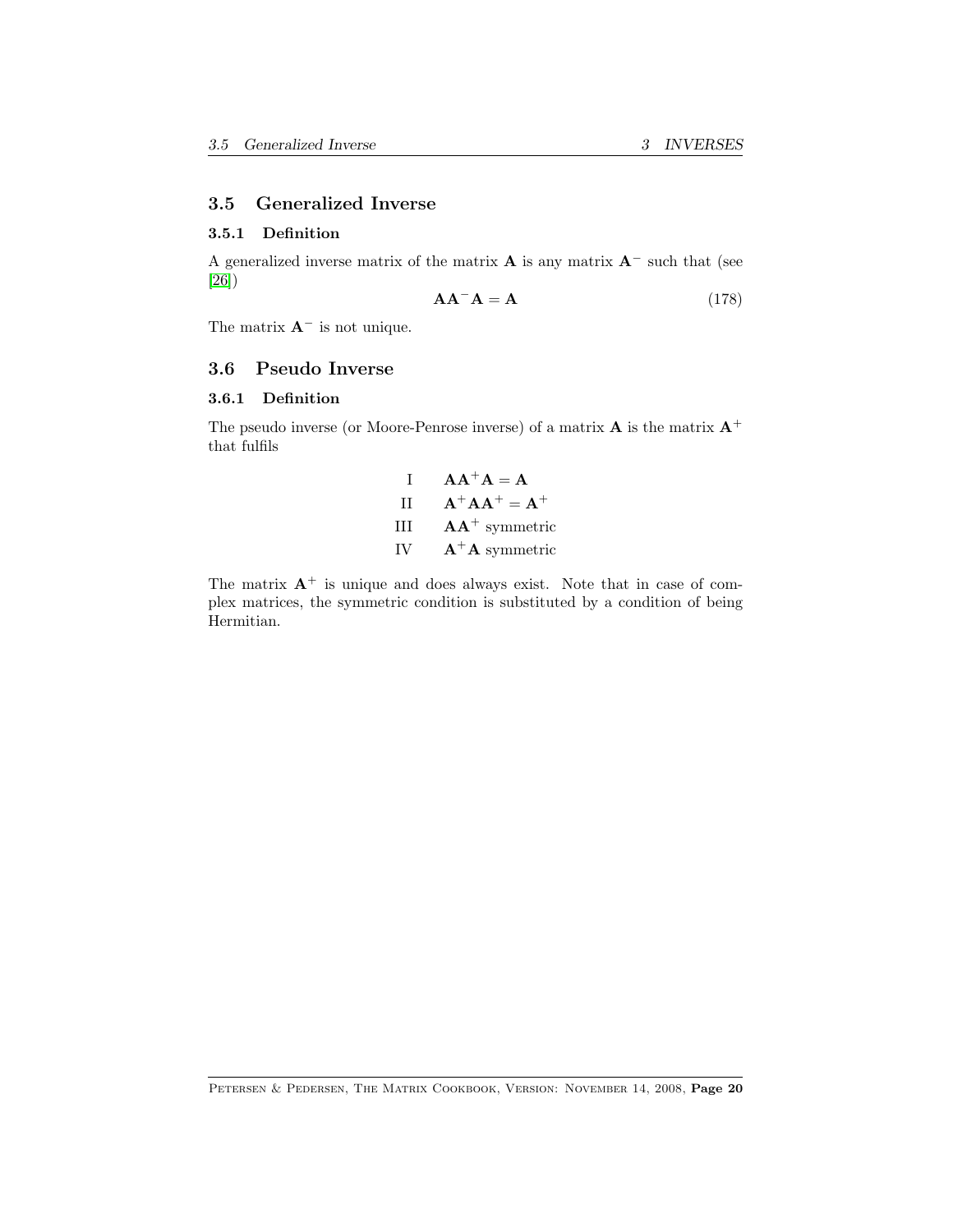### 3.6.2 Properties

Assume  $A^+$  to be the pseudo-inverse of A, then (See [\[3\]](#page-68-6) for some of them)

$$
(\mathbf{A}^{+})^{+} = \mathbf{A}
$$
\n
$$
(\mathbf{A}^{T})^{+} = (\mathbf{A}^{+})^{T}
$$
\n
$$
(\mathbf{A}^{H})^{+} = (\mathbf{A}^{+})^{H}
$$
\n
$$
(\mathbf{A}^{*})^{+} = (\mathbf{A}^{+})^{*}
$$
\n
$$
(\mathbf{A}^{*})^{+} = (\mathbf{A}^{+})^{*}
$$
\n
$$
(\mathbf{A}^{+}\mathbf{A})\mathbf{A}^{H} = \mathbf{A}^{H}
$$
\n
$$
(\mathbf{A}^{+}\mathbf{A})\mathbf{A}^{T} \neq \mathbf{A}^{T}
$$
\n
$$
(\mathbf{A}^{+}\mathbf{A})\mathbf{A}^{T} = (\mathbf{A}^{T}\mathbf{A})^{+}\mathbf{A}^{T}
$$
\n
$$
(\mathbf{A}^{+})^{+} = (\mathbf{A}^{T}\mathbf{A})^{+}\mathbf{A}^{T}
$$
\n
$$
(\mathbf{A}^{T}\mathbf{A})^{+} = \mathbf{A}^{+}(\mathbf{A}\mathbf{A}^{T})^{+}
$$
\n
$$
(\mathbf{A}\mathbf{A}^{T})^{+} = (\mathbf{A}^{T})^{+}\mathbf{A}^{+}
$$
\n
$$
(\mathbf{A}^{H}\mathbf{A})^{+} = (\mathbf{A}^{H}\mathbf{A})^{+}\mathbf{A}^{H}
$$
\n
$$
(\mathbf{A}^{H}\mathbf{A})^{+} = \mathbf{A}^{H}(\mathbf{A}\mathbf{A}^{H})^{+}
$$
\n
$$
(\mathbf{A}\mathbf{A}^{H})^{+} = (\mathbf{A}^{H})^{+}\mathbf{A}^{+}
$$
\n
$$
(\mathbf{A}^{H}\mathbf{A})^{+} = (\mathbf{A}^{H})^{+}\mathbf{A}^{+}
$$
\n
$$
(\mathbf{A}^{H})^{+} = (\mathbf{A}^{H})^{+}\mathbf{A}^{+}
$$
\n
$$
(\mathbf{A}^{H})^{+} = (\mathbf{A}^{H})^{+}\mathbf{A}^{+}
$$
\n
$$
(\mathbf{A}^{H})^{+} = (\mathbf{A}^{H
$$

$$
(\mathbf{AB})^{+} = (\mathbf{A}^{+}\mathbf{AB})^{+}(\mathbf{ABB}^{+})^{+}
$$
(194)  

$$
f(\mathbf{ABA}) = f(0)\mathbf{I} + [f(\mathbf{AAH}) - f(0)\mathbf{I}]\mathbf{A}
$$
(105)

$$
f(\mathbf{A}^H \mathbf{A}) - f(0)\mathbf{I} = \mathbf{A}^T[f(\mathbf{A}\mathbf{A}^H) - f(0)\mathbf{I}]\mathbf{A}
$$
(195)  

$$
f(\mathbf{A} \mathbf{A}^H) - f(0)\mathbf{I} = \mathbf{A}^T[f(\mathbf{A}^H \mathbf{A}) - f(0)\mathbf{I}]\mathbf{A} +
$$
(196)

 $f(\mathbf{A}\mathbf{A}^H) - f(0)\mathbf{I} = \mathbf{A}[f(\mathbf{A}^H\mathbf{A}) - f(0)\mathbf{I}]\mathbf{A}^+$  (196)

where  $\mathbf{A} \in \mathbb{C}^{n \times m}$ .

Assume A to have full rank, then

$$
(\mathbf{A}\mathbf{A}^+)(\mathbf{A}\mathbf{A}^+) = \mathbf{A}\mathbf{A}^+ \tag{197}
$$

$$
(\mathbf{A}^+\mathbf{A})(\mathbf{A}^+\mathbf{A}) = \mathbf{A}^+\mathbf{A}
$$
 (198)

$$
Tr(\mathbf{A}\mathbf{A}^+) = \operatorname{rank}(\mathbf{A}\mathbf{A}^+) \qquad \text{(See [26])} \tag{199}
$$

$$
Tr(\mathbf{A}^+ \mathbf{A}) = \text{rank}(\mathbf{A}^+ \mathbf{A}) \qquad \text{(See [26])} \tag{200}
$$

For two matrices it hold that

$$
(\mathbf{AB})^{+} = (\mathbf{A}^{+}\mathbf{AB})^{+}(\mathbf{ABB}^{+})^{+}
$$
 (201)

$$
(\mathbf{A} \otimes \mathbf{B})^+ = \mathbf{A}^+ \otimes \mathbf{B}^+ \tag{202}
$$

### <span id="page-20-0"></span>3.6.3 Construction

Assume that A has full rank, then

**A** 
$$
n \times n
$$
 Square rank(**A**) =  $n \Rightarrow$  **A**<sup>+</sup> = **A**<sup>-1</sup>  
\n**A**  $n \times m$  Broad rank(**A**) =  $n \Rightarrow$  **A**<sup>+</sup> = **A**<sup>T</sup>(**AA**<sup>T</sup>)<sup>-1</sup>  
\n**A**  $n \times m$  Tall rank(**A**) =  $m \Rightarrow$  **A**<sup>+</sup> = (**A**<sup>T</sup>**A**)<sup>-1</sup>**A**<sup>T</sup>

PETERSEN & PEDERSEN, THE MATRIX COOKBOOK, VERSION: NOVEMBER 14, 2008, Page 21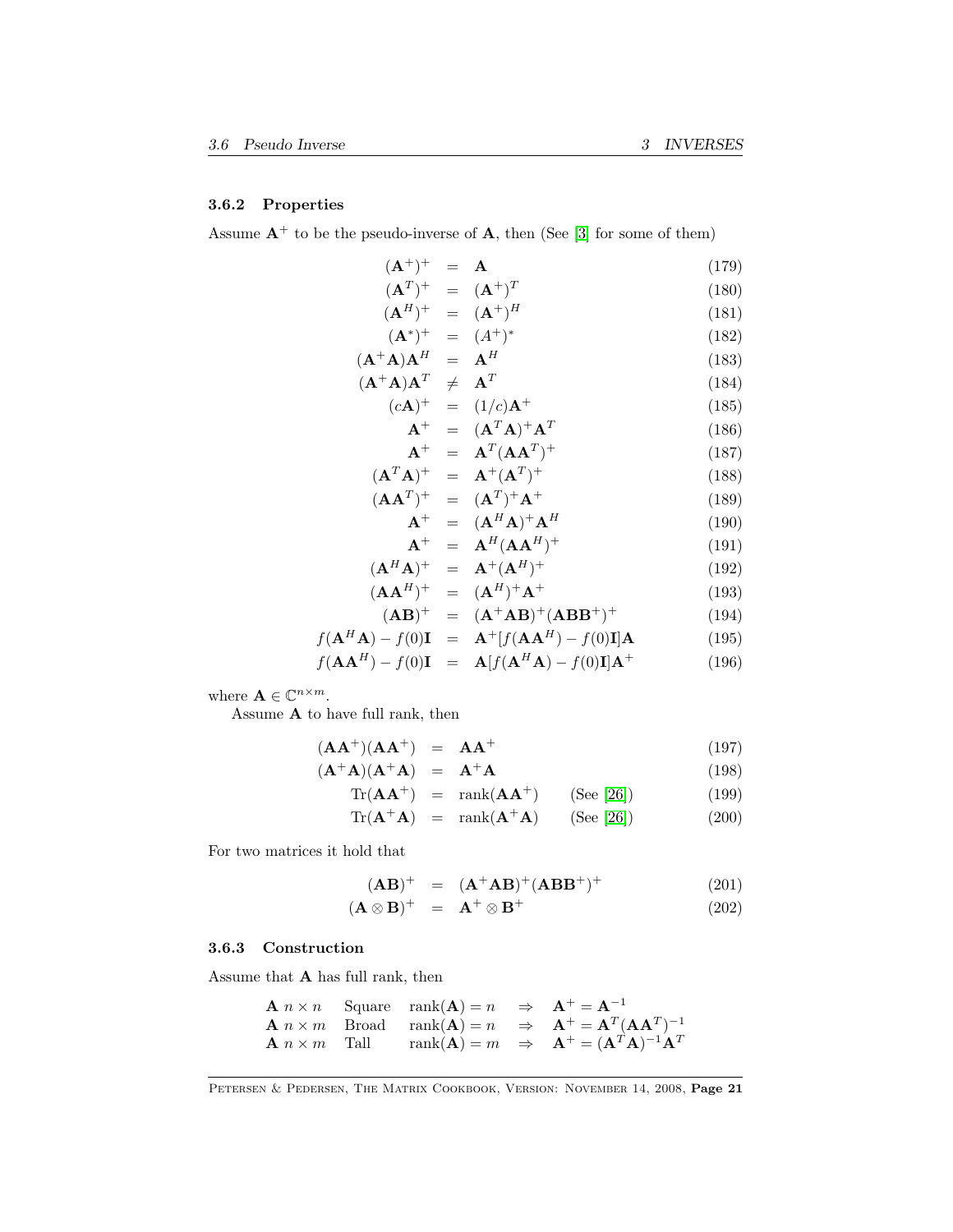<span id="page-21-0"></span>Assume **A** does not have full rank, i.e. **A** is  $n \times m$  and  $\text{rank}(\mathbf{A}) = r < \min(n, m)$ . The pseudo inverse  $A^+$  can be constructed from the singular value decomposition  $\mathbf{A} = \mathbf{U} \mathbf{D} \mathbf{V}^T$ , by

$$
\mathbf{A}^+ = \mathbf{V}_r \mathbf{D}_r^{-1} \mathbf{U}_r^T
$$
 (203)

where  $U_r, D_r$ , and  $V_r$  are the matrices with the degenerated rows and columns deleted. A different way is this: There do always exist two matrices  $C n \times r$ and  $\mathbf{D} r \times m$  of rank r, such that  $\mathbf{A} = \mathbf{C}\mathbf{D}$ . Using these matrices it holds that

$$
\mathbf{A}^+ = \mathbf{D}^T (\mathbf{D} \mathbf{D}^T)^{-1} (\mathbf{C}^T \mathbf{C})^{-1} \mathbf{C}^T
$$
 (204)

See [\[3\]](#page-68-6).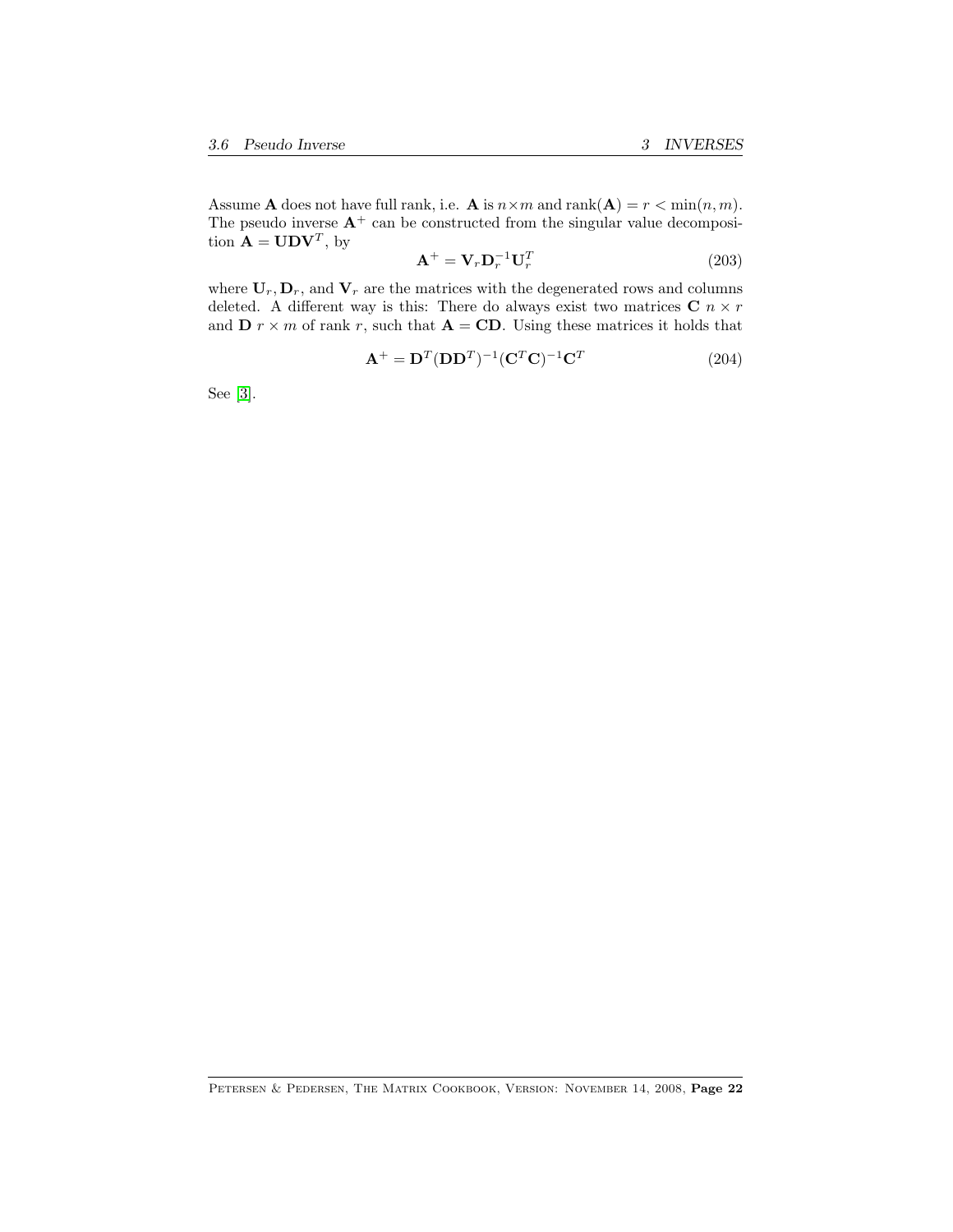# <span id="page-22-0"></span>4 Complex Matrices

### <span id="page-22-1"></span>4.1 Complex Derivatives

In order to differentiate an expression  $f(z)$  with respect to a complex z, the Cauchy-Riemann equations have to be satisfied([\[7\]](#page-68-1)):

$$
\frac{df(z)}{dz} = \frac{\partial \Re(f(z))}{\partial \Re z} + i \frac{\partial \Im(f(z))}{\partial \Re z} \tag{205}
$$

and

$$
\frac{df(z)}{dz} = -i \frac{\partial \Re(f(z))}{\partial \Im z} + \frac{\partial \Im(f(z))}{\partial \Im z} \tag{206}
$$

or in a more compact form:

$$
\frac{\partial f(z)}{\partial \Im z} = i \frac{\partial f(z)}{\partial \Re z}.
$$
\n(207)

A complex function that satisfies the Cauchy-Riemann equations for points in a region R is said yo be analytic in this region R. In general, expressions involving complex conjugate or conjugate transpose do not satisfy the Cauchy-Riemann equations. In order to avoid this problem, a more generalized definition of complex derivative is used([\[24\]](#page-69-8), [\[6\]](#page-68-7)):

• Generalized Complex Derivative:

<span id="page-22-3"></span>
$$
\frac{df(z)}{dz} = \frac{1}{2} \left( \frac{\partial f(z)}{\partial \Re z} - i \frac{\partial f(z)}{\partial \Im z} \right).
$$
 (208)

• Conjugate Complex Derivative

<span id="page-22-2"></span>
$$
\frac{df(z)}{dz^*} = \frac{1}{2} \left( \frac{\partial f(z)}{\partial \Re z} + i \frac{\partial f(z)}{\partial \Im z} \right).
$$
 (209)

The Generalized Complex Derivative equals the normal derivative, when  $f$  is an analytic function. For a non-analytic function such as  $f(z) = z^*$ , the derivative equals zero. The Conjugate Complex Derivative equals zero, when  $f$  is an analytic function. The Conjugate Complex Derivative has e.g been used by [\[21\]](#page-69-9) when deriving a complex gradient.

Notice:

$$
\frac{df(z)}{dz} \neq \frac{\partial f(z)}{\partial \Re z} + i \frac{\partial f(z)}{\partial \Im z}.
$$
\n(210)

• Complex Gradient Vector: If  $f$  is a real function of a complex vector  $z$ , then the complex gradient vector is given by([\[14,](#page-68-2) p. 798])

$$
\nabla f(\mathbf{z}) = 2 \frac{df(\mathbf{z})}{d\mathbf{z}^*} \n= \frac{\partial f(\mathbf{z})}{\partial \Re \mathbf{z}} + i \frac{\partial f(\mathbf{z})}{\partial \Im \mathbf{z}}.
$$
\n(211)

PETERSEN & PEDERSEN, THE MATRIX COOKBOOK, VERSION: NOVEMBER 14, 2008, Page 23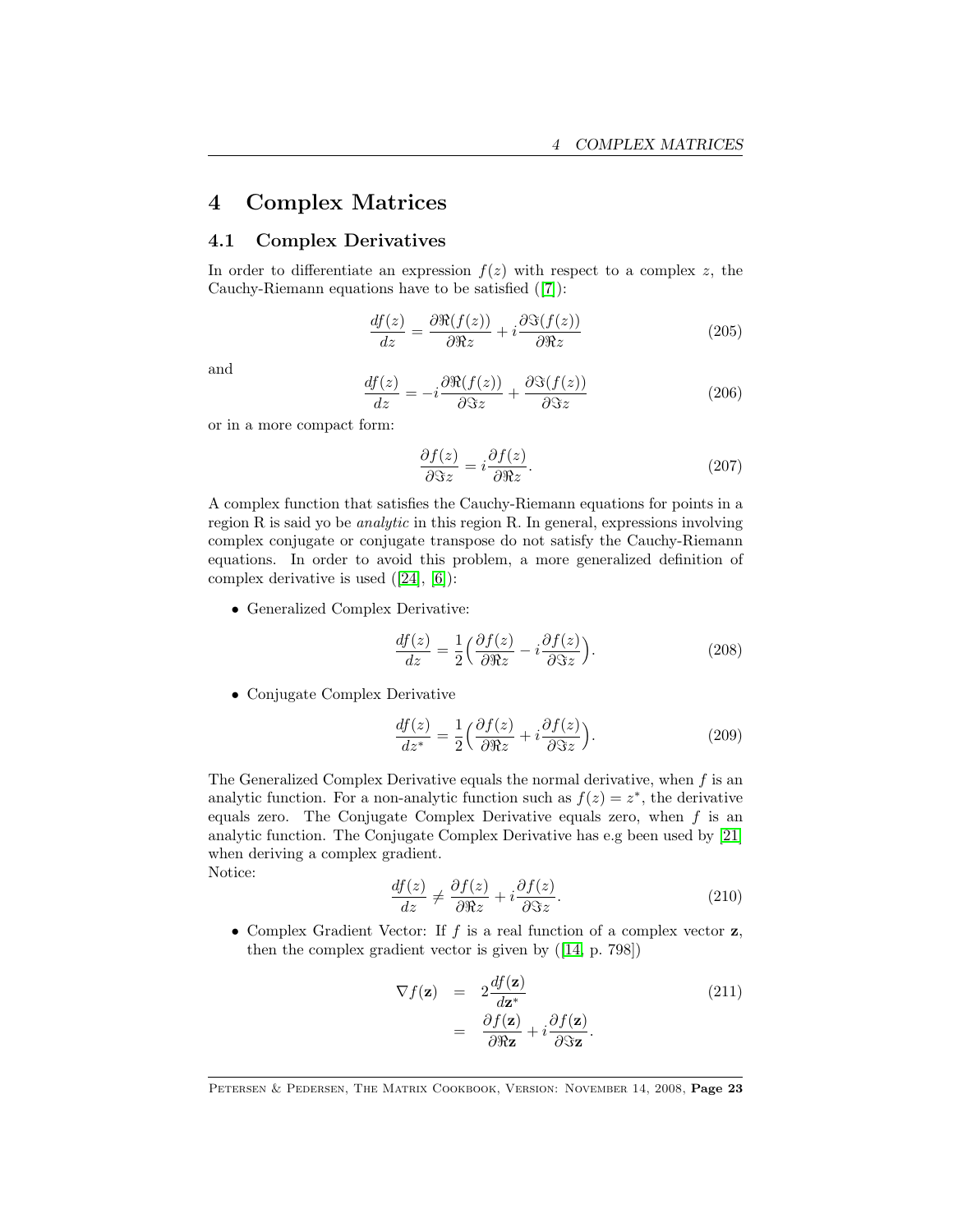• Complex Gradient Matrix: If  $f$  is a real function of a complex matrix  $\mathbf{Z}$ , then the complex gradient matrix is given by([\[2\]](#page-68-8))

<span id="page-23-0"></span>
$$
\nabla f(\mathbf{Z}) = 2 \frac{df(\mathbf{Z})}{d\mathbf{Z}^*} \n= \frac{\partial f(\mathbf{Z})}{\partial \Re \mathbf{Z}} + i \frac{\partial f(\mathbf{Z})}{\partial \Im \mathbf{Z}}.
$$
\n(212)

These expressions can be used for gradient descent algorithms.

#### 4.1.1 The Chain Rule for complex numbers

The chain rule is a little more complicated when the function of a complex  $u = f(x)$  is non-analytic. For a non-analytic function, the following chain rule can be applied([\[7\]](#page-68-1))

$$
\frac{\partial g(u)}{\partial x} = \frac{\partial g}{\partial u} \frac{\partial u}{\partial x} + \frac{\partial g}{\partial u^*} \frac{\partial u^*}{\partial x} \n= \frac{\partial g}{\partial u} \frac{\partial u}{\partial x} + \left(\frac{\partial g^*}{\partial u}\right)^* \frac{\partial u^*}{\partial x}
$$
\n(213)

Notice, if the function is analytic, the second term reduces to zero, and the function is reduced to the normal well-known chain rule. For the matrix derivative of a scalar function  $g(\mathbf{U})$ , the chain rule can be written the following way:

$$
\frac{\partial g(\mathbf{U})}{\partial \mathbf{X}} = \frac{\text{Tr}\left( \left( \frac{\partial g(\mathbf{U})}{\partial \mathbf{U}} \right)^T \partial \mathbf{U} \right)}{\partial \mathbf{X}} + \frac{\text{Tr}\left( \left( \frac{\partial g(\mathbf{U})}{\partial \mathbf{U}^*} \right)^T \partial \mathbf{U}^* \right)}{\partial \mathbf{X}}.
$$
(214)

#### 4.1.2 Complex Derivatives of Traces

If the derivatives involve complex numbers, the conjugate transpose is often involved. The most useful way to show complex derivative is to show the derivative with respect to the real and the imaginary part separately. An easy example is:

$$
\frac{\partial \text{Tr}(\mathbf{X}^*)}{\partial \Re \mathbf{X}} = \frac{\partial \text{Tr}(\mathbf{X}^H)}{\partial \Re \mathbf{X}} = \mathbf{I}
$$
 (215)

$$
i\frac{\partial \text{Tr}(\mathbf{X}^*)}{\partial \Im \mathbf{X}} = i\frac{\partial \text{Tr}(\mathbf{X}^H)}{\partial \Im \mathbf{X}} = \mathbf{I}
$$
 (216)

Since the two results have the same sign, the conjugate complex derivative [\(209\)](#page-22-2) should be used.

$$
\frac{\partial \text{Tr}(\mathbf{X})}{\partial \Re \mathbf{X}} = \frac{\partial \text{Tr}(\mathbf{X}^T)}{\partial \Re \mathbf{X}} = \mathbf{I}
$$
 (217)

$$
i\frac{\partial \text{Tr}(\mathbf{X})}{\partial \Im \mathbf{X}} = i\frac{\partial \text{Tr}(\mathbf{X}^T)}{\partial \Im \mathbf{X}} = -\mathbf{I}
$$
 (218)

Here, the two results have different signs, and the generalized complex derivative [\(208\)](#page-22-3) should be used. Hereby, it can be seen that [\(92\)](#page-11-1) holds even if  $X$  is a

Petersen & Pedersen, The Matrix Cookbook, Version: November 14, 2008, Page 24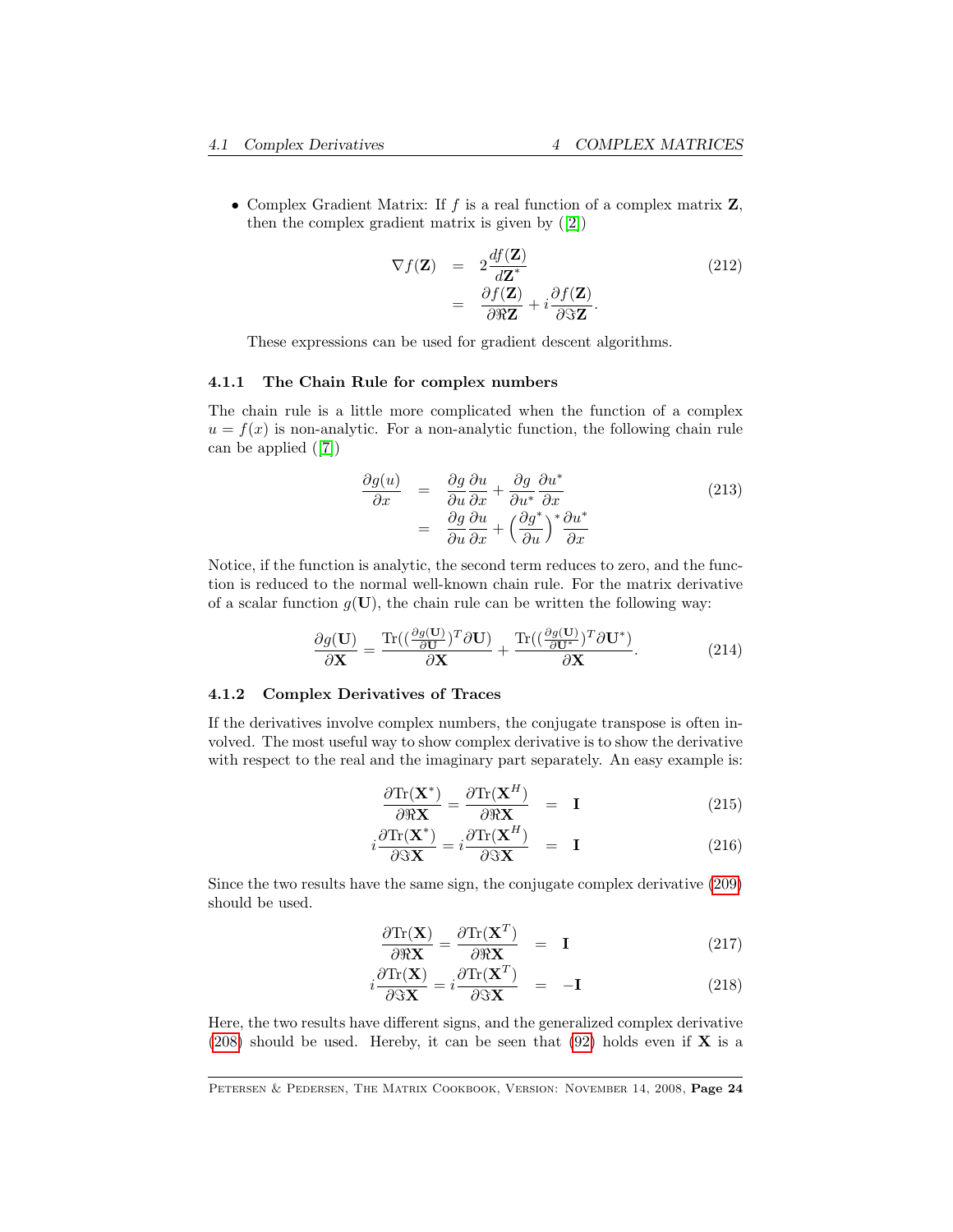complex number.

$$
\frac{\partial \text{Tr}(\mathbf{A}\mathbf{X}^H)}{\partial \Re \mathbf{X}} = \mathbf{A}
$$
 (219)

<span id="page-24-2"></span>
$$
i\frac{\partial \text{Tr}(\mathbf{A}\mathbf{X}^H)}{\partial \mathfrak{X}\mathbf{X}} = \mathbf{A}
$$
 (220)

$$
\frac{\partial \text{Tr}(\mathbf{A}\mathbf{X}^*)}{\partial \Re \mathbf{X}} = \mathbf{A}^T
$$
 (221)

$$
i\frac{\partial \text{Tr}(\mathbf{A}\mathbf{X}^*)}{\partial \Im \mathbf{X}} = \mathbf{A}^T
$$
 (222)

$$
\frac{\partial \text{Tr}(\mathbf{X}\mathbf{X}^H)}{\partial \Re \mathbf{X}} = \frac{\partial \text{Tr}(\mathbf{X}^H \mathbf{X})}{\partial \Re \mathbf{X}} = 2\Re \mathbf{X}
$$
 (223)

<span id="page-24-1"></span>
$$
i\frac{\partial \text{Tr}(\mathbf{X}\mathbf{X}^{H})}{\partial \Im \mathbf{X}} = i\frac{\partial \text{Tr}(\mathbf{X}^{H}\mathbf{X})}{\partial \Im \mathbf{X}} = i2\Im \mathbf{X}
$$
 (224)

By inserting [\(223\)](#page-24-1) and [\(224\)](#page-24-1) in [\(208\)](#page-22-3) and [\(209\)](#page-22-2), it can be seen that

$$
\frac{\partial \text{Tr}(\mathbf{X}\mathbf{X}^H)}{\partial \mathbf{X}} = \mathbf{X}^*
$$
\n(225)

$$
\frac{\partial \text{Tr}(\mathbf{X}\mathbf{X}^H)}{\partial \mathbf{X}^*} = \mathbf{X}
$$
 (226)

Since the function  $\text{Tr}(\mathbf{X}\mathbf{X}^H)$  is a real function of the complex matrix **X**, the complex gradient matrix [\(212\)](#page-23-0) is given by

<span id="page-24-0"></span>
$$
\nabla \text{Tr}(\mathbf{X} \mathbf{X}^H) = 2 \frac{\partial \text{Tr}(\mathbf{X} \mathbf{X}^H)}{\partial \mathbf{X}^*} = 2 \mathbf{X}
$$
 (227)

### 4.1.3 Complex Derivative Involving Determinants

Here, a calculation example is provided. The objective is to find the derivative of  $\det(\mathbf{X}^H \mathbf{A} \mathbf{X})$  with respect to  $\mathbf{X} \in \mathbb{C}^{m \times n}$ . The derivative is found with respect to the real part and the imaginary part of **X**, by use of [\(37\)](#page-6-2) and [\(33\)](#page-6-2),  $det(\mathbf{X}^H \mathbf{A} \mathbf{X})$ can be calculated as (see App. [B.1.2](#page-66-3) for details)

<span id="page-24-3"></span>
$$
\frac{\partial \det(\mathbf{X}^H \mathbf{A} \mathbf{X})}{\partial \mathbf{X}} = \frac{1}{2} \Big( \frac{\partial \det(\mathbf{X}^H \mathbf{A} \mathbf{X})}{\partial \Re \mathbf{X}} - i \frac{\partial \det(\mathbf{X}^H \mathbf{A} \mathbf{X})}{\partial \Im \mathbf{X}} \Big) \n= \det(\mathbf{X}^H \mathbf{A} \mathbf{X}) ((\mathbf{X}^H \mathbf{A} \mathbf{X})^{-1} \mathbf{X}^H \mathbf{A})^T
$$
\n(228)

and the complex conjugate derivative yields

<span id="page-24-4"></span>
$$
\frac{\partial \det(\mathbf{X}^H \mathbf{A} \mathbf{X})}{\partial \mathbf{X}^*} = \frac{1}{2} \Big( \frac{\partial \det(\mathbf{X}^H \mathbf{A} \mathbf{X})}{\partial \Re \mathbf{X}} + i \frac{\partial \det(\mathbf{X}^H \mathbf{A} \mathbf{X})}{\partial \Im \mathbf{X}} \Big) \n= \det(\mathbf{X}^H \mathbf{A} \mathbf{X}) \mathbf{A} \mathbf{X} (\mathbf{X}^H \mathbf{A} \mathbf{X})^{-1}
$$
\n(229)

PETERSEN & PEDERSEN, THE MATRIX COOKBOOK, VERSION: NOVEMBER 14, 2008, Page 25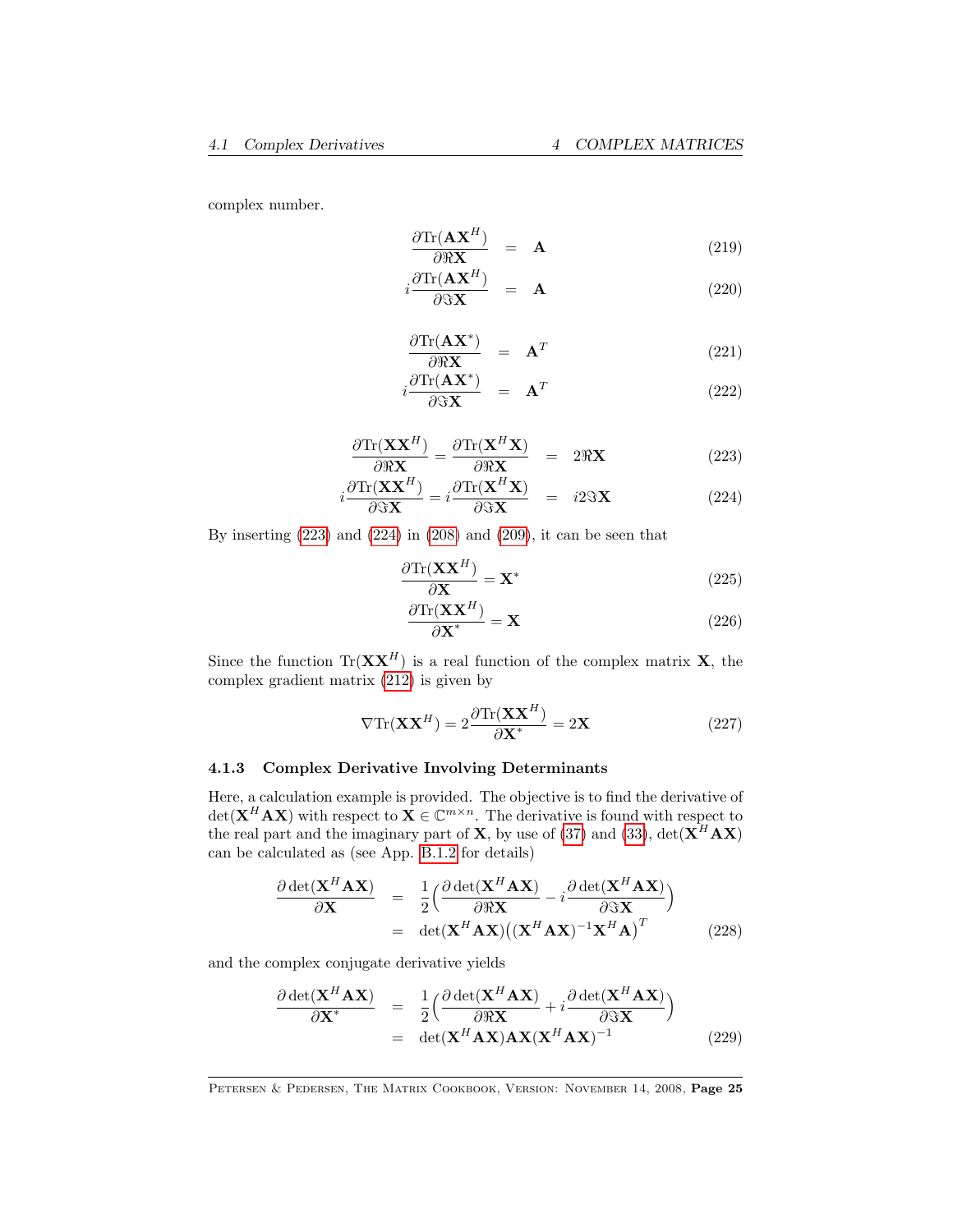### <span id="page-25-2"></span><span id="page-25-0"></span>4.2 Higher order and non-linear derivatives

$$
\frac{\partial}{\partial \mathbf{x}} \frac{(\mathbf{A}\mathbf{x})^H (\mathbf{A}\mathbf{x})}{(\mathbf{B}\mathbf{x})^H (\mathbf{B}\mathbf{x})} = \frac{\partial}{\partial \mathbf{x}} \frac{\mathbf{x}^H \mathbf{A}^H \mathbf{A} \mathbf{x}}{\mathbf{x}^H \mathbf{B}^H \mathbf{B} \mathbf{x}}
$$
(230)

$$
= 2\frac{\mathbf{A}^{H}\mathbf{A}\mathbf{x}}{\mathbf{x}^{H}\mathbf{B}\mathbf{B}\mathbf{x}} - 2\frac{\mathbf{x}^{H}\mathbf{A}^{H}\mathbf{A}\mathbf{x}\mathbf{B}^{H}\mathbf{B}\mathbf{x}}{(\mathbf{x}^{H}\mathbf{B}^{H}\mathbf{B}\mathbf{x})^{2}} \tag{231}
$$

# <span id="page-25-1"></span>4.3 Inverse of complex sum

Given real matrices **A**, **B** find the inverse of the complex sum  $A + iB$ . Form the auxiliary matrices

$$
\mathbf{E} = \mathbf{A} + t\mathbf{B} \tag{232}
$$

$$
\mathbf{F} = \mathbf{B} - t\mathbf{A},\tag{233}
$$

and find a value of t such that  $E^{-1}$  exists. Then

$$
(\mathbf{A} + i\mathbf{B})^{-1} = (1 - it)(\mathbf{E} + i\mathbf{F})^{-1}
$$
(234)  
=  $(1 - it)((\mathbf{E} + \mathbf{F}\mathbf{E}^{-1}\mathbf{F})^{-1} - i(\mathbf{E} + \mathbf{F}\mathbf{E}^{-1}\mathbf{F})^{-1}\mathbf{F}\mathbf{E}^{-1})(235)$   
=  $(1 - it)(\mathbf{E} + \mathbf{F}\mathbf{E}^{-1}\mathbf{F})^{-1}(\mathbf{I} - i\mathbf{F}\mathbf{E}^{-1})$ (236)

= 
$$
(\mathbf{E} + \mathbf{F} \mathbf{E}^{-1} \mathbf{F})^{-1} ((\mathbf{I} - t \mathbf{F} \mathbf{E}^{-1}) - i(t \mathbf{I} + \mathbf{F} \mathbf{E}^{-1}))
$$
 (237)  
=  $(\mathbf{E} + \mathbf{F} \mathbf{E}^{-1} \mathbf{F})^{-1} (\mathbf{I} - t \mathbf{F} \mathbf{E}^{-1})$ 

$$
-i(\mathbf{E} + \mathbf{F}\mathbf{E}^{-1}\mathbf{F})^{-1}(t\mathbf{I} + \mathbf{F}\mathbf{E}^{-1})
$$
\n(238)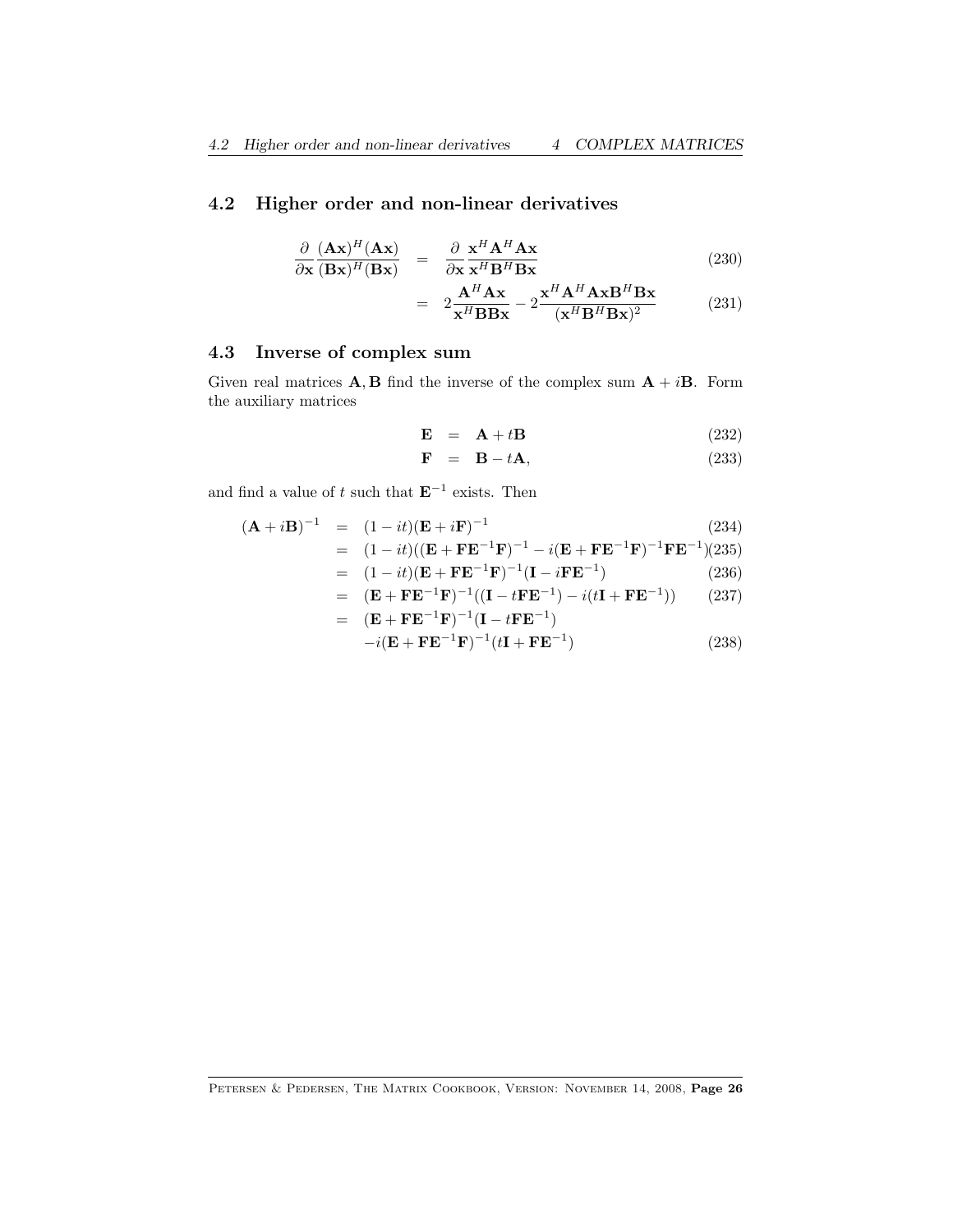# <span id="page-26-0"></span>5 Solutions and Decompositions

### <span id="page-26-1"></span>5.1 Solutions to linear equations

#### 5.1.1 Simple Linear Regression

Assume we have data  $(x_n, y_n)$  for  $n = 1, ..., N$  and are seeking the parameters  $a, b \in \mathbb{R}$  such that  $y_i \cong ax_i + b$ . With a least squares error function, the optimal values for  $a, b$  can be expressed using the notation

$$
\mathbf{x} = (x_1, ..., x_N)^T
$$
  $\mathbf{y} = (y_1, ..., y_N)^T$   $\mathbf{1} = (1, ..., 1)^T \in \mathbb{R}^{N \times 1}$ 

and

$$
R_{xx} = \mathbf{x}^T \mathbf{x} \quad R_{x1} = \mathbf{x}^T \mathbf{1} \quad R_{11} = \mathbf{1}^T \mathbf{1}
$$
  

$$
R_{yx} = \mathbf{y}^T \mathbf{x} \quad R_{y1} = \mathbf{y}^T \mathbf{1}
$$

as

$$
\left[\begin{array}{c} a \\ b \end{array}\right] = \left[\begin{array}{cc} R_{xx} & R_{x1} \\ R_{x1} & R_{11} \end{array}\right]^{-1} \left[\begin{array}{c} R_{x,y} \\ R_{y1} \end{array}\right] \tag{239}
$$

#### 5.1.2 Existence in Linear Systems

Assume **A** is  $n \times m$  and consider the linear system

$$
Ax = b \tag{240}
$$

Construct the augmented matrix  $\mathbf{B} = [\mathbf{A} \mathbf{b}]$  then

| Condition                                 | Solution            |
|-------------------------------------------|---------------------|
| $rank(\mathbf{A}) = rank(\mathbf{B}) = m$ | Unique solution $x$ |
| $rank(\mathbf{A}) = rank(\mathbf{B}) < m$ | Many solutions $x$  |
| $rank(\mathbf{A}) < rank(\mathbf{B})$     | No solutions $x$    |

### 5.1.3 Standard Square

Assume A is square and invertible, then

$$
\mathbf{A}\mathbf{x} = \mathbf{b} \qquad \Rightarrow \qquad \mathbf{x} = \mathbf{A}^{-1}\mathbf{b} \tag{241}
$$

#### 5.1.4 Degenerated Square

Assume **A** is  $n \times n$  but of rank  $r < n$ . In that case, the system  $Ax = b$  is solved by

$$
\mathbf{x} = \mathbf{A}^+\mathbf{b}
$$

where  $A^+$  is the pseudo-inverse of the rank-deficient matrix, constructed as described in section [3.6.3.](#page-20-0)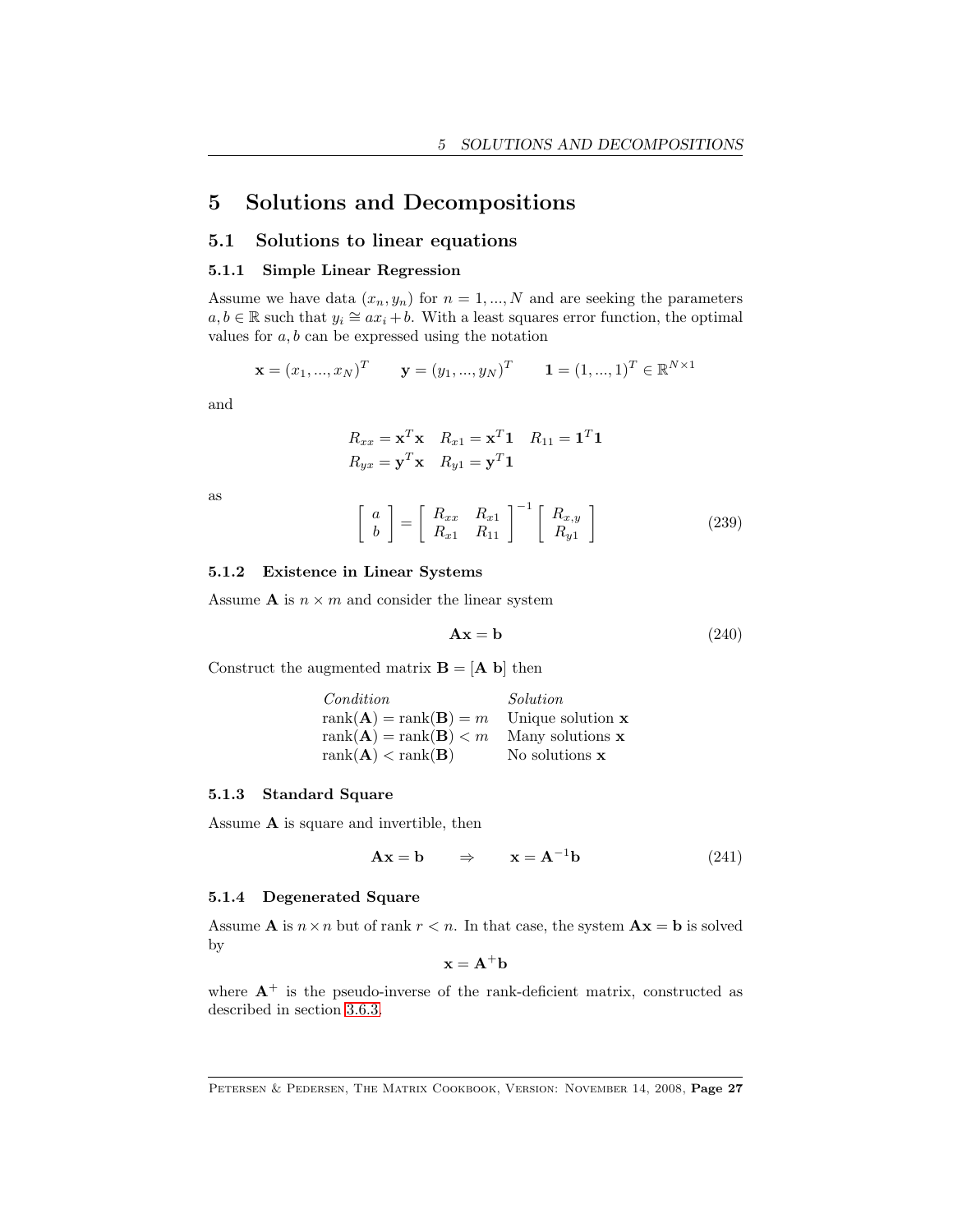#### <span id="page-27-0"></span>5.1.5 Cramer's rule

The equation

$$
Ax = b,\t(242)
$$

where **A** is square has exactly one solution  $x$  if the *i*th element in x can be found as

$$
x_i = \frac{\det \mathbf{B}}{\det \mathbf{A}},\tag{243}
$$

where  $\bf{B}$  equals  $\bf{A}$ , but the *i*th column in  $\bf{A}$  has been substituted by  $\bf{b}$ .

#### 5.1.6 Over-determined Rectangular

Assume **A** to be  $n \times m$ ,  $n > m$  (tall) and rank(**A**) = m, then

$$
\mathbf{A}\mathbf{x} = \mathbf{b} \qquad \Rightarrow \qquad \mathbf{x} = (\mathbf{A}^T \mathbf{A})^{-1} \mathbf{A}^T \mathbf{b} = \mathbf{A}^+ \mathbf{b} \tag{244}
$$

that is if there exists a solution  $x$  at all! If there is no solution the following can be useful:

$$
\mathbf{A}\mathbf{x} = \mathbf{b} \qquad \Rightarrow \qquad \mathbf{x}_{min} = \mathbf{A}^+ \mathbf{b} \tag{245}
$$

Now  $\mathbf{x}_{min}$  is the vector x which minimizes  $||\mathbf{A}\mathbf{x} - \mathbf{b}||^2$ , i.e. the vector which is "least wrong". The matrix  $A^+$  is the pseudo-inverse of A. See [\[3\]](#page-68-6).

#### 5.1.7 Under-determined Rectangular

Assume **A** is  $n \times m$  and  $n \lt m$  ("broad") and rank(**A**) = *n*.

$$
\mathbf{A}\mathbf{x} = \mathbf{b} \qquad \Rightarrow \qquad \mathbf{x}_{min} = \mathbf{A}^T (\mathbf{A}\mathbf{A}^T)^{-1} \mathbf{b} \tag{246}
$$

The equation have many solutions  $x$ . But  $x_{min}$  is the solution which minimizes  $||Ax - b||^2$  and also the solution with the smallest norm  $||x||^2$ . The same holds for a matrix version: Assume **A** is  $n \times m$ , **X** is  $m \times n$  and **B** is  $n \times n$ , then

$$
AX = B \qquad \Rightarrow \qquad X_{min} = A^{+}B \tag{247}
$$

The equation have many solutions **X**. But  $\mathbf{X}_{min}$  is the solution which minimizes  $||AX - B||^2$  and also the solution with the smallest norm  $||X||^2$ . See [\[3\]](#page-68-6).

Similar but different: Assume **A** is square  $n \times n$  and the matrices  $\mathbf{B}_0, \mathbf{B}_1$ are  $n \times N$ , where  $N > n$ , then if  $\mathbf{B}_0$  has maximal rank

$$
\mathbf{AB}_0 = \mathbf{B}_1 \qquad \Rightarrow \qquad \mathbf{A}_{min} = \mathbf{B}_1 \mathbf{B}_0^T (\mathbf{B}_0 \mathbf{B}_0^T)^{-1} \tag{248}
$$

where  $A_{min}$  denotes the matrix which is optimal in a least square sense. An interpretation is that  $A$  is the linear approximation which maps the columns vectors of  $\mathbf{B}_0$  into the columns vectors of  $\mathbf{B}_1$ .

#### 5.1.8 Linear form and zeros

$$
Ax = 0, \quad \forall x \quad \Rightarrow \quad A = 0 \tag{249}
$$

Petersen & Pedersen, The Matrix Cookbook, Version: November 14, 2008, Page 28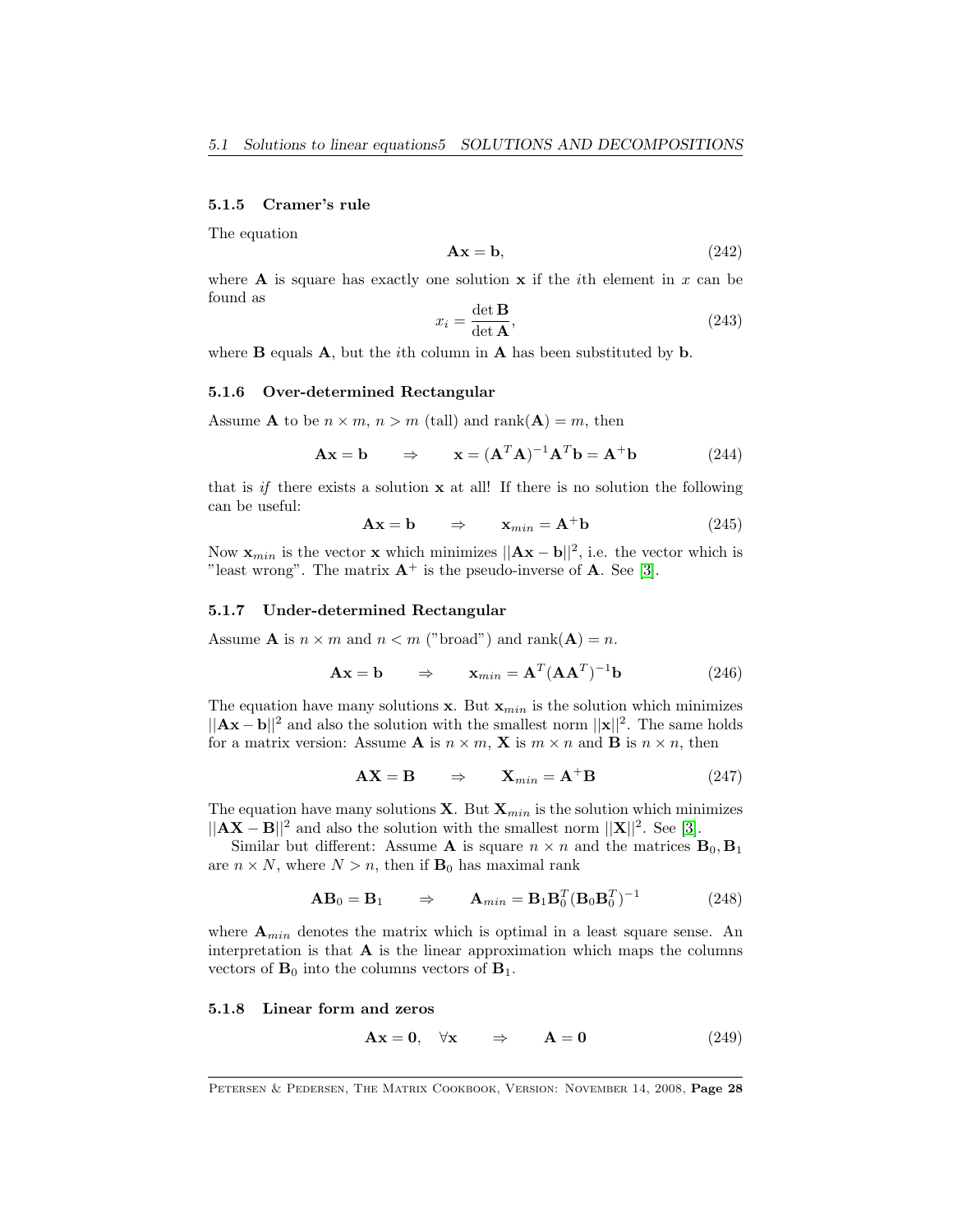### <span id="page-28-1"></span>5.1.9 Square form and zeros

If A is symmetric, then

$$
\mathbf{x}^T \mathbf{A} \mathbf{x} = \mathbf{0}, \quad \forall \mathbf{x} \qquad \Rightarrow \qquad \mathbf{A} = \mathbf{0} \tag{250}
$$

### 5.1.10 The Lyapunov Equation

$$
\mathbf{AX} + \mathbf{XB} = \mathbf{C} \tag{251}
$$

$$
\text{vec}(\mathbf{X}) = (\mathbf{I} \otimes \mathbf{A} + \mathbf{B}^T \otimes \mathbf{I})^{-1} \text{vec}(\mathbf{C}) \tag{252}
$$

Sec [10.2.1](#page-58-1) and [10.2.2](#page-59-0) for details on the Kronecker product and the vec operator.

#### 5.1.11 Encapsulating Sum

$$
\sum_{n} \mathbf{A}_{n} \mathbf{X} \mathbf{B}_{n} = \mathbf{C} \tag{253}
$$

$$
\text{vec}(\mathbf{X}) = \left(\sum_{n} \mathbf{B}_{n}^{T} \otimes \mathbf{A}_{n}\right)^{-1} \text{vec}(\mathbf{C}) \tag{254}
$$

See Sec [10.2.1](#page-58-1) and [10.2.2](#page-59-0) for details on the Kronecker product and the vec operator.

### <span id="page-28-0"></span>5.2 Eigenvalues and Eigenvectors

#### 5.2.1 Definition

The eigenvectors **v** and eigenvalues  $\lambda$  are the ones satisfying

$$
\mathbf{A}\mathbf{v}_i = \lambda_i \mathbf{v}_i \tag{255}
$$

$$
AV = VD, \t(D)_{ij} = \delta_{ij} \lambda_i,
$$
\t(256)

where the columns of **V** are the vectors  $v_i$ 

#### 5.2.2 General Properties

Assume that  $\mathbf{A} \in \mathbb{R}^{n \times m}$  and  $\mathbf{B} \in \mathbb{R}^{m \times n}$ ,

$$
eig(AB) = eig(BA)
$$
 (257)

$$
\mathbf{A} \text{ is } n \times m \quad \Rightarrow \quad \text{At most } \min(n, m) \text{ distinct } \lambda_i \tag{258}
$$

$$
rank(\mathbf{A}) = r \Rightarrow \text{At most } r \text{ non-zero } \lambda_i \tag{259}
$$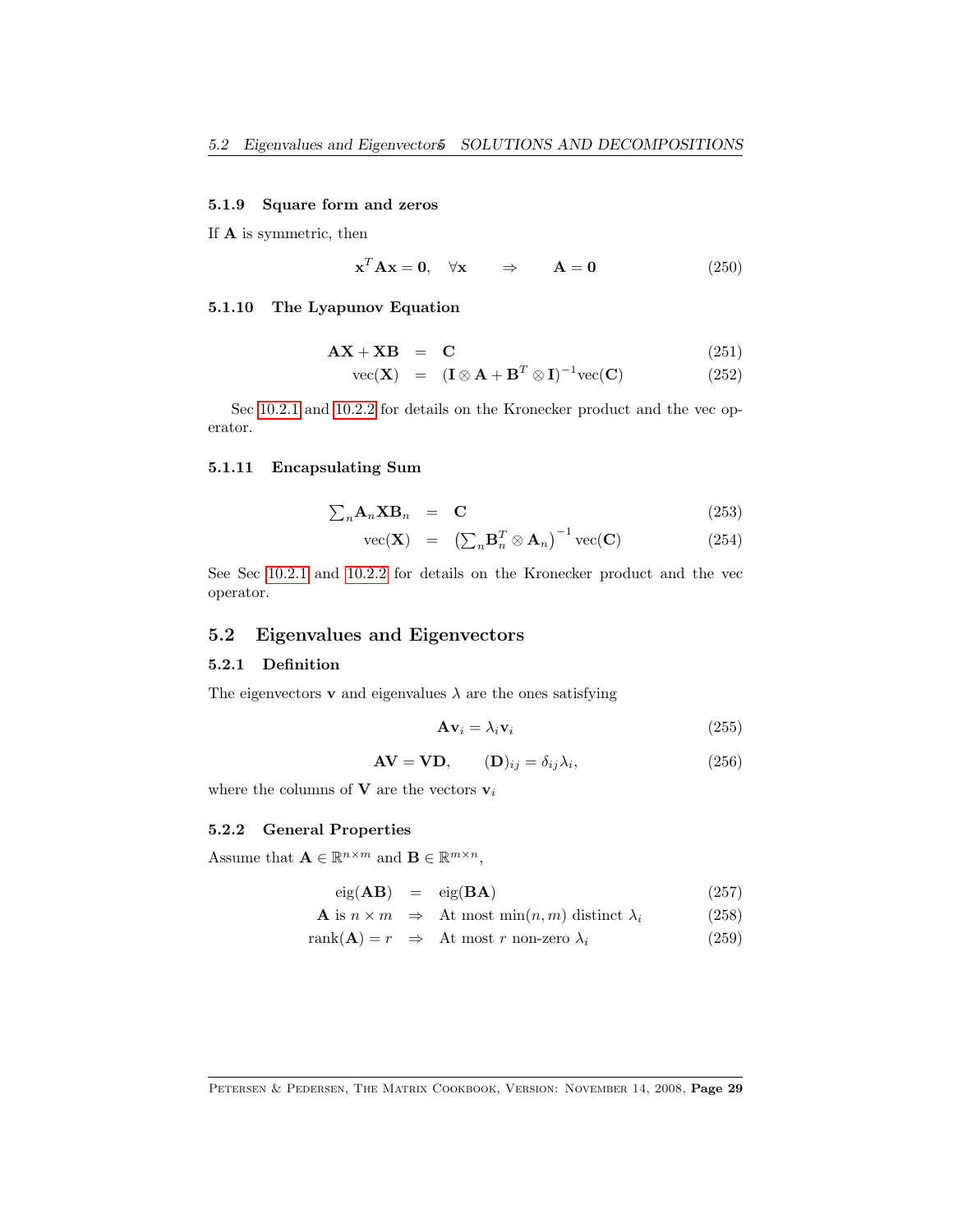#### 5.2.3 Symmetric

Assume A is symmetric, then

$$
VVT = I \t(i.e. V is orthogonal)
$$
 (260)

$$
\lambda_i \in \mathbb{R} \qquad \text{(i.e. } \lambda_i \text{ is real)} \tag{261}
$$

$$
\operatorname{Tr}(\mathbf{A}^p) = \sum_i \lambda_i^p \tag{262}
$$

$$
eig(\mathbf{I} + c\mathbf{A}) = 1 + c\lambda_i \tag{263}
$$

$$
eig(\mathbf{A} - c\mathbf{I}) = \lambda_i - c \tag{264}
$$

$$
eig(\mathbf{A}^{-1}) = \lambda_i^{-1} \tag{265}
$$

For a symmetric, positive matrix  $\mathbf{A}$ ,

$$
eig(\mathbf{A}^T\mathbf{A}) = eig(\mathbf{A}\mathbf{A}^T) = eig(\mathbf{A}) \circ eig(\mathbf{A})
$$
\n(266)

#### 5.2.4 Characteristic polynomial

The characteristic polynomial for the matrix A is

$$
0 = \det(\mathbf{A} - \lambda \mathbf{I}) \tag{267}
$$

$$
= \lambda^{n} - g_{1}\lambda^{n-1} + g_{2}\lambda^{n-2} - \dots + (-1)^{n}g_{n}
$$
 (268)

Note that the coefficients  $g_j$  for  $j = 1, ..., n$  are the *n* invariants under rotation of **A**. Thus,  $g_j$  is the sum of the determinants of all the sub-matrices of **A** taken j rows and columns at a time. That is,  $g_1$  is the trace of **A**, and  $g_2$  is the sum of the determinants of the  $n(n-1)/2$  sub-matrices that can be formed from **A** by deleting all but two rows and columns, and so on – see [\[17\]](#page-68-9).

### <span id="page-29-0"></span>5.3 Singular Value Decomposition

Any  $n \times m$  matrix **A** can be written as

$$
\mathbf{A} = \mathbf{U} \mathbf{D} \mathbf{V}^T, \tag{269}
$$

where

$$
\mathbf{U} = \text{eigenvectors of } \mathbf{AA}^T \quad n \times n
$$
  

$$
\mathbf{D} = \sqrt{\text{diag}(\text{eig}(\mathbf{AA}^T))} \quad n \times m
$$
 (270)

$$
\mathbf{V} = \text{eigenvectors of } \mathbf{A}^T \mathbf{A} \quad m \times m
$$

#### 5.3.1 Symmetric Square decomposed into squares

Assume **A** to be  $n \times n$  and symmetric. Then

$$
\left[\begin{array}{c} \mathbf{A} \end{array}\right] = \left[\begin{array}{c} \mathbf{V} \end{array}\right] \left[\begin{array}{c} \mathbf{D} \end{array}\right] \left[\begin{array}{c} \mathbf{V}^T \end{array}\right],\tag{271}
$$

where  **is diagonal with the eigenvalues of**  $**A**$ **, and**  $**V**$  **is orthogonal and the** eigenvectors of A.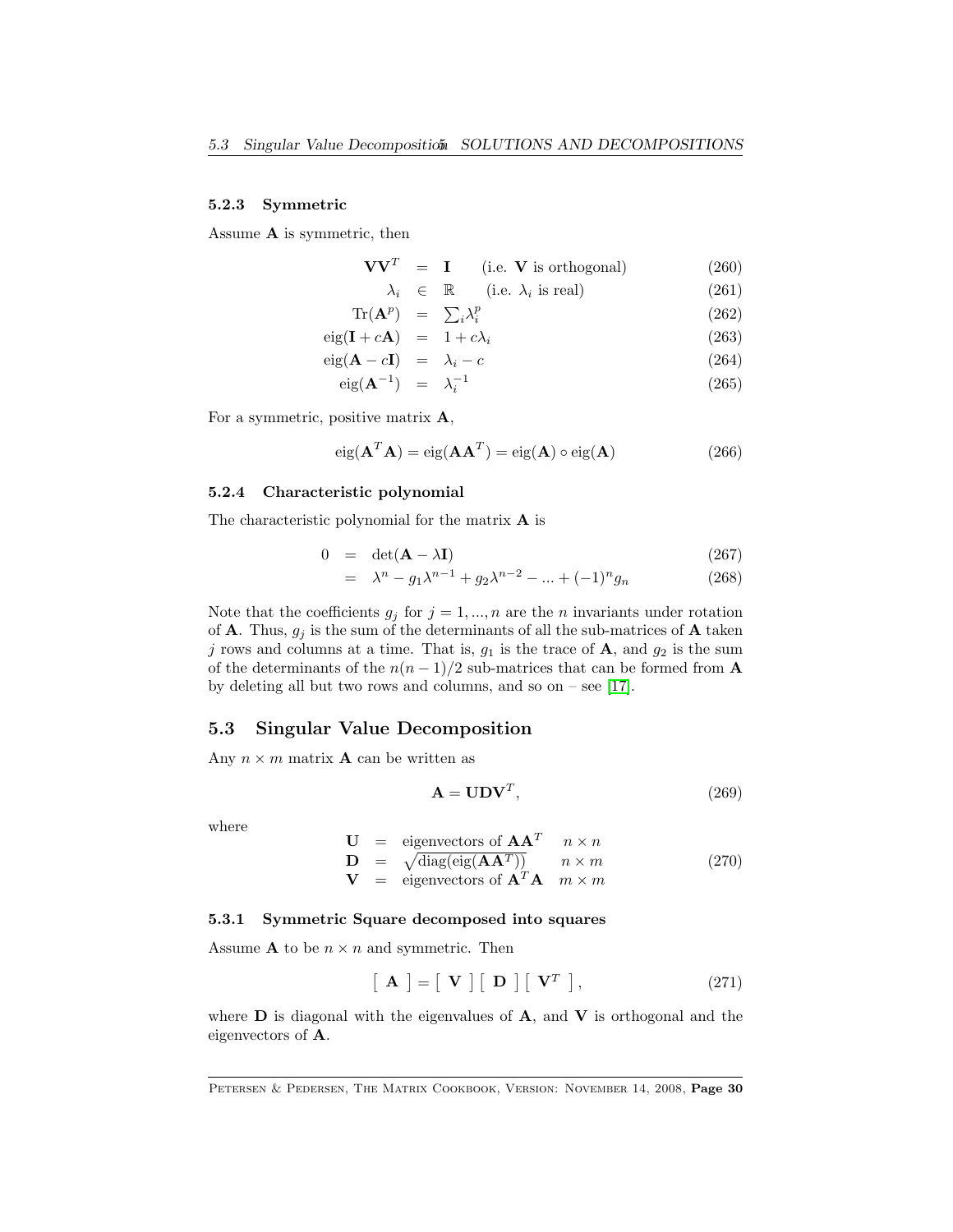### 5.3.2 Square decomposed into squares

Assume  $\mathbf{A} \in \mathbb{R}^{n \times n}$ . Then

$$
\left[\begin{array}{c} \mathbf{A} \end{array}\right] = \left[\begin{array}{c} \mathbf{V} \end{array}\right] \left[\begin{array}{c} \mathbf{D} \end{array}\right] \left[\begin{array}{c} \mathbf{U}^T \end{array}\right],\tag{272}
$$

where **D** is diagonal with the square root of the eigenvalues of  $AA<sup>T</sup>$ , **V** is the eigenvectors of  $AA<sup>T</sup>$  and  $U<sup>T</sup>$  is the eigenvectors of  $A<sup>T</sup>A$ .

### 5.3.3 Square decomposed into rectangular

Assume  $\mathbf{V}_*\mathbf{D}_*\mathbf{U}_*^T = \mathbf{0}$  then we can expand the SVD of **A** into

$$
\left[\begin{array}{c} \mathbf{A} \end{array}\right] = \left[\begin{array}{c} \mathbf{V} & \mathbf{V}_{*} \end{array}\right] \left[\begin{array}{c} \mathbf{D} & \mathbf{0} \\ \hline \mathbf{0} & \mathbf{D}_{*} \end{array}\right] \left[\begin{array}{c} \mathbf{U}^{T} \\ \hline \mathbf{U}_{*}^{T} \end{array}\right],\tag{273}
$$

where the SVD of **A** is  $\mathbf{A} = \mathbf{V} \mathbf{D} \mathbf{U}^T$ .

#### 5.3.4 Rectangular decomposition I

 $\sqrt{2}$ 

Assume **A** is  $n \times m$ , **V** is  $n \times n$ , **D** is  $n \times n$ , **U**<sup>T</sup> is  $n \times m$ 

$$
\mathbf{A} \quad ] = [\mathbf{V}] [\mathbf{D}] [\mathbf{U}^T \quad ], \tag{274}
$$

where **D** is diagonal with the square root of the eigenvalues of  $AA<sup>T</sup>$ , **V** is the eigenvectors of  $AA<sup>T</sup>$  and  $U<sup>T</sup>$  is the eigenvectors of  $A<sup>T</sup>A$ .

#### 5.3.5 Rectangular decomposition II

Assume **A** is  $n \times m$ , **V** is  $n \times m$ , **D** is  $m \times m$ , **U**<sup>T</sup> is  $m \times m$ 

$$
\begin{bmatrix} \mathbf{A} \end{bmatrix} = \begin{bmatrix} \mathbf{V} \end{bmatrix} \begin{bmatrix} \mathbf{D} \end{bmatrix} \begin{bmatrix} \mathbf{U}^T \end{bmatrix}
$$
 (275)

#### 5.3.6 Rectangular decomposition III

Assume **A** is  $n \times m$ , **V** is  $n \times n$ , **D** is  $n \times m$ , **U**<sup>T</sup> is  $m \times m$ 

$$
\begin{bmatrix} \mathbf{A} \end{bmatrix} = \begin{bmatrix} \mathbf{V} \end{bmatrix} \begin{bmatrix} \mathbf{D} \end{bmatrix} \begin{bmatrix} \mathbf{U}^T \end{bmatrix}, \qquad (276)
$$

where **D** is diagonal with the square root of the eigenvalues of  $AA<sup>T</sup>$ , **V** is the eigenvectors of  $AA<sup>T</sup>$  and  $U<sup>T</sup>$  is the eigenvectors of  $A<sup>T</sup>A$ .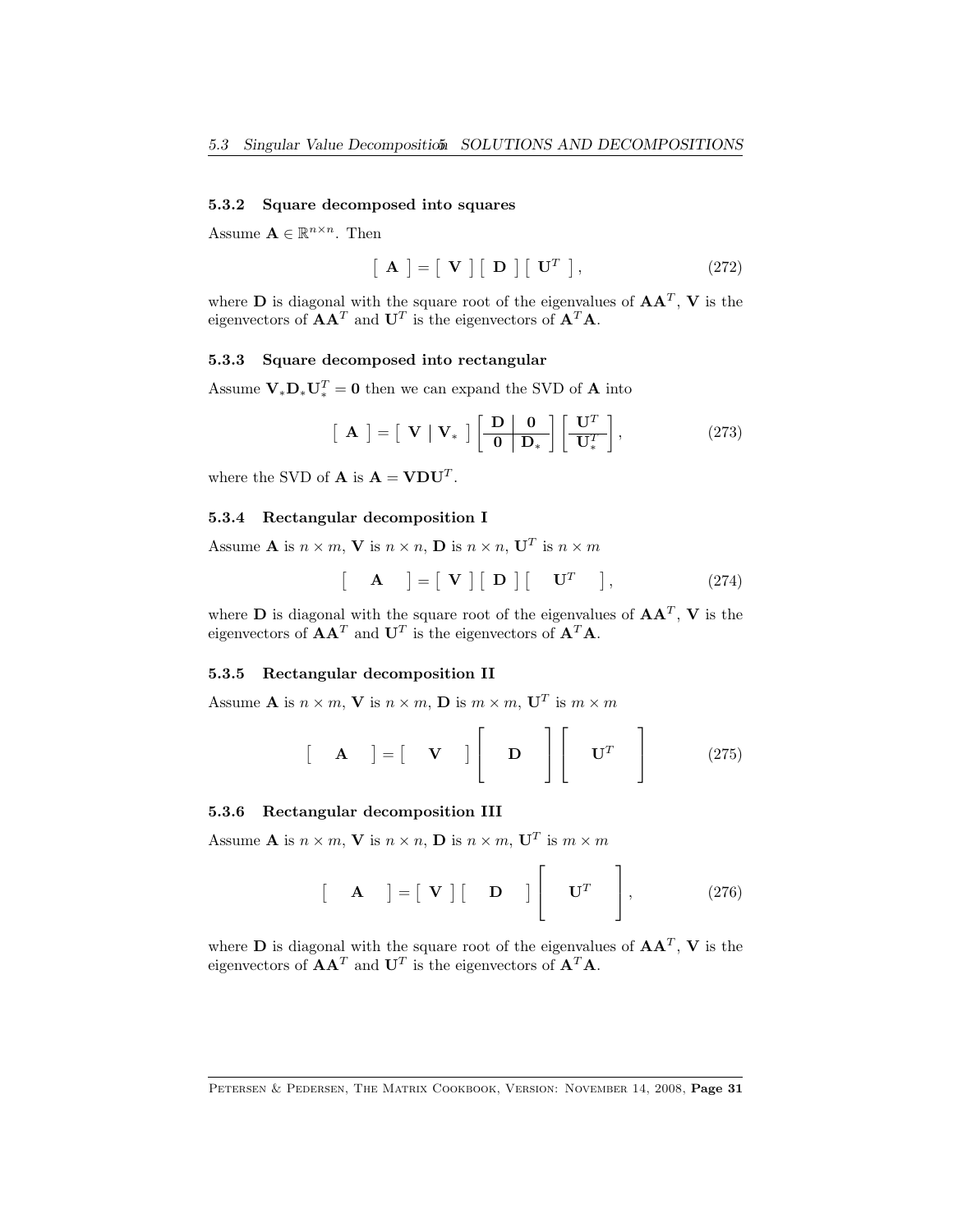### <span id="page-31-5"></span><span id="page-31-0"></span>5.4 Triangular Decomposition

#### <span id="page-31-1"></span>5.5 LU decomposition

Assume  $A$  is a square matrix with non-zero leading principal minors, then

$$
A = LU \t(277)
$$

where **L** is a unique unit lower triangular matrix and **U** is a unique upper triangular matrix.

#### 5.5.1 Cholesky-decomposition

Assume A is a symmetric positive definite square matrix, then

$$
\mathbf{A} = \mathbf{U}^T \mathbf{U} = \mathbf{L}\mathbf{L}^T,\tag{278}
$$

where  $U$  is a unique upper triangular matrix and  $L$  is a unique lower triangular matrix.

#### <span id="page-31-2"></span>5.6 LDM decomposition

Assume A is a square matrix with non-zero leading principal minors<sup>[1](#page-31-4)</sup>, then

$$
\mathbf{A} = \mathbf{L} \mathbf{D} \mathbf{M}^T \tag{279}
$$

where  $L, M$  are unique unit lower triangular matrices and  $D$  is a unique diagonal matrix.

#### <span id="page-31-3"></span>5.7 LDL decompositions

The LDL decomposition are special cases of the LDM decomposition. Assume A is a non-singular symmetric definite square matrix, then

$$
\mathbf{A} = \mathbf{LDL}^T = \mathbf{L}^T \mathbf{DL} \tag{280}
$$

where  $\bf{L}$  is a unit lower triangular matrix and  $\bf{D}$  is a diagonal matrix. If  $\bf{A}$  is also positive definite, then D has strictly positive diagonal entries.

<span id="page-31-4"></span><sup>&</sup>lt;sup>1</sup>If the matrix that corresponds to a principal minor is a quadratic upper-left part of the larger matrix (i.e., it consists of matrix elements in rows and columns from 1 to k), then the principal minor is called a leading principal minor. For an n times n square matrix, there are n leading principal minors. [\[31\]](#page-69-10)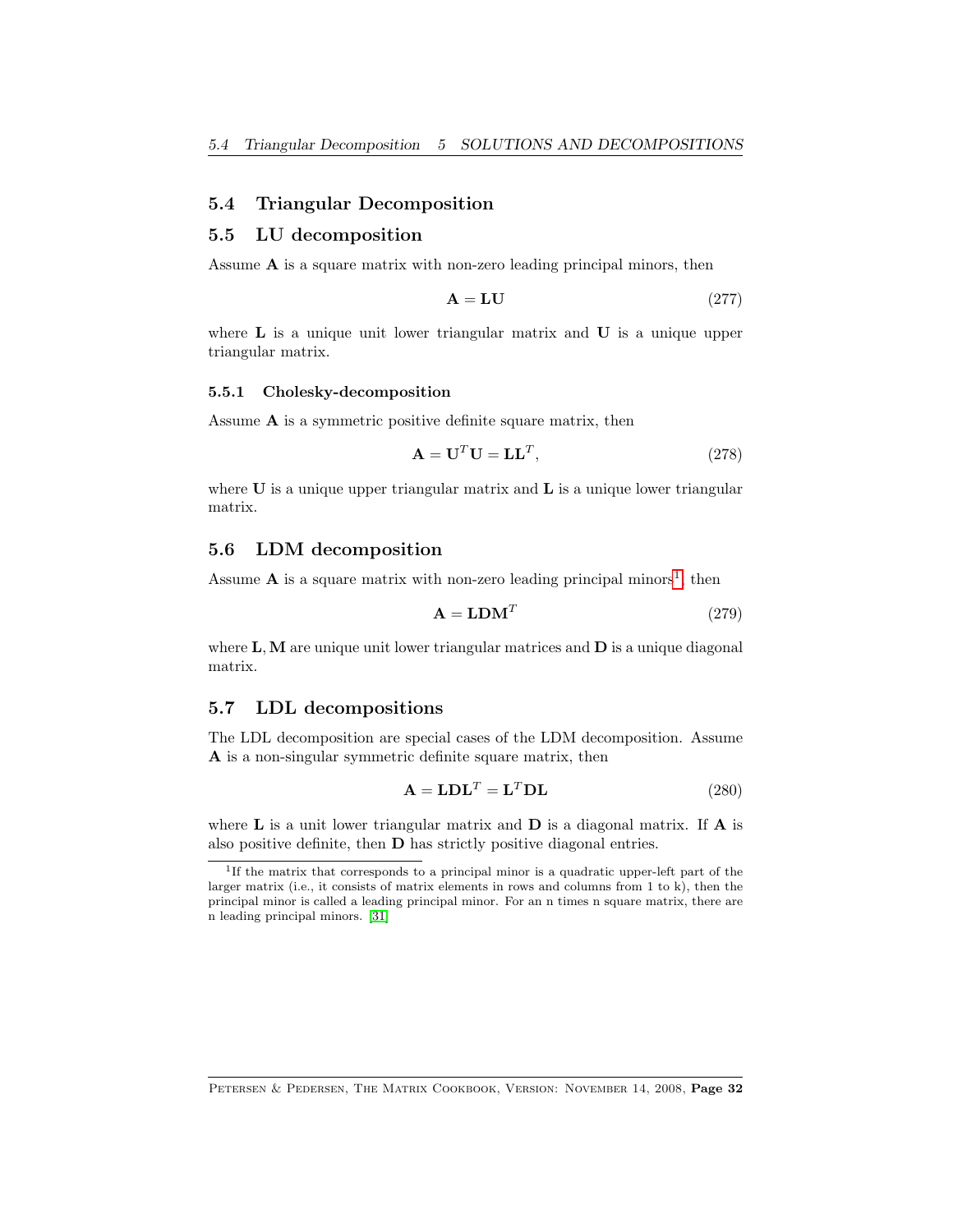# <span id="page-32-2"></span><span id="page-32-0"></span>6 Statistics and Probability

### <span id="page-32-1"></span>6.1 Definition of Moments

Assume  $\mathbf{x} \in \mathbb{R}^{n \times 1}$  is a random variable

#### 6.1.1 Mean

The vector of means, m, is defined by

$$
(\mathbf{m})_i = \langle x_i \rangle \tag{281}
$$

#### 6.1.2 Covariance

The matrix of covariance M is defined by

$$
(\mathbf{M})_{ij} = \langle (x_i - \langle x_i \rangle)(x_j - \langle x_j \rangle) \rangle \tag{282}
$$

or alternatively as

$$
\mathbf{M} = \langle (\mathbf{x} - \mathbf{m})(\mathbf{x} - \mathbf{m})^T \rangle \tag{283}
$$

#### 6.1.3 Third moments

The matrix of third centralized moments – in some contexts referred to as coskewness – is defined using the notation

$$
m_{ijk}^{(3)} = \langle (x_i - \langle x_i \rangle)(x_j - \langle x_j \rangle)(x_k - \langle x_k \rangle) \rangle
$$
 (284)

as

$$
\mathbf{M}_{3} = \left[ m_{::1}^{(3)} m_{::2}^{(3)} ... m_{::n}^{(3)} \right] \tag{285}
$$

where ':' denotes all elements within the given index.  $M_3$  can alternatively be expressed as

$$
\mathbf{M}_3 = \langle (\mathbf{x} - \mathbf{m})(\mathbf{x} - \mathbf{m})^T \otimes (\mathbf{x} - \mathbf{m})^T \rangle \tag{286}
$$

#### 6.1.4 Fourth moments

The matrix of fourth centralized moments – in some contexts referred to as cokurtosis – is defined using the notation

$$
m_{ijkl}^{(4)} = \langle (x_i - \langle x_i \rangle)(x_j - \langle x_j \rangle)(x_k - \langle x_k \rangle)(x_l - \langle x_l \rangle) \rangle \tag{287}
$$

as

$$
\mathbf{M}_{4} = \left[ m_{::11}^{(4)} m_{::21}^{(4)} ... m_{::n1}^{(4)} | m_{::12}^{(4)} m_{::22}^{(4)} ... m_{::n2}^{(4)} |... | m_{::1n}^{(4)} m_{::2n}^{(4)} ... m_{::nn}^{(4)} \right] \tag{288}
$$

or alternatively as

$$
\mathbf{M}_4 = \langle (\mathbf{x} - \mathbf{m})(\mathbf{x} - \mathbf{m})^T \otimes (\mathbf{x} - \mathbf{m})^T \otimes (\mathbf{x} - \mathbf{m})^T \rangle \tag{289}
$$

PETERSEN & PEDERSEN, THE MATRIX COOKBOOK, VERSION: NOVEMBER 14, 2008, Page 33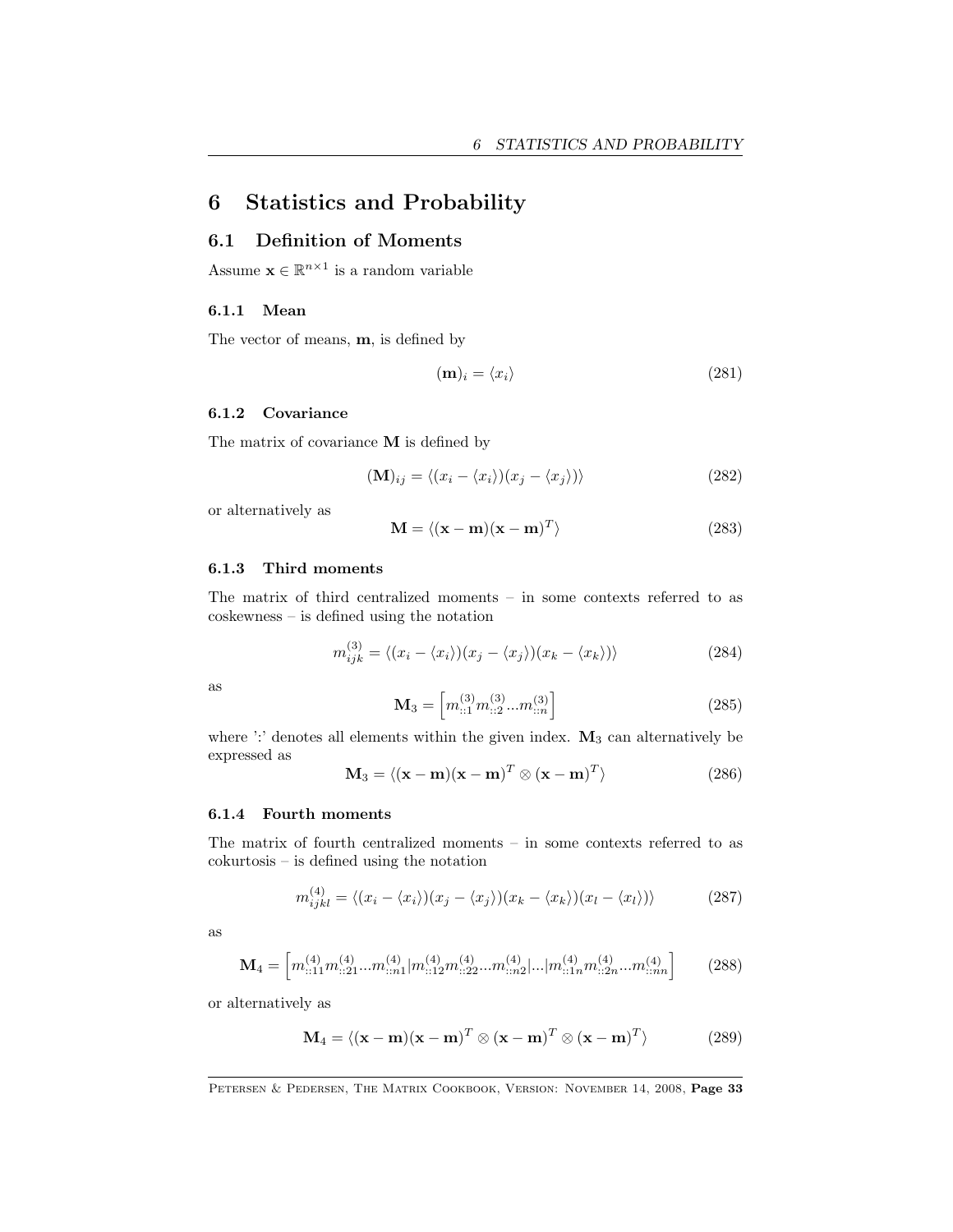### <span id="page-33-1"></span><span id="page-33-0"></span>6.2 Expectation of Linear Combinations

#### 6.2.1 Linear Forms

Assume  $X$  and  $x$  to be a matrix and a vector of random variables. Then (see See [\[26\]](#page-69-7))

$$
E[\mathbf{AXB} + \mathbf{C}] = \mathbf{A}E[\mathbf{X}]\mathbf{B} + \mathbf{C}
$$
 (290)

$$
Var[\mathbf{A}\mathbf{x}] = \mathbf{A}Var[\mathbf{x}]\mathbf{A}^T
$$
 (291)

$$
Cov[\mathbf{A}\mathbf{x}, \mathbf{B}\mathbf{y}] = \mathbf{A}Cov[\mathbf{x}, \mathbf{y}]\mathbf{B}^T
$$
 (292)

Assume  $x$  to be a stochastic vector with mean  $m$ , then (see [\[7\]](#page-68-1))

$$
E[\mathbf{A}\mathbf{x} + \mathbf{b}] = \mathbf{A}\mathbf{m} + \mathbf{b} \tag{293}
$$

$$
E[\mathbf{A}\mathbf{x}] = \mathbf{A}\mathbf{m} \tag{294}
$$

$$
E[\mathbf{x} + \mathbf{b}] = \mathbf{m} + \mathbf{b} \tag{295}
$$

#### 6.2.2 Quadratic Forms

Assume **A** is symmetric,  $\mathbf{c} = E[\mathbf{x}]$  and  $\Sigma = Var[\mathbf{x}]$ . Assume also that all coordinates  $x_i$  are independent, have the same central moments  $\mu_1, \mu_2, \mu_3, \mu_4$ and denote  $\mathbf{a} = \text{diag}(\mathbf{A})$ . Then (See [\[26\]](#page-69-7))

$$
E[\mathbf{x}^T \mathbf{A} \mathbf{x}] = \text{Tr}(\mathbf{A} \mathbf{\Sigma}) + \mathbf{c}^T \mathbf{A} \mathbf{c}
$$
 (296)  
\n
$$
\text{Var}[\mathbf{x}^T \mathbf{A} \mathbf{x}] = 2\mu_2^2 \text{Tr}(\mathbf{A}^2) + 4\mu_2 \mathbf{c}^T \mathbf{A}^2 \mathbf{c} + 4\mu_3 \mathbf{c}^T \mathbf{A} \mathbf{a} + (\mu_4 - 3\mu_2^2) \mathbf{a}^T \mathbf{a}
$$
 (297)

Also, assume x to be a stochastic vector with mean m, and covariance M. Then (see [\[7\]](#page-68-1))

$$
E[(\mathbf{A}\mathbf{x} + \mathbf{a})(\mathbf{B}\mathbf{x} + \mathbf{b})^T] = \mathbf{A}\mathbf{M}\mathbf{B}^T + (\mathbf{A}\mathbf{m} + \mathbf{a})(\mathbf{B}\mathbf{m} + \mathbf{b})^T \tag{298}
$$

$$
E[\mathbf{XX}] = \mathbf{M} + \mathbf{M}\mathbf{m} \tag{299}
$$
\n
$$
E[\mathbf{x}\mathbf{z}^T \mathbf{x}] = (\mathbf{M} + \mathbf{m}\mathbf{m}^T)\mathbf{s} \tag{200}
$$

$$
E[\mathbf{x}\mathbf{a}^T\mathbf{x}] = (\mathbf{M} + \mathbf{m}\mathbf{m}^T)\mathbf{a}
$$
 (300)

$$
E[\mathbf{x}^T \mathbf{a} \mathbf{x}^T] = \mathbf{a}^T (\mathbf{M} + \mathbf{m} \mathbf{m}^T) \tag{301}
$$

$$
E[(\mathbf{A}\mathbf{x})(\mathbf{A}\mathbf{x})^T] = \mathbf{A}(\mathbf{M} + \mathbf{m}\mathbf{m}^T)\mathbf{A}^T
$$
 (302)

$$
E[(\mathbf{x} + \mathbf{a})(\mathbf{x} + \mathbf{a})^T] = \mathbf{M} + (\mathbf{m} + \mathbf{a})(\mathbf{m} + \mathbf{a})^T
$$
 (303)

$$
E[(\mathbf{A}\mathbf{x} + \mathbf{a})^T (\mathbf{B}\mathbf{x} + \mathbf{b})] = \text{Tr}(\mathbf{A}\mathbf{M}\mathbf{B}^T) + (\mathbf{A}\mathbf{m} + \mathbf{a})^T (\mathbf{B}\mathbf{m} + \mathbf{b})
$$
 (304)  

$$
E[\mathbf{x}^T \mathbf{x}] = \text{Tr}(\mathbf{M}) + \mathbf{m}^T \mathbf{m}
$$
 (305)

$$
^{T}\mathbf{x}] = \text{Tr}(\mathbf{M}) + \mathbf{m}^{T}\mathbf{m}
$$
 (305)

$$
E[\mathbf{x}^T \mathbf{A} \mathbf{x}] = \text{Tr}(\mathbf{A} \mathbf{M}) + \mathbf{m}^T \mathbf{A} \mathbf{m}
$$
(306)

$$
E[(\mathbf{A}\mathbf{x})^T(\mathbf{A}\mathbf{x})] = \text{Tr}(\mathbf{A}\mathbf{M}\mathbf{A}^T) + (\mathbf{A}\mathbf{m})^T(\mathbf{A}\mathbf{m})
$$
 (307)

$$
E[(\mathbf{x} + \mathbf{a})^T (\mathbf{x} + \mathbf{a})] = \text{Tr}(\mathbf{M}) + (\mathbf{m} + \mathbf{a})^T (\mathbf{m} + \mathbf{a})
$$
(308)

See [\[7\]](#page-68-1).

Petersen & Pedersen, The Matrix Cookbook, Version: November 14, 2008, Page 34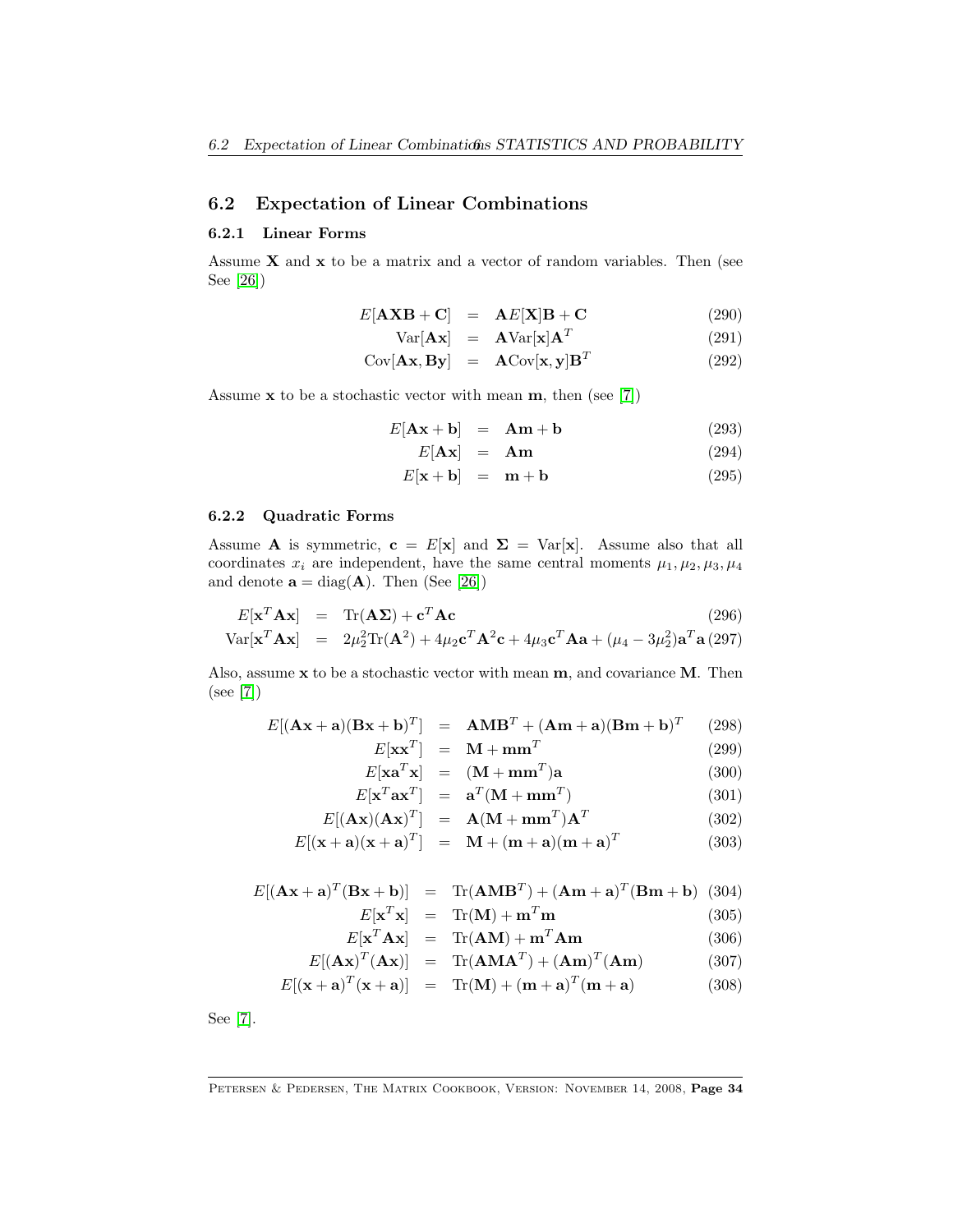### <span id="page-34-1"></span>6.2.3 Cubic Forms

Assume x to be a stochastic vector with independent coordinates, mean m, covariance **M** and central moments  $\mathbf{v}_3 = E[(\mathbf{x} - \mathbf{m})^3]$ . Then (see [\[7\]](#page-68-1))

$$
E[(\mathbf{A}\mathbf{x} + \mathbf{a})(\mathbf{B}\mathbf{x} + \mathbf{b})^T(\mathbf{C}\mathbf{x} + \mathbf{c})] = \mathbf{A}\text{diag}(\mathbf{B}^T\mathbf{C})\mathbf{v}_3
$$
  
+Tr(\mathbf{B}\mathbf{M}\mathbf{C}^T)(\mathbf{A}\mathbf{m} + \mathbf{a})  
+ \mathbf{A}\mathbf{M}\mathbf{C}^T(\mathbf{B}\mathbf{m} + \mathbf{b})  
+ (\mathbf{A}\mathbf{M}\mathbf{B}^T + (\mathbf{A}\mathbf{m} + \mathbf{a})(\mathbf{B}\mathbf{m} + \mathbf{b})^T)(\mathbf{C}\mathbf{m} + \mathbf{c})  

$$
E[\mathbf{x}\mathbf{x}^T\mathbf{x}] = \mathbf{v}_3 + 2\mathbf{M}\mathbf{m} + (\text{Tr}(\mathbf{M}) + \mathbf{m}^T\mathbf{m})\mathbf{m}
$$
  

$$
E[(\mathbf{A}\mathbf{x} + \mathbf{a})(\mathbf{A}\mathbf{x} + \mathbf{a})^T(\mathbf{A}\mathbf{x} + \mathbf{a})] = \mathbf{A}\text{diag}(\mathbf{A}^T\mathbf{A})\mathbf{v}_3
$$
  
+ [2\mathbf{A}\mathbf{M}\mathbf{A}^T + (\mathbf{A}\mathbf{x} + \mathbf{a})(\mathbf{A}\mathbf{x} + \mathbf{a})^T](\mathbf{A}\mathbf{m} + \mathbf{a})  
+ \text{Tr}(\mathbf{A}\mathbf{M}\mathbf{A}^T)(\mathbf{A}\mathbf{m} + \mathbf{a})  
+ (\mathbf{A}\mathbf{M}\mathbf{C}^T + (\mathbf{A}\mathbf{m} + \mathbf{a})(\mathbf{C}\mathbf{m} + \mathbf{c})(\mathbf{D}\mathbf{m} + \mathbf{d})^T)  
+ (\mathbf{A}\mathbf{M}\mathbf{C}^T + (\mathbf{A}\mathbf{m} + \mathbf{a})(\mathbf{C}\mathbf{m} + \mathbf{c})^T)\mathbf{b}(\mathbf{D}\mathbf{m} + \mathbf{d})^T)  
+ \mathbf{b}^T(\mathbf{C}\mathbf{m} + \mathbf{c})(\mathbf{A}\mathbf{M

# <span id="page-34-0"></span>6.3 Weighted Scalar Variable

Assume  $\mathbf{x} \in \mathbb{R}^{n \times 1}$  is a random variable,  $\mathbf{w} \in \mathbb{R}^{n \times 1}$  is a vector of constants and y is the linear combination  $y = \mathbf{w}^T \mathbf{x}$ . Assume further that  $\mathbf{m}, \mathbf{M}_2, \mathbf{M}_3, \mathbf{M}_4$ denotes the mean, covariance, and central third and fourth moment matrix of the variable x. Then it holds that

$$
\langle y \rangle = \mathbf{w}^T \mathbf{m} \tag{309}
$$

$$
\langle (y - \langle y \rangle)^2 \rangle = \mathbf{w}^T \mathbf{M}_2 \mathbf{w} \tag{310}
$$

$$
\langle (y - \langle y \rangle)^3 \rangle = \mathbf{w}^T \mathbf{M}_3 \mathbf{w} \otimes \mathbf{w} \tag{311}
$$

$$
\langle (y - \langle y \rangle)^4 \rangle = \mathbf{w}^T \mathbf{M}_4 \mathbf{w} \otimes \mathbf{w} \otimes \mathbf{w}
$$
 (312)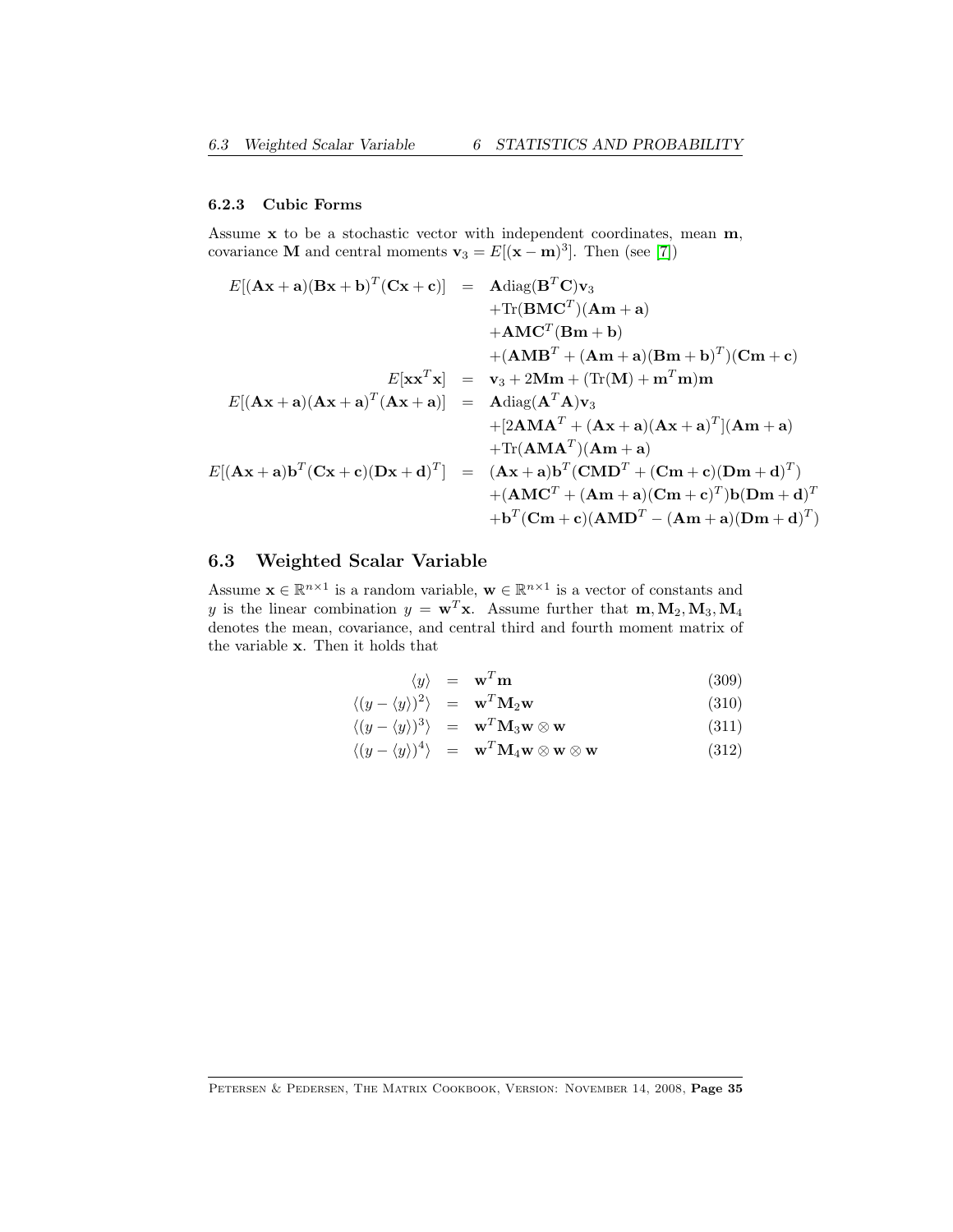# <span id="page-35-8"></span><span id="page-35-0"></span>7 Multivariate Distributions

### <span id="page-35-1"></span>7.1 Cauchy

The density function for a Cauchy distributed vector  $\mathbf{t} \in \mathbb{R}^{P \times 1}$ , is given by

$$
p(\mathbf{t}|\boldsymbol{\mu}, \boldsymbol{\Sigma}) = \pi^{-P/2} \frac{\Gamma(\frac{1+P}{2})}{\Gamma(1/2)} \frac{\det(\boldsymbol{\Sigma})^{-1/2}}{\left[1 + (\mathbf{t} - \boldsymbol{\mu})^{\mathsf{T}} \boldsymbol{\Sigma}^{-1} (\mathbf{t} - \boldsymbol{\mu})\right]^{(1+P)/2}}
$$
(313)

where  $\mu$  is the location,  $\Sigma$  is positive definite, and  $\Gamma$  denotes the gamma function. The Cauchy distribution is a special case of the Student-t distribution.

#### <span id="page-35-2"></span>7.2 Dirichlet

The Dirichlet distribution is a kind of "inverse" distribution compared to the multinomial distribution on the bounded continuous variate  $\mathbf{x} = [x_1, \ldots, x_P]$ [\[16,](#page-68-10) p. 44]

$$
p(\mathbf{x}|\alpha) = \frac{\Gamma\left(\sum_{p}^{P} \alpha_{p}\right)}{\prod_{p}^{P} \Gamma(\alpha_{p})} \prod_{p}^{P} x_{p}^{\alpha_{p}-1}
$$

### <span id="page-35-3"></span>7.3 Normal

The normal distribution is also known as a Gaussian distribution. See sec. [8.](#page-38-0)

### <span id="page-35-4"></span>7.4 Normal-Inverse Gamma

### <span id="page-35-5"></span>7.5 Gaussian

See sec. [8.](#page-38-0)

### <span id="page-35-6"></span>7.6 Multinomial

If the vector **n** contains counts, i.e.  $(n)_i \in 0, 1, 2, \dots$ , then the discrete multinomial disitrbution for n is given by

$$
P(\mathbf{n}|\mathbf{a}, n) = \frac{n!}{n_1! \dots n_d!} \prod_{i=1}^{d} a_i^{n_i}, \qquad \sum_{i=1}^{d} n_i = n \tag{314}
$$

where  $a_i$  are probabilities, i.e.  $0 \le a_i \le 1$  and  $\sum_i a_i = 1$ .

### <span id="page-35-7"></span>7.7 Student's t

The density of a Student-t distributed vector  $\mathbf{t} \in \mathbb{R}^{P \times 1}$ , is given by

$$
p(\mathbf{t}|\boldsymbol{\mu}, \boldsymbol{\Sigma}, \nu) = (\pi \nu)^{-P/2} \frac{\Gamma(\frac{\nu+P}{2})}{\Gamma(\nu/2)} \frac{\det(\boldsymbol{\Sigma})^{-1/2}}{\left[1 + \nu^{-1}(\mathbf{t} - \boldsymbol{\mu})^{\mathsf{T}} \boldsymbol{\Sigma}^{-1}(\mathbf{t} - \boldsymbol{\mu})\right]^{(\nu+P)/2}} \quad (315)
$$

PETERSEN & PEDERSEN, THE MATRIX COOKBOOK, VERSION: NOVEMBER 14, 2008, Page 36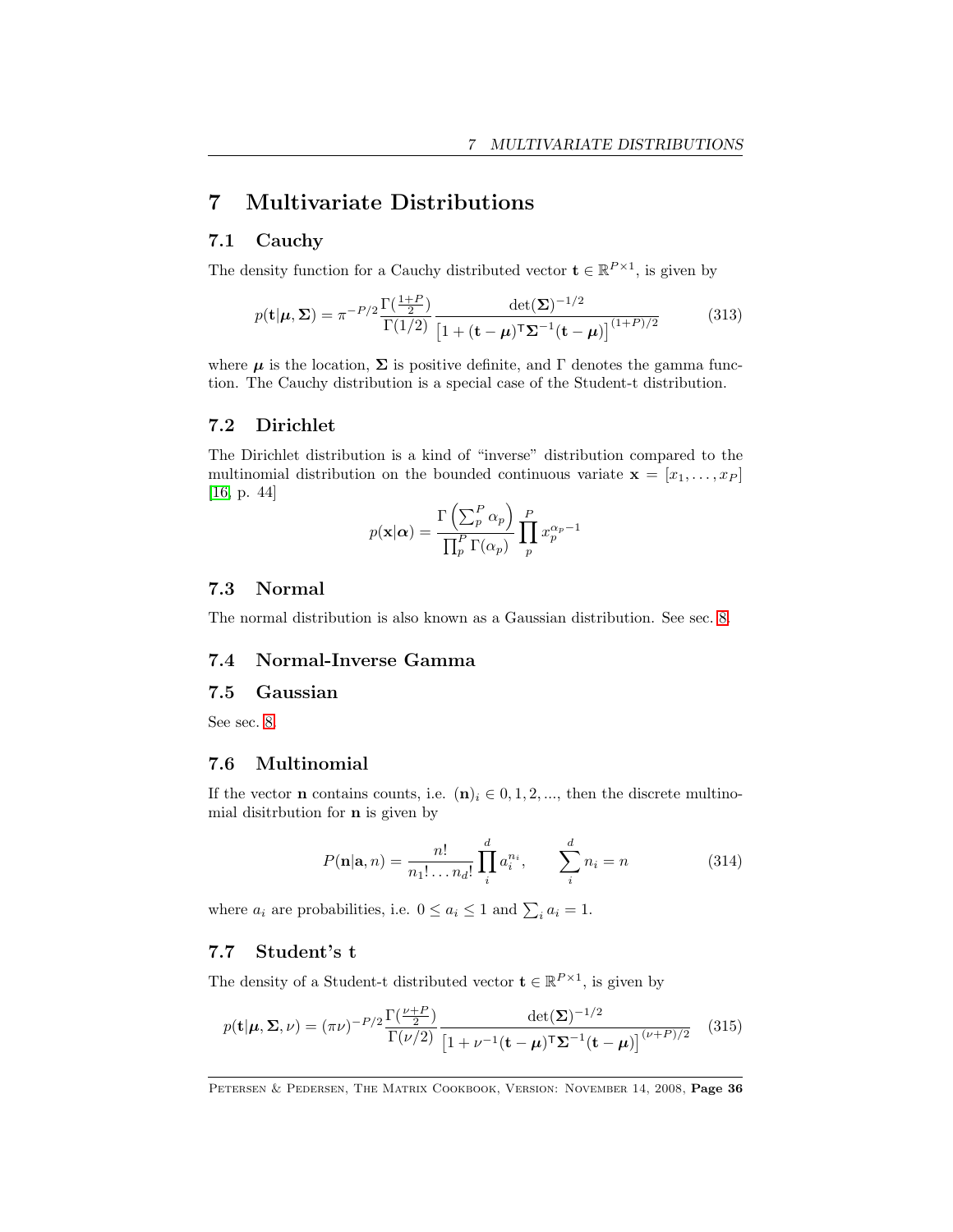<span id="page-36-1"></span>where  $\mu$  is the location, the scale matrix  $\Sigma$  is symmetric, positive definite,  $\nu$ is the degrees of freedom, and Γ denotes the gamma function. For  $\nu = 1$ , the Student-t distribution becomes the Cauchy distribution (see sec [7.1\)](#page-35-1).

7.7.1 Mean

$$
E(t) = \mu, \qquad \nu > 1 \tag{316}
$$

#### 7.7.2 Variance

$$
cov(\mathbf{t}) = \frac{\nu}{\nu - 2} \Sigma, \qquad \nu > 2 \tag{317}
$$

#### 7.7.3 Mode

The notion mode meaning the position of the most probable value

$$
mode(t) = \mu \tag{318}
$$

#### 7.7.4 Full Matrix Version

If instead of a vector  $\mathbf{t} \in \mathbb{R}^{P \times 1}$  one has a matrix  $\mathbf{T} \in \mathbb{R}^{P \times N}$ , then the Student-t distribution for T is

$$
p(\mathbf{T}|\mathbf{M}, \mathbf{\Omega}, \mathbf{\Sigma}, \nu) = \pi^{-NP/2} \prod_{p=1}^{P} \frac{\Gamma[(\nu + P - p + 1)/2]}{\Gamma[(\nu - p + 1)/2]} \times
$$

$$
\nu \det(\mathbf{\Omega})^{-\nu/2} \det(\mathbf{\Sigma})^{-N/2} \times
$$

$$
\det\left[\mathbf{\Omega}^{-1} + (\mathbf{T} - \mathbf{M})\mathbf{\Sigma}^{-1}(\mathbf{T} - \mathbf{M})^{\mathsf{T}}\right]^{-(\nu + P)/2} (319)
$$

where M is the location,  $\Omega$  is the rescaling matrix,  $\Sigma$  is positive definite,  $\nu$  is the degrees of freedom, and  $\Gamma$  denotes the gamma function.

### <span id="page-36-0"></span>7.8 Wishart

The central Wishart distribution for  $\mathbf{M} \in \mathbb{R}^{P \times P}$ , M is positive definite, where m can be regarded as a degree of freedom parameter  $[16,$  equation 3.8.1]  $[8,$ section 2.5],[\[11\]](#page-68-12)

$$
p(\mathbf{M}|\mathbf{\Sigma}, m) = \frac{1}{2^{mP/2}\pi^{P(P-1)/4} \prod_{p}^{P} \Gamma[\frac{1}{2}(m+1-p)]} \times \det(\mathbf{\Sigma})^{-m/2} \det(\mathbf{M})^{(m-P-1)/2} \times \exp\left[-\frac{1}{2} \text{Tr}(\mathbf{\Sigma}^{-1} \mathbf{M})\right]
$$
(320)

7.8.1 Mean

$$
E(\mathbf{M}) = \mathbf{m}\Sigma \tag{321}
$$

PETERSEN & PEDERSEN, THE MATRIX COOKBOOK, VERSION: NOVEMBER 14, 2008, Page 37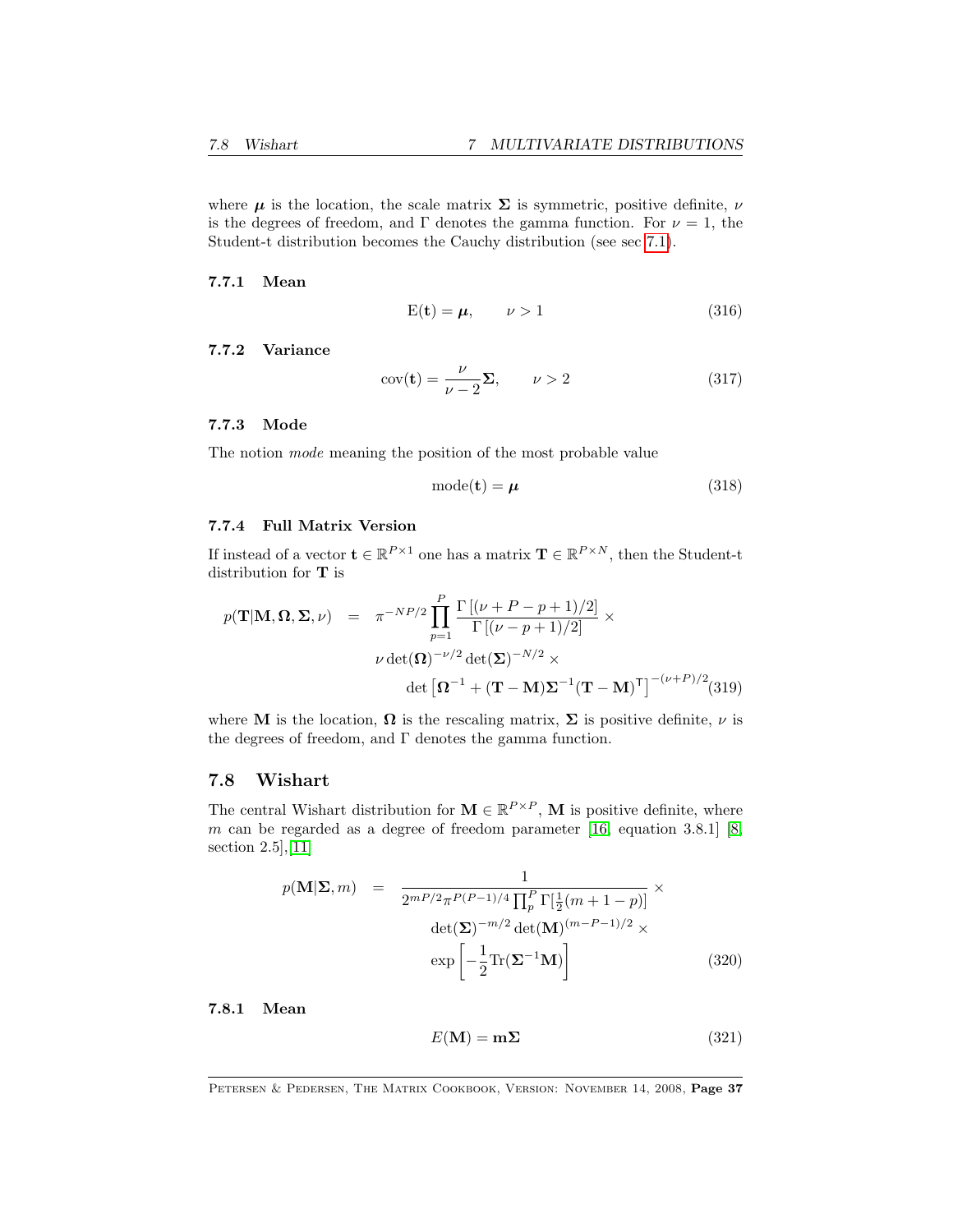# <span id="page-37-0"></span>7.9 Wishart, Inverse

The (normal) Inverse Wishart distribution for  $\mathbf{M} \in \mathbb{R}^{P \times P}$ , M is positive definite, where  $m$  can be regarded as a degree of freedom parameter  $[11]$ 

$$
p(\mathbf{M}|\mathbf{\Sigma},m) = \frac{1}{2^{mP/2}\pi^{P(P-1)/4}\prod_{p}^{P}\Gamma[\frac{1}{2}(m+1-p)]} \times \det(\mathbf{\Sigma})^{m/2}\det(\mathbf{M})^{-(m-P-1)/2} \times \exp\left[-\frac{1}{2}\text{Tr}(\mathbf{\Sigma}\mathbf{M}^{-1})\right]
$$
(322)

7.9.1 Mean

$$
E(\mathbf{M}) = \Sigma \frac{1}{m - P - 1} \tag{323}
$$

Petersen & Pedersen, The Matrix Cookbook, Version: November 14, 2008, Page 38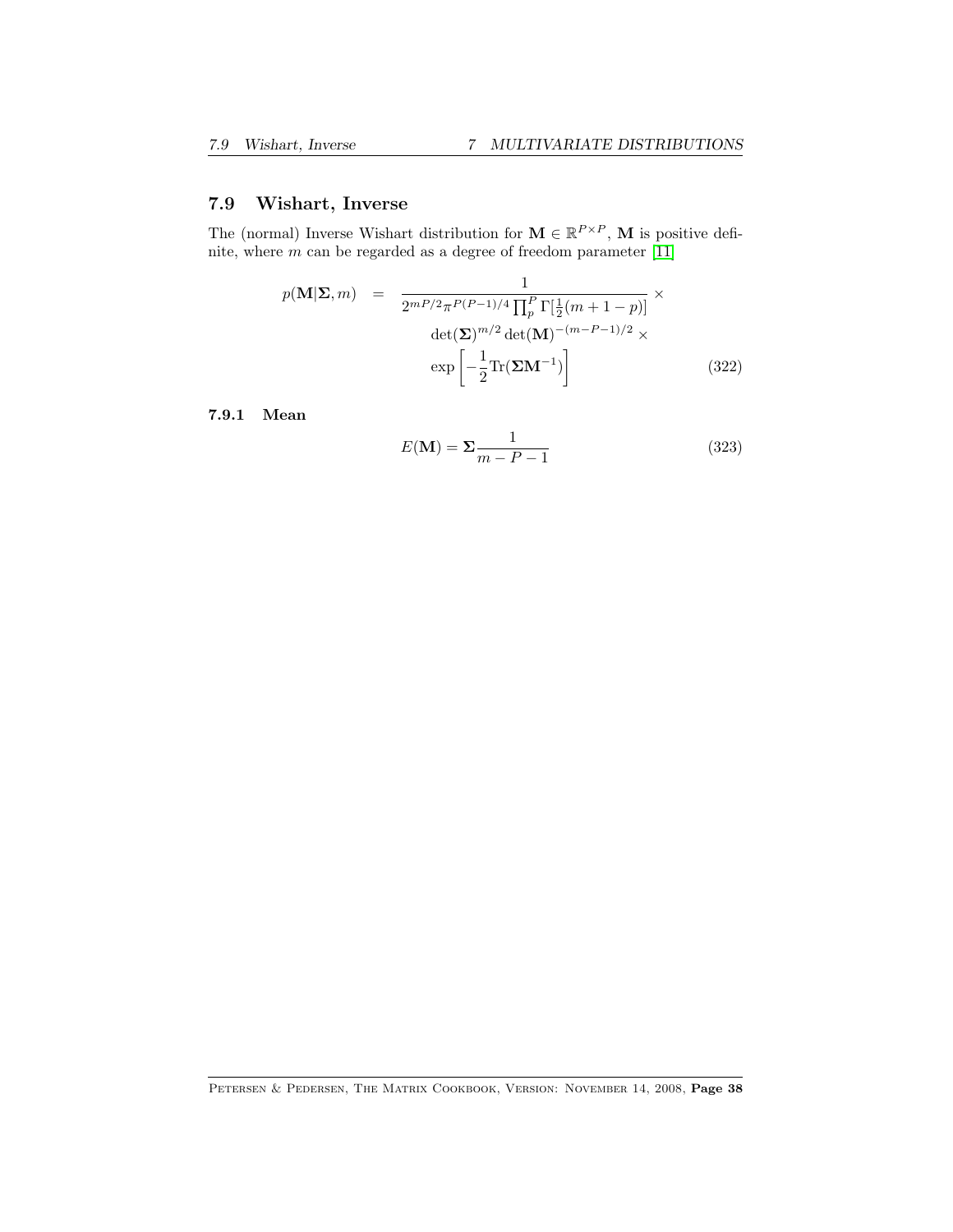# <span id="page-38-0"></span>8 Gaussians

### <span id="page-38-1"></span>8.1 Basics

#### 8.1.1 Density and normalization

The density of  $\mathbf{x} \sim \mathcal{N}(\mathbf{m}, \mathbf{\Sigma})$  is

$$
p(\mathbf{x}) = \frac{1}{\sqrt{\det(2\pi\mathbf{\Sigma})}} \exp\left[-\frac{1}{2}(\mathbf{x} - \mathbf{m})^T \mathbf{\Sigma}^{-1}(\mathbf{x} - \mathbf{m})\right]
$$
(324)

Note that if **x** is *d*-dimensional, then  $\det(2\pi\Sigma) = (2\pi)^d \det(\Sigma)$ . Integration and normalization

$$
\int \exp\left[-\frac{1}{2}(\mathbf{x} - \mathbf{m})^T \mathbf{\Sigma}^{-1}(\mathbf{x} - \mathbf{m})\right] d\mathbf{x} = \sqrt{\det(2\pi \mathbf{\Sigma})}
$$
\n
$$
\int \exp\left[-\frac{1}{2}\mathbf{x}^T \mathbf{\Sigma}^{-1} \mathbf{x} + \mathbf{m}^T \mathbf{\Sigma}^{-1} \mathbf{x}\right] d\mathbf{x} = \sqrt{\det(2\pi \mathbf{\Sigma})} \exp\left[\frac{1}{2}\mathbf{m}^T \mathbf{\Sigma}^{-1} \mathbf{m}\right]
$$
\n
$$
\int \exp\left[-\frac{1}{2}\mathbf{x}^T \mathbf{A} \mathbf{x} + \mathbf{c}^T \mathbf{x}\right] d\mathbf{x} = \sqrt{\det(2\pi \mathbf{A}^{-1})} \exp\left[\frac{1}{2}\mathbf{c}^T \mathbf{A}^{-T} \mathbf{c}\right]
$$

If  $\mathbf{X} = [\mathbf{x}_1 \mathbf{x}_2 ... \mathbf{x}_n]$  and  $\mathbf{C} = [\mathbf{c}_1 \mathbf{c}_2 ... \mathbf{c}_n]$ , then

$$
\int \exp\left[-\frac{1}{2}\text{Tr}(\mathbf{X}^T \mathbf{A} \mathbf{X}) + \text{Tr}(\mathbf{C}^T \mathbf{X})\right] d\mathbf{X} = \sqrt{\det(2\pi \mathbf{A}^{-1})}^n \exp\left[\frac{1}{2}\text{Tr}(\mathbf{C}^T \mathbf{A}^{-1} \mathbf{C})\right]
$$

The derivatives of the density are

$$
\frac{\partial p(\mathbf{x})}{\partial \mathbf{x}} = -p(\mathbf{x})\Sigma^{-1}(\mathbf{x} - \mathbf{m})
$$
\n(325)

$$
\frac{\partial^2 p}{\partial \mathbf{x} \partial \mathbf{x}^T} = p(\mathbf{x}) \Big( \mathbf{\Sigma}^{-1} (\mathbf{x} - \mathbf{m}) (\mathbf{x} - \mathbf{m})^T \mathbf{\Sigma}^{-1} - \mathbf{\Sigma}^{-1} \Big) \tag{326}
$$

### 8.1.2 Marginal Distribution

Assume  $\mathbf{x} \sim \mathcal{N}_{\mathbf{x}}(\mu, \Sigma)$  where

$$
\mathbf{x} = \begin{bmatrix} \mathbf{x}_a \\ \mathbf{x}_b \end{bmatrix} \qquad \boldsymbol{\mu} = \begin{bmatrix} \boldsymbol{\mu}_a \\ \boldsymbol{\mu}_b \end{bmatrix} \qquad \boldsymbol{\Sigma} = \begin{bmatrix} \boldsymbol{\Sigma}_a & \boldsymbol{\Sigma}_c \\ \boldsymbol{\Sigma}_c^T & \boldsymbol{\Sigma}_b \end{bmatrix} \tag{327}
$$

then

$$
p(\mathbf{x}_a) = \mathcal{N}_{\mathbf{x}_a}(\boldsymbol{\mu}_a, \boldsymbol{\Sigma}_a) \tag{328}
$$

$$
p(\mathbf{x}_b) = \mathcal{N}_{\mathbf{x}_b}(\boldsymbol{\mu}_b, \boldsymbol{\Sigma}_b) \tag{329}
$$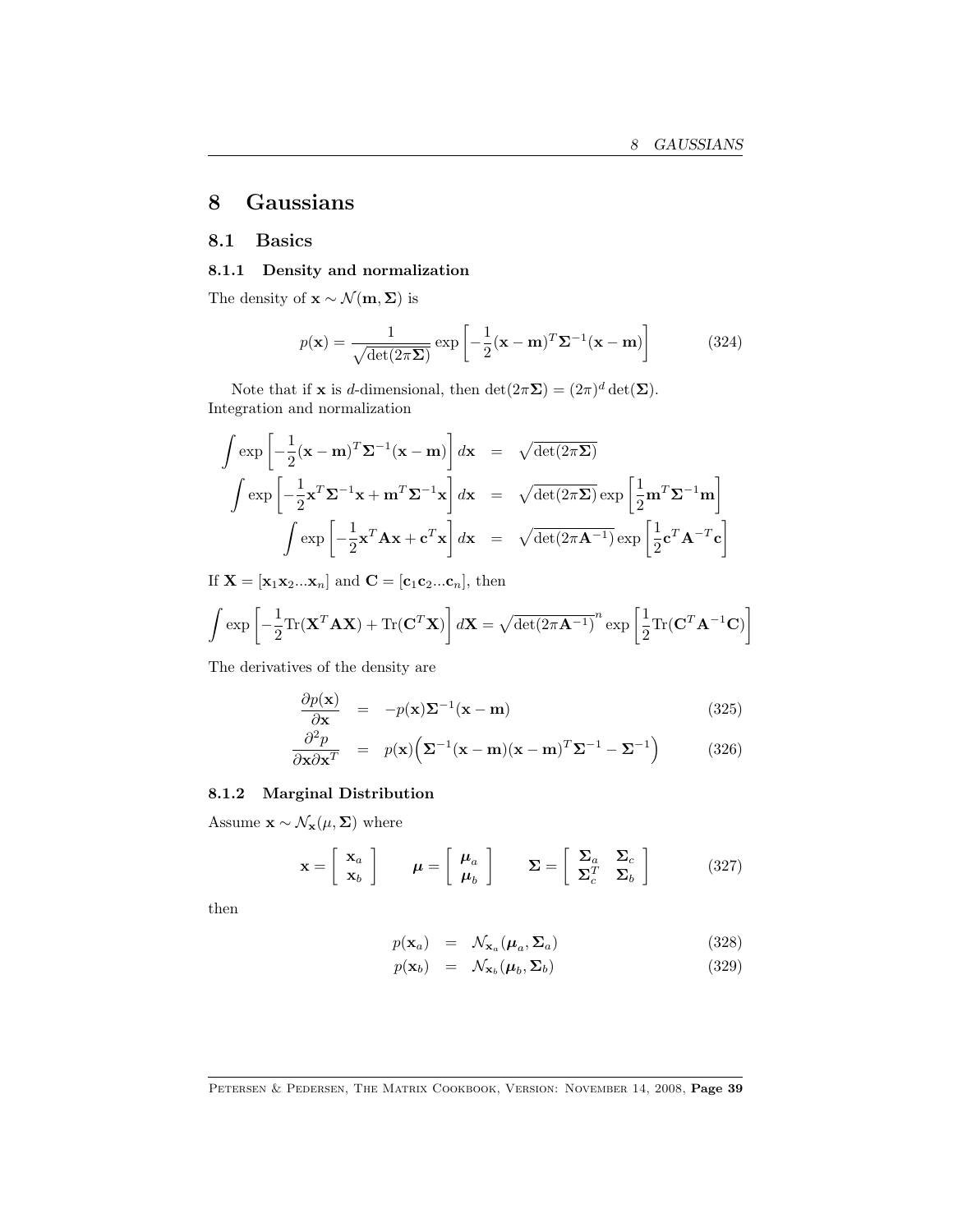#### <span id="page-39-0"></span>8.1.3 Conditional Distribution

Assume  $\mathbf{x} \sim \mathcal{N}_\mathbf{x}(\boldsymbol{\mu}, \boldsymbol{\Sigma})$  where

$$
\mathbf{x} = \begin{bmatrix} \mathbf{x}_a \\ \mathbf{x}_b \end{bmatrix} \qquad \boldsymbol{\mu} = \begin{bmatrix} \boldsymbol{\mu}_a \\ \boldsymbol{\mu}_b \end{bmatrix} \qquad \boldsymbol{\Sigma} = \begin{bmatrix} \boldsymbol{\Sigma}_a & \boldsymbol{\Sigma}_c \\ \boldsymbol{\Sigma}_c^T & \boldsymbol{\Sigma}_b \end{bmatrix} \tag{330}
$$

then

$$
p(\mathbf{x}_a|\mathbf{x}_b) = \mathcal{N}_{\mathbf{x}_a}(\hat{\mu}_a, \hat{\mathbf{\Sigma}}_a) \qquad \begin{cases} \hat{\boldsymbol{\mu}}_a = \boldsymbol{\mu}_a + \boldsymbol{\Sigma}_c \boldsymbol{\Sigma}_b^{-1} (\mathbf{x}_b - \boldsymbol{\mu}_b) \\ \hat{\boldsymbol{\Sigma}}_a = \boldsymbol{\Sigma}_a - \boldsymbol{\Sigma}_c \boldsymbol{\Sigma}_b^{-1} \boldsymbol{\Sigma}_c^T \end{cases} (331)
$$
  

$$
p(\mathbf{x}_b|\mathbf{x}_a) = \mathcal{N}_{\mathbf{x}_b}(\hat{\mu}_b, \hat{\boldsymbol{\Sigma}}_b) \qquad \begin{cases} \hat{\boldsymbol{\mu}}_b = \boldsymbol{\mu}_b + \boldsymbol{\Sigma}_c^T \boldsymbol{\Sigma}_a^{-1} (\mathbf{x}_a - \boldsymbol{\mu}_a) \\ \hat{\boldsymbol{\Sigma}}_b = \boldsymbol{\Sigma}_b - \boldsymbol{\Sigma}_c^T \boldsymbol{\Sigma}_a^{-1} \boldsymbol{\Sigma}_c \end{cases} (332)
$$

Note, that the covariance matrices are the Schur complement of the block matrix, see [9.1.5](#page-45-1) for details.

#### 8.1.4 Linear combination

Assume  $\mathbf{x} \sim \mathcal{N}(\mathbf{m}_x, \Sigma_x)$  and  $\mathbf{y} \sim \mathcal{N}(\mathbf{m}_y, \Sigma_y)$  then

$$
\mathbf{A}\mathbf{x} + \mathbf{B}\mathbf{y} + \mathbf{c} \sim \mathcal{N}(\mathbf{A}\mathbf{m}_x + \mathbf{B}\mathbf{m}_y + \mathbf{c}, \mathbf{A}\mathbf{\Sigma}_x\mathbf{A}^T + \mathbf{B}\mathbf{\Sigma}_y\mathbf{B}^T)
$$
(333)

#### 8.1.5 Rearranging Means

$$
\mathcal{N}_{\mathbf{A}\mathbf{x}}[\mathbf{m}, \mathbf{\Sigma}] = \frac{\sqrt{\det(2\pi(\mathbf{A}^T \mathbf{\Sigma}^{-1} \mathbf{A})^{-1})}}{\sqrt{\det(2\pi \mathbf{\Sigma})}} \mathcal{N}_{\mathbf{x}}[\mathbf{A}^{-1} \mathbf{m}, (\mathbf{A}^T \mathbf{\Sigma}^{-1} \mathbf{A})^{-1}] \tag{334}
$$

### 8.1.6 Rearranging into squared form

If A is symmetric, then

$$
-\frac{1}{2}\mathbf{x}^T \mathbf{A} \mathbf{x} + \mathbf{b}^T \mathbf{x} = -\frac{1}{2}(\mathbf{x} - \mathbf{A}^{-1} \mathbf{b})^T \mathbf{A} (\mathbf{x} - \mathbf{A}^{-1} \mathbf{b}) + \frac{1}{2} \mathbf{b}^T \mathbf{A}^{-1} \mathbf{b}
$$

$$
-\frac{1}{2} \text{Tr}(\mathbf{X}^T \mathbf{A} \mathbf{X}) + \text{Tr}(\mathbf{B}^T \mathbf{X}) = -\frac{1}{2} \text{Tr}[(\mathbf{X} - \mathbf{A}^{-1} \mathbf{B})^T \mathbf{A} (\mathbf{X} - \mathbf{A}^{-1} \mathbf{B})] + \frac{1}{2} \text{Tr}(\mathbf{B}^T \mathbf{A}^{-1} \mathbf{B})
$$

#### 8.1.7 Sum of two squared forms

In vector formulation (assuming  $\Sigma_1, \Sigma_2$  are symmetric)

$$
-\frac{1}{2}(\mathbf{x} - \mathbf{m}_1)^T \mathbf{\Sigma}_1^{-1}(\mathbf{x} - \mathbf{m}_1)
$$
\n(335)

$$
-\frac{1}{2}(\mathbf{x}-\mathbf{m}_2)^T \mathbf{\Sigma}_2^{-1}(\mathbf{x}-\mathbf{m}_2)
$$
\n(336)

$$
= -\frac{1}{2}(\mathbf{x} - \mathbf{m}_c)^T \mathbf{\Sigma}_c^{-1}(\mathbf{x} - \mathbf{m}_c) + C
$$
 (337)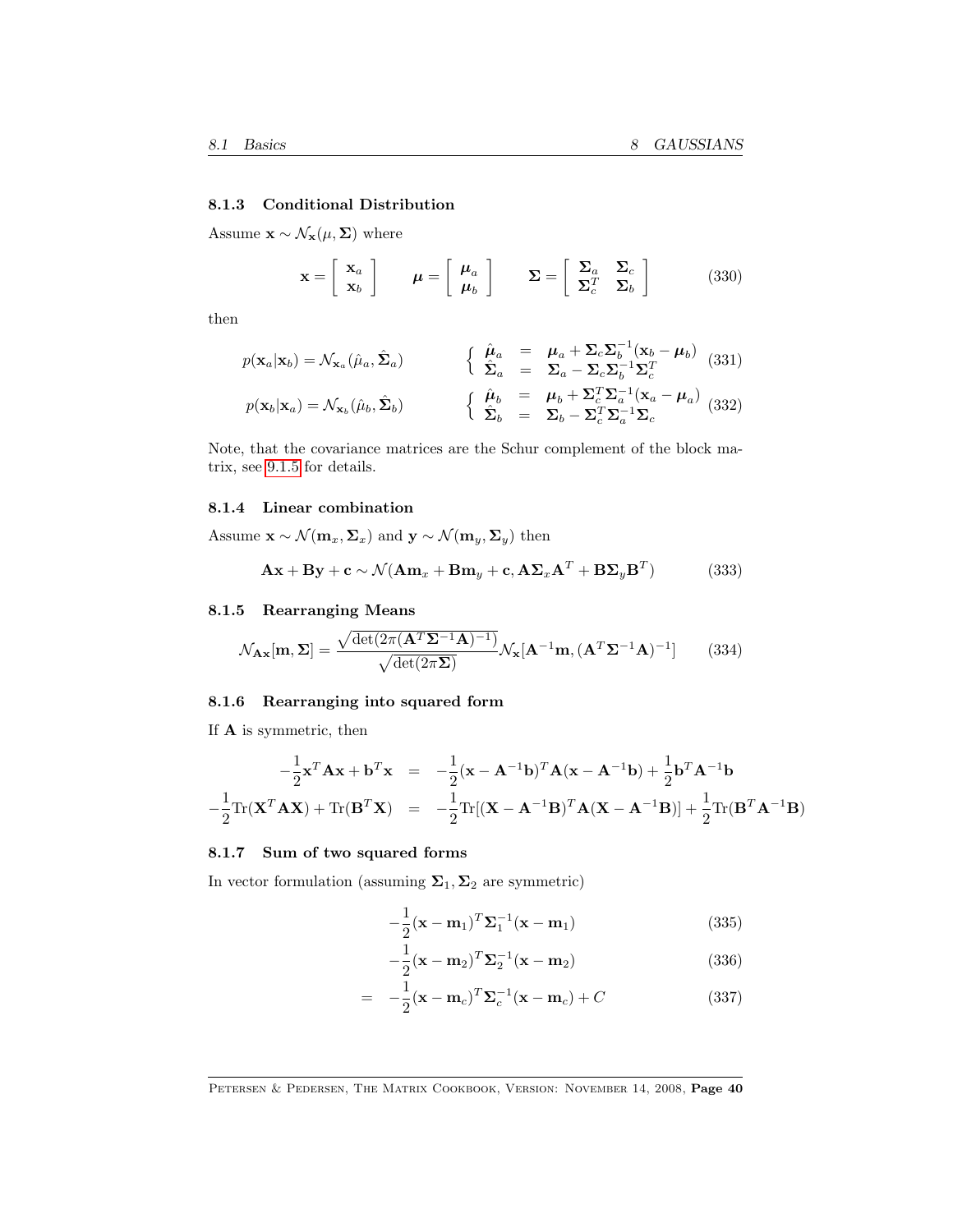<span id="page-40-1"></span>
$$
\Sigma_c^{-1} = \Sigma_1^{-1} + \Sigma_2^{-1}
$$
\n(338)  
\n
$$
\mathbf{m}_c = (\Sigma_1^{-1} + \Sigma_2^{-1})^{-1} (\Sigma_1^{-1} \mathbf{m}_1 + \Sigma_2^{-1} \mathbf{m}_2)
$$
\n(339)

$$
C = \frac{1}{2} (\mathbf{m}_1^T \mathbf{\Sigma}_1^{-1} + \mathbf{m}_2^T \mathbf{\Sigma}_2^{-1}) (\mathbf{\Sigma}_1^{-1} + \mathbf{\Sigma}_2^{-1})^{-1} (\mathbf{\Sigma}_1^{-1} \mathbf{m}_1 + \mathbf{\Sigma}_2^{-1} \mathbf{m}_2)
$$
(340)

$$
-\frac{1}{2}\left(\mathbf{m}_1^T\mathbf{\Sigma}_1^{-1}\mathbf{m}_1 + \mathbf{m}_2^T\mathbf{\Sigma}_2^{-1}\mathbf{m}_2\right) \tag{341}
$$

In a trace formulation (assuming  $\Sigma_1, \Sigma_2$  are symmetric)

$$
-\frac{1}{2}\text{Tr}((\mathbf{X}-\mathbf{M}_1)^T\boldsymbol{\Sigma}_1^{-1}(\mathbf{X}-\mathbf{M}_1))
$$
\n(342)

$$
-\frac{1}{2}\mathrm{Tr}((\mathbf{X}-\mathbf{M}_2)^T\mathbf{\Sigma}_2^{-1}(\mathbf{X}-\mathbf{M}_2))
$$
\n(343)

$$
= -\frac{1}{2} \text{Tr}[(\mathbf{X} - \mathbf{M}_c)^T \mathbf{\Sigma}_c^{-1} (\mathbf{X} - \mathbf{M}_c)] + C \qquad (344)
$$

$$
\Sigma_c^{-1} = \Sigma_1^{-1} + \Sigma_2^{-1}
$$
\n
$$
\mathbf{M}_c = (\Sigma_1^{-1} + \Sigma_2^{-1})^{-1} (\Sigma_1^{-1} \mathbf{M}_1 + \Sigma_2^{-1} \mathbf{M}_2)
$$
\n(346)

$$
\mathbf{M}_{c} = (\mathbf{\Sigma}_{1}^{-1} + \mathbf{\Sigma}_{2}^{-1})^{-1} (\mathbf{\Sigma}_{1}^{-1} \mathbf{M}_{1} + \mathbf{\Sigma}_{2}^{-1} \mathbf{M}_{2})
$$
(346)  
\n
$$
C = \frac{1}{2} \text{Tr} \Big[ (\mathbf{\Sigma}_{1}^{-1} \mathbf{M}_{1} + \mathbf{\Sigma}_{2}^{-1} \mathbf{M}_{2})^{T} (\mathbf{\Sigma}_{1}^{-1} + \mathbf{\Sigma}_{2}^{-1})^{-1} (\mathbf{\Sigma}_{1}^{-1} \mathbf{M}_{1} + \mathbf{\Sigma}_{2}^{-1} \mathbf{M}_{2}) \Big] - \frac{1}{2} \text{Tr}(\mathbf{M}_{1}^{T} \mathbf{\Sigma}_{1}^{-1} \mathbf{M}_{1} + \mathbf{M}_{2}^{T} \mathbf{\Sigma}_{2}^{-1} \mathbf{M}_{2})
$$
(347)

### 8.1.8 Product of gaussian densities

Let  $\mathcal{N}_{\mathbf{x}}(\mathbf{m}, \Sigma)$  denote a density of  $\mathbf{x}$ , then

$$
\mathcal{N}_{\mathbf{x}}(\mathbf{m}_1, \Sigma_1) \cdot \mathcal{N}_{\mathbf{x}}(\mathbf{m}_2, \Sigma_2) = c_c \mathcal{N}_{\mathbf{x}}(\mathbf{m}_c, \Sigma_c)
$$
(348)

$$
c_c = \mathcal{N}_{\mathbf{m}_1}(\mathbf{m}_2, (\Sigma_1 + \Sigma_2))
$$
  
= 
$$
\frac{1}{\sqrt{\det(2\pi(\Sigma_1 + \Sigma_2))}} \exp\left[-\frac{1}{2}(\mathbf{m}_1 - \mathbf{m}_2)^T(\Sigma_1 + \Sigma_2)^{-1}(\mathbf{m}_1 - \mathbf{m}_2)\right]
$$
  

$$
\mathbf{m}_c = (\Sigma_1^{-1} + \Sigma_2^{-1})^{-1}(\Sigma_1^{-1}\mathbf{m}_1 + \Sigma_2^{-1}\mathbf{m}_2)
$$
  

$$
\Sigma_c = (\Sigma_1^{-1} + \Sigma_2^{-1})^{-1}
$$

but note that the product is not normalized as a density of x.

### <span id="page-40-0"></span>8.2 Moments

#### 8.2.1 Mean and covariance of linear forms

First and second moments. Assume  $\mathbf{x} \sim \mathcal{N}(\mathbf{m}, \boldsymbol{\Sigma})$ 

$$
E(\mathbf{x}) = \mathbf{m} \tag{349}
$$

PETERSEN & PEDERSEN, THE MATRIX COOKBOOK, VERSION: NOVEMBER 14, 2008, Page 41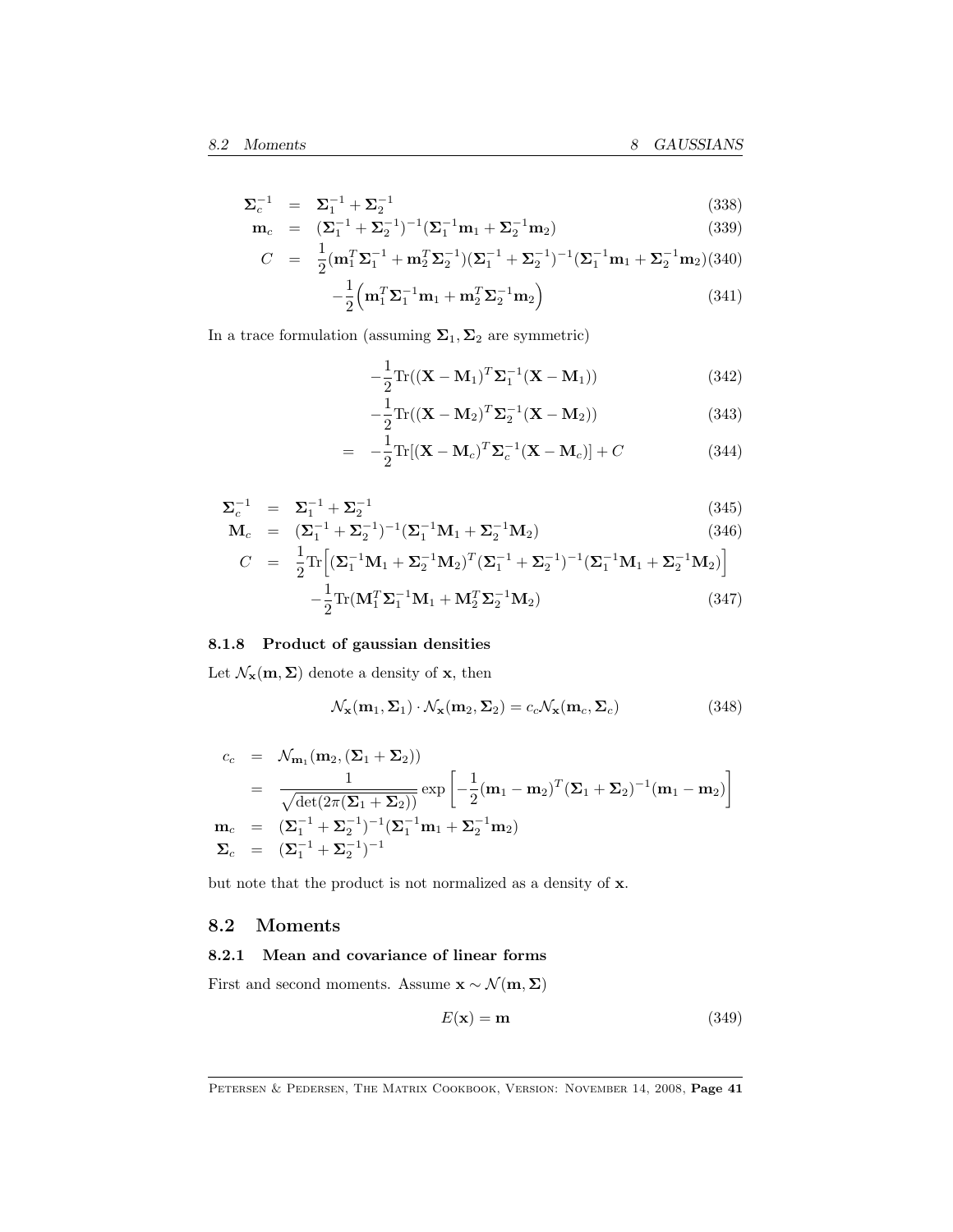<span id="page-41-0"></span>
$$
Cov(\mathbf{x}, \mathbf{x}) = Var(\mathbf{x}) = \Sigma = E(\mathbf{x}\mathbf{x}^T) - E(\mathbf{x})E(\mathbf{x}^T) = E(\mathbf{x}\mathbf{x}^T) - \mathbf{m}\mathbf{m}^T
$$
 (350)

As for any other distribution is holds for gaussians that

$$
E[\mathbf{A}\mathbf{x}] = \mathbf{A}E[\mathbf{x}] \tag{351}
$$

$$
Var[\mathbf{A}\mathbf{x}] = \mathbf{A}Var[\mathbf{x}]\mathbf{A}^T
$$
 (352)

$$
Cov[\mathbf{A}\mathbf{x}, \mathbf{B}\mathbf{y}] = \mathbf{A}Cov[\mathbf{x}, \mathbf{y}]\mathbf{B}^T
$$
 (353)

### 8.2.2 Mean and variance of square forms

Mean and variance of square forms: Assume  $\mathbf{x} \sim \mathcal{N}(\mathbf{m},\boldsymbol{\Sigma})$ 

$$
E(\mathbf{x}\mathbf{x}^T) = \Sigma + \mathbf{m}\mathbf{m}^T \tag{354}
$$

$$
E[\mathbf{x}^T \mathbf{A} \mathbf{x}] = \text{Tr}(\mathbf{A} \mathbf{\Sigma}) + \mathbf{m}^T \mathbf{A} \mathbf{m}
$$
 (355)  
 
$$
\text{Var}(\mathbf{x}^T \mathbf{A} \mathbf{x}) = \text{Tr}[\mathbf{A} \mathbf{\Sigma} (\mathbf{A} + \mathbf{A}^T) \mathbf{\Sigma}] + ...
$$

$$
+ \mathbf{m}^T (\mathbf{A} + \mathbf{A}^T) \Sigma (\mathbf{A} + \mathbf{A}^T) \mathbf{m}
$$
 (356)

$$
E[(\mathbf{x} - \mathbf{m}')^T \mathbf{A} (\mathbf{x} - \mathbf{m}')] = (\mathbf{m} - \mathbf{m}')^T \mathbf{A} (\mathbf{m} - \mathbf{m}') + \text{Tr}(\mathbf{A} \Sigma) \quad (357)
$$

If  $\Sigma = \sigma^2 \mathbf{I}$  and **A** is symmetric, then

$$
Var(\mathbf{x}^T \mathbf{A} \mathbf{x}) = 2\sigma^4 Tr(\mathbf{A}^2) + 4\sigma^2 \mathbf{m}^T \mathbf{A}^2 \mathbf{m}
$$
 (358)

Assume  $\mathbf{x} \sim \mathcal{N}(\mathbf{0}, \sigma^2 \mathbf{I})$  and **A** and **B** to be symmetric, then

$$
Cov(\mathbf{x}^T \mathbf{A} \mathbf{x}, \mathbf{x}^T \mathbf{B} \mathbf{x}) = 2\sigma^4 \text{Tr}(\mathbf{A} \mathbf{B})
$$
(359)

#### 8.2.3 Cubic forms

$$
E[\mathbf{x}\mathbf{b}^T \mathbf{x}\mathbf{x}^T] = \mathbf{m}\mathbf{b}^T (\mathbf{M} + \mathbf{m}\mathbf{m}^T) + (\mathbf{M} + \mathbf{m}\mathbf{m}^T) \mathbf{b}\mathbf{m}^T
$$
  
+
$$
\mathbf{b}^T \mathbf{m} (\mathbf{M} - \mathbf{m}\mathbf{m}^T)
$$
(360)

### 8.2.4 Mean of Quartic Forms

$$
E[\mathbf{x}\mathbf{x}^T\mathbf{x}\mathbf{x}^T] = 2(\mathbf{\Sigma} + \mathbf{m}\mathbf{m}^T)^2 + \mathbf{m}^T\mathbf{m}(\mathbf{\Sigma} - \mathbf{m}\mathbf{m}^T) + \text{Tr}(\mathbf{\Sigma})(\mathbf{\Sigma} + \mathbf{m}\mathbf{m}^T) E[\mathbf{x}\mathbf{x}^T\mathbf{A}\mathbf{x}\mathbf{x}^T] = (\mathbf{\Sigma} + \mathbf{m}\mathbf{m}^T)(\mathbf{A} + \mathbf{A}^T)(\mathbf{\Sigma} + \mathbf{m}\mathbf{m}^T) + \mathbf{m}^T\mathbf{A}\mathbf{m}(\mathbf{\Sigma} - \mathbf{m}\mathbf{m}^T) + \text{Tr}[\mathbf{A}\mathbf{\Sigma}](\mathbf{\Sigma} + \mathbf{m}\mathbf{m}^T) E[\mathbf{x}^T\mathbf{x}\mathbf{x}^T\mathbf{x}] = 2\text{Tr}(\mathbf{\Sigma}^2) + 4\mathbf{m}^T\mathbf{\Sigma}\mathbf{m} + (\text{Tr}(\mathbf{\Sigma}) + \mathbf{m}^T\mathbf{m})^2 E[\mathbf{x}^T\mathbf{A}\mathbf{x}\mathbf{x}^T\mathbf{B}\mathbf{x}] = \text{Tr}[\mathbf{A}\mathbf{\Sigma}(\mathbf{B} + \mathbf{B}^T)\mathbf{\Sigma}] + \mathbf{m}^T(\mathbf{A} + \mathbf{A}^T)\mathbf{\Sigma}(\mathbf{B} + \mathbf{B}^T)\mathbf{m} + (\text{Tr}(\mathbf{A}\mathbf{\Sigma}) + \mathbf{m}^T\mathbf{A}\mathbf{m})(\text{Tr}(\mathbf{B}\mathbf{\Sigma}) + \mathbf{m}^T\mathbf{B}\mathbf{m})
$$

Petersen & Pedersen, The Matrix Cookbook, Version: November 14, 2008, Page 42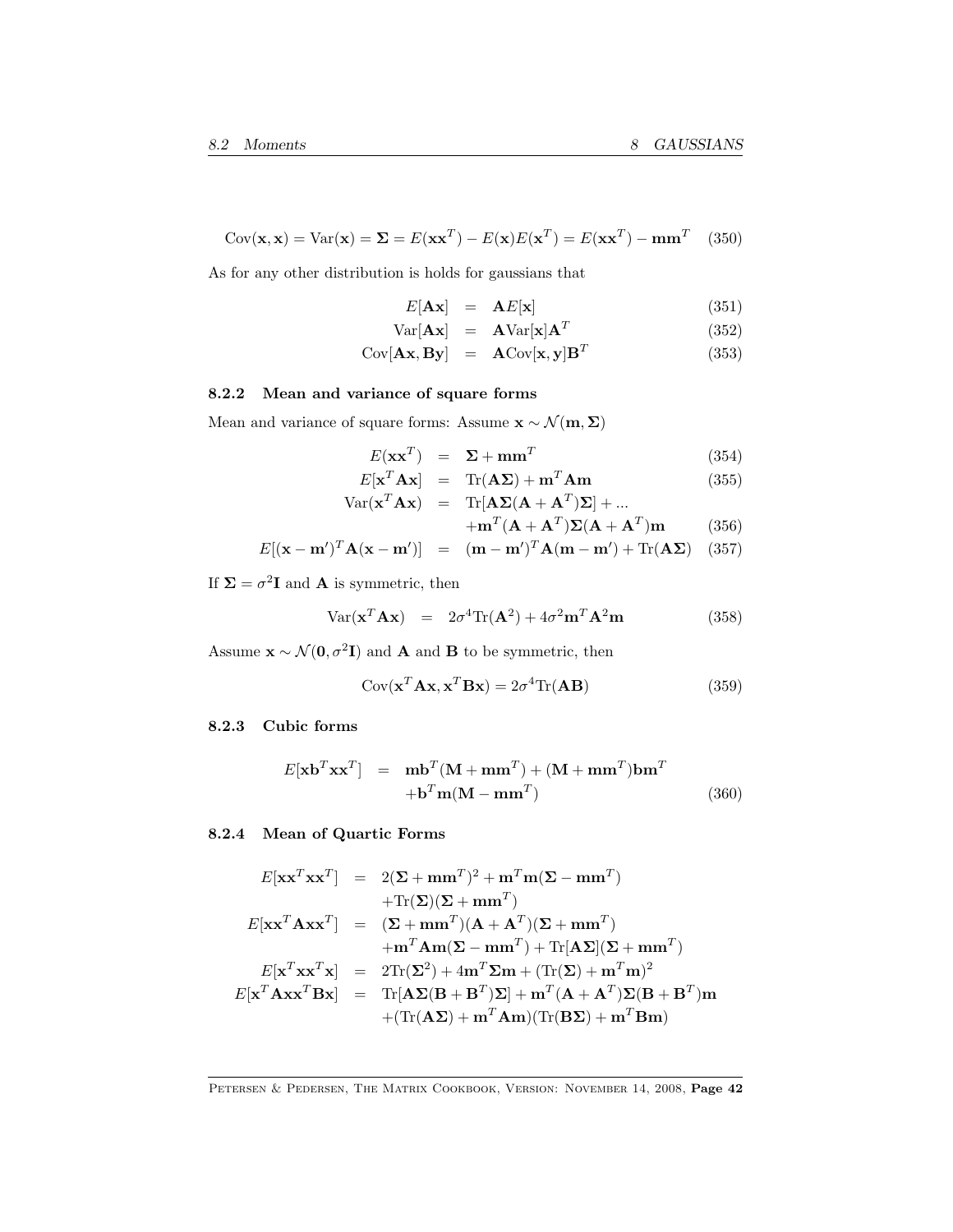<span id="page-42-1"></span>
$$
E[\mathbf{a}^T \mathbf{x} \mathbf{b}^T \mathbf{x} \mathbf{c}^T \mathbf{x} \mathbf{d}^T \mathbf{x}]
$$
  
\n
$$
= (\mathbf{a}^T (\Sigma + \mathbf{m} \mathbf{m}^T) \mathbf{b}) (\mathbf{c}^T (\Sigma + \mathbf{m} \mathbf{m}^T) \mathbf{d})
$$
  
\n
$$
+ (\mathbf{a}^T (\Sigma + \mathbf{m} \mathbf{m}^T) \mathbf{c}) (\mathbf{b}^T (\Sigma + \mathbf{m} \mathbf{m}^T) \mathbf{d})
$$
  
\n
$$
+ (\mathbf{a}^T (\Sigma + \mathbf{m} \mathbf{m}^T) \mathbf{d}) (\mathbf{b}^T (\Sigma + \mathbf{m} \mathbf{m}^T) \mathbf{c}) - 2 \mathbf{a}^T \mathbf{m} \mathbf{b}^T \mathbf{m} \mathbf{c}^T \mathbf{m} \mathbf{d}^T \mathbf{m}
$$
  
\n
$$
E[(\mathbf{A} \mathbf{x} + \mathbf{a})(\mathbf{B} \mathbf{x} + \mathbf{b})^T (\mathbf{C} \mathbf{x} + \mathbf{c})(\mathbf{D} \mathbf{x} + \mathbf{d})^T]
$$
  
\n
$$
= [\mathbf{A} \Sigma \mathbf{B}^T + (\mathbf{A} \mathbf{m} + \mathbf{a})(\mathbf{B} \mathbf{m} + \mathbf{b})^T][\mathbf{C} \Sigma \mathbf{D}^T + (\mathbf{C} \mathbf{m} + \mathbf{c})(\mathbf{D} \mathbf{m} + \mathbf{d})^T]
$$
  
\n
$$
+ (\mathbf{B} \mathbf{m} + \mathbf{b})^T (\mathbf{C} \mathbf{m} + \mathbf{c})(\mathbf{A} \Sigma \mathbf{D}^T - (\mathbf{A} \mathbf{m} + \mathbf{a})(\mathbf{D} \mathbf{m} + \mathbf{d})^T]
$$
  
\n
$$
+ \text{Tr}(\mathbf{B} \Sigma \mathbf{C}^T)[\mathbf{A} \Sigma \mathbf{D}^T + (\mathbf{A} \mathbf{m} + \mathbf{a})(\mathbf{D} \mathbf{m} + \mathbf{d
$$

$$
= \text{Tr}[\mathbf{A}\mathbf{\Sigma}(\mathbf{C}^T\mathbf{D} + \mathbf{D}^T\mathbf{C})\mathbf{\Sigma}\mathbf{B}^T] + [(\mathbf{A}\mathbf{m} + \mathbf{a})^T\mathbf{B} + (\mathbf{B}\mathbf{m} + \mathbf{b})^T\mathbf{A}]\mathbf{\Sigma}[\mathbf{C}^T(\mathbf{D}\mathbf{m} + \mathbf{d}) + \mathbf{D}^T(\mathbf{C}\mathbf{m} + \mathbf{c})] + [\text{Tr}(\mathbf{A}\mathbf{\Sigma}\mathbf{B}^T) + (\mathbf{A}\mathbf{m} + \mathbf{a})^T(\mathbf{B}\mathbf{m} + \mathbf{b})][\text{Tr}(\mathbf{C}\mathbf{\Sigma}\mathbf{D}^T) + (\mathbf{C}\mathbf{m} + \mathbf{c})^T(\mathbf{D}\mathbf{m} + \mathbf{d})]
$$

See [\[7\]](#page-68-1).

### 8.2.5 Moments

$$
E[\mathbf{x}] = \sum_{k} \rho_k \mathbf{m}_k \tag{361}
$$

$$
Cov(\mathbf{x}) = \sum_{k} \sum_{k'} \rho_k \rho_{k'} (\mathbf{\Sigma}_k + \mathbf{m}_k \mathbf{m}_k^T - \mathbf{m}_k \mathbf{m}_{k'}^T)
$$
(362)

### <span id="page-42-0"></span>8.3 Miscellaneous

#### 8.3.1 Whitening

Assume  $\mathbf{x} \sim \mathcal{N}(\mathbf{m}, \mathbf{\Sigma})$  then

$$
\mathbf{z} = \mathbf{\Sigma}^{-1/2}(\mathbf{x} - \mathbf{m}) \sim \mathcal{N}(\mathbf{0}, \mathbf{I})
$$
 (363)

Conversely having  $\mathbf{z} \sim \mathcal{N}(\mathbf{0}, \mathbf{I})$  one can generate data  $\mathbf{x} \sim \mathcal{N}(\mathbf{m}, \mathbf{\Sigma})$  by setting

$$
\mathbf{x} = \Sigma^{1/2} \mathbf{z} + \mathbf{m} \sim \mathcal{N}(\mathbf{m}, \Sigma)
$$
 (364)

Note that  $\Sigma^{1/2}$  means the matrix which fulfils  $\Sigma^{1/2}\Sigma^{1/2} = \Sigma$ , and that it exists and is unique since  $\boldsymbol{\Sigma}$  is positive definite.

### 8.3.2 The Chi-Square connection

Assume  $\mathbf{x} \sim \mathcal{N}(\mathbf{m}, \Sigma)$  and  $\mathbf{x}$  to be *n* dimensional, then

$$
z = (\mathbf{x} - \mathbf{m})^T \Sigma^{-1} (\mathbf{x} - \mathbf{m}) \sim \chi_n^2
$$
 (365)

where  $\chi^2_n$  denotes the Chi square distribution with n degrees of freedom.

PETERSEN & PEDERSEN, THE MATRIX COOKBOOK, VERSION: NOVEMBER 14, 2008, Page 43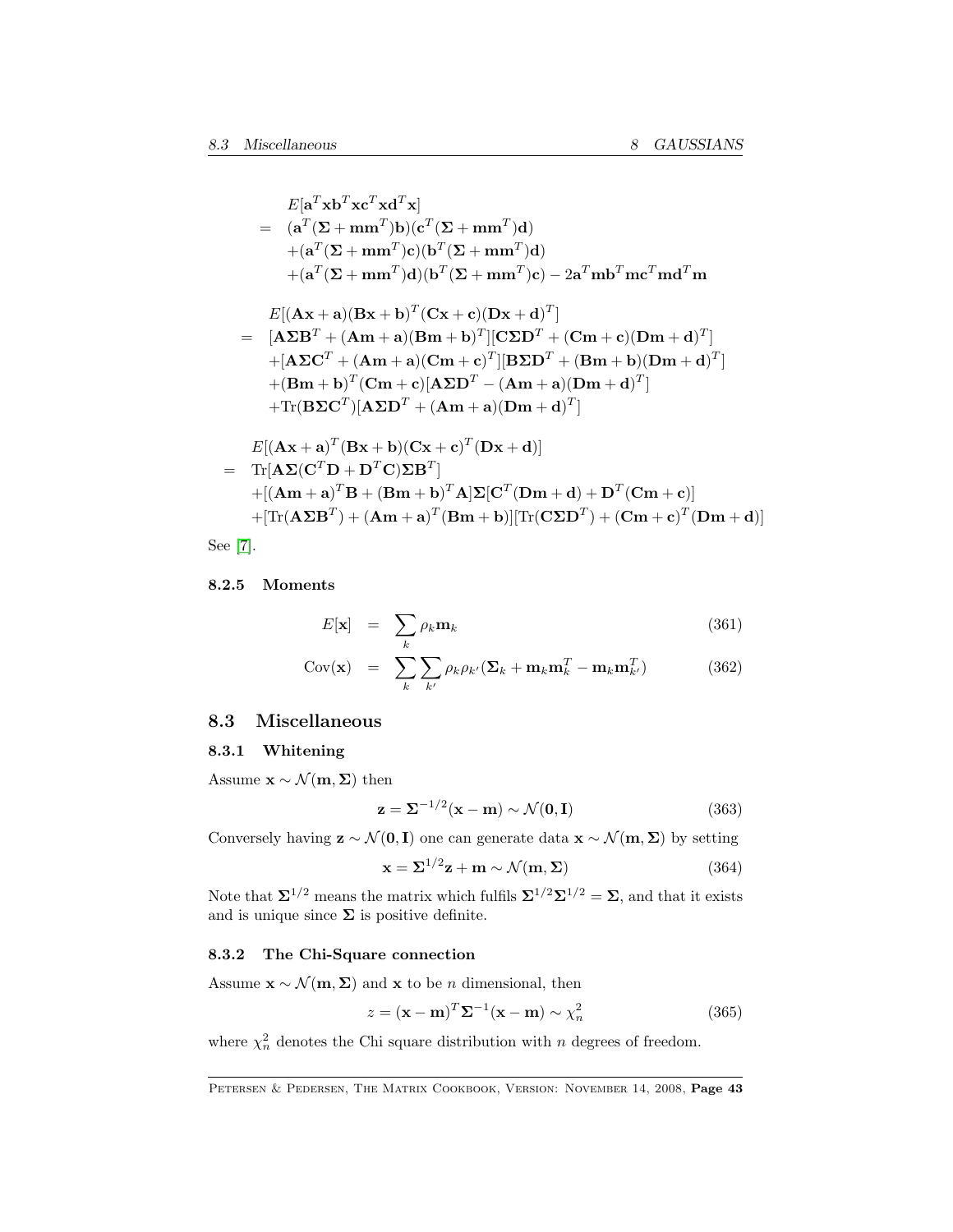### <span id="page-43-1"></span>8.3.3 Entropy

Entropy of a D-dimensional gaussian

$$
H(\mathbf{x}) = -\int \mathcal{N}(\mathbf{m}, \Sigma) \ln \mathcal{N}(\mathbf{m}, \Sigma) d\mathbf{x} = \ln \sqrt{\det(2\pi\Sigma)} + \frac{D}{2}
$$
(366)

# <span id="page-43-0"></span>8.4 Mixture of Gaussians

### 8.4.1 Density

The variable  $x$  is distributed as a mixture of gaussians if it has the density

$$
p(\mathbf{x}) = \sum_{k=1}^{K} \rho_k \frac{1}{\sqrt{\det(2\pi \Sigma_k)}} \exp\left[-\frac{1}{2}(\mathbf{x} - \mathbf{m}_k)^T \Sigma_k^{-1}(\mathbf{x} - \mathbf{m}_k)\right]
$$
(367)

where  $\rho_k$  sum to 1 and the  $\Sigma_k$  all are positive definite.

### 8.4.2 Derivatives

Defining  $p(\mathbf{s}) = \sum_{k} \rho_k \mathcal{N}_\mathbf{s}(\boldsymbol{\mu}_k, \boldsymbol{\Sigma}_k)$  one get

$$
\frac{\partial \ln p(\mathbf{s})}{\partial \rho_j} = \frac{\rho_j \mathcal{N}_\mathbf{s}(\boldsymbol{\mu}_j, \boldsymbol{\Sigma}_j)}{\sum_k \rho_k \mathcal{N}_\mathbf{s}(\boldsymbol{\mu}_k, \boldsymbol{\Sigma}_k)} \frac{\partial}{\partial \rho_j} \ln[\rho_j \mathcal{N}_\mathbf{s}(\boldsymbol{\mu}_j, \boldsymbol{\Sigma}_j)] \tag{368}
$$

$$
= \frac{\rho_j \mathcal{N}_s(\boldsymbol{\mu}_j, \boldsymbol{\Sigma}_j)}{\sum_k \rho_k \mathcal{N}_s(\boldsymbol{\mu}_k, \boldsymbol{\Sigma}_k)} \frac{1}{\rho_j}
$$
(369)

$$
\frac{\partial \ln p(\mathbf{s})}{\partial \mu_j} = \frac{\rho_j \mathcal{N}_\mathbf{s}(\mu_j, \Sigma_j)}{\sum_k \rho_k \mathcal{N}_\mathbf{s}(\mu_k, \Sigma_k)} \frac{\partial}{\partial \mu_j} \ln[\rho_j \mathcal{N}_\mathbf{s}(\mu_j, \Sigma_j)] \tag{370}
$$

$$
= \frac{\rho_j \mathcal{N}_s(\boldsymbol{\mu}_j, \boldsymbol{\Sigma}_j)}{\sum_k \rho_k \mathcal{N}_s(\boldsymbol{\mu}_k, \boldsymbol{\Sigma}_k)} \left[ \boldsymbol{\Sigma}_j^{-1} (\mathbf{s} - \boldsymbol{\mu}_j) \right]
$$
(371)

$$
\frac{\partial \ln p(\mathbf{s})}{\partial \Sigma_j} = \frac{\rho_j \mathcal{N}_\mathbf{s}(\boldsymbol{\mu}_j, \Sigma_j)}{\sum_k \rho_k \mathcal{N}_\mathbf{s}(\boldsymbol{\mu}_k, \Sigma_k)} \frac{\partial}{\partial \Sigma_j} \ln[\rho_j \mathcal{N}_\mathbf{s}(\boldsymbol{\mu}_j, \Sigma_j)] \tag{372}
$$

$$
= \frac{\rho_j \mathcal{N}_s(\boldsymbol{\mu}_j, \boldsymbol{\Sigma}_j)}{\sum_k \rho_k \mathcal{N}_s(\boldsymbol{\mu}_k, \boldsymbol{\Sigma}_k)} \frac{1}{2} \left[ -\boldsymbol{\Sigma}_j^{-1} + \boldsymbol{\Sigma}_j^{-1} (\mathbf{s} - \boldsymbol{\mu}_j) (\mathbf{s} - \boldsymbol{\mu}_j)^T \boldsymbol{\Sigma}_j^{-1} \right]^{2}
$$

But  $\rho_k$  and  $\Sigma_k$  needs to be constrained.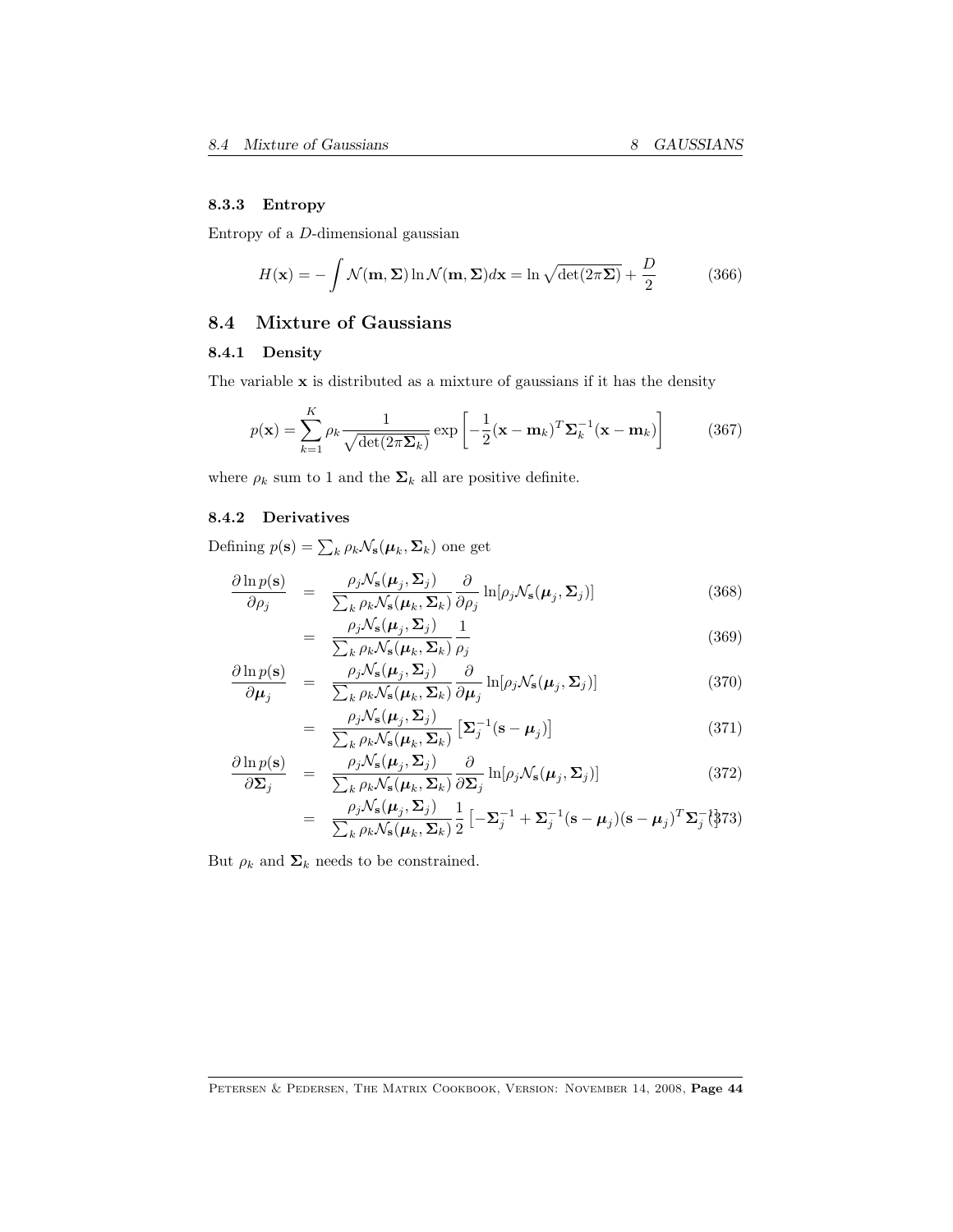# <span id="page-44-0"></span>9 Special Matrices

### <span id="page-44-1"></span>9.1 Block matrices

Let  $\mathbf{A}_{ij}$  denote the *ij*th block of  $\mathbf{A}$ .

### 9.1.1 Multiplication

Assuming the dimensions of the blocks matches we have

$$
\left[\begin{array}{c|c} \bf{A}_{11} & \bf{A}_{12} \\ \hline \bf{A}_{21} & \bf{A}_{22} \end{array}\right]\left[\begin{array}{c|c} \bf{B}_{11} & \bf{B}_{12} \\ \hline \bf{B}_{21} & \bf{B}_{22} \end{array}\right]=\left[\begin{array}{c|c} \bf{A}_{11}\bf{B}_{11}+\bf{A}_{12}\bf{B}_{21} & \bf{A}_{11}\bf{B}_{12}+\bf{A}_{12}\bf{B}_{22} \\ \hline \bf{A}_{21}\bf{B}_{11}+\bf{A}_{22}\bf{B}_{21} & \bf{A}_{21}\bf{B}_{12}+\bf{A}_{22}\bf{B}_{22} \end{array}\right]
$$

#### 9.1.2 The Determinant

The determinant can be expressed as by the use of

$$
C_1 = A_{11} - A_{12}A_{22}^{-1}A_{21}
$$
 (374)

$$
\mathbf{C}_2 = \mathbf{A}_{22} - \mathbf{A}_{21} \mathbf{A}_{11}^{-1} \mathbf{A}_{12} \tag{375}
$$

as

$$
\det\left(\left[\begin{array}{c|c}\mathbf{A}_{11} & \mathbf{A}_{12} \\ \hline \mathbf{A}_{21} & \mathbf{A}_{22}\end{array}\right]\right) = \det(\mathbf{A}_{22}) \cdot \det(\mathbf{C}_1) = \det(\mathbf{A}_{11}) \cdot \det(\mathbf{C}_2)
$$

#### 9.1.3 The Inverse

The inverse can be expressed as by the use of

$$
\mathbf{C}_1 = \mathbf{A}_{11} - \mathbf{A}_{12}\mathbf{A}_{22}^{-1}\mathbf{A}_{21} \tag{376}
$$

$$
\mathbf{C}_2 = \mathbf{A}_{22} - \mathbf{A}_{21} \mathbf{A}_{11}^{-1} \mathbf{A}_{12} \tag{377}
$$

as

$$
\begin{aligned}&\left[\begin{array}{c|c} \mathbf{A}_{11} & \mathbf{A}_{12} \\ \hline \mathbf{A}_{21} & \mathbf{A}_{22}\end{array}\right]^{-1}=\left[\begin{array}{c|c} \mathbf{C}_1^{-1} & -\mathbf{A}_{11}^{-1}\mathbf{A}_{12}\mathbf{C}_2^{-1} \\ \hline -\mathbf{C}_2^{-1}\mathbf{A}_{21}\mathbf{A}_{11}^{-1} & \mathbf{C}_2^{-1}\end{array}\right]\\ &=\left[\begin{array}{c|c} \mathbf{A}_{11}^{-1}+\mathbf{A}_{11}^{-1}\mathbf{A}_{12}\mathbf{C}_2^{-1}\mathbf{A}_{21}\mathbf{A}_{11}^{-1} & -\mathbf{C}_1^{-1}\mathbf{A}_{12}\mathbf{A}_{22}^{-1} \\ \hline -\mathbf{A}_{21}^{-1}\mathbf{A}_{21}\mathbf{C}_1^{-1} & \mathbf{A}_{22}^{-1}+\mathbf{A}_{22}^{-1}\mathbf{A}_{21}\mathbf{C}_1^{-1}\mathbf{A}_{12}\mathbf{A}_{22}^{-1}\end{array}\right]\end{aligned}
$$

### 9.1.4 Block diagonal

For block diagonal matrices we have

$$
\left[\begin{array}{c|c}\n\mathbf{A}_{11} & \mathbf{0} \\
\hline\n\mathbf{0} & \mathbf{A}_{22}\n\end{array}\right]^{-1} = \left[\begin{array}{c|c}\n(\mathbf{A}_{11})^{-1} & \mathbf{0} \\
\hline\n\mathbf{0} & (\mathbf{A}_{22})^{-1}\n\end{array}\right] (378)
$$

$$
\det\left(\begin{bmatrix} \mathbf{A}_{11} & \mathbf{0} \\ \hline \mathbf{0} & \mathbf{A}_{22} \end{bmatrix}\right) = \det(\mathbf{A}_{11}) \cdot \det(\mathbf{A}_{22}) \tag{379}
$$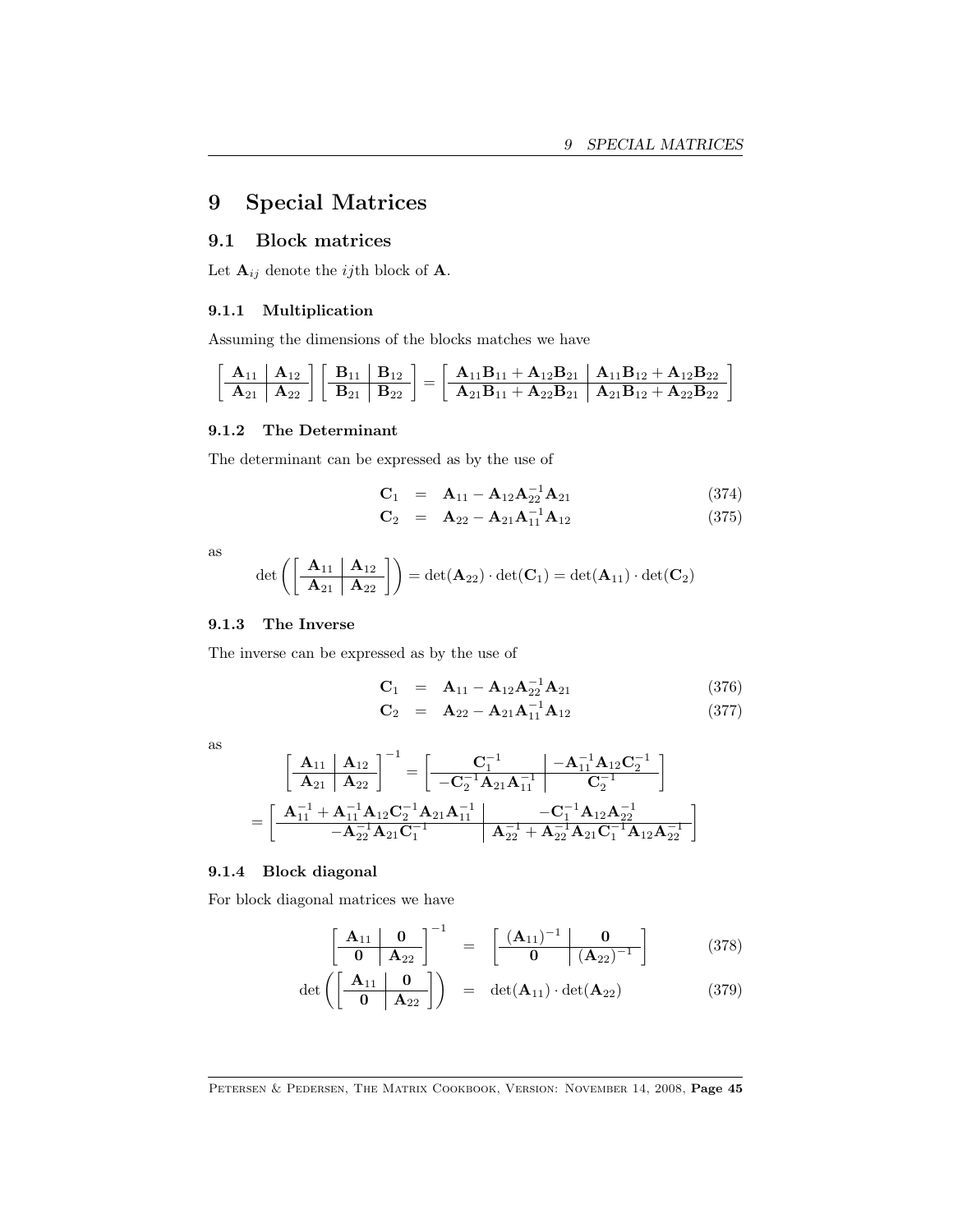#### <span id="page-45-1"></span>9.1.5 Schur complement

The Schur complement of the matrix

$$
\begin{bmatrix}\n\mathbf{A}_{11} & \mathbf{A}_{12} \\
\hline\n\mathbf{A}_{21} & \mathbf{A}_{22}\n\end{bmatrix}
$$

is the matrix

$$
{\bf A}_{11}-{\bf A}_{12}{\bf A}_{22}^{-1}{\bf A}_{21}
$$

that is, what is denoted  $C_2$  above. Using the Schur complement, one can rewrite the inverse of a block matrix

$$
=\frac{\left[\begin{array}{c|c} \mathbf{A}_{11} & \mathbf{A}_{12} \\ \hline \mathbf{A}_{21} & \mathbf{A}_{22} \end{array}\right]^{-1}}{-\mathbf{A}_{22}^{-1}\mathbf{A}_{21}}\left[\begin{array}{c|c} \mathbf{(A}_{11}-\mathbf{A}_{12}\mathbf{A}_{22}^{-1}\mathbf{A}_{21})^{-1} & \mathbf{0} \\ \hline \mathbf{0} & \mathbf{A}_{22}^{-1} \end{array}\right]\left[\begin{array}{c|c} \mathbf{I} & -\mathbf{A}_{12}\mathbf{A}_{22}^{-1} \\ \hline \mathbf{0} & \mathbf{I} \end{array}\right]
$$

The Schur complement is useful when solving linear systems of the form

$$
\left[\begin{array}{c|c}\n\mathbf{A}_{11} & \mathbf{A}_{12} \\
\hline\n\mathbf{A}_{21} & \mathbf{A}_{22}\n\end{array}\right]\n\left[\begin{array}{c}\n\mathbf{x}_1 \\
\mathbf{x}_2\n\end{array}\right] = \n\left[\begin{array}{c}\n\mathbf{b}_1 \\
\mathbf{b}_2\n\end{array}\right]
$$

which has the following equation for  $x_1$ 

$$
(\mathbf{A}_{11} - \mathbf{A}_{12}\mathbf{A}_{22}^{-1}\mathbf{A}_{21})\mathbf{x}_1 = \mathbf{b}_1 - \mathbf{A}_{12}\mathbf{A}_{22}^{-1}\mathbf{b}_2
$$

When the appropriate inverses exists, this can be solved for  $x_1$  which can then be inserted in the equation for  $x_2$  to solve for  $x_2$ .

### <span id="page-45-0"></span>9.2 Discrete Fourier Transform Matrix, The

The DFT matrix is an  $N \times N$  symmetric matrix  $\mathbf{W}_N$ , where the k, nth element is given by

$$
W_N^{kn} = e^{\frac{-j2\pi kn}{N}}\tag{380}
$$

Thus the discrete Fourier transform (DFT) can be expressed as

$$
X(k) = \sum_{n=0}^{N-1} x(n)W_N^{kn}.
$$
 (381)

Likewise the inverse discrete Fourier transform (IDFT) can be expressed as

$$
x(n) = \frac{1}{N} \sum_{k=0}^{N-1} X(k) W_N^{-kn}.
$$
 (382)

The DFT of the vector  $\mathbf{x} = [x(0), x(1), \dots, x(N-1)]^T$  can be written in matrix form as

$$
\mathbf{X} = \mathbf{W}_N \mathbf{x},\tag{383}
$$

PETERSEN & PEDERSEN, THE MATRIX COOKBOOK, VERSION: NOVEMBER 14, 2008, Page 46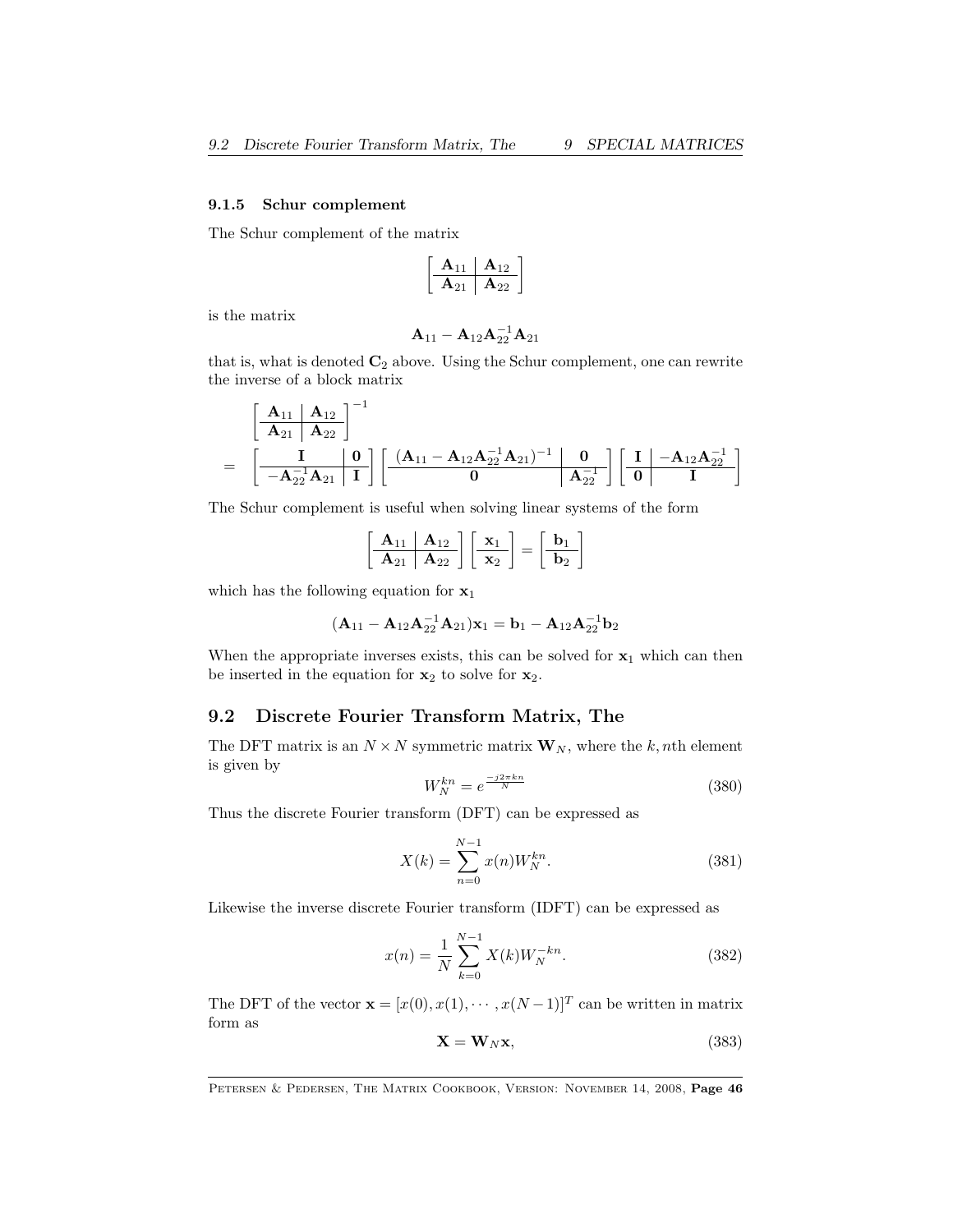<span id="page-46-1"></span>where  $\mathbf{X} = [X(0), X(1), \cdots, x(N-1)]^T$ . The IDFT is similarly given as

$$
\mathbf{x} = \mathbf{W}_N^{-1} \mathbf{X}.\tag{384}
$$

Some properties of  $W_N$  exist:

$$
\mathbf{W}_N^{-1} = \frac{1}{N} \mathbf{W}_N^* \tag{385}
$$

$$
\mathbf{W}_N \mathbf{W}_N^* = N \mathbf{I} \tag{386}
$$

$$
\mathbf{W}_N^* = \mathbf{W}_N^H \tag{387}
$$

If  $W_N = e^{\frac{-j2\pi}{N}}$ , then [\[23\]](#page-69-11)

$$
W_N^{m+N/2} = -W_N^m \tag{388}
$$

Notice, the DFT matrix is a Vandermonde Matrix.

The following important relation between the circulant matrix and the discrete Fourier transform (DFT) exists

$$
\mathbf{T}_C = \mathbf{W}_N^{-1} (\mathbf{I} \circ (\mathbf{W}_N \mathbf{t})) \mathbf{W}_N, \tag{389}
$$

where  $\mathbf{t} = [t_0, t_1, \cdots, t_{n-1}]^T$  is the first row of  $\mathbf{T}_C$ .

### <span id="page-46-0"></span>9.3 Hermitian Matrices and skew-Hermitian

A matrix  $\mathbf{A} \in \mathbb{C}^{m \times n}$  is called *Hermitian* if

$$
\mathbf{A}^H = \mathbf{A}
$$

For real valued matrices, Hermitian and symmetric matrices are equivalent.

$$
\mathbf{A} \text{ is Hermitian} \Leftrightarrow \mathbf{x}^H \mathbf{A} \mathbf{x} \in \mathbb{R}, \quad \forall \mathbf{x} \in \mathbb{C}^{n \times 1} \tag{390}
$$

$$
\mathbf{A} \text{ is Hermitian} \quad \Leftrightarrow \quad \text{eig}(\mathbf{A}) \in \mathbb{R} \tag{391}
$$

Note that

$$
\mathbf{A} = \mathbf{B} + i\mathbf{C}
$$

where **B**, **C** are hermitian, then

$$
\mathbf{B} = \frac{\mathbf{A} + \mathbf{A}^H}{2}, \qquad \mathbf{C} = \frac{\mathbf{A} - \mathbf{A}^H}{2i}
$$

#### 9.3.1 Skew-Hermitian

A matrix A is called skew-hermitian if

$$
\mathbf{A} = -\mathbf{A}^H
$$

For real valued matrices, skew-Hermitian and skew-symmetric matrices are equivalent.

A Hermitian  $\Leftrightarrow$  *i***A** is skew-hermitian (392)

**A** skew-Hermitian  $\Leftrightarrow$   $\mathbf{x}^H \mathbf{A} \mathbf{y} = -\mathbf{x}^H \mathbf{A}^H \mathbf{y}, \quad \forall \mathbf{x}, \mathbf{y}$  (393)

**A** skew-Hermitian 
$$
\Rightarrow
$$
 eig(**A**) =  $i\lambda$ ,  $\lambda \in \mathbb{R}$  (394)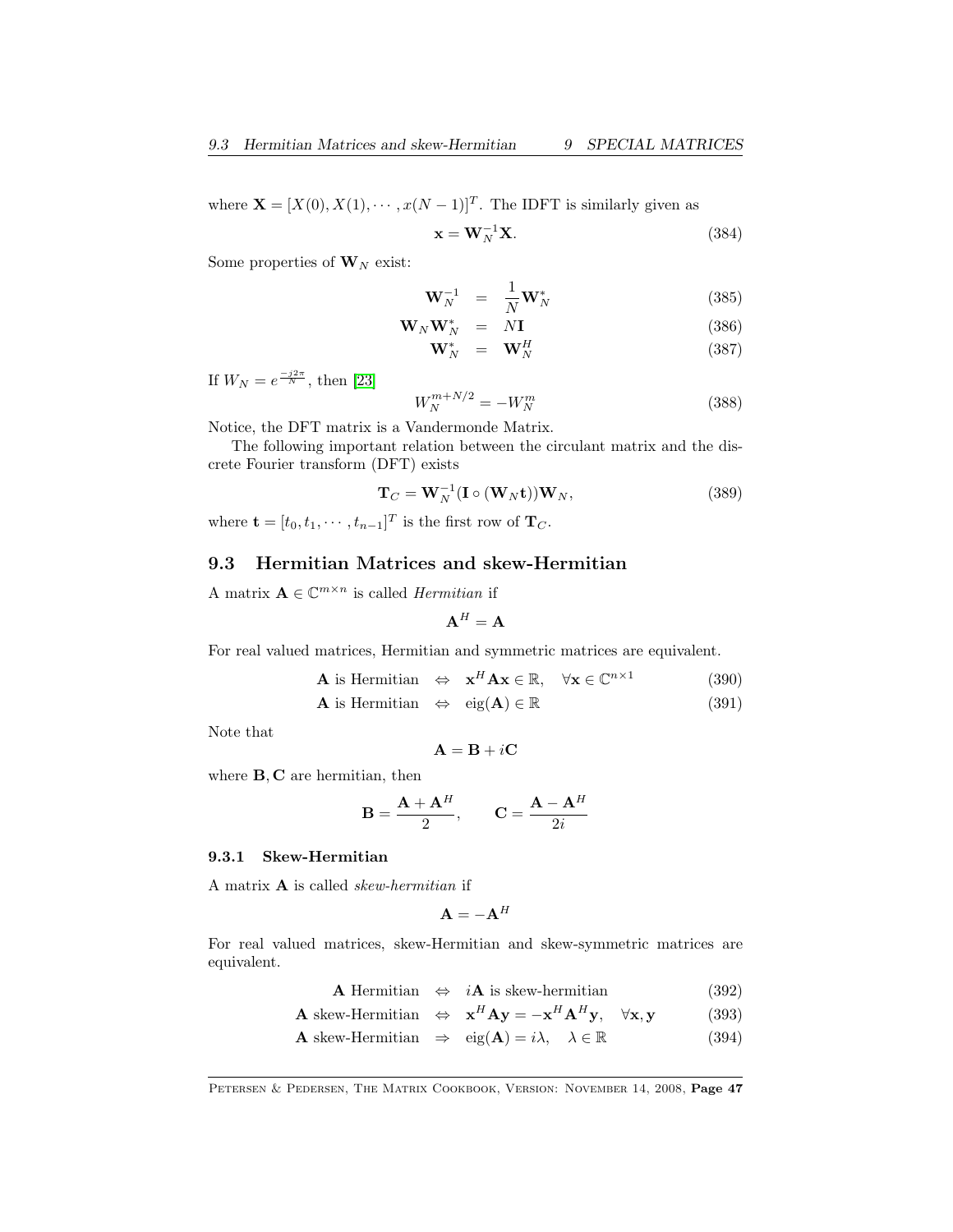### <span id="page-47-0"></span>9.4 Idempotent Matrices

A matrix A is idempotent if

$$
AA = A
$$

Idempotent matrices A and B, have the following properties

$$
\mathbf{A}^{n} = \mathbf{A}, \quad \text{form} = 1, 2, 3, ... \quad (395)
$$
\n
$$
\mathbf{I} - \mathbf{A} \quad \text{is idempotent} \quad (396)
$$
\n
$$
\mathbf{A}^{H} \quad \text{is idempotent} \quad (397)
$$
\n
$$
\mathbf{I} - \mathbf{A}^{H} \quad \text{is idempotent} \quad (398)
$$
\n
$$
\text{If } \mathbf{A}\mathbf{B} = \mathbf{B}\mathbf{A} \Rightarrow \mathbf{A}\mathbf{B} \quad \text{is idempotent} \quad (399)
$$
\n
$$
\text{rank}(\mathbf{A}) = \text{Tr}(\mathbf{A}) \quad (400)
$$

$$
\mathbf{A}(\mathbf{I} - \mathbf{A}) = \mathbf{0} \tag{401}
$$

$$
(\mathbf{I} - \mathbf{A})\mathbf{A} = \mathbf{0} \tag{402}
$$

$$
\mathbf{A}^+ = \mathbf{A} \tag{403}
$$

$$
f(s\mathbf{I} + t\mathbf{A}) = (\mathbf{I} - \mathbf{A})f(s) + \mathbf{A}f(s+t)
$$
 (404)

Note that  $\mathbf{A} - \mathbf{I}$  is not necessarily idempotent.

### 9.4.1 Nilpotent

A matrix A is nilpotent if

$$
\mathbf{A}^2=\mathbf{0}
$$

A nilpotent matrix has the following property:

$$
f(s\mathbf{I} + t\mathbf{A}) = \mathbf{I}f(s) + t\mathbf{A}f'(s)
$$
\n(405)

### 9.4.2 Unipotent

A matrix A is unipotent if

$$
\mathbf{A}\mathbf{A}=\mathbf{I}
$$

A unipotent matrix has the following property:

$$
f(sI + tA) = [(I + A)f(s + t) + (I - A)f(s - t)]/2
$$
 (406)

### <span id="page-47-1"></span>9.5 Orthogonal matrices

If a square matrix  $Q$  is orthogonal, if and only if,

$$
\mathbf{Q}^T \mathbf{Q} = \mathbf{Q} \mathbf{Q}^T = \mathbf{I}
$$

and then Q has the following properties

• Its eigenvalues are placed on the unit circle.

PETERSEN & PEDERSEN, THE MATRIX COOKBOOK, VERSION: NOVEMBER 14, 2008, Page 48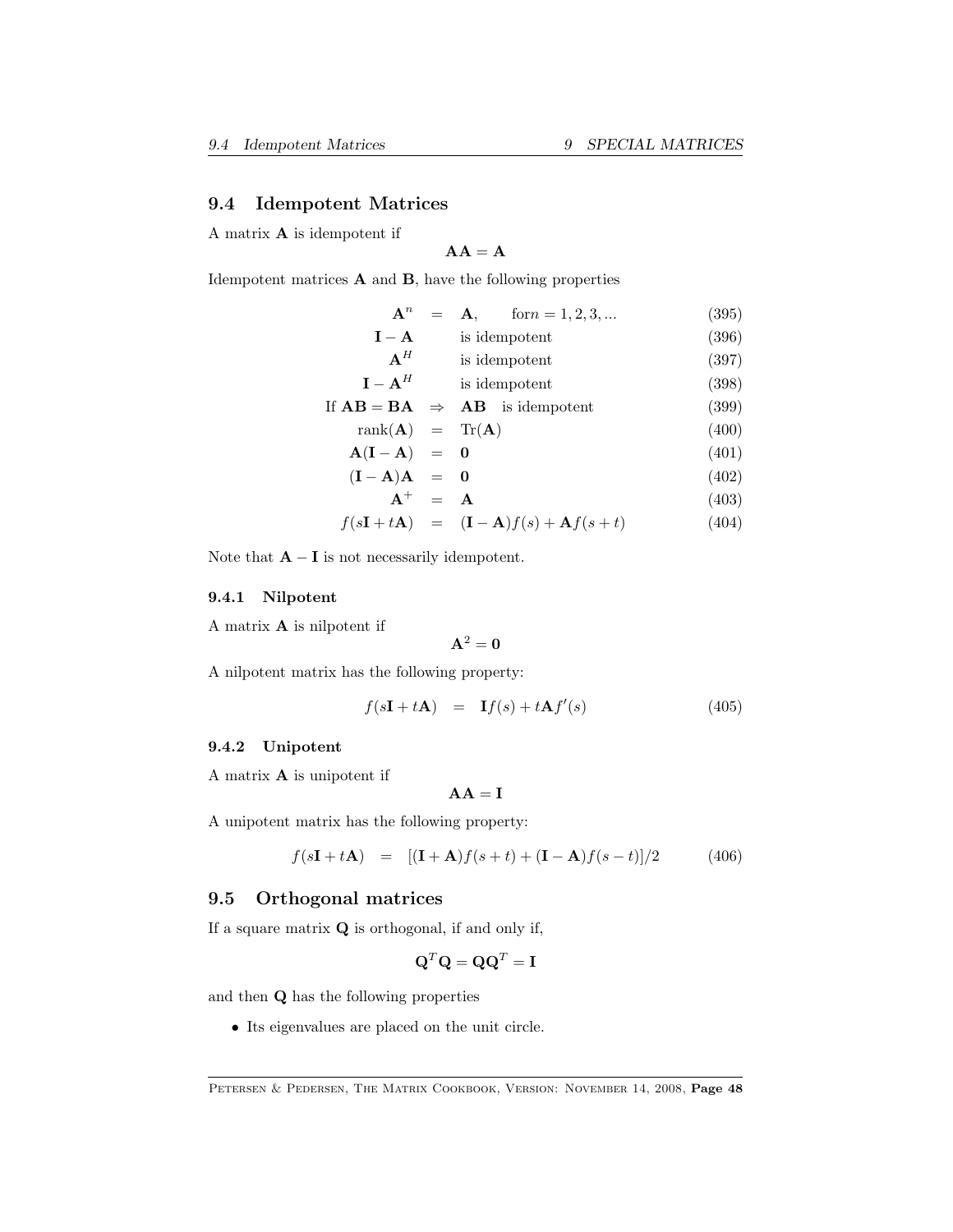- <span id="page-48-0"></span>• Its eigenvectors are unitary, i.e. have length one.
- The inverse of an orthogonal matrix is orthogonal too.

Basic properties for the orthogonal matrix Q

$$
\begin{array}{rcl} \mathbf{Q}^{-1} &=& \mathbf{Q}^T \\ \mathbf{Q}^{-T} &=& \mathbf{Q} \\ \mathbf{Q}\mathbf{Q}^T &=& \mathbf{I} \\ \mathbf{Q}^T\mathbf{Q} &=& \mathbf{I} \\ \mathrm{det}(\mathbf{Q}) &=& \pm 1 \end{array}
$$

#### 9.5.1 Ortho-Sym

A matrix  $\mathbf{Q}_{+}$  which simultaneously is orthogonal and symmetric is called an ortho-sym matrix [\[20\]](#page-69-12). Hereby

$$
\mathbf{Q}_{+}^{T}\mathbf{Q}_{+} = \mathbf{I} \tag{407}
$$

$$
\mathbf{Q}_{+} = \mathbf{Q}_{+}^{T} \tag{408}
$$

The powers of an ortho-sym matrix are given by the following rule

$$
\mathbf{Q}_{+}^{k} = \frac{1 + (-1)^{k}}{2} \mathbf{I} + \frac{1 + (-1)^{k+1}}{2} \mathbf{Q}_{+}
$$
 (409)

$$
= \frac{1+\cos(k\pi)}{2}\mathbf{I} + \frac{1-\cos(k\pi)}{2}\mathbf{Q}_{+}
$$
(410)

### 9.5.2 Ortho-Skew

A matrix which simultaneously is orthogonal and antisymmetric is called an ortho-skew matrix [\[20\]](#page-69-12). Hereby

$$
\mathbf{Q}_{-}^{H}\mathbf{Q}_{-} = \mathbf{I} \tag{411}
$$

$$
\mathbf{Q}_{-} = -\mathbf{Q}_{-}^{H} \tag{412}
$$

The powers of an ortho-skew matrix are given by the following rule

$$
\mathbf{Q}_{-}^{k} = \frac{i^{k} + (-i)^{k}}{2} \mathbf{I} - i \frac{i^{k} - (-i)^{k}}{2} \mathbf{Q}_{-}
$$
(413)

$$
= \cos(k\frac{\pi}{2})\mathbf{I} + \sin(k\frac{\pi}{2})\mathbf{Q}_{-} \tag{414}
$$

#### 9.5.3 Decomposition

A square matrix **A** can always be written as a sum of a symmetric  $A_+$  and an antisymmetric matrix A<sup>−</sup>

$$
\mathbf{A} = \mathbf{A}_{+} + \mathbf{A}_{-} \tag{415}
$$

PETERSEN & PEDERSEN, THE MATRIX COOKBOOK, VERSION: NOVEMBER 14, 2008, Page 49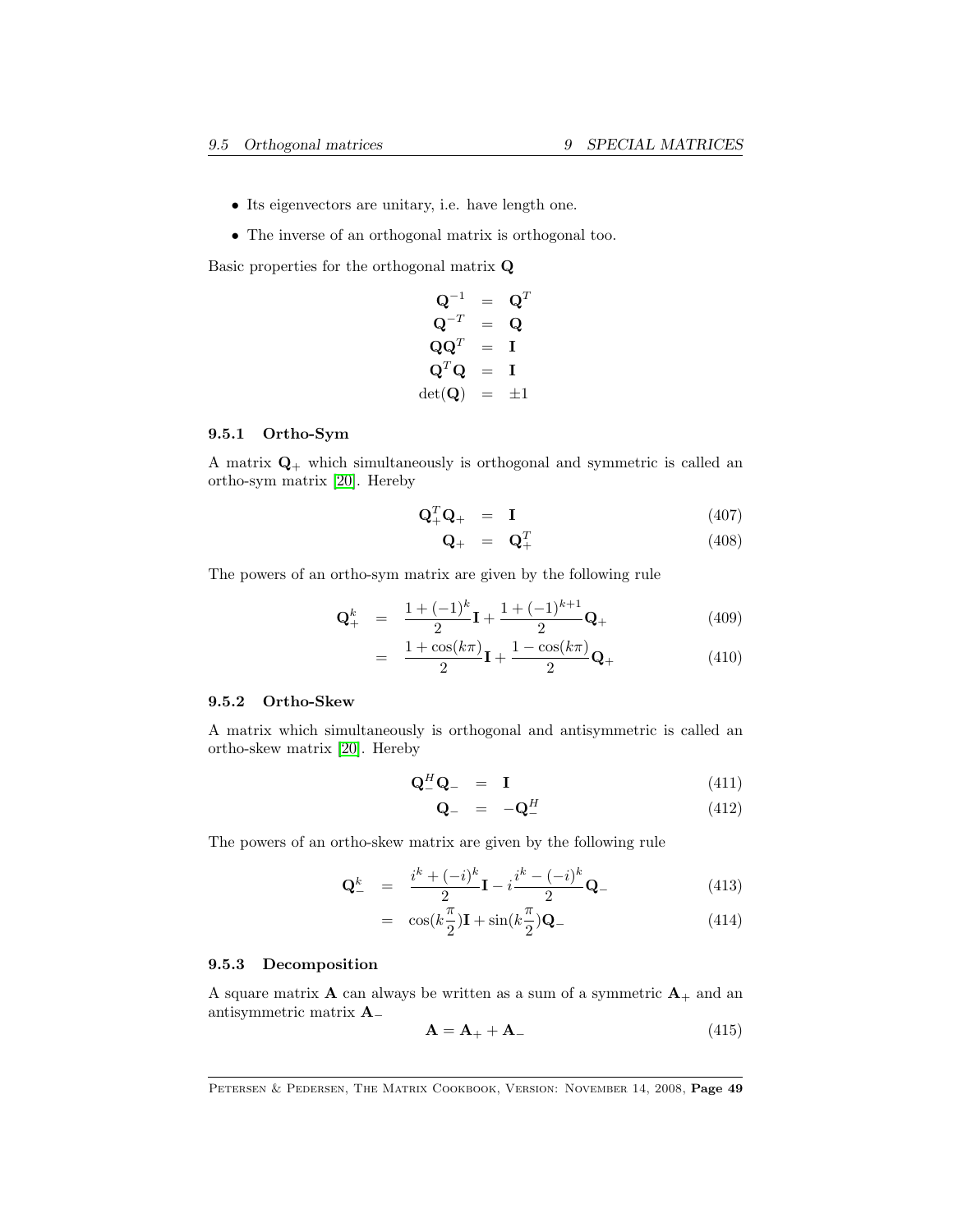### <span id="page-49-1"></span><span id="page-49-0"></span>9.6 Positive Definite and Semi-definite Matrices

#### 9.6.1 Definitions

A matrix A is positive definite if and only if

$$
\mathbf{x}^T \mathbf{A} \mathbf{x} > \mathbf{0}, \quad \forall \mathbf{x} \neq \mathbf{0} \tag{416}
$$

A matrix A is positive semi-definite if and only if

$$
\mathbf{x}^T \mathbf{A} \mathbf{x} \ge \mathbf{0}, \quad \forall \mathbf{x} \tag{417}
$$

Note that if  $A$  is positive definite, then  $A$  is also positive semi-definite.

#### 9.6.2 Eigenvalues

The following holds with respect to the eigenvalues:

**A** pos. def. 
$$
\Leftrightarrow
$$
  $\text{eig} \left( \frac{\mathbf{A} + \mathbf{A}^H}{2} \right) > 0$   
\n**A** pos. semi-def.  $\Leftrightarrow$   $\text{eig} \left( \frac{\mathbf{A} + \mathbf{A}^H}{2} \right) \ge 0$  (418)

#### 9.6.3 Trace

The following holds with respect to the trace:

**A** pos. def. 
$$
\Rightarrow
$$
 Tr(**A**) > 0  
\n**A** pos. semi-def.  $\Rightarrow$  Tr(**A**)  $\geq 0$  (419)

#### 9.6.4 Inverse

If **A** is positive definite, then **A** is invertible and  $A^{-1}$  is also positive definite.

#### 9.6.5 Diagonal

If **A** is positive definite, then  $A_{ii} > 0, \forall i$ 

#### 9.6.6 Decomposition I

The matrix **A** is positive semi-definite of rank  $r \Leftrightarrow$  there exists a matrix **B** of rank r such that  $\mathbf{A} = \mathbf{B}\mathbf{B}^T$ 

The matrix **A** is positive definite  $\Leftrightarrow$  there exists an invertible matrix **B** such that  $\mathbf{A} = \mathbf{B} \mathbf{B}^T$ 

#### 9.6.7 Decomposition II

Assume **A** is an  $n \times n$  positive semi-definite, then there exists an  $n \times r$  matrix **B** of rank r such that  $\mathbf{B}^T \mathbf{A} \mathbf{B} = \mathbf{I}$ .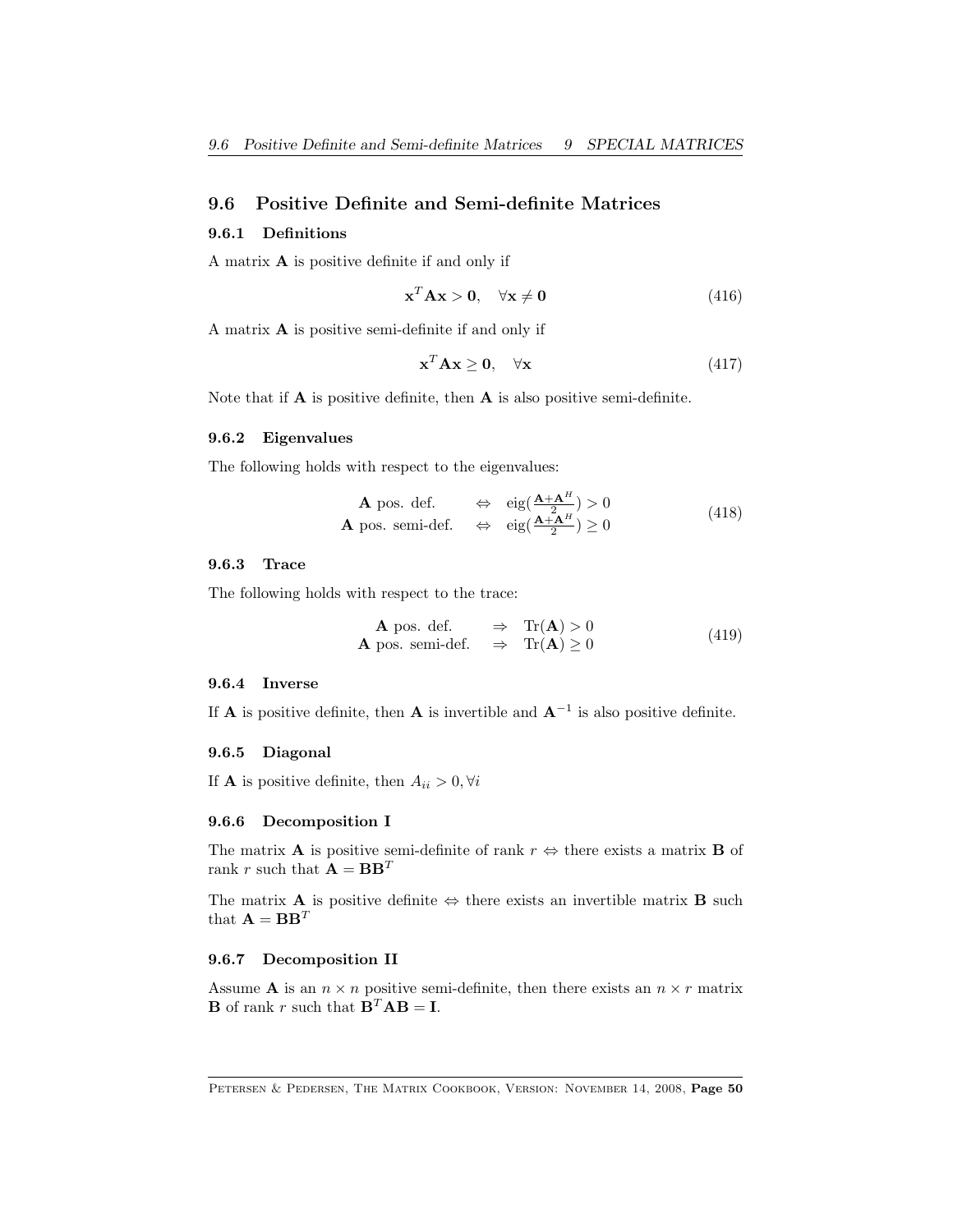#### <span id="page-50-1"></span>9.6.8 Equation with zeros

Assume **A** is positive semi-definite, then  $X^T A X = 0 \Rightarrow AX = 0$ 

#### 9.6.9 Rank of product

Assume **A** is positive definite, then rank  $(BAB^T) = \text{rank}(B)$ 

### 9.6.10 Positive definite property

If **A** is  $n \times n$  positive definite and **B** is  $r \times n$  of rank r, then  $\mathbf{BAB}^T$  is positive definite.

#### 9.6.11 Outer Product

If **X** is  $n \times r$ , where  $n \leq r$  and rank $(X) = n$ , then  $\mathbf{X} \mathbf{X}^T$  is positive definite.

#### 9.6.12 Small pertubations

If **A** is positive definite and **B** is symmetric, then  $\mathbf{A} - t\mathbf{B}$  is positive definite for sufficiently small  $t$ .

#### 9.6.13 Hadamard inequality

If A is a positive definite or semi-definite matrix, then

$$
\det(\mathbf{A}) \le \prod_i A_{ii}
$$

See [\[15,](#page-68-13) pp.477]

#### 9.6.14 Hadamard product relation

Assume that  $\mathbf{P} = \mathbf{A}\mathbf{A}^T$  and  $\mathbf{Q} = \mathbf{B}\mathbf{B}^T$  are semi-positive definite matrices, it then holds that

$$
\mathbf{P}\circ\mathbf{Q}=\mathbf{R}\mathbf{R}^T
$$

where the columns of **R** are constructed as follows:  $\mathbf{r}_{i+(j-1)N_A} = \mathbf{a}_i \circ \mathbf{b}_j$ , for  $i = 1, 2, ..., N_A$  and  $j = 1, 2, ..., N_B$ . The result is unpublished, but reported by Pavel Sakov and Craig Bishop.

#### <span id="page-50-0"></span>9.7 Singleentry Matrix, The

#### 9.7.1 Definition

The single-entry matrix  $J^{ij} \in \mathbb{R}^{n \times n}$  is defined as the matrix which is zero everywhere except in the entry  $(i, j)$  in which it is 1. In a  $4 \times 4$  example one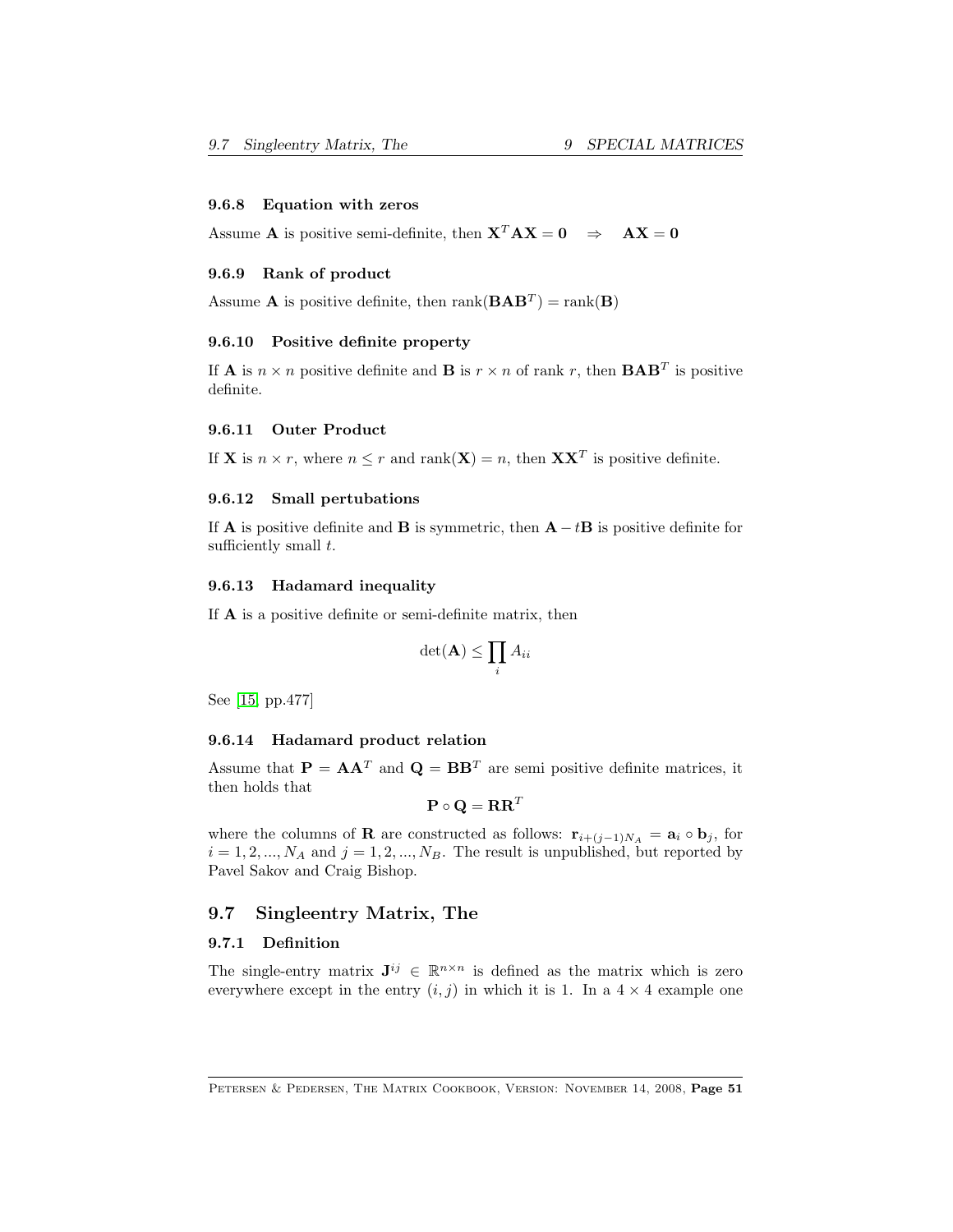might have

$$
\mathbf{J}^{23} = \left[ \begin{array}{cccc} 0 & 0 & 0 & 0 \\ 0 & 0 & 1 & 0 \\ 0 & 0 & 0 & 0 \\ 0 & 0 & 0 & 0 \end{array} \right] \tag{420}
$$

The single-entry matrix is very useful when working with derivatives of expressions involving matrices.

#### 9.7.2 Swap and Zeros

Assume **A** to be  $n \times m$  and  $\mathbf{J}^{ij}$  to be  $m \times p$ 

$$
\mathbf{A}\mathbf{J}^{ij} = \begin{bmatrix} \mathbf{0} & \mathbf{0} & \dots & \mathbf{A}_i & \dots & \mathbf{0} \end{bmatrix} \tag{421}
$$

i.e. an  $n \times p$  matrix of zeros with the i.th column of **A** in place of the j.th column. Assume **A** to be  $n \times m$  and  $\mathbf{J}^{ij}$  to be  $p \times n$ 

$$
\mathbf{J}^{ij}\mathbf{A} = \begin{bmatrix} \mathbf{0} \\ \vdots \\ \mathbf{0} \\ \mathbf{A}_j \\ \vdots \\ \mathbf{0} \end{bmatrix}
$$
(422)

i.e. an  $p \times m$  matrix of zeros with the j.th row of **A** in the placed of the i.th row.

### 9.7.3 Rewriting product of elements

$$
A_{ki}B_{jl} = (\mathbf{A}\mathbf{e}_i\mathbf{e}_j^T\mathbf{B})_{kl} = (\mathbf{A}\mathbf{J}^{ij}\mathbf{B})_{kl}
$$
(423)

$$
A_{ik}B_{lj} = (\mathbf{A}^T \mathbf{e}_i \mathbf{e}_j^T \mathbf{B}^T)_{kl} = (\mathbf{A}^T \mathbf{J}^{ij} \mathbf{B}^T)_{kl}
$$
(424)

$$
A_{ik}B_{jl} = (\mathbf{A}^T \mathbf{e}_i \mathbf{e}_j^T \mathbf{B})_{kl} = (\mathbf{A}^T \mathbf{J}^{ij} \mathbf{B})_{kl}
$$
(425)

$$
A_{ki}B_{lj} = (\mathbf{A}\mathbf{e}_i\mathbf{e}_j^T\mathbf{B}^T)_{kl} = (\mathbf{A}\mathbf{J}^{ij}\mathbf{B}^T)_{kl}
$$
(426)

### <span id="page-51-0"></span>9.7.4 Properties of the Singleentry Matrix

If  $i = j$ 

$$
\mathbf{J}^{ij}\mathbf{J}^{ij} = \mathbf{J}^{ij} \qquad (\mathbf{J}^{ij})^T (\mathbf{J}^{ij})^T = \mathbf{J}^{ij}
$$

$$
\mathbf{J}^{ij} (\mathbf{J}^{ij})^T = \mathbf{J}^{ij} \qquad (\mathbf{J}^{ij})^T \mathbf{J}^{ij} = \mathbf{J}^{ij}
$$

If  $i \neq j$ 

$$
\mathbf{J}^{ij}\mathbf{J}^{ij} = \mathbf{0} \qquad (\mathbf{J}^{ij})^T (\mathbf{J}^{ij})^T = \mathbf{0}
$$

$$
\mathbf{J}^{ij} (\mathbf{J}^{ij})^T = \mathbf{J}^{ii} \qquad (\mathbf{J}^{ij})^T \mathbf{J}^{ij} = \mathbf{J}^{jj}
$$

PETERSEN & PEDERSEN, THE MATRIX COOKBOOK, VERSION: NOVEMBER 14, 2008, Page 52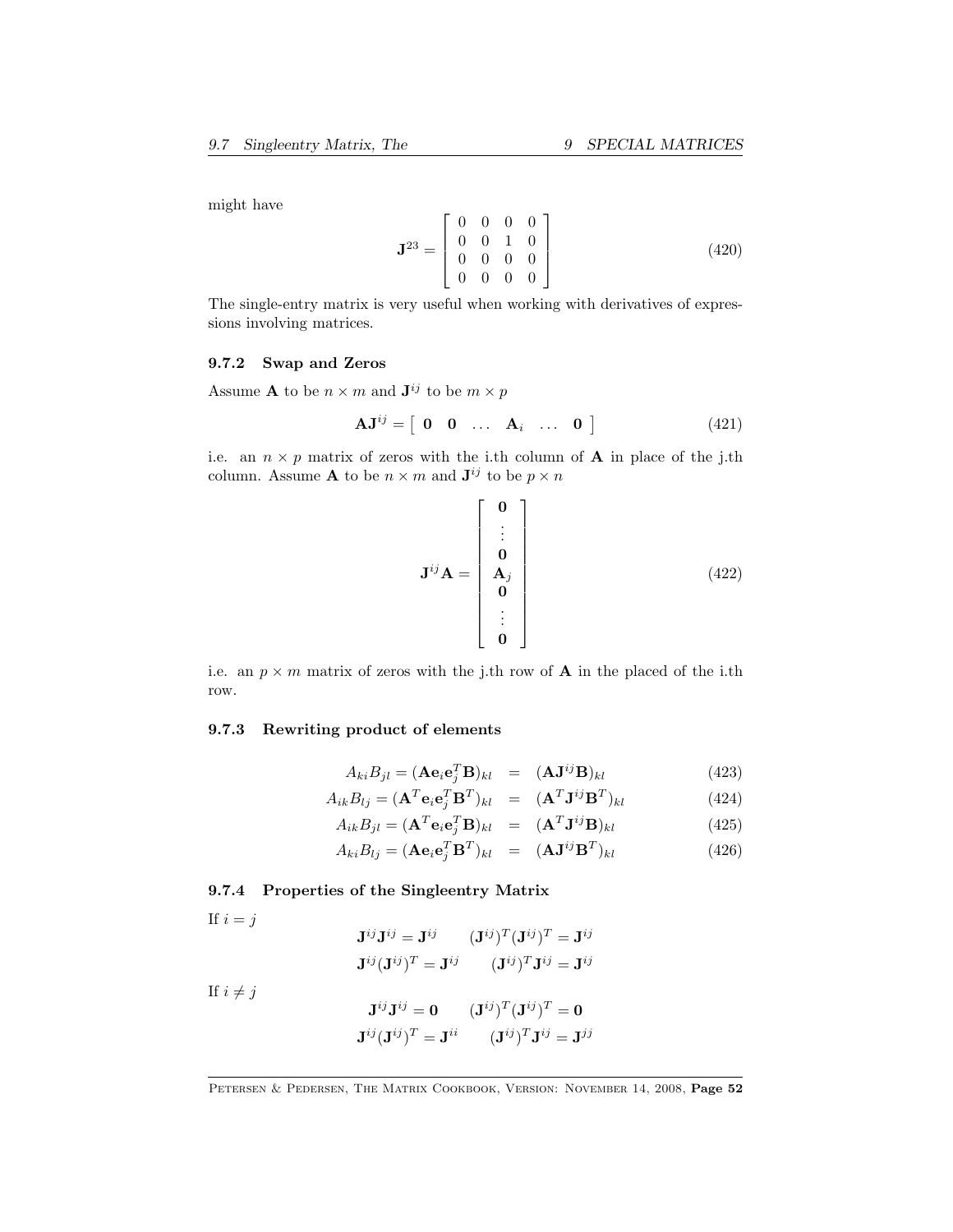#### <span id="page-52-2"></span>9.7.5 The Singleentry Matrix in Scalar Expressions

Assume **A** is  $n \times m$  and **J** is  $m \times n$ , then

$$
\text{Tr}(\mathbf{A}\mathbf{J}^{ij}) = \text{Tr}(\mathbf{J}^{ij}\mathbf{A}) = (\mathbf{A}^T)_{ij}
$$
(427)

Assume **A** is  $n \times n$ , **J** is  $n \times m$  and **B** is  $m \times n$ , then

$$
\text{Tr}(\mathbf{A}\mathbf{J}^{ij}\mathbf{B}) = (\mathbf{A}^T\mathbf{B}^T)_{ij} \tag{428}
$$

$$
\text{Tr}(\mathbf{A}\mathbf{J}^{ji}\mathbf{B}) = (\mathbf{B}\mathbf{A})_{ij} \tag{429}
$$

$$
\text{Tr}(\mathbf{A}\mathbf{J}^{ij}\mathbf{J}^{ij}\mathbf{B}) = \text{diag}(\mathbf{A}^T\mathbf{B}^T)_{ij} \tag{430}
$$

Assume **A** is  $n \times n$ ,  $\mathbf{J}^{ij}$  is  $n \times m$  **B** is  $m \times n$ , then

$$
\mathbf{x}^T \mathbf{A} \mathbf{J}^{ij} \mathbf{B} \mathbf{x} = (\mathbf{A}^T \mathbf{x} \mathbf{x}^T \mathbf{B}^T)_{ij}
$$
(431)

$$
\mathbf{x}^T \mathbf{A} \mathbf{J}^{ij} \mathbf{J}^{ij} \mathbf{B} \mathbf{x} = \text{diag}(\mathbf{A}^T \mathbf{x} \mathbf{x}^T \mathbf{B}^T)_{ij}
$$
(432)

#### <span id="page-52-1"></span>9.7.6 Structure Matrices

The structure matrix is defined by

$$
\frac{\partial \mathbf{A}}{\partial A_{ij}} = \mathbf{S}^{ij} \tag{433}
$$

If A has no special structure then

$$
\mathbf{S}^{ij} = \mathbf{J}^{ij} \tag{434}
$$

If A is symmetric then

$$
\mathbf{S}^{ij} = \mathbf{J}^{ij} + \mathbf{J}^{ji} - \mathbf{J}^{ij}\mathbf{J}^{ij} \tag{435}
$$

### <span id="page-52-0"></span>9.8 Symmetric, Skew-symmetric/Antisymmetric

#### 9.8.1 Symmetric

The matrix  $A$  is said to be *symmetric* if

$$
\mathbf{A} = \mathbf{A}^T \tag{436}
$$

Symmetric matrices have many important properties, e.g. that their eigenvalues are real and eigenvectors orthogonal.

### 9.8.2 Skew-symmetric/Antisymmetric

The *antisymmetric* matrix is also known as the *skew* symmetric matrix. It has the following property from which it is defined

$$
\mathbf{A} = -\mathbf{A}^T \tag{437}
$$

PETERSEN & PEDERSEN, THE MATRIX COOKBOOK, VERSION: NOVEMBER 14, 2008, Page 53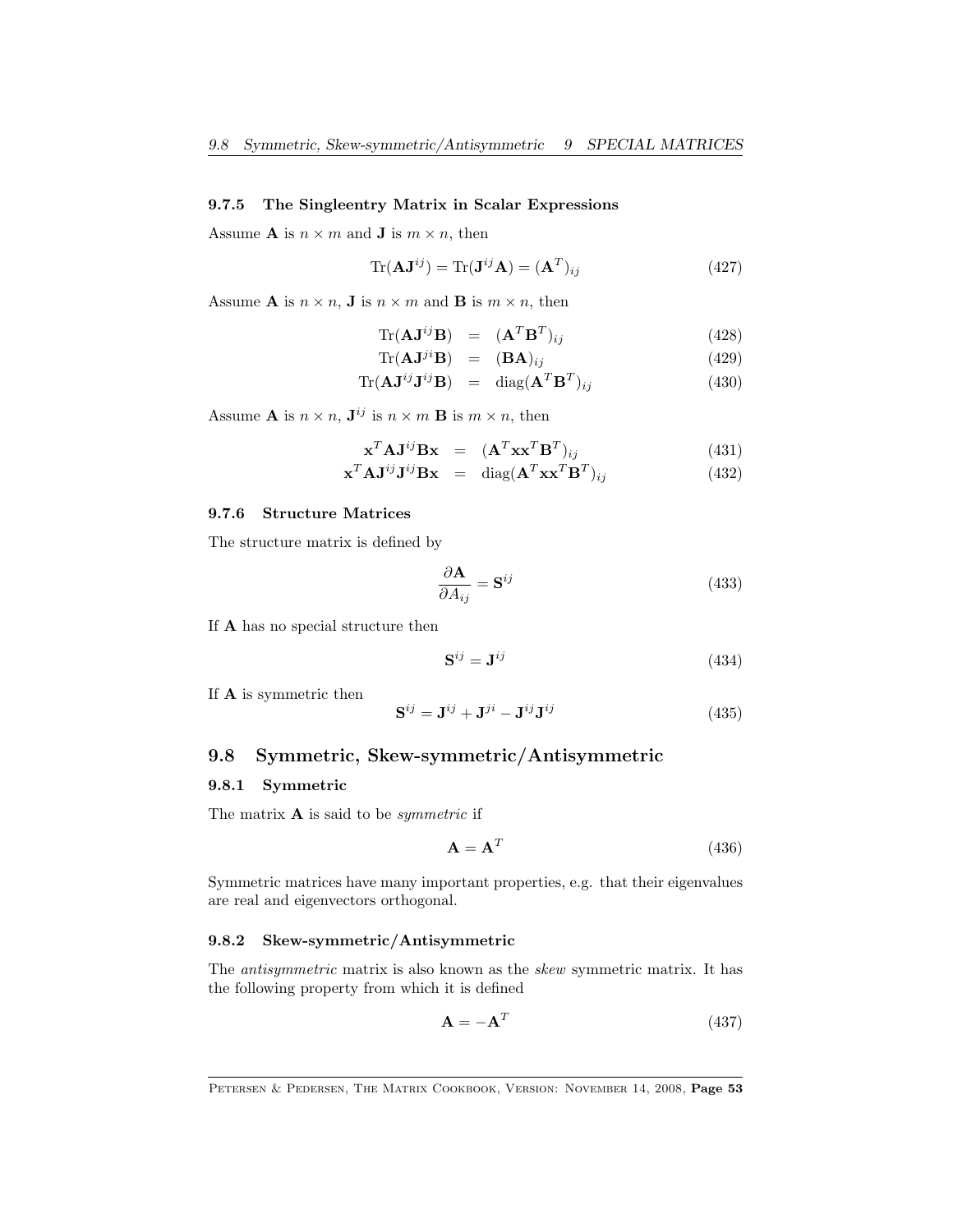<span id="page-53-1"></span>Hereby, it can be seen that the antisymmetric matrices always have a zero diagonal. The  $n \times n$  antisymmetric matrices also have the following properties.

$$
\det(\mathbf{A}^T) = \det(-\mathbf{A}) = (-1)^n \det(\mathbf{A}) \tag{438}
$$

$$
-\det(\mathbf{A}) = \det(-\mathbf{A}) = 0, \text{ if } n \text{ is odd}
$$
 (439)

The eigenvalues of an antisymmetric matrix are placed on the imaginary axis and the eigenvectors are unitary.

#### 9.8.3 Decomposition

A square matrix **A** can always be written as a sum of a symmetric  $A_+$  and an antisymmetric matrix A<sup>−</sup>

$$
\mathbf{A} = \mathbf{A}_{+} + \mathbf{A}_{-} \tag{440}
$$

Such a decomposition could e.g. be

$$
\mathbf{A} = \frac{\mathbf{A} + \mathbf{A}^T}{2} + \frac{\mathbf{A} - \mathbf{A}^T}{2} = \mathbf{A}_+ + \mathbf{A}_-\tag{441}
$$

#### <span id="page-53-0"></span>9.9 Toeplitz Matrices

A Toeplitz matrix T is a matrix where the elements of each diagonal is the same. In the  $n \times n$  square case, it has the following structure:

$$
\mathbf{T} = \begin{bmatrix} t_{11} & t_{12} & \cdots & t_{1n} \\ t_{21} & \ddots & \ddots & \vdots \\ \vdots & \ddots & \ddots & t_{12} \\ t_{n1} & \cdots & t_{21} & t_{11} \end{bmatrix} = \begin{bmatrix} t_0 & t_1 & \cdots & t_{n-1} \\ t_{-1} & \cdots & \ddots & \vdots \\ \vdots & \ddots & \ddots & t_1 \\ t_{-(n-1)} & \cdots & t_{-1} & t_0 \end{bmatrix}
$$
(442)

A Toeplitz matrix is persymmetric. If a matrix is persymmetric (or orthosymmetric), it means that the matrix is symmetric about its northeast-southwest diagonal (anti-diagonal) [\[12\]](#page-68-4). Persymmetric matrices is a larger class of matrices, since a persymmetric matrix not necessarily has a Toeplitz structure. There are some special cases of Toeplitz matrices. The symmetric Toeplitz matrix is given by:

$$
\mathbf{T} = \begin{bmatrix} t_0 & t_1 & \cdots & t_{n-1} \\ t_1 & \ddots & \ddots & \vdots \\ \vdots & \ddots & \ddots & t_1 \\ t_{-(n-1)} & \cdots & t_1 & t_0 \end{bmatrix}
$$
(443)

The circular Toeplitz matrix:

$$
\mathbf{T}_C = \begin{bmatrix} t_0 & t_1 & \cdots & t_{n-1} \\ t_n & \ddots & \ddots & \vdots \\ \vdots & \ddots & \ddots & t_1 \\ t_1 & \cdots & t_{n-1} & t_0 \end{bmatrix}
$$
 (444)

Petersen & Pedersen, The Matrix Cookbook, Version: November 14, 2008, Page 54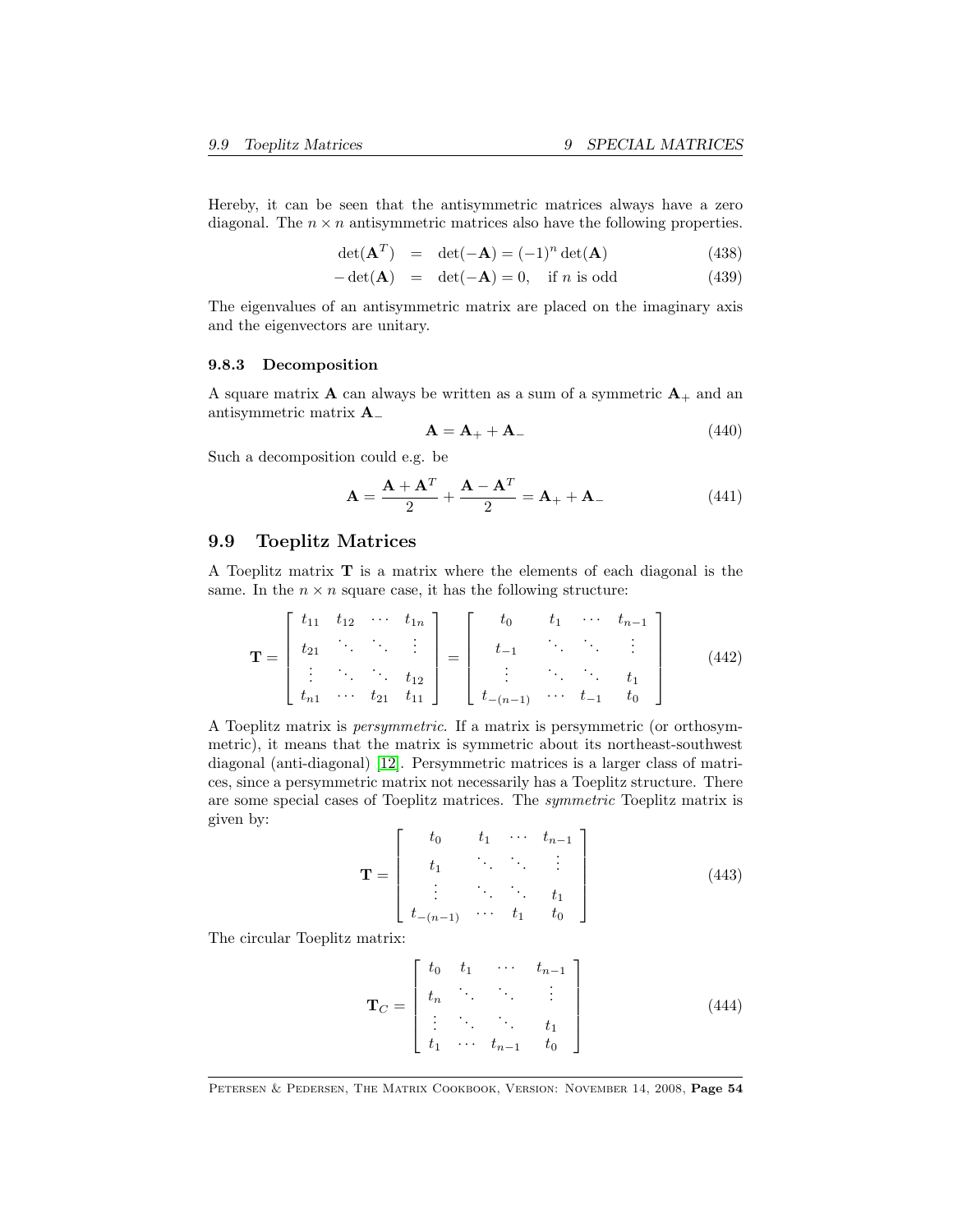<span id="page-54-1"></span>The upper triangular Toeplitz matrix:

$$
\mathbf{T}_U = \begin{bmatrix} t_0 & t_1 & \cdots & t_{n-1} \\ 0 & \ddots & \ddots & \vdots \\ \vdots & \ddots & \ddots & t_1 \\ 0 & \cdots & 0 & t_0 \end{bmatrix},
$$
(445)

and the lower triangular Toeplitz matrix:

$$
\mathbf{T}_L = \begin{bmatrix} t_0 & 0 & \cdots & 0 \\ t_{-1} & \ddots & \ddots & \vdots \\ \vdots & \ddots & \ddots & 0 \\ t_{-(n-1)} & \cdots & t_{-1} & t_0 \end{bmatrix}
$$
(446)

#### 9.9.1 Properties of Toeplitz Matrices

The Toeplitz matrix has some computational advantages. The addition of two Toeplitz matrices can be done with  $\mathcal{O}(n)$  flops, multiplication of two Toeplitz matrices can be done in  $\mathcal{O}(n \ln n)$  flops. Toeplitz equation systems can be solved in  $\mathcal{O}(n^2)$  flops. The inverse of a positive definite Toeplitz matrix can be found in  $\mathcal{O}(n^2)$  flops too. The inverse of a Toeplitz matrix is persymmetric. The product of two lower triangular Toeplitz matrices is a Toeplitz matrix. More information on Toeplitz matrices and circulant matrices can be found in [\[13,](#page-68-14) [7\]](#page-68-1).

### <span id="page-54-0"></span>9.10 Transition matrices

A square matrix P is a transition matrix, also known as stochastic matrix or probability matrix, if

$$
0 \leq (\mathbf{P})_{ij} \leq 1, \qquad \sum_j (\mathbf{P})_{ij} = 1
$$

The transition matrix usually describes the probability of moving from state  $i$ to  $j$  in one step and is closely related to markov processes. Transition matrices have the following properties

$$
Prob[i \rightarrow j \text{ in 1 step}] = (\mathbf{P})_{ij} \tag{447}
$$

$$
Prob[i \rightarrow j \text{ in } 2 \text{ steps}] = (\mathbf{P}^2)_{ij} \tag{448}
$$

$$
Prob[i \rightarrow j \text{ in } k \text{ steps}] = (\mathbf{P}^k)_{ij} \tag{449}
$$

If all rows are identical 
$$
\Rightarrow
$$
  $\mathbf{P}^n = \mathbf{P}$  (450)

$$
\alpha \mathbf{P} = \alpha, \qquad \alpha \text{ is called invariant} \tag{451}
$$

where  $\alpha$  is a so-called stationary probability vector, i.e.,  $0 \le \alpha_i \le 1$  and  $\sum_i \alpha_i =$ 1.

Petersen & Pedersen, The Matrix Cookbook, Version: November 14, 2008, Page 55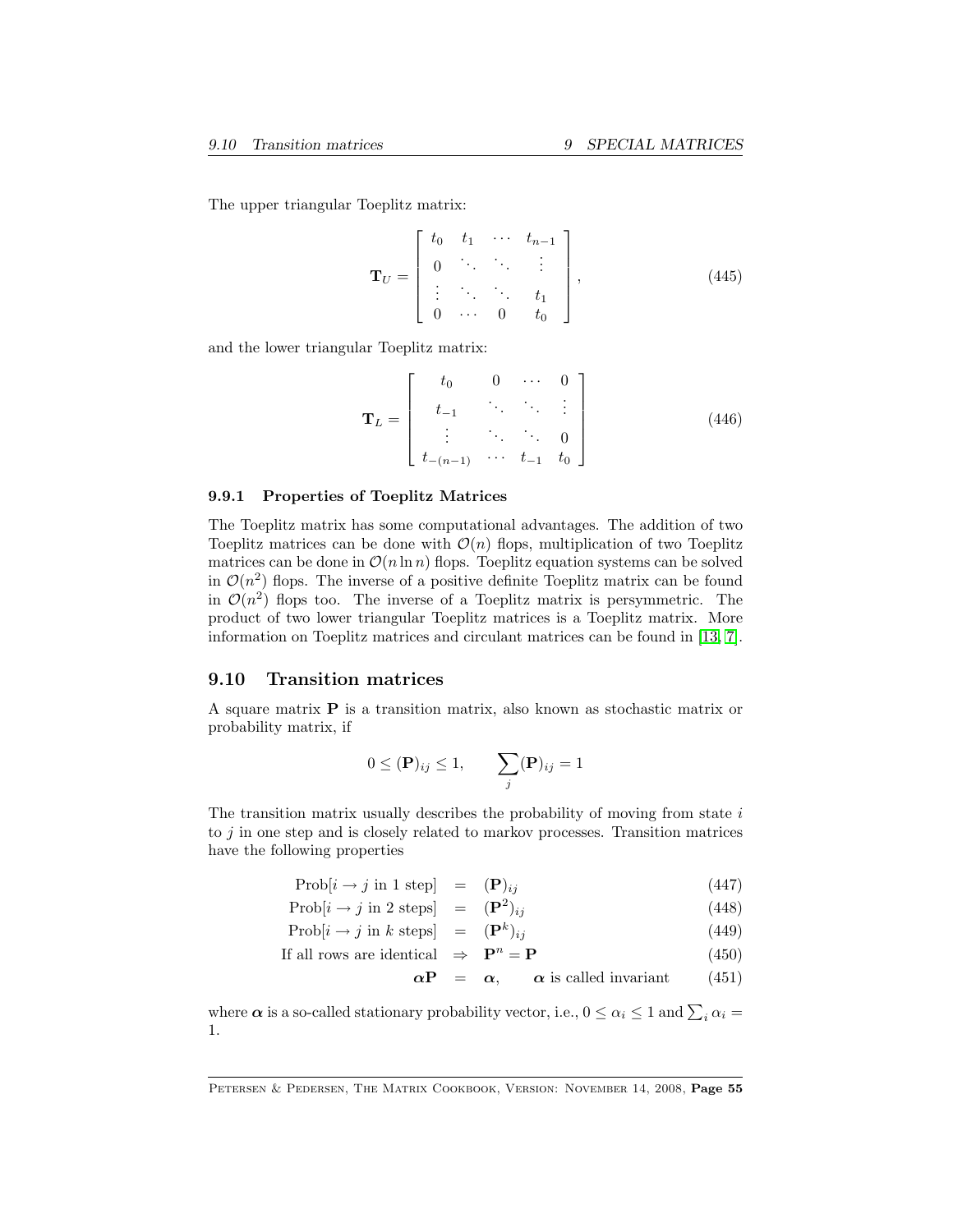### <span id="page-55-1"></span><span id="page-55-0"></span>9.11 Units, Permutation and Shift

#### 9.11.1 Unit vector

Let  $\mathbf{e}_i \in \mathbb{R}^{n \times 1}$  be the *i*th unit vector, i.e. the vector which is zero in all entries except the *i*<sup>th</sup> at which it is 1.

#### 9.11.2 Rows and Columns

*i.th* row of **A** = 
$$
\mathbf{e}_i^T \mathbf{A}
$$
 (452)

$$
j.th \text{ column of } \mathbf{A} = \mathbf{A}\mathbf{e}_j \tag{453}
$$

### 9.11.3 Permutations

Let  $P$  be some permutation matrix, e.g.

$$
\mathbf{P} = \begin{bmatrix} 0 & 1 & 0 \\ 1 & 0 & 0 \\ 0 & 0 & 1 \end{bmatrix} = \begin{bmatrix} \mathbf{e}_2 & \mathbf{e}_1 & \mathbf{e}_3 \end{bmatrix} = \begin{bmatrix} \mathbf{e}_2^T \\ \mathbf{e}_1^T \\ \mathbf{e}_3^T \end{bmatrix}
$$
(454)

For permutation matrices it holds that

$$
\mathbf{P}\mathbf{P}^T = \mathbf{I} \tag{455}
$$

and that

$$
\mathbf{AP} = \begin{bmatrix} \mathbf{A} \mathbf{e}_2 & \mathbf{A} \mathbf{e}_1 & \mathbf{A} \mathbf{e}_3 \end{bmatrix} \qquad \mathbf{PA} = \begin{bmatrix} \mathbf{e}_2^T \mathbf{A} \\ \mathbf{e}_1^T \mathbf{A} \\ \mathbf{e}_3^T \mathbf{A} \end{bmatrix} \tag{456}
$$

That is, the first is a matrix which has columns of A but in permuted sequence and the second is a matrix which has the rows of A but in the permuted sequence.

#### 9.11.4 Translation, Shift or Lag Operators

Let **L** denote the lag (or 'translation' or 'shift') operator defined on a  $4 \times 4$ example by

$$
\mathbf{L} = \begin{bmatrix} 0 & 0 & 0 & 0 \\ 1 & 0 & 0 & 0 \\ 0 & 1 & 0 & 0 \\ 0 & 0 & 1 & 0 \end{bmatrix}
$$
 (457)

i.e. a matrix of zeros with one on the sub-diagonal,  $(L)_{ij} = \delta_{i,j+1}$ . With some signal  $x_t$  for  $t = 1, ..., N$ , the n.th power of the lag operator shifts the indices, i.e.

$$
(\mathbf{L}^n \mathbf{x})_t = \begin{cases} 0 & \text{for } t = 1, ..., n \\ x_{t-n} & \text{for } t = n+1, ..., N \end{cases}
$$
(458)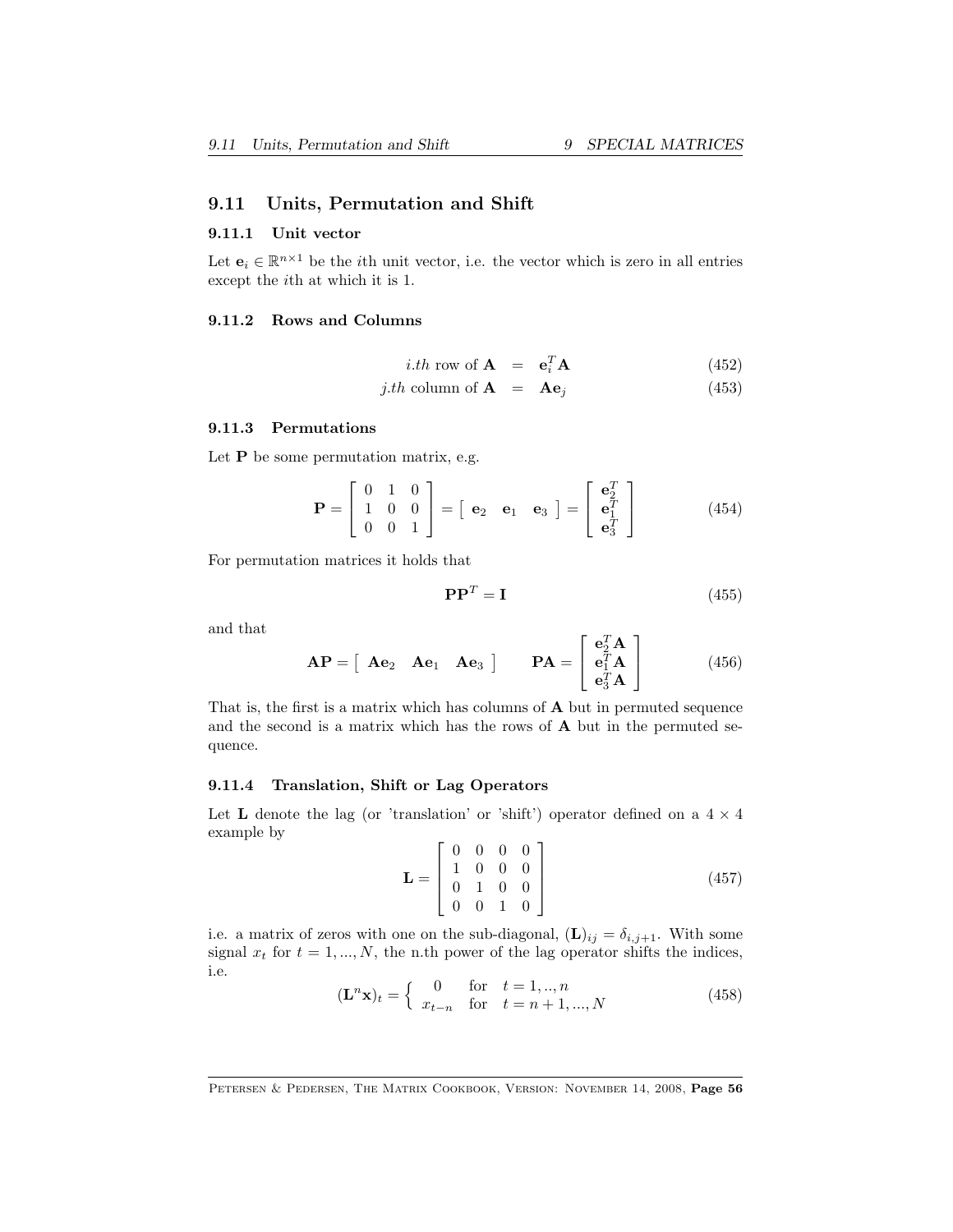<span id="page-56-1"></span>A related but slightly different matrix is the 'recurrent shifted' operator defined on a 4x4 example by  $\overline{a}$ 

$$
\hat{\mathbf{L}} = \begin{bmatrix} 0 & 0 & 0 & 1 \\ 1 & 0 & 0 & 0 \\ 0 & 1 & 0 & 0 \\ 0 & 0 & 1 & 0 \end{bmatrix}
$$
(459)

i.e. a matrix defined by  $(\hat{\mathbf{L}})_{ij} = \delta_{i,j+1} + \delta_{i,1}\delta_{j,dim(\mathbf{L})}$ . On a signal **x** it has the effect

$$
(\hat{\mathbf{L}}^n \mathbf{x})_t = x_{t'}, \quad t' = [(t - n) \mod N] + 1
$$
 (460)

That is,  $\hat{\mathbf{L}}$  is like the shift operator **L** except that it 'wraps' the signal as if it was periodic and shifted (substituting the zeros with the rear end of the signal). Note that  $\hat{\mathbf{L}}$  is invertible and orthogonal, i.e.

$$
\hat{\mathbf{L}}^{-1} = \hat{\mathbf{L}}^{T} \tag{461}
$$

### <span id="page-56-0"></span>9.12 Vandermonde Matrices

A Vandermonde matrix has the form [\[15\]](#page-68-13)

$$
\mathbf{V} = \begin{bmatrix} 1 & v_1 & v_1^2 & \cdots & v_1^{n-1} \\ 1 & v_2 & v_2^2 & \cdots & v_2^{n-1} \\ \vdots & \vdots & \vdots & & \vdots \\ 1 & v_n & v_n^2 & \cdots & v_n^{n-1} \end{bmatrix} .
$$
 (462)

The transpose of  $V$  is also said to a Vandermonde matrix. The determinant is given by [\[29\]](#page-69-13)

$$
\det \mathbf{V} = \prod_{i > j} (v_i - v_j) \tag{463}
$$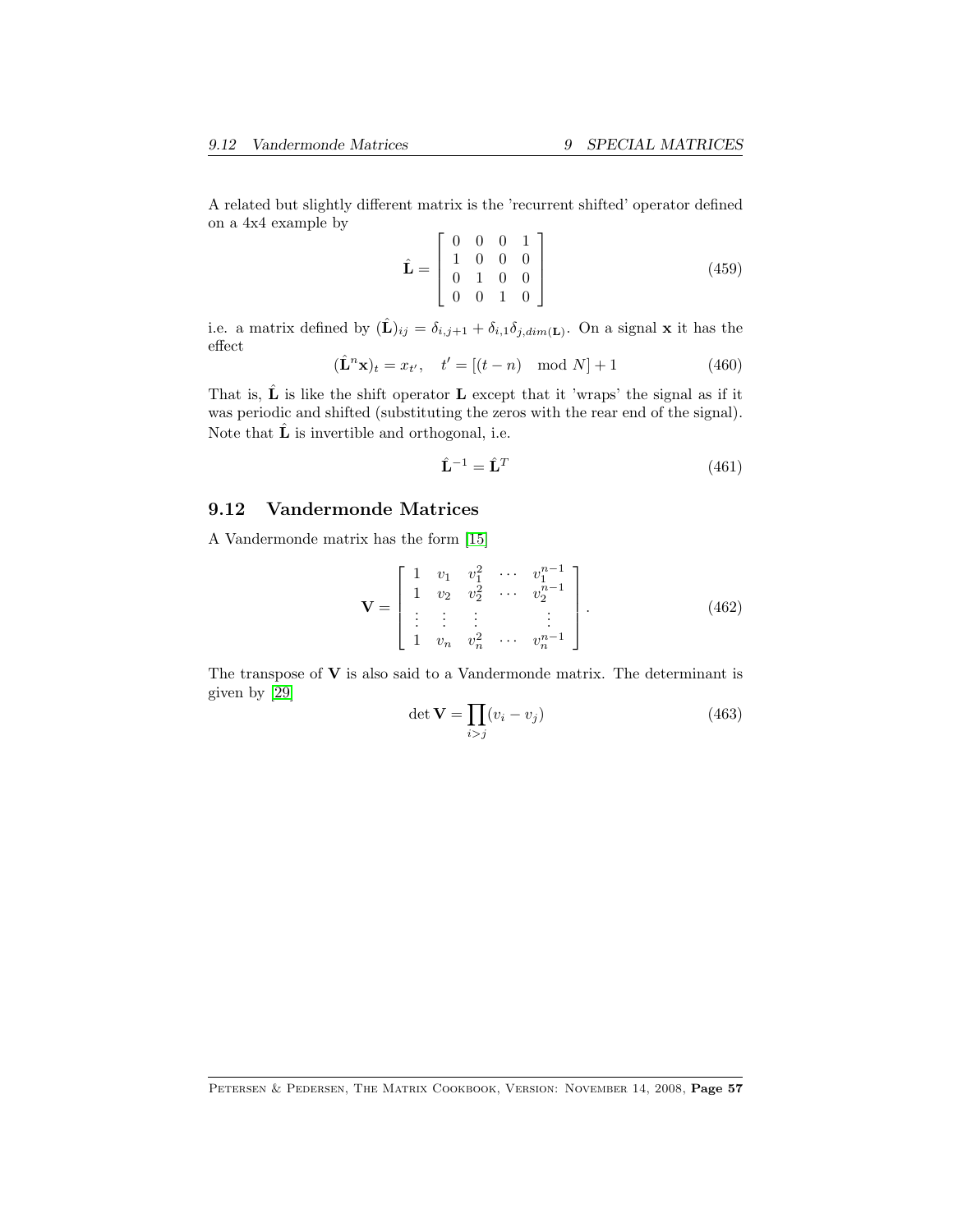# <span id="page-57-0"></span>10 Functions and Operators

### <span id="page-57-1"></span>10.1 Functions and Series

#### 10.1.1 Finite Series

$$
(\mathbf{X}^{n} - \mathbf{I})(\mathbf{X} - \mathbf{I})^{-1} = \mathbf{I} + \mathbf{X} + \mathbf{X}^{2} + \dots + \mathbf{X}^{n-1}
$$
(464)

#### 10.1.2 Taylor Expansion of Scalar Function

Consider some scalar function  $f(\mathbf{x})$  which takes the vector **x** as an argument. This we can Taylor expand around  $x_0$ 

$$
f(\mathbf{x}) \approx f(\mathbf{x}_0) + \mathbf{g}(\mathbf{x}_0)^T(\mathbf{x} - \mathbf{x}_0) + \frac{1}{2}(\mathbf{x} - \mathbf{x}_0)^T \mathbf{H}(\mathbf{x}_0) (\mathbf{x} - \mathbf{x}_0)
$$
(465)

where

$$
\mathbf{g}(\mathbf{x}_0) = \frac{\partial f(\mathbf{x})}{\partial \mathbf{x}} \Big|_{\mathbf{x}_0} \qquad \mathbf{H}(\mathbf{x}_0) = \frac{\partial^2 f(\mathbf{x})}{\partial \mathbf{x} \partial \mathbf{x}^T} \Big|_{\mathbf{x}_0}
$$

#### 10.1.3 Matrix Functions by Infinite Series

As for analytical functions in one dimension, one can define a matrix function for square matrices  $X$  by an infinite series

$$
\mathbf{f}(\mathbf{X}) = \sum_{n=0}^{\infty} c_n \mathbf{X}^n
$$
 (466)

assuming the limit exists and is finite. If the coefficients  $c_n$  fulfils  $\sum_n c_n x^n < \infty$ , then one can prove that the above series exists and is finite, see [\[1\]](#page-68-15). Thus for any analytical function  $f(x)$  there exists a corresponding matrix function  $f(x)$ constructed by the Taylor expansion. Using this one can prove the following results:

1) A matrix A is a zero of its own characteristic polynomium [\[1\]](#page-68-15):

$$
p(\lambda) = \det(\mathbf{I}\lambda - \mathbf{A}) = \sum_{n} c_n \lambda^n \qquad \Rightarrow \qquad p(\mathbf{A}) = \mathbf{0} \tag{467}
$$

2) If A is square it holds that [\[1\]](#page-68-15)

$$
\mathbf{A} = \mathbf{U} \mathbf{B} \mathbf{U}^{-1} \Rightarrow \mathbf{f}(\mathbf{A}) = \mathbf{U} \mathbf{f}(\mathbf{B}) \mathbf{U}^{-1} \tag{468}
$$

3) A useful fact when using power series is that

$$
\mathbf{A}^n \to \mathbf{0} \text{for} n \to \infty \qquad \text{if} \qquad |\mathbf{A}| < 1 \tag{469}
$$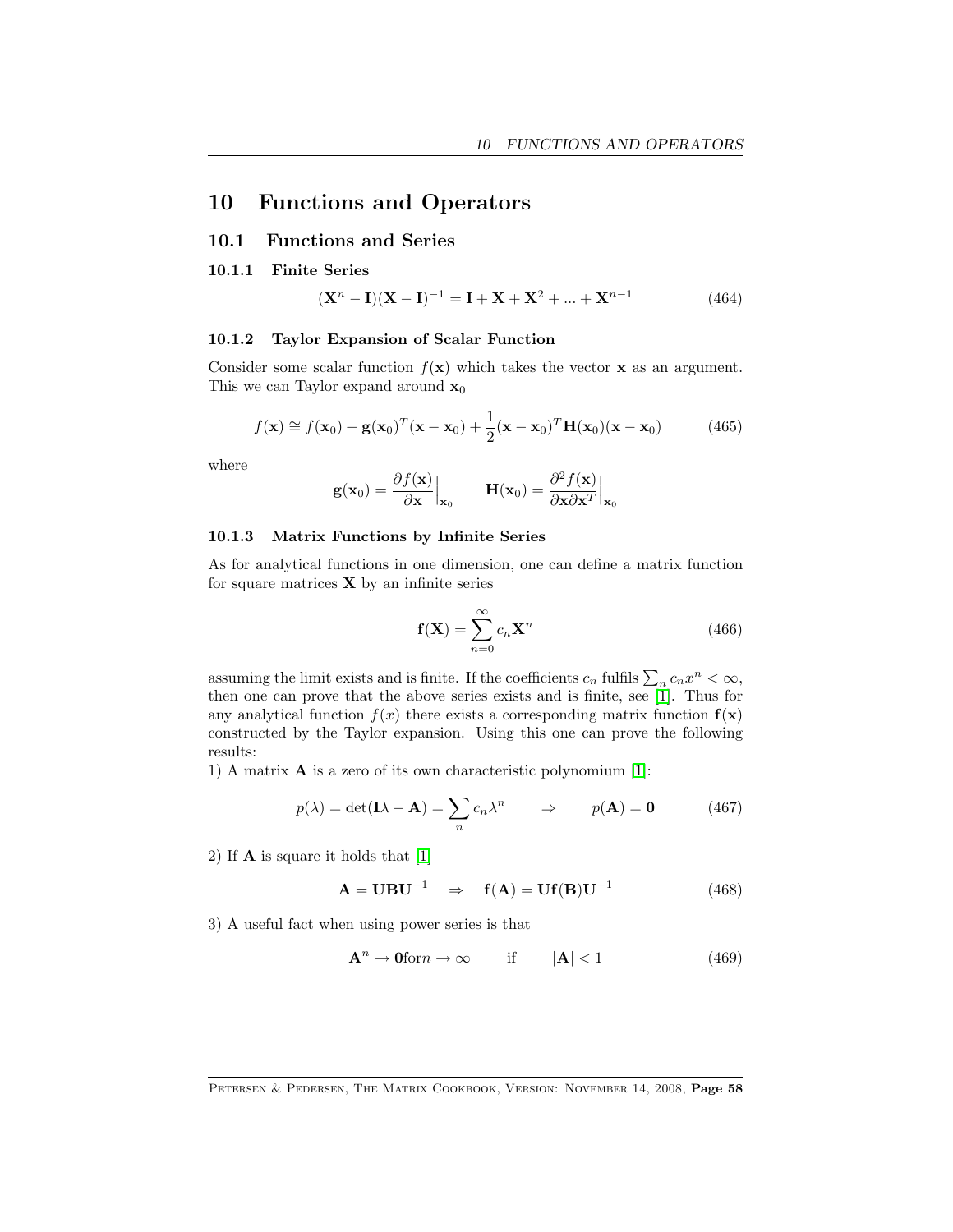### <span id="page-58-2"></span>10.1.4 Exponential Matrix Function

In analogy to the ordinary scalar exponential function, one can define exponential and logarithmic matrix functions:

$$
e^{\mathbf{A}} \equiv \sum_{n=0}^{\infty} \frac{1}{n!} \mathbf{A}^n = \mathbf{I} + \mathbf{A} + \frac{1}{2} \mathbf{A}^2 + \dots
$$
 (470)

$$
e^{-\mathbf{A}} \equiv \sum_{n=0}^{\infty} \frac{1}{n!} (-1)^n \mathbf{A}^n = \mathbf{I} - \mathbf{A} + \frac{1}{2} \mathbf{A}^2 - \dots
$$
 (471)

$$
e^{t\mathbf{A}} \equiv \sum_{n=0}^{\infty} \frac{1}{n!} (t\mathbf{A})^n = \mathbf{I} + t\mathbf{A} + \frac{1}{2} t^2 \mathbf{A}^2 + \dots
$$
 (472)

$$
\ln(\mathbf{I} + \mathbf{A}) \equiv \sum_{n=1}^{\infty} \frac{(-1)^{n-1}}{n} \mathbf{A}^n = \mathbf{A} - \frac{1}{2} \mathbf{A}^2 + \frac{1}{3} \mathbf{A}^3 - \dots \tag{473}
$$

Some of the properties of the exponential function are [\[1\]](#page-68-15)

$$
e^{\mathbf{A}}e^{\mathbf{B}} = e^{\mathbf{A} + \mathbf{B}} \qquad \text{if} \qquad \mathbf{A}\mathbf{B} = \mathbf{B}\mathbf{A} \tag{474}
$$

$$
(e^{\mathbf{A}})^{-1} = e^{-\mathbf{A}} \tag{475}
$$

$$
\frac{d}{dt}e^{t\mathbf{A}} = \mathbf{A}e^{t\mathbf{A}} = e^{t\mathbf{A}}\mathbf{A}, \qquad t \in \mathbb{R}
$$
\n(476)

$$
\frac{d}{dt}\text{Tr}(e^{t\mathbf{A}}) = \text{Tr}(\mathbf{A}e^{t\mathbf{A}})
$$
\n(477)

$$
\det(e^{\mathbf{A}}) = e^{\text{Tr}(\mathbf{A})} \tag{478}
$$

#### 10.1.5 Trigonometric Functions

$$
\sin(\mathbf{A}) \quad \equiv \quad \sum_{n=0}^{\infty} \frac{(-1)^n \mathbf{A}^{2n+1}}{(2n+1)!} = \mathbf{A} - \frac{1}{3!} \mathbf{A}^3 + \frac{1}{5!} \mathbf{A}^5 - \dots \tag{479}
$$

$$
\cos(\mathbf{A}) \quad \equiv \quad \sum_{n=0}^{\infty} \frac{(-1)^n \mathbf{A}^{2n}}{(2n)!} = \mathbf{I} - \frac{1}{2!} \mathbf{A}^2 + \frac{1}{4!} \mathbf{A}^4 - \dots \tag{480}
$$

### <span id="page-58-0"></span>10.2 Kronecker and Vec Operator

### <span id="page-58-1"></span>10.2.1 The Kronecker Product

The Kronecker product of an  $m \times n$  matrix **A** and an  $r \times q$  matrix **B**, is an  $mr \times nq$  matrix, **A**  $\otimes$  **B** defined as

$$
\mathbf{A} \otimes \mathbf{B} = \begin{bmatrix} A_{11} \mathbf{B} & A_{12} \mathbf{B} & \dots & A_{1n} \mathbf{B} \\ A_{21} \mathbf{B} & A_{22} \mathbf{B} & \dots & A_{2n} \mathbf{B} \\ \vdots & & \vdots \\ A_{m1} \mathbf{B} & A_{m2} \mathbf{B} & \dots & A_{mn} \mathbf{B} \end{bmatrix} \tag{481}
$$

PETERSEN & PEDERSEN, THE MATRIX COOKBOOK, VERSION: NOVEMBER 14, 2008, Page 59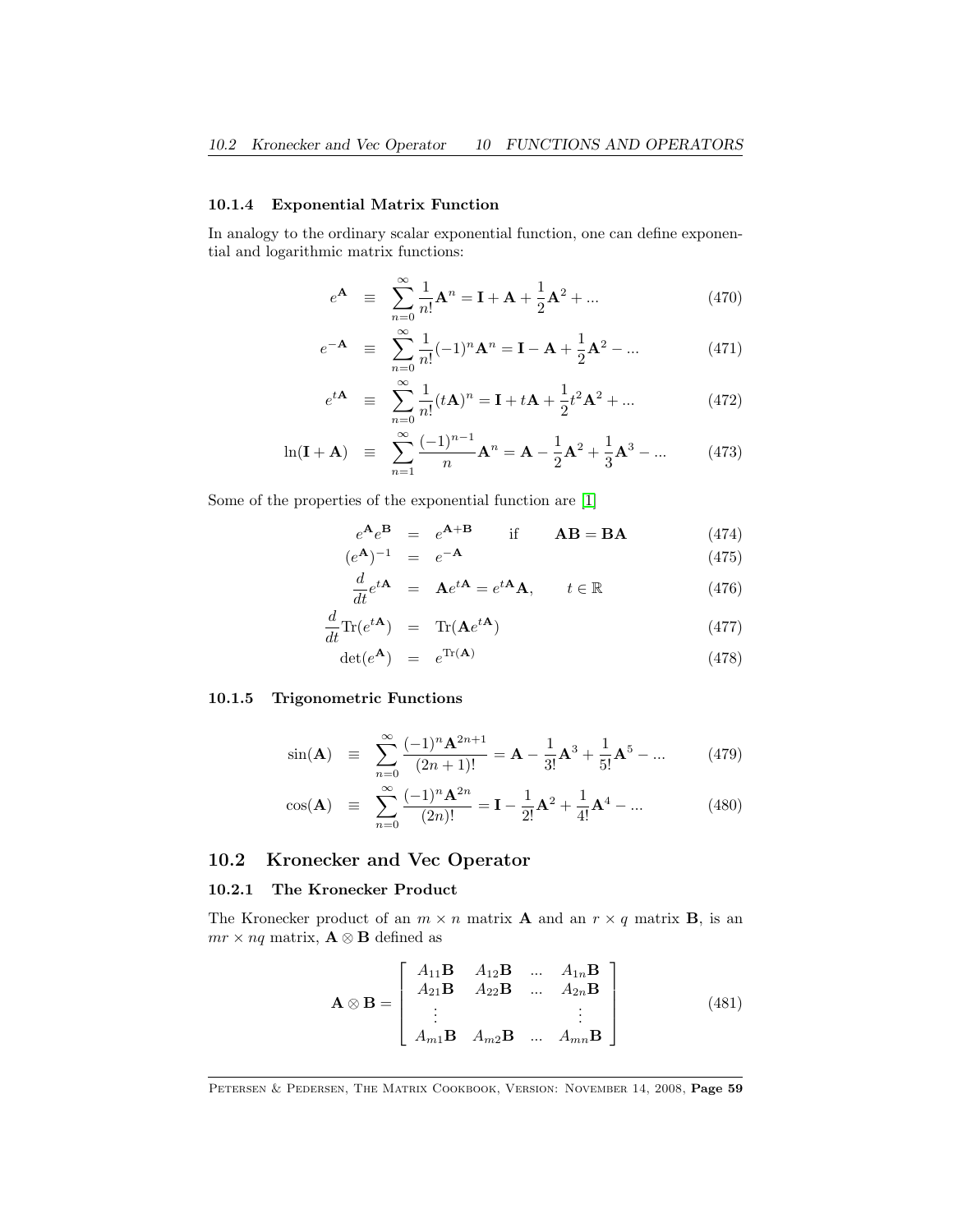The Kronecker product has the following properties (see [\[19\]](#page-69-0))

$$
\mathbf{A} \otimes (\mathbf{B} + \mathbf{C}) = \mathbf{A} \otimes \mathbf{B} + \mathbf{A} \otimes \mathbf{C}
$$
 (482)

$$
\mathbf{A} \otimes \mathbf{B} \neq \mathbf{B} \otimes \mathbf{A} \qquad \text{in general} \tag{483}
$$

$$
\mathbf{A} \otimes (\mathbf{B} \otimes \mathbf{C}) = (\mathbf{A} \otimes \mathbf{B}) \otimes \mathbf{C} \tag{484}
$$

$$
(\alpha_A \mathbf{A} \otimes \alpha_B \mathbf{B}) = \alpha_A \alpha_B (\mathbf{A} \otimes \mathbf{B})
$$
(485)  

$$
(\mathbf{A} \otimes \mathbf{D})^T = \mathbf{A}^T \otimes \mathbf{D}^T
$$
(486)

$$
(\mathbf{A} \otimes \mathbf{B})^T = \mathbf{A}^T \otimes \mathbf{B}^T \tag{486}
$$

$$
(\mathbf{A} \otimes \mathbf{B})(\mathbf{C} \otimes \mathbf{D}) = \mathbf{AC} \otimes \mathbf{BD}
$$
\n
$$
(\mathbf{A} \otimes \mathbf{B})^{-1} = \mathbf{A}^{-1} \otimes \mathbf{B}^{-1}
$$
\n(487)

$$
(\mathbf{A} \otimes \mathbf{B})^+ = \mathbf{A}^+ \otimes \mathbf{B}^+ \tag{189}
$$

$$
rank(\mathbf{A} \otimes \mathbf{B}) = rank(\mathbf{A})rank(\mathbf{B})
$$
\n(490)

$$
\operatorname{Tr}(\mathbf{A}\otimes\mathbf{B}) = \operatorname{Tr}(\mathbf{A})\operatorname{Tr}(\mathbf{B}) = \operatorname{Tr}(\mathbf{\Lambda}_A\otimes\mathbf{\Lambda}_B)
$$
(491)

$$
\det(\mathbf{A} \otimes \mathbf{B}) = \det(\mathbf{A})^{\text{rank}(\mathbf{B})} \det(\mathbf{B})^{\text{rank}(\mathbf{A})}
$$
(492)

$$
\{\text{eig}(\mathbf{A}\otimes\mathbf{B})\} = \{\text{eig}(\mathbf{B}\otimes\mathbf{A})\} \quad \text{if } \mathbf{A}, \mathbf{B} \text{ are square} \tag{493}
$$

$$
\{\text{eig}(\mathbf{A}\otimes\mathbf{B})\} = \{\text{eig}(\mathbf{A})\text{eig}(\mathbf{B})^T\}\tag{494}
$$

if A, B are symmetric and square

$$
eig(\mathbf{A}\otimes\mathbf{B}) = eig(\mathbf{A})\otimes eig(\mathbf{B})
$$
\n(495)

Where  $\{\lambda_i\}$  denotes the set of values  $\lambda_i$ , that is, the values in no particular order or structure, and  $\Lambda_A$  denotes the diagonal matrix with the eigenvalues of A.

#### <span id="page-59-0"></span>10.2.2 The Vec Operator

The vec-operator applied on a matrix A stacks the columns into a vector, i.e. for a  $2 \times 2$  matrix

$$
\mathbf{A} = \left[ \begin{array}{cc} A_{11} & A_{12} \\ A_{21} & A_{22} \end{array} \right] \qquad \text{vec}(\mathbf{A}) = \left[ \begin{array}{c} A_{11} \\ A_{21} \\ A_{12} \\ A_{22} \end{array} \right]
$$

Properties of the vec-operator include (see [\[19\]](#page-69-0))

$$
\text{vec}(\mathbf{A}\mathbf{X}\mathbf{B}) = (\mathbf{B}^T \otimes \mathbf{A})\text{vec}(\mathbf{X}) \tag{496}
$$

$$
\text{Tr}(\mathbf{A}^T \mathbf{B}) = \text{vec}(\mathbf{A})^T \text{vec}(\mathbf{B}) \tag{497}
$$

$$
\text{vec}(\mathbf{A} + \mathbf{B}) = \text{vec}(\mathbf{A}) + \text{vec}(\mathbf{B}) \tag{498}
$$

$$
\text{vec}(\alpha \mathbf{A}) = \alpha \cdot \text{vec}(\mathbf{A}) \tag{499}
$$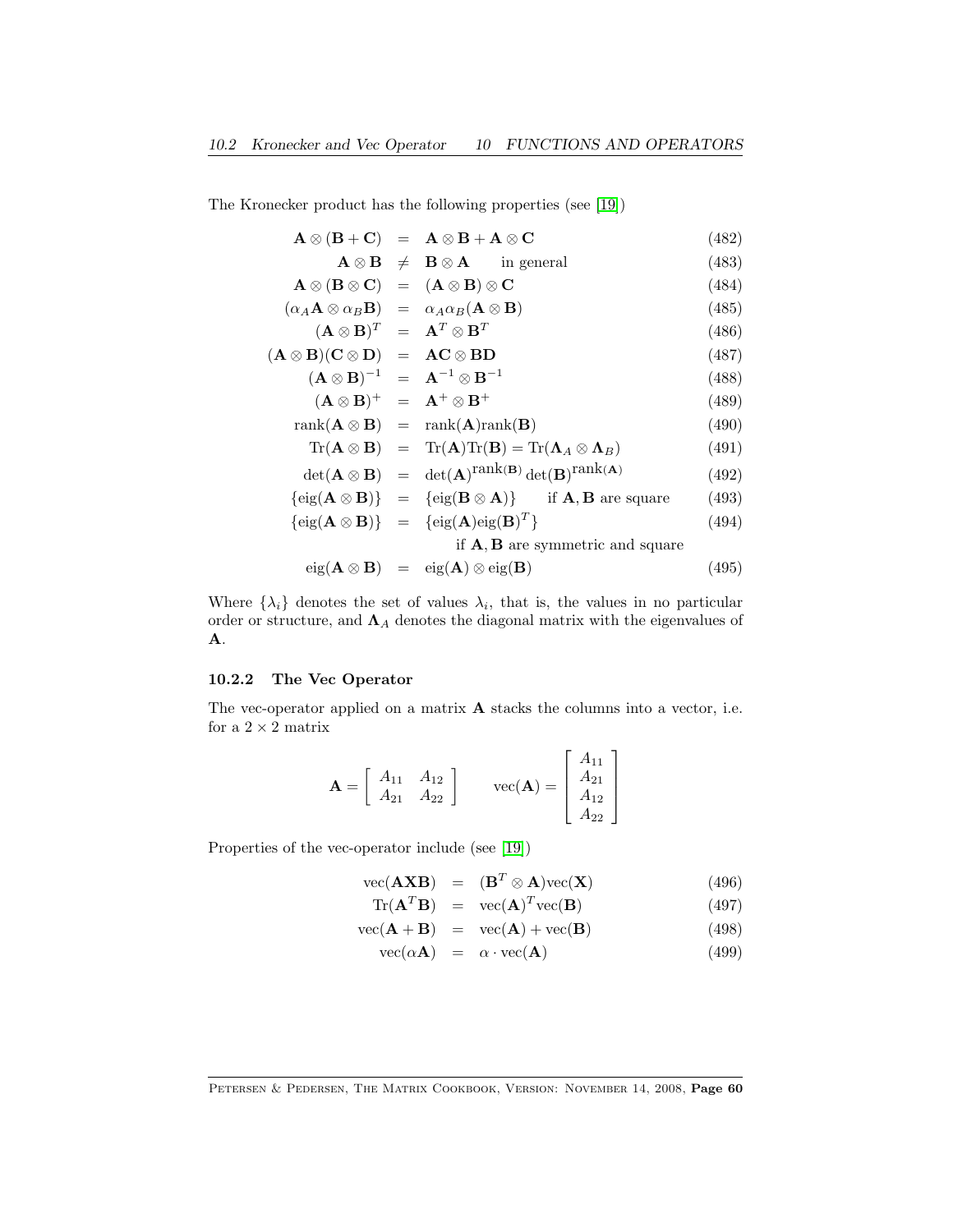### <span id="page-60-2"></span><span id="page-60-0"></span>10.3 Vector Norms

#### 10.3.1 Examples

$$
\|\mathbf{x}\|_1 = \sum_i |x_i| \tag{500}
$$

$$
||\mathbf{x}||_2^2 = \mathbf{x}^H \mathbf{x}
$$
\n
$$
\begin{bmatrix} 501 \end{bmatrix}
$$

$$
||\mathbf{x}||_p = \left[\sum_i |x_i|^p\right] \tag{502}
$$

$$
||\mathbf{x}||_{\infty} = \max_{i} |x_i| \tag{503}
$$

Further reading in e.g. [\[12,](#page-68-4) p. 52]

### <span id="page-60-1"></span>10.4 Matrix Norms

### 10.4.1 Definitions

A matrix norm is a mapping which fulfils

$$
\|\mathbf{A}\| \geq 0 \tag{504}
$$

$$
\|\mathbf{A}\| = 0 \Leftrightarrow \mathbf{A} = \mathbf{0} \tag{505}
$$

$$
||c\mathbf{A}|| = |c|||\mathbf{A}||, \qquad c \in \mathbb{R} \tag{506}
$$

$$
||\mathbf{A} + \mathbf{B}|| \le ||\mathbf{A}|| + ||\mathbf{B}|| \tag{507}
$$

#### 10.4.2 Induced Norm or Operator Norm

An induced norm is a matrix norm induced by a vector norm by the following

$$
||A|| = \sup{||Ax|| \quad | \quad ||x|| = 1}
$$
\n(508)

where  $|| \cdot ||$  ont the left side is the induced matrix norm, while  $|| \cdot ||$  on the right side denotes the vector norm. For induced norms it holds that

$$
||\mathbf{I}|| = 1 \tag{509}
$$

$$
\|\mathbf{A}\mathbf{x}\| \leq \|\mathbf{A}\| \cdot \|\mathbf{x}\|, \quad \text{for all } \mathbf{A}, \mathbf{x} \tag{510}
$$
  

$$
\|\mathbf{A}\mathbf{B}\| \leq \|\mathbf{A}\| \|\mathbf{B}\| \quad \text{for all } \mathbf{A}, \mathbf{B} \tag{511}
$$

$$
\|\mathbf{A}\mathbf{B}\| \leq \|\mathbf{A}\| \cdot \|\mathbf{B}\|, \quad \text{for all } \mathbf{A}, \mathbf{B} \tag{511}
$$

### 10.4.3 Examples

$$
\|\mathbf{A}\|_1 = \max_j \sum_i |A_{ij}| \tag{512}
$$

$$
\|\mathbf{A}\|_2 = \sqrt{\max_{\mathbf{e}} \text{eig}(\mathbf{A}^H \mathbf{A})}
$$
\n
$$
\|\mathbf{A}\|_p = (\max_{\mathbf{e}} \|\mathbf{A}\mathbf{x}\|_p)^{1/p}
$$
\n(513)

$$
||\mathbf{A}||_p = (\max_{||\mathbf{x}||_p=1} ||\mathbf{A}\mathbf{x}||_p)^{1/p} \tag{514}
$$

$$
||\mathbf{A}||_{\infty} = \max_{i} \sum_{j} |A_{ij}| \tag{515}
$$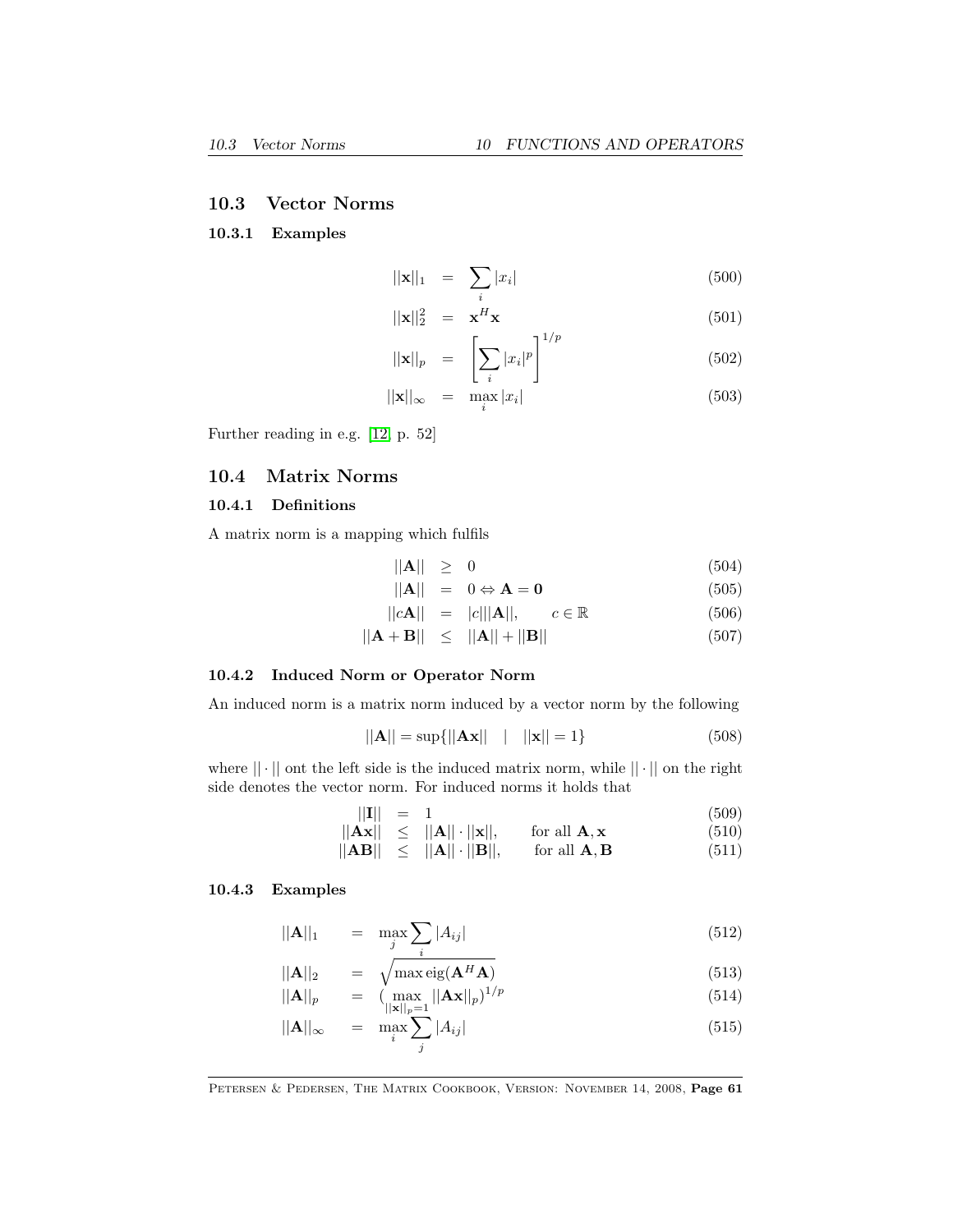$$
||\mathbf{A}||_{\mathrm{F}} = \sqrt{\sum_{ij} |A_{ij}|^2} = \sqrt{\mathrm{Tr}(\mathbf{A}\mathbf{A}^H)} \qquad \text{(Frobenius)} \tag{516}
$$

$$
||\mathbf{A}||_{\text{max}} = \max_{ij} |A_{ij}| \tag{517}
$$

$$
||\mathbf{A}||_{\mathrm{KF}} = ||\mathrm{sing}(\mathbf{A})||_1 \qquad (\mathrm{Ky}\ \mathrm{Fan}) \tag{518}
$$

where  $sing(\mathbf{A})$  is the vector of singular values of the matrix  $\mathbf{A}$ .

### 10.4.4 Inequalities

E. H. Rasmussen has in yet unpublished material derived and collected the following inequalities. They are collected in a table as below, assuming  $A$  is an  $m \times n$ , and  $d = \text{rank}(\mathbf{A})$ 

|                           | $  \mathbf{A}  _{\mathrm{max}}$ | $  \mathbf{A}  _1$ | $  \mathbf{A}  _{\infty}$                          | $  A  _2$  | $\ {\mathbf A}\ _{\rm F}$ | . $ {\bf A}  _{\rm KF}$ |
|---------------------------|---------------------------------|--------------------|----------------------------------------------------|------------|---------------------------|-------------------------|
| $\ {\mathbf{A}}\ _{\max}$ |                                 |                    |                                                    |            |                           |                         |
| $  \mathbf{A}  _1$        | m                               |                    | $m\,$                                              | $\sqrt{m}$ | $\sqrt{m}$                | $\sqrt{m}$              |
| $  \mathbf{A}  _{\infty}$ | $\, n$                          | $\it{n}$           |                                                    | $\sqrt{n}$ | $\sqrt{n}$                | $\sqrt{n}$              |
| $  \mathbf{A}  _2$        | $\sqrt{mn}$                     | $\sqrt{n}$         | $\sqrt{m}$                                         |            |                           |                         |
| $  \mathbf{A}  _\text{F}$ | $\sqrt{mn}$                     | $\sqrt{n}$         | $\sqrt{m}$                                         | $\sqrt{d}$ |                           |                         |
| $ {\bf A}  _{\rm KF}$     | 'mnd                            | $^{\prime}$ nd     | $\hspace{0.5pt}\textit{^{\prime}}\hspace{0.5pt}md$ | d          | V d                       |                         |

which are to be read as, e.g.

$$
||\mathbf{A}||_2 \le \sqrt{m} \cdot ||\mathbf{A}||_{\infty} \tag{519}
$$

#### 10.4.5 Condition Number

The 2-norm of **A** equals  $\sqrt{(\max(\text{eig}(\mathbf{A}^T\mathbf{A})))}$  [\[12,](#page-68-4) p.57]. For a symmetric, positive definite matrix, this reduces to  $max(eig(A))$  The condition number based on the 2-norm thus reduces to

$$
\|\mathbf{A}\|_2 \|\mathbf{A}^{-1}\|_2 = \max(\text{eig}(\mathbf{A})) \max(\text{eig}(\mathbf{A}^{-1})) = \frac{\max(\text{eig}(\mathbf{A}))}{\min(\text{eig}(\mathbf{A}))}. \tag{520}
$$

### <span id="page-61-0"></span>10.5 Rank

#### 10.5.1 Sylvester's Inequality

If **A** is  $m \times n$  and **B** is  $n \times r$ , then

$$
rank(\mathbf{A}) + rank(\mathbf{B}) - n \le rank(\mathbf{A}\mathbf{B}) \le min\{rank(\mathbf{A}), rank(\mathbf{B})\}
$$
(521)

### <span id="page-61-1"></span>10.6 Integral Involving Dirac Delta Functions

Assuming A to be square, then

$$
\int p(\mathbf{s})\delta(\mathbf{x} - \mathbf{A}\mathbf{s})d\mathbf{s} = \frac{1}{\det(\mathbf{A})}p(\mathbf{A}^{-1}\mathbf{x})
$$
\n(522)

PETERSEN & PEDERSEN, THE MATRIX COOKBOOK, VERSION: NOVEMBER 14, 2008, Page 62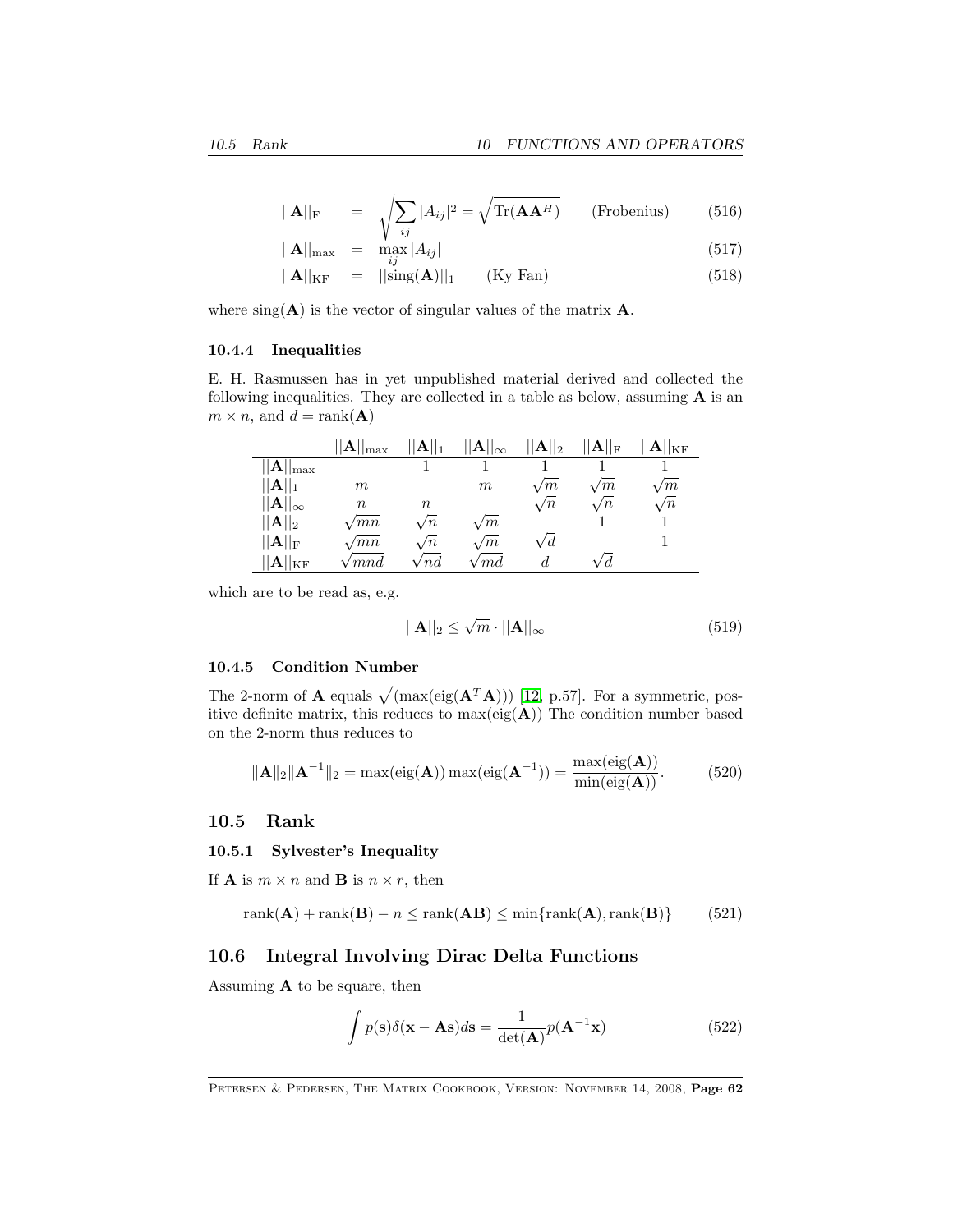Assuming A to be "underdetermined", i.e. "tall", then

$$
\int p(\mathbf{s})\delta(\mathbf{x} - \mathbf{A}\mathbf{s})d\mathbf{s} = \begin{cases} \frac{1}{\sqrt{\det(\mathbf{A}^T\mathbf{A})}}p(\mathbf{A}^+\mathbf{x}) & \text{if } \mathbf{x} = \mathbf{A}\mathbf{A}^+\mathbf{x} \\ 0 & \text{elsewhere} \end{cases}
$$
(523)

See [\[9\]](#page-68-0).

### <span id="page-62-0"></span>10.7 Miscellaneous

For any A it holds that

$$
rank(\mathbf{A}) = rank(\mathbf{A}^T) = rank(\mathbf{A}\mathbf{A}^T) = rank(\mathbf{A}^T\mathbf{A})
$$
\n(524)

It holds that

**A** is positive definite 
$$
\Leftrightarrow \exists B
$$
 invertible, such that  $A = BB^T$  (525)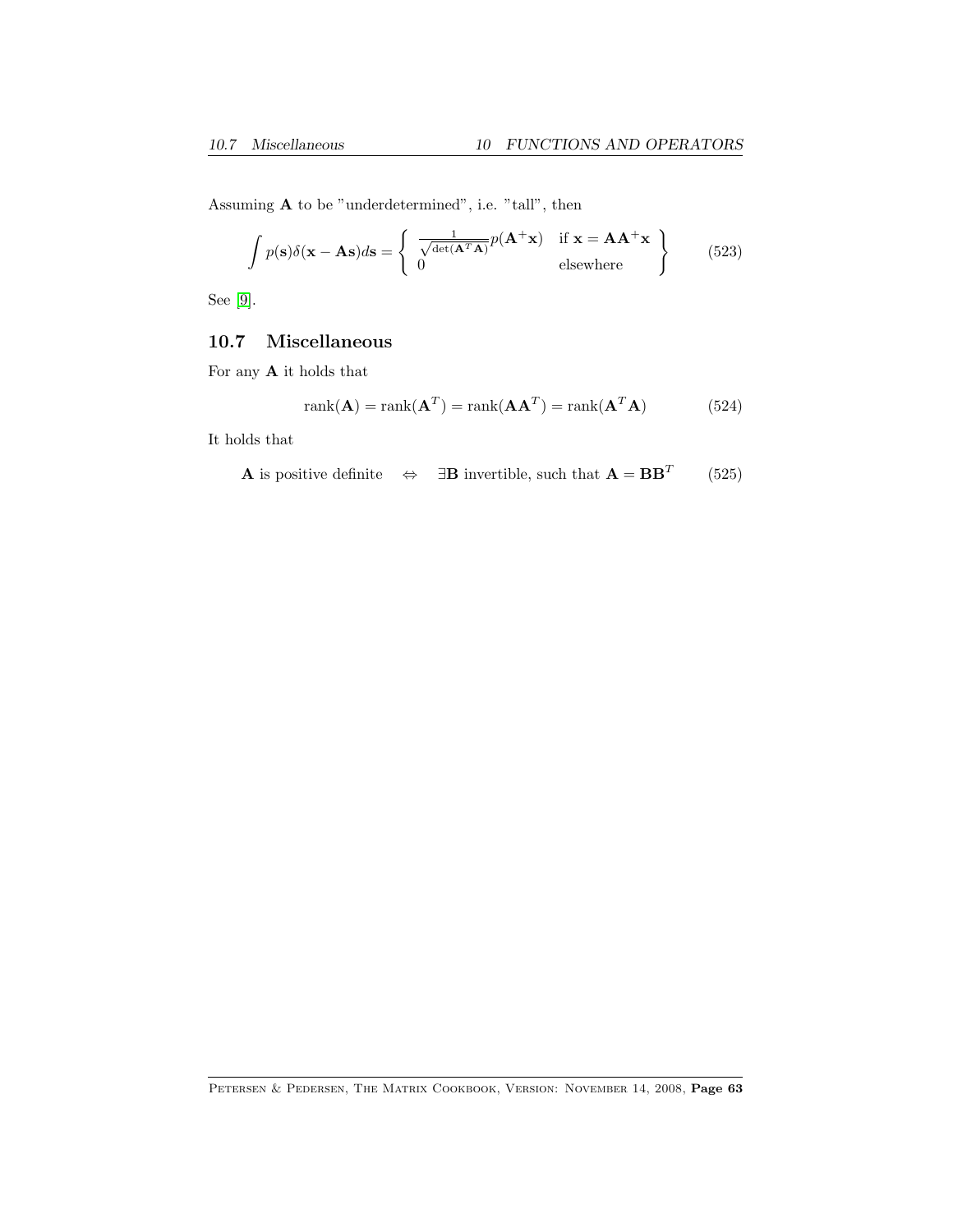# <span id="page-63-0"></span>A One-dimensional Results

### <span id="page-63-1"></span>A.1 Gaussian

A.1.1 Density

$$
p(x) = \frac{1}{\sqrt{2\pi\sigma^2}} \exp\left(-\frac{(x-\mu)^2}{2\sigma^2}\right)
$$
 (526)

A.1.2 Normalization

$$
\int e^{-\frac{(s-\mu)^2}{2\sigma^2}} ds = \sqrt{2\pi\sigma^2}
$$
 (527)

$$
\int e^{-(ax^2+bx+c)}dx = \sqrt{\frac{\pi}{a}} \exp\left[\frac{b^2-4ac}{4a}\right]
$$
\n(528)

$$
\int e^{c_2 x^2 + c_1 x + c_0} dx = \sqrt{\frac{\pi}{-c_2}} \exp\left[\frac{c_1^2 - 4c_2 c_0}{-4c_2}\right]
$$
(529)

### A.1.3 Derivatives

$$
\frac{\partial p(x)}{\partial \mu} = p(x) \frac{(x - \mu)}{\sigma^2} \tag{530}
$$

$$
\frac{\partial \ln p(x)}{\partial \mu} = \frac{(x - \mu)}{\sigma^2} \tag{531}
$$

$$
\frac{\partial p(x)}{\partial \sigma} = p(x) \frac{1}{\sigma} \left[ \frac{(x - \mu)^2}{\sigma^2} - 1 \right]
$$
\n(532)

$$
\frac{\partial \ln p(x)}{\partial \sigma} = \frac{1}{\sigma} \left[ \frac{(x - \mu)^2}{\sigma^2} - 1 \right]
$$
\n(533)

### A.1.4 Completing the Squares

$$
c_2x^2 + c_1x + c_0 = -a(x - b)^2 + w
$$

$$
-a = c_2 \t b = \frac{1}{2}\frac{c_1}{c_2} \t w = \frac{1}{4}\frac{c_1^2}{c_2} + c_0
$$

or

$$
c_2x^2 + c_1x + c_0 = -\frac{1}{2\sigma^2}(x - \mu)^2 + d
$$

$$
\mu = \frac{-c_1}{2c_2} \qquad \sigma^2 = \frac{-1}{2c_2} \qquad d = c_0 - \frac{c_1^2}{4c_2}
$$

### A.1.5 Moments

If the density is expressed by

$$
p(x) = \frac{1}{\sqrt{2\pi\sigma^2}} \exp\left[-\frac{(s-\mu)^2}{2\sigma^2}\right] \quad \text{or} \quad p(x) = C \exp(c_2 x^2 + c_1 x) \tag{534}
$$

then the first few basic moments are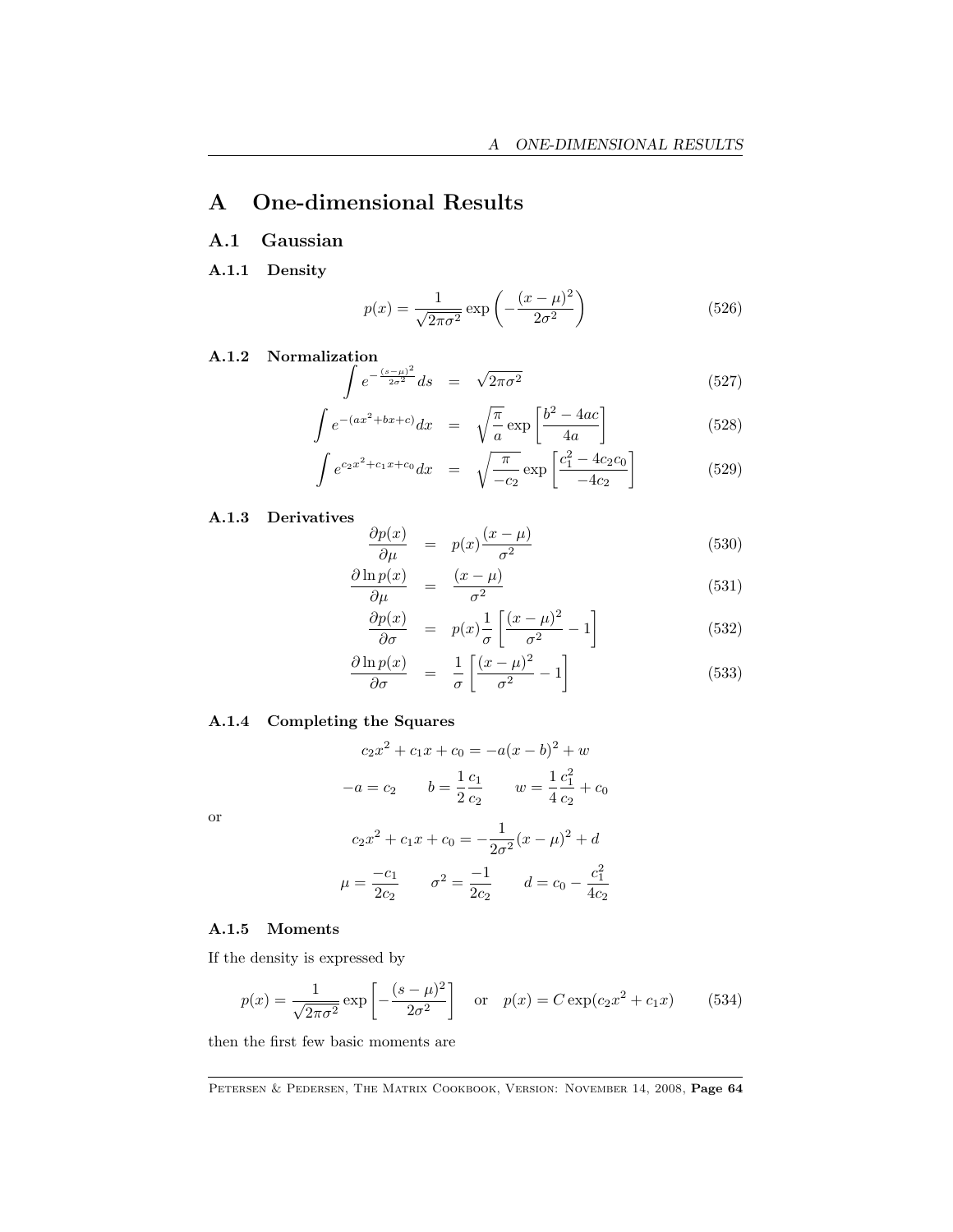$$
\langle x \rangle = \mu = \frac{-c_1}{2c_2}
$$
  
\n
$$
\langle x^2 \rangle = \sigma^2 + \mu^2 = \frac{-1}{2c_2} + \left(\frac{-c_1}{2c_2}\right)^2
$$
  
\n
$$
\langle x^3 \rangle = 3\sigma^2\mu + \mu^3 = \frac{c_1}{(2c_2)^2} \left[3 - \frac{c_1^2}{2c_2}\right]
$$
  
\n
$$
\langle x^4 \rangle = \mu^4 + 6\mu^2\sigma^2 + 3\sigma^4 = \left(\frac{c_1}{2c_2}\right)^4 + 6\left(\frac{c_1}{2c_2}\right)^2 \left(\frac{-1}{2c_2}\right) + 3\left(\frac{1}{2c_2}\right)^2
$$

and the central moments are

$$
\langle (x - \mu) \rangle = 0 = 0
$$
  

$$
\langle (x - \mu)^2 \rangle = \sigma^2 = \left[ \frac{-1}{2c_2} \right]
$$
  

$$
\langle (x - \mu)^3 \rangle = 0 = 0
$$
  

$$
\langle (x - \mu)^4 \rangle = 3\sigma^4 = 3\left[ \frac{1}{2c_2} \right]^2
$$

A kind of pseudo-moments (un-normalized integrals) can easily be derived as

$$
\int \exp(c_2 x^2 + c_1 x) x^n dx = Z \langle x^n \rangle = \sqrt{\frac{\pi}{-c_2}} \exp\left[\frac{c_1^2}{-4c_2}\right] \langle x^n \rangle \tag{535}
$$

¿From the un-centralized moments one can derive other entities like

$$
\langle x^2 \rangle - \langle x \rangle^2 = \sigma^2 = \frac{-1}{2c_2}
$$
  
\n
$$
\langle x^3 \rangle - \langle x^2 \rangle \langle x \rangle = 2\sigma^2 \mu = \frac{2c_1}{(2c_2)^2}
$$
  
\n
$$
\langle x^4 \rangle - \langle x^2 \rangle^2 = 2\sigma^4 + 4\mu^2 \sigma^2 = \frac{2}{(2c_2)^2} \left[ 1 - 4 \frac{c_1^2}{2c_2} \right]
$$

### <span id="page-64-0"></span>A.2 One Dimensional Mixture of Gaussians

#### A.2.1 Density and Normalization

$$
p(s) = \sum_{k}^{K} \frac{\rho_k}{\sqrt{2\pi\sigma_k^2}} \exp\left[-\frac{1}{2}\frac{(s-\mu_k)^2}{\sigma_k^2}\right]
$$
(536)

### A.2.2 Moments

An useful fact of MoG, is that

$$
\langle x^n \rangle = \sum_k \rho_k \langle x^n \rangle_k \tag{537}
$$

where  $\langle \cdot \rangle_k$  denotes average with respect to the k.th component. We can calculate the first four moments from the densities

$$
p(x) = \sum_{k} \rho_k \frac{1}{\sqrt{2\pi\sigma_k^2}} \exp\left[-\frac{1}{2}\frac{(x-\mu_k)^2}{\sigma_k^2}\right]
$$
(538)

$$
p(x) = \sum_{k} \rho_k C_k \exp [c_{k2}x^2 + c_{k1}x]
$$
 (539)

as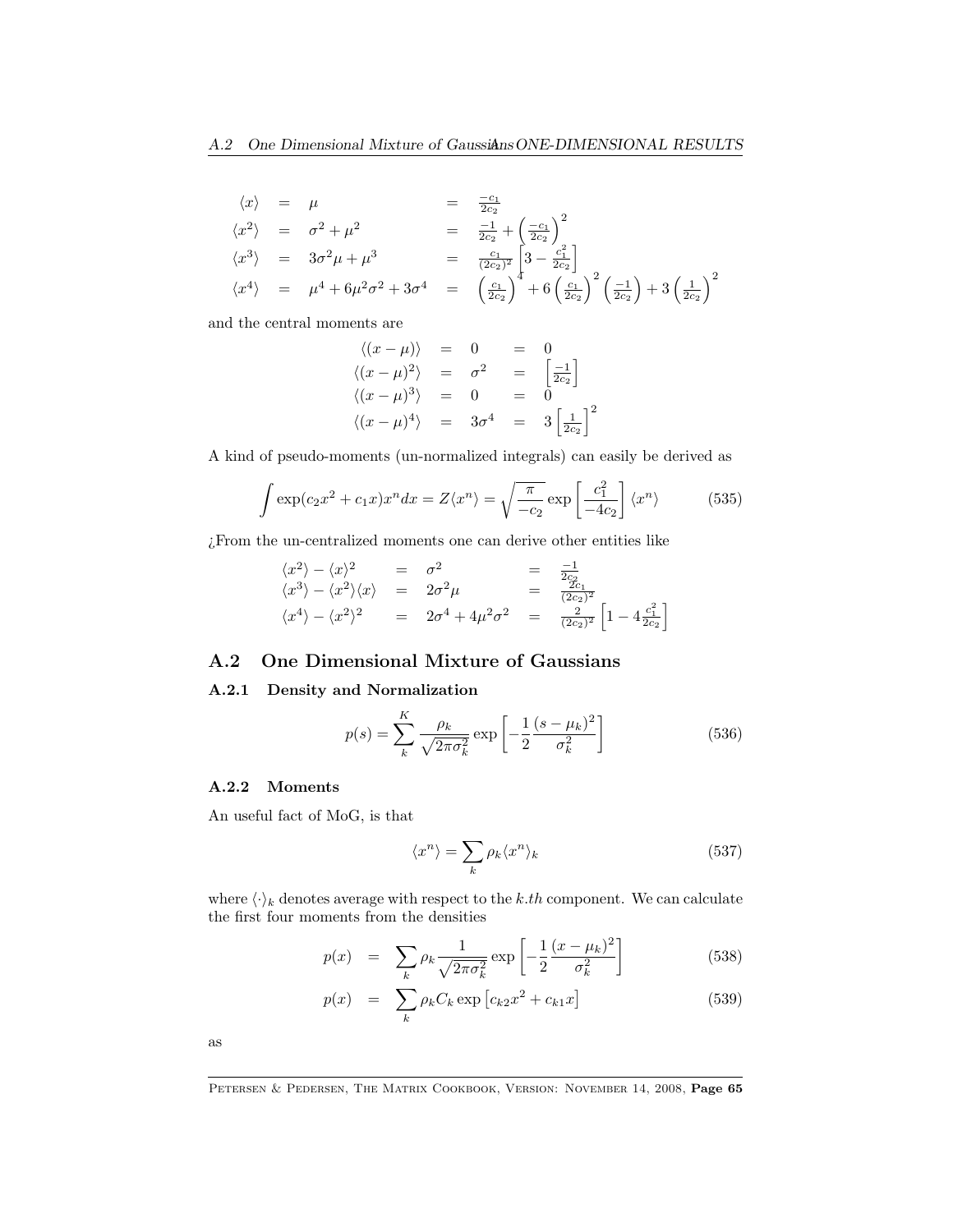$$
\langle x \rangle = \sum_{k} \rho_{k} \mu_{k} = \sum_{k} \rho_{k} \left[ \frac{-c_{k1}}{2c_{k2}} \right]
$$
  
\n
$$
\langle x^{2} \rangle = \sum_{k} \rho_{k} (\sigma_{k}^{2} + \mu_{k}^{2}) = \sum_{k} \rho_{k} \left[ \frac{-1}{2c_{k2}} + \left( \frac{-c_{k1}}{2c_{k2}} \right)^{2} \right]
$$
  
\n
$$
\langle x^{3} \rangle = \sum_{k} \rho_{k} (3\sigma_{k}^{2} \mu_{k} + \mu_{k}^{3}) = \sum_{k} \rho_{k} \left[ \frac{c_{k1}}{(2c_{k2})^{2}} \left[ 3 - \frac{c_{k1}^{2}}{2c_{k2}} \right] \right]
$$
  
\n
$$
\langle x^{4} \rangle = \sum_{k} \rho_{k} (\mu_{k}^{4} + 6\mu_{k}^{2} \sigma_{k}^{2} + 3\sigma_{k}^{4}) = \sum_{k} \rho_{k} \left[ \left( \frac{1}{2c_{k2}} \right)^{2} \left[ \left( \frac{c_{k1}}{2c_{k2}} \right)^{2} - 6 \frac{c_{k1}^{2}}{2c_{k2}} + 3 \right] \right]
$$

If all the gaussians are centered, i.e.  $\mu_k=0$  for all  $k,$  then

$$
\langle x \rangle = 0 = 0
$$
  
\n
$$
\langle x^2 \rangle = \sum_k \rho_k \sigma_k^2 = \sum_k \rho_k \left[ \frac{-1}{2c_{k2}} \right]
$$
  
\n
$$
\langle x^3 \rangle = 0 = 0
$$
  
\n
$$
\langle x^4 \rangle = \sum_k \rho_k 3 \sigma_k^4 = \sum_k \rho_k 3 \left[ \frac{-1}{2c_{k2}} \right]^2
$$

¿From the un-centralized moments one can derive other entities like

$$
\begin{array}{rcl}\n\langle x^2 \rangle - \langle x \rangle^2 & = & \sum_{k,k'} \rho_k \rho_{k'} \left[ \mu_k^2 + \sigma_k^2 - \mu_k \mu_{k'} \right] \\
\langle x^3 \rangle - \langle x^2 \rangle \langle x \rangle & = & \sum_{k,k'} \rho_k \rho_{k'} \left[ 3\sigma_k^2 \mu_k + \mu_k^3 - (\sigma_k^2 + \mu_k^2) \mu_{k'} \right] \\
\langle x^4 \rangle - \langle x^2 \rangle^2 & = & \sum_{k,k'} \rho_k \rho_{k'} \left[ \mu_k^4 + 6\mu_k^2 \sigma_k^2 + 3\sigma_k^4 - (\sigma_k^2 + \mu_k^2)(\sigma_k^2 + \mu_{k'}^2) \right]\n\end{array}
$$

### A.2.3 Derivatives

Defining  $p(s) = \sum_{k} \rho_k \mathcal{N}_s(\mu_k, \sigma_k^2)$  we get for a parameter  $\theta_j$  of the j.th component

$$
\frac{\partial \ln p(s)}{\partial \theta_j} = \frac{\rho_j \mathcal{N}_s(\mu_j, \sigma_j^2)}{\sum_k \rho_k \mathcal{N}_s(\mu_k, \sigma_k^2)} \frac{\partial \ln(\rho_j \mathcal{N}_s(\mu_j, \sigma_j^2))}{\partial \theta_j} \tag{540}
$$

that is,

$$
\frac{\partial \ln p(s)}{\partial \rho_j} = \frac{\rho_j \mathcal{N}_s(\mu_j, \sigma_j^2)}{\sum_k \rho_k \mathcal{N}_s(\mu_k, \sigma_k^2)} \frac{1}{\rho_j} \tag{541}
$$

$$
\frac{\partial \ln p(s)}{\partial \mu_j} = \frac{\rho_j \mathcal{N}_s(\mu_j, \sigma_j^2)}{\sum_k \rho_k \mathcal{N}_s(\mu_k, \sigma_k^2)} \frac{(s - \mu_j)}{\sigma_j^2}
$$
(542)

$$
\frac{\partial \ln p(s)}{\partial \sigma_j} = \frac{\rho_j \mathcal{N}_s(\mu_j, \sigma_j^2)}{\sum_k \rho_k \mathcal{N}_s(\mu_k, \sigma_k^2)} \frac{1}{\sigma_j} \left[ \frac{(s - \mu_j)^2}{\sigma_j^2} - 1 \right]
$$
(543)

Note that  $\rho_k$  must be constrained to be proper ratios. Defining the ratios by  $\rho_j = e^{r_j} / \sum_k e^{r_k}$ , we obtain

$$
\frac{\partial \ln p(s)}{\partial r_j} = \sum_l \frac{\partial \ln p(s)}{\partial \rho_l} \frac{\partial \rho_l}{\partial r_j} \quad \text{where} \quad \frac{\partial \rho_l}{\partial r_j} = \rho_l (\delta_{lj} - \rho_j) \tag{544}
$$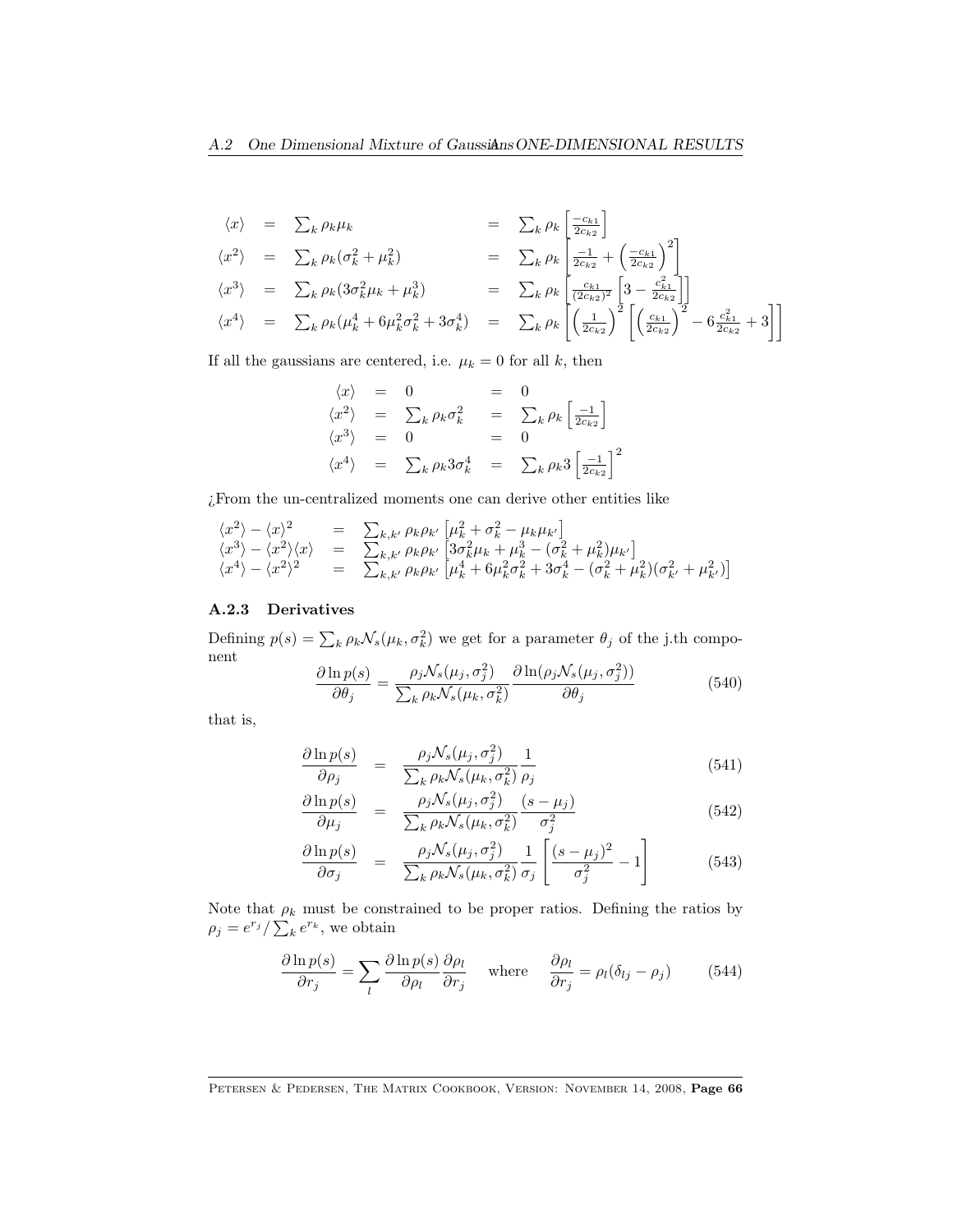# <span id="page-66-0"></span>B Proofs and Details

### <span id="page-66-1"></span>B.1 Misc Proofs

### <span id="page-66-2"></span>B.1.1 Proof of Equation [83](#page-10-1)

Essentially we need to calculate

$$
\frac{\partial (\mathbf{X}^{n})_{kl}}{\partial X_{ij}} = \frac{\partial}{\partial X_{ij}} \sum_{u_1, ..., u_{n-1}} X_{k, u_1} X_{u_1, u_2} ... X_{u_{n-1}, l}
$$
\n
$$
= \delta_{k,i} \delta_{u_1,j} X_{u_1, u_2} ... X_{u_{n-1}, l}
$$
\n
$$
+ X_{k, u_1} \delta_{u_1,i} \delta_{u_2,j} ... X_{u_{n-1}, l}
$$
\n
$$
\vdots
$$
\n
$$
+ X_{k, u_1} X_{u_1, u_2} ... \delta_{u_{n-1}, i} \delta_{l,j}
$$
\n
$$
= \sum_{r=0}^{n-1} (\mathbf{X}^{r})_{ki} (\mathbf{X}^{n-1-r})_{jl}
$$
\n
$$
= \sum_{r=0}^{n-1} (\mathbf{X}^{r} \mathbf{J}^{ij} \mathbf{X}^{n-1-r})_{kl}
$$

Using the properties of the single entry matrix found in Sec. [9.7.4,](#page-51-0) the result follows easily.

### <span id="page-66-3"></span>B.1.2 Details on Eq. [546](#page-67-0)

$$
\partial \det(\mathbf{X}^{H} \mathbf{A} \mathbf{X}) = \det(\mathbf{X}^{H} \mathbf{A} \mathbf{X}) \text{Tr}[(\mathbf{X}^{H} \mathbf{A} \mathbf{X})^{-1} \partial (\mathbf{X}^{H} \mathbf{A} \mathbf{X})]
$$
\n
$$
= \det(\mathbf{X}^{H} \mathbf{A} \mathbf{X}) \text{Tr}[(\mathbf{X}^{H} \mathbf{A} \mathbf{X})^{-1} (\partial (\mathbf{X}^{H}) \mathbf{A} \mathbf{X} + \mathbf{X}^{H} \partial (\mathbf{A} \mathbf{X}))]
$$
\n
$$
= \det(\mathbf{X}^{H} \mathbf{A} \mathbf{X}) (\text{Tr}[(\mathbf{X}^{H} \mathbf{A} \mathbf{X})^{-1} \partial (\mathbf{X}^{H}) \mathbf{A} \mathbf{X}]
$$
\n
$$
+ \text{Tr}[(\mathbf{X}^{H} \mathbf{A} \mathbf{X})^{-1} \mathbf{X}^{H} \partial (\mathbf{A} \mathbf{X})]]
$$
\n
$$
= \det(\mathbf{X}^{H} \mathbf{A} \mathbf{X}) (\text{Tr}[\mathbf{A} \mathbf{X} (\mathbf{X}^{H} \mathbf{A} \mathbf{X})^{-1} \partial (\mathbf{X}^{H})]
$$
\n
$$
+ \text{Tr}[(\mathbf{X}^{H} \mathbf{A} \mathbf{X})^{-1} \mathbf{X}^{H} \mathbf{A} \partial (\mathbf{X})])
$$

First, the derivative is found with respect to the real part of  $X$ 

$$
\frac{\partial \det(\mathbf{X}^{H} \mathbf{A} \mathbf{X})}{\partial \Re \mathbf{X}} = \det(\mathbf{X}^{H} \mathbf{A} \mathbf{X}) \Big( \frac{\text{Tr}[\mathbf{A} \mathbf{X} (\mathbf{X}^{H} \mathbf{A} \mathbf{X})^{-1} \partial (\mathbf{X}^{H})]}{\partial \Re \mathbf{X}} + \frac{\text{Tr}[(\mathbf{X}^{H} \mathbf{A} \mathbf{X})^{-1} \mathbf{X}^{H} \mathbf{A} \partial(\mathbf{X})]}{\partial \Re \mathbf{X}} \Big)
$$
  
= det( $\mathbf{X}^{H} \mathbf{A} \mathbf{X}$ )( $\mathbf{A} \mathbf{X} (\mathbf{X}^{H} \mathbf{A} \mathbf{X})^{-1} + ((\mathbf{X}^{H} \mathbf{A} \mathbf{X})^{-1} \mathbf{X}^{H} \mathbf{A})^{T}$ )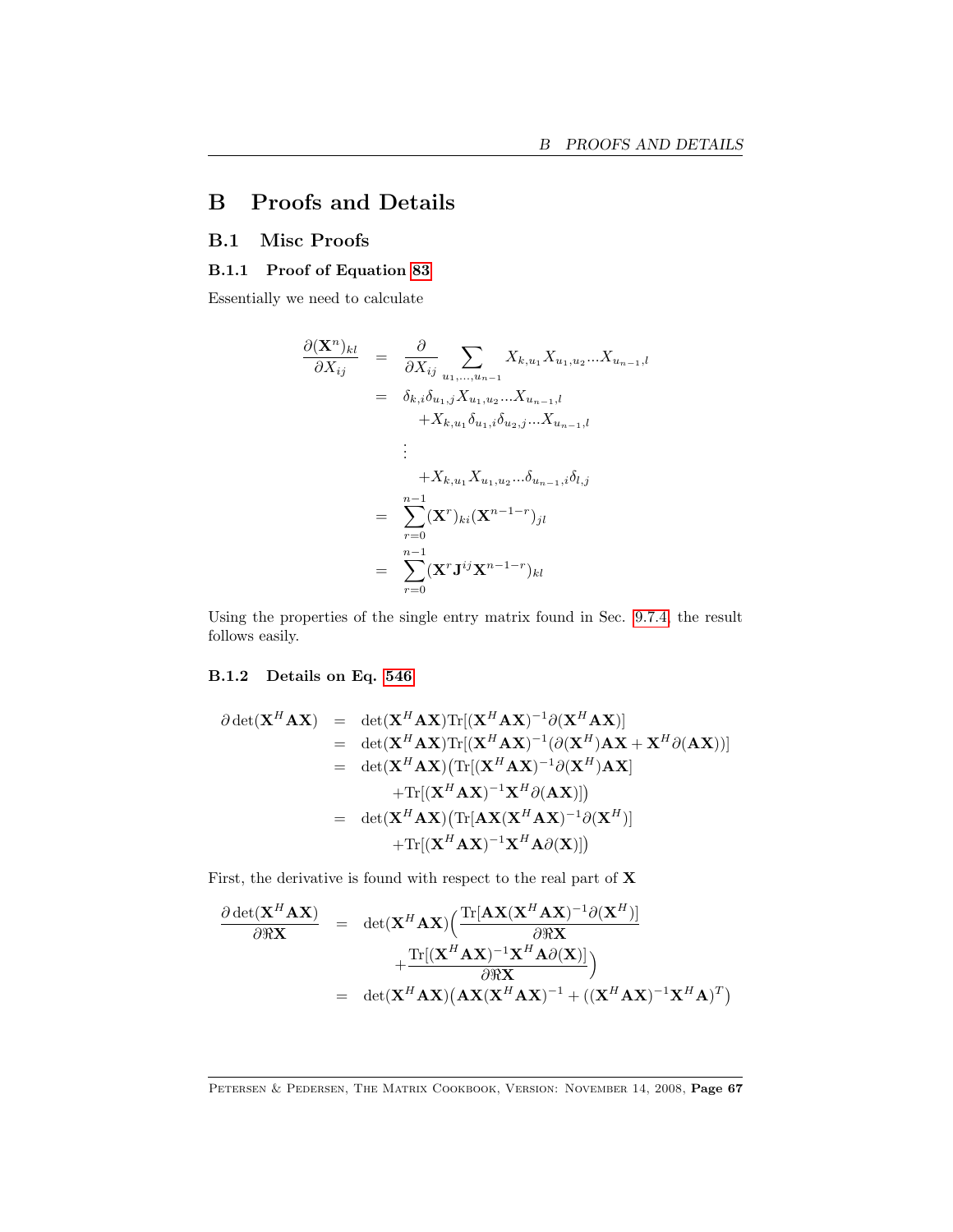Through the calculations, [\(92\)](#page-11-1) and [\(219\)](#page-24-2) were used. In addition, by use of [\(220\)](#page-24-2), the derivative is found with respect to the imaginary part of X

$$
i \frac{\partial \det(\mathbf{X}^{H} \mathbf{A} \mathbf{X})}{\partial \Im \mathbf{X}} = i \det(\mathbf{X}^{H} \mathbf{A} \mathbf{X}) \left( \frac{\text{Tr}[\mathbf{A} \mathbf{X} (\mathbf{X}^{H} \mathbf{A} \mathbf{X})^{-1} \partial (\mathbf{X}^{H})]}{\partial \Im \mathbf{X}} + \frac{\text{Tr}[(\mathbf{X}^{H} \mathbf{A} \mathbf{X})^{-1} \mathbf{X}^{H} \mathbf{A} \partial(\mathbf{X})]}{\partial \Im \mathbf{X}} \right)
$$
  
= det( $\mathbf{X}^{H} \mathbf{A} \mathbf{X}$ )( $\mathbf{A} \mathbf{X} (\mathbf{X}^{H} \mathbf{A} \mathbf{X})^{-1} - ((\mathbf{X}^{H} \mathbf{A} \mathbf{X})^{-1} \mathbf{X}^{H} \mathbf{A})^{T}$ )

Hence, derivative yields

$$
\frac{\partial \det(\mathbf{X}^H \mathbf{A} \mathbf{X})}{\partial \mathbf{X}} = \frac{1}{2} \Big( \frac{\partial \det(\mathbf{X}^H \mathbf{A} \mathbf{X})}{\partial \Re \mathbf{X}} - i \frac{\partial \det(\mathbf{X}^H \mathbf{A} \mathbf{X})}{\partial \Im \mathbf{X}} \Big)
$$
  
= det( $\mathbf{X}^H \mathbf{A} \mathbf{X}$ )(( $\mathbf{X}^H \mathbf{A} \mathbf{X}$ )<sup>-1</sup> $\mathbf{X}^H \mathbf{A}$ )<sup>T</sup>

and the complex conjugate derivative yields

$$
\frac{\partial \det(\mathbf{X}^H \mathbf{A} \mathbf{X})}{\partial \mathbf{X}^*} = \frac{1}{2} \Big( \frac{\partial \det(\mathbf{X}^H \mathbf{A} \mathbf{X})}{\partial \Re \mathbf{X}} + i \frac{\partial \det(\mathbf{X}^H \mathbf{A} \mathbf{X})}{\partial \Im \mathbf{X}} \Big) \n= \det(\mathbf{X}^H \mathbf{A} \mathbf{X}) \mathbf{A} \mathbf{X} (\mathbf{X}^H \mathbf{A} \mathbf{X})^{-1}
$$

Notice, for real  $X$ ,  $A$ , the sum of  $(228)$  and  $(229)$  is reduced to  $(48)$ . Similar calculations yield

$$
\frac{\partial \det(\mathbf{X} \mathbf{A} \mathbf{X}^H)}{\partial \mathbf{X}} = \frac{1}{2} \Big( \frac{\partial \det(\mathbf{X} \mathbf{A} \mathbf{X}^H)}{\partial \Re \mathbf{X}} - i \frac{\partial \det(\mathbf{X} \mathbf{A} \mathbf{X}^H)}{\partial \Im \mathbf{X}} \Big) \n= \det(\mathbf{X} \mathbf{A} \mathbf{X}^H) \big( \mathbf{A} \mathbf{X}^H (\mathbf{X} \mathbf{A} \mathbf{X}^H)^{-1} \big)^T
$$
\n(545)

and

<span id="page-67-0"></span>
$$
\frac{\partial \det(\mathbf{X} \mathbf{A} \mathbf{X}^H)}{\partial \mathbf{X}^*} = \frac{1}{2} \Big( \frac{\partial \det(\mathbf{X} \mathbf{A} \mathbf{X}^H)}{\partial \Re \mathbf{X}} + i \frac{\partial \det(\mathbf{X} \mathbf{A} \mathbf{X}^H)}{\partial \Im \mathbf{X}} \Big) \n= \det(\mathbf{X} \mathbf{A} \mathbf{X}^H) (\mathbf{X} \mathbf{A} \mathbf{X}^H)^{-1} \mathbf{X} \mathbf{A}
$$
\n(546)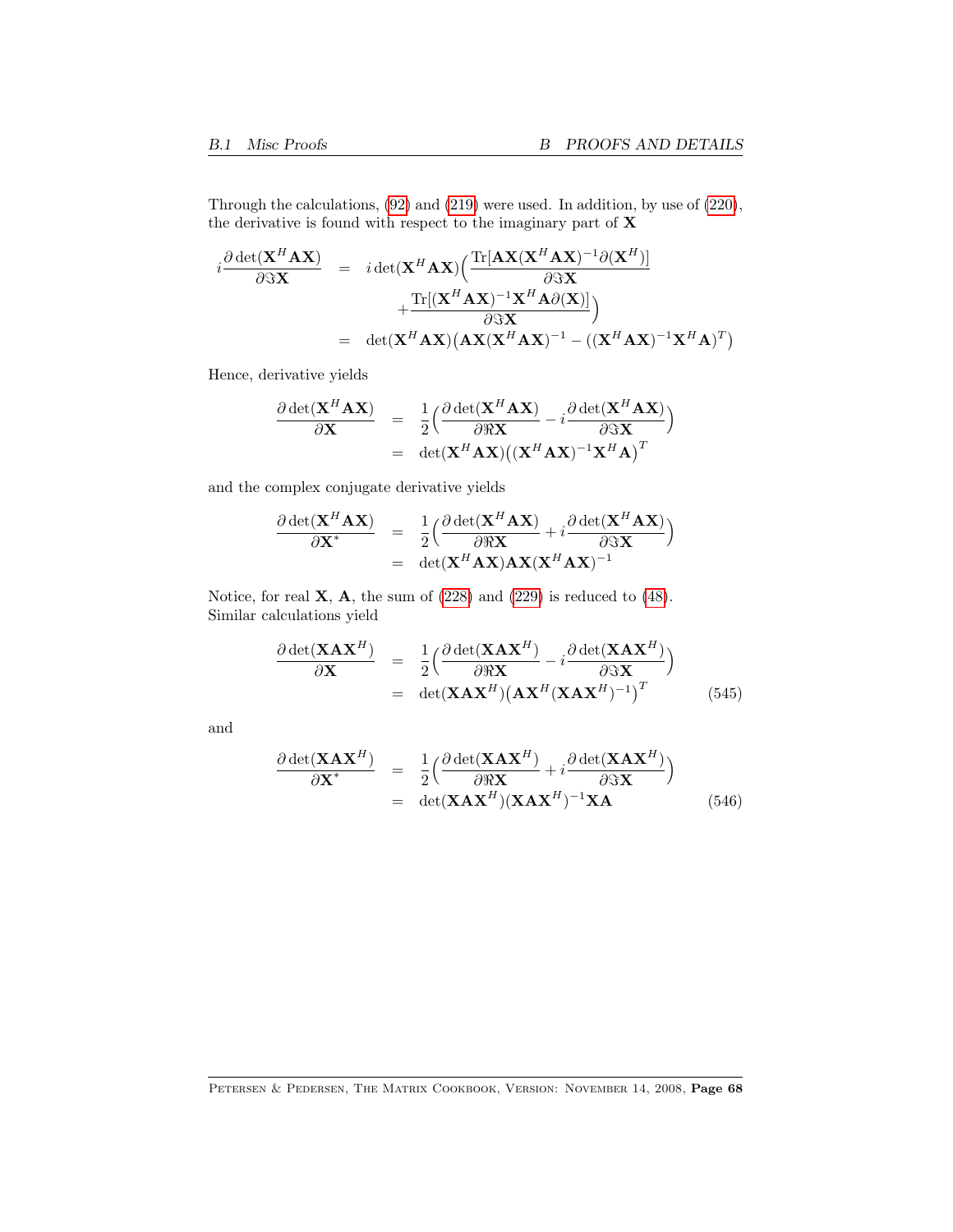### References

- <span id="page-68-15"></span>[1] Karl Gustav Andersson and Lars-Christer Boiers. Ordinaera differentialekvationer. Studenterlitteratur, 1992.
- <span id="page-68-8"></span>[2] Jörn Anemüller, Terrence J. Sejnowski, and Scott Makeig. Complex independent component analysis of frequency-domain electroencephalographic data. Neural Networks, 16(9):1311–1323, November 2003.
- <span id="page-68-6"></span>[3] S. Barnet. Matrices. Methods and Applications. Oxford Applied Mathematics and Computin Science Series. Clarendon Press, 1990.
- <span id="page-68-5"></span>[4] Christopher Bishop. Neural Networks for Pattern Recognition. Oxford University Press, 1995.
- <span id="page-68-3"></span>[5] Robert J. Boik. Lecture notes: Statistics 550. Online, April 22 2002. Notes.
- <span id="page-68-7"></span>[6] D. H. Brandwood. A complex gradient operator and its application in adaptive array theory. IEE Proceedings, 130(1):11–16, February 1983. PTS. F and H.
- <span id="page-68-1"></span>[7] M. Brookes. Matrix Reference Manual, 2004. Website May 20, 2004.
- <span id="page-68-11"></span>[8] Contradsen K., En introduktion til statistik, IMM lecture notes, 1984.
- <span id="page-68-0"></span>[9] Mads Dyrholm. Some matrix results, 2004. Website August 23, 2004.
- [10] Nielsen F. A., Formula, Neuro Research Unit and Technical university of Denmark, 2002.
- <span id="page-68-12"></span>[11] Gelman A. B., J. S. Carlin, H. S. Stern, D. B. Rubin, Bayesian Data Analysis, Chapman and Hall / CRC, 1995.
- <span id="page-68-4"></span>[12] Gene H. Golub and Charles F. van Loan. Matrix Computations. The Johns Hopkins University Press, Baltimore, 3rd edition, 1996.
- <span id="page-68-14"></span>[13] Robert M. Gray. Toeplitz and circulant matrices: A review. Technical report, Information Systems Laboratory, Department of Electrical Engineering,Stanford University, Stanford, California 94305, August 2002.
- <span id="page-68-2"></span>[14] Simon Haykin. Adaptive Filter Theory. Prentice Hall, Upper Saddle River, NJ, 4th edition, 2002.
- <span id="page-68-13"></span>[15] Roger A. Horn and Charles R. Johnson. Matrix Analysis. Cambridge University Press, 1985.
- <span id="page-68-10"></span>[16] Mardia K. V., J.T. Kent and J.M. Bibby, Multivariate Analysis, Academic Press Ltd., 1979.
- <span id="page-68-9"></span>[17] Mathpages on "Eigenvalue Problems and Matrix Invariants",

PETERSEN & PEDERSEN, THE MATRIX COOKBOOK, VERSION: NOVEMBER 14, 2008, Page 69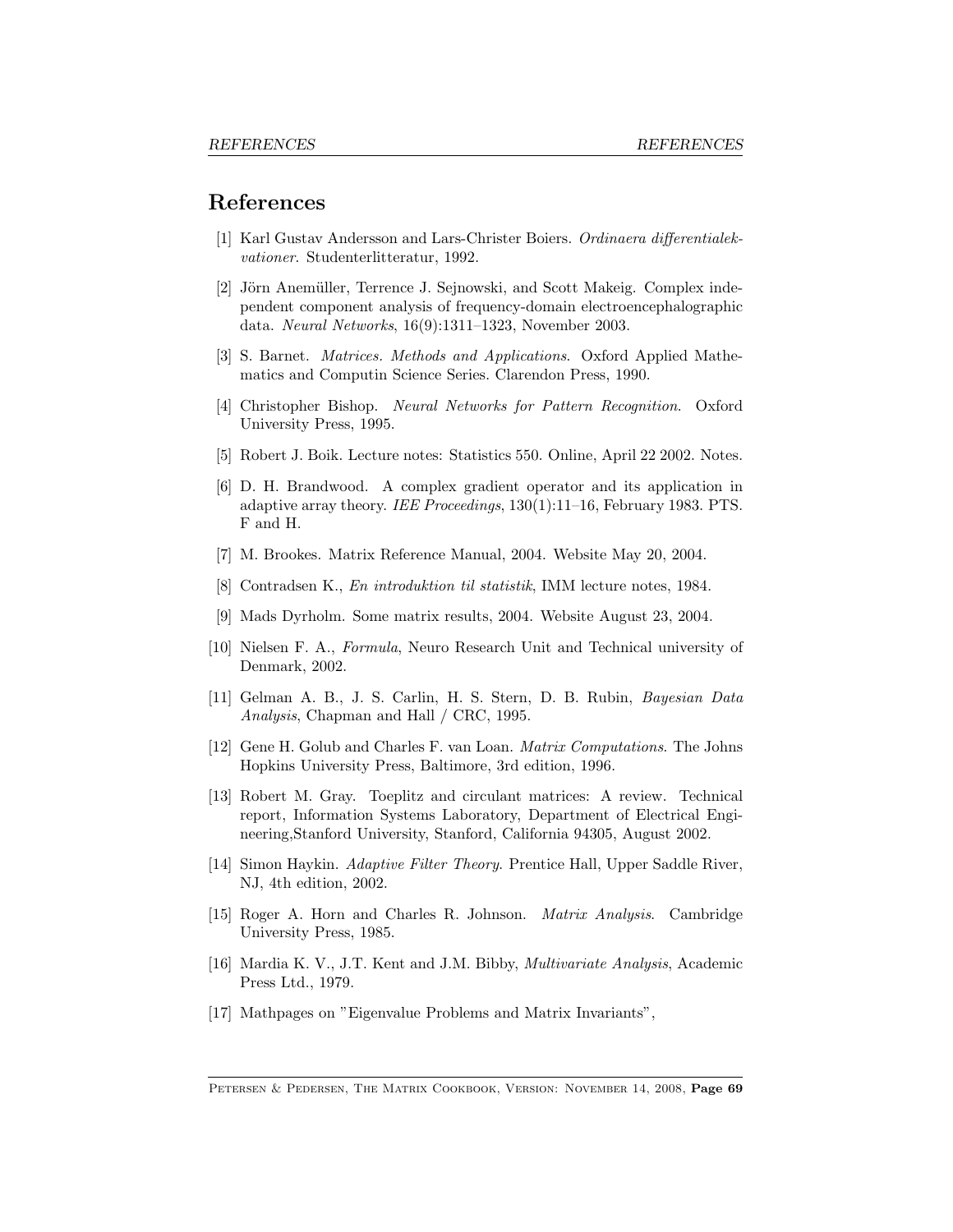http://www.mathpages.com/home/kmath128.htm

- <span id="page-69-5"></span>[18] Carl D. Meyer. Generalized inversion of modified matrices. SIAM Journal of Applied Mathematics, 24(3):315–323, May 1973.
- <span id="page-69-0"></span>[19] Thomas P. Minka. Old and new matrix algebra useful for statistics, December 2000. Notes.
- <span id="page-69-12"></span>[20] Daniele Mortari Ortho–Skew and Ortho–Sym Matrix Trigonometry John Lee Junkins Astrodynamics Symposium, AAS 03–265, May 2003. Texas A&M University, College Station, TX
- <span id="page-69-9"></span>[21] L. Parra and C. Spence. Convolutive blind separation of non-stationary sources. In IEEE Transactions Speech and Audio Processing, pages 320– 327, May 2000.
- <span id="page-69-6"></span>[22] Kaare Brandt Petersen, Jiucang Hao, and Te-Won Lee. Generative and filtering approaches for overcomplete representations. Neural Information Processing - Letters and Reviews, vol. 8(1), 2005.
- <span id="page-69-11"></span>[23] John G. Proakis and Dimitris G. Manolakis. Digital Signal Processing. Prentice-Hall, 1996.
- <span id="page-69-8"></span>[24] Laurent Schwartz. Cours d'Analyse, volume II. Hermann, Paris, 1967. As referenced in [\[14\]](#page-68-2).
- <span id="page-69-4"></span>[25] Shayle R. Searle. Matrix Algebra Useful for Statistics. John Wiley and Sons, 1982.
- <span id="page-69-7"></span>[26] G. Seber and A. Lee. Linear Regression Analysis. John Wiley and Sons, 2002.
- <span id="page-69-1"></span>[27] S. M. Selby. Standard Mathematical Tables. CRC Press, 1974.
- [28] Inna Stainvas. Matrix algebra in differential calculus. Neural Computing Research Group, Information Engeneering, Aston University, UK, August 2002. Notes.
- <span id="page-69-13"></span>[29] P. P. Vaidyanathan. Multirate Systems and Filter Banks. Prentice Hall, 1993.
- <span id="page-69-3"></span>[30] Max Welling. The Kalman Filter. Lecture Note.
- <span id="page-69-10"></span>[31] Wikipedia on minors: "Minor (linear algebra)",

http://en.wikipedia.org/wiki/Minor\_(linear\_algebra)

<span id="page-69-2"></span>[32] Zhaoshui He, Shengli Xie, et al, "Convolutive blind source separation in frequency domain based on sparse representation", IEEE Transactions on Audio, Speech and Language Processing, vol.15(5):1551-1563, July 2007.

PETERSEN & PEDERSEN, THE MATRIX COOKBOOK, VERSION: NOVEMBER 14, 2008, Page 70